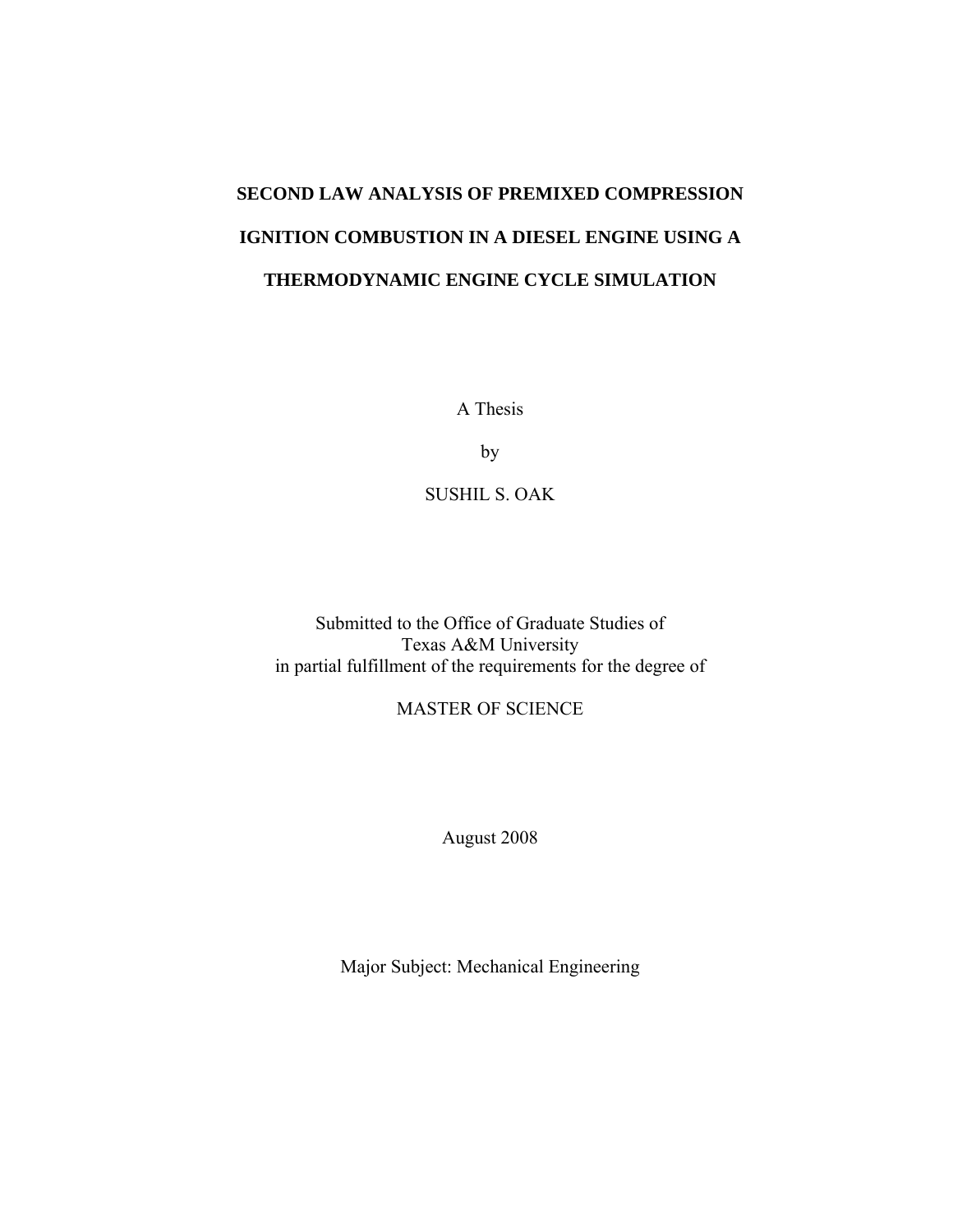# **SECOND LAW ANALYSIS OF PREMIXED COMPRESSION IGNITION COMBUSTION IN A DIESEL ENGINE USING A THERMODYNAMIC ENGINE CYCLE SIMULATION**

A Thesis

by

#### SUSHIL S. OAK

### Submitted to the Office of Graduate Studies of Texas A&M University in partial fulfillment of the requirements for the degree of

### MASTER OF SCIENCE

Approved by:

Co-Chairs of Committee, Timothy J. Jacobs Jerald A. Caton Committee Members, Adonios Karpetis Head of Department, Dennis O'Neal

August 2008

Major Subject: Mechanical Engineering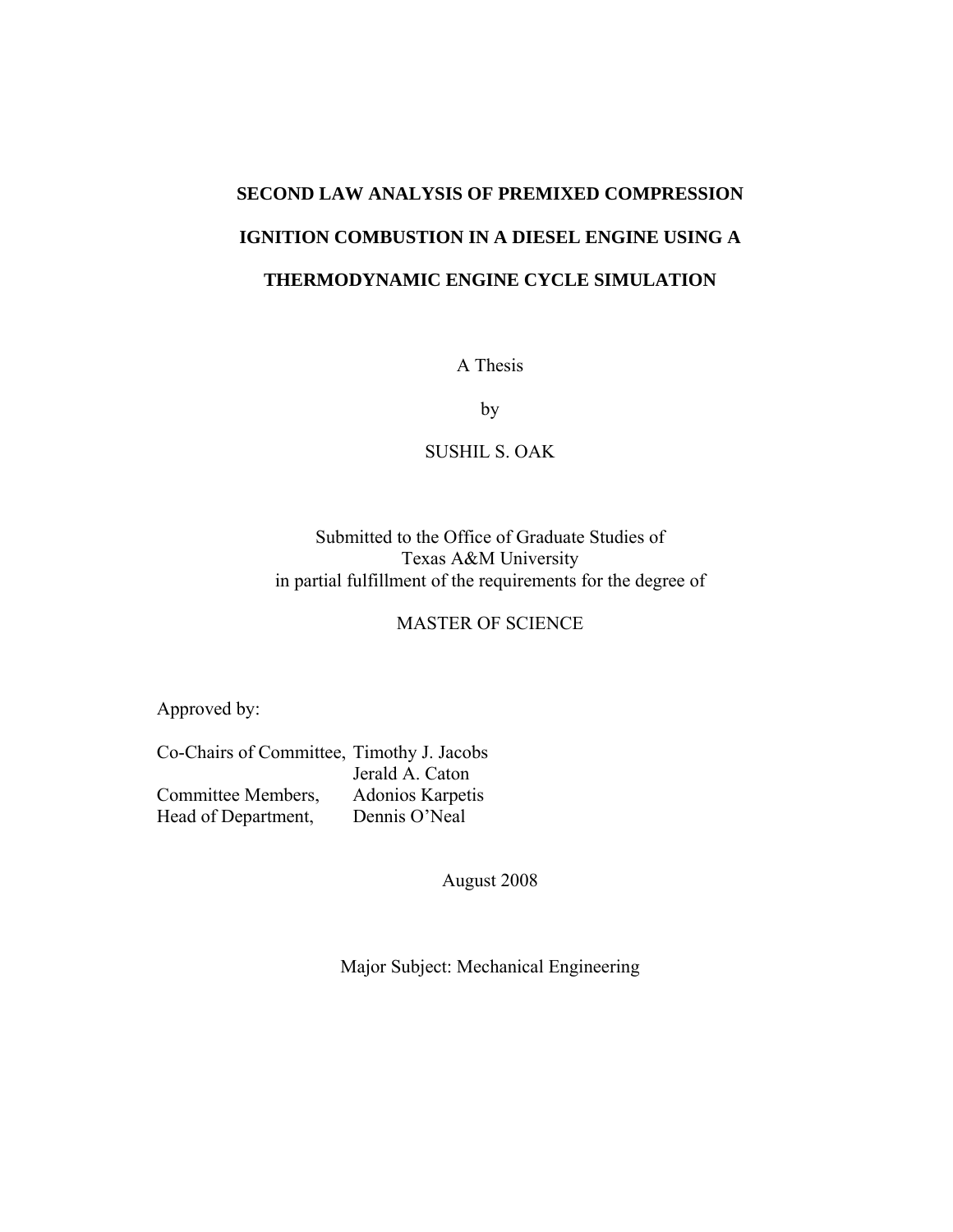#### **ABSTRACT**

Second Law Analysis of Premixed Compression Ignition Combustion in a Diesel Engine Using a Thermodynamic Engine Cycle Simulation. (August 2008)

Sushil S. Oak, B.E., University of Mumbai

Co-Chairs of Advisory Committee: Dr. Timothy J. Jacobs Dr. Jerald A. Caton

 A second law analysis of compression ignition engine was completed using a thermodynamic engine cycle simulation. The major components of availability destruction and transfer for an entire engine cycle were identified and the influence of mode of combustion, injection timing and EGR on availability balance was evaluated.

The simulation pressure data was matched with the available experimental pressure data gathered from the tests on the Isuzu 1.7 L direct injection diesel engine. Various input parameters of the simulation were changed to represent actual engine conditions.

Availability destruction due to combustion decreases with advanced injection timing and under premixed compression ignition (PCI) modes; but it is found to be insensitive to the level of EGR. Similarly, trends (or lack of trends) in the other components of availability balance were identified for variation in injection timing, EGR level and mode of combustion. Optimum strategy for efficient combustion processes was proposed based on the observed trends.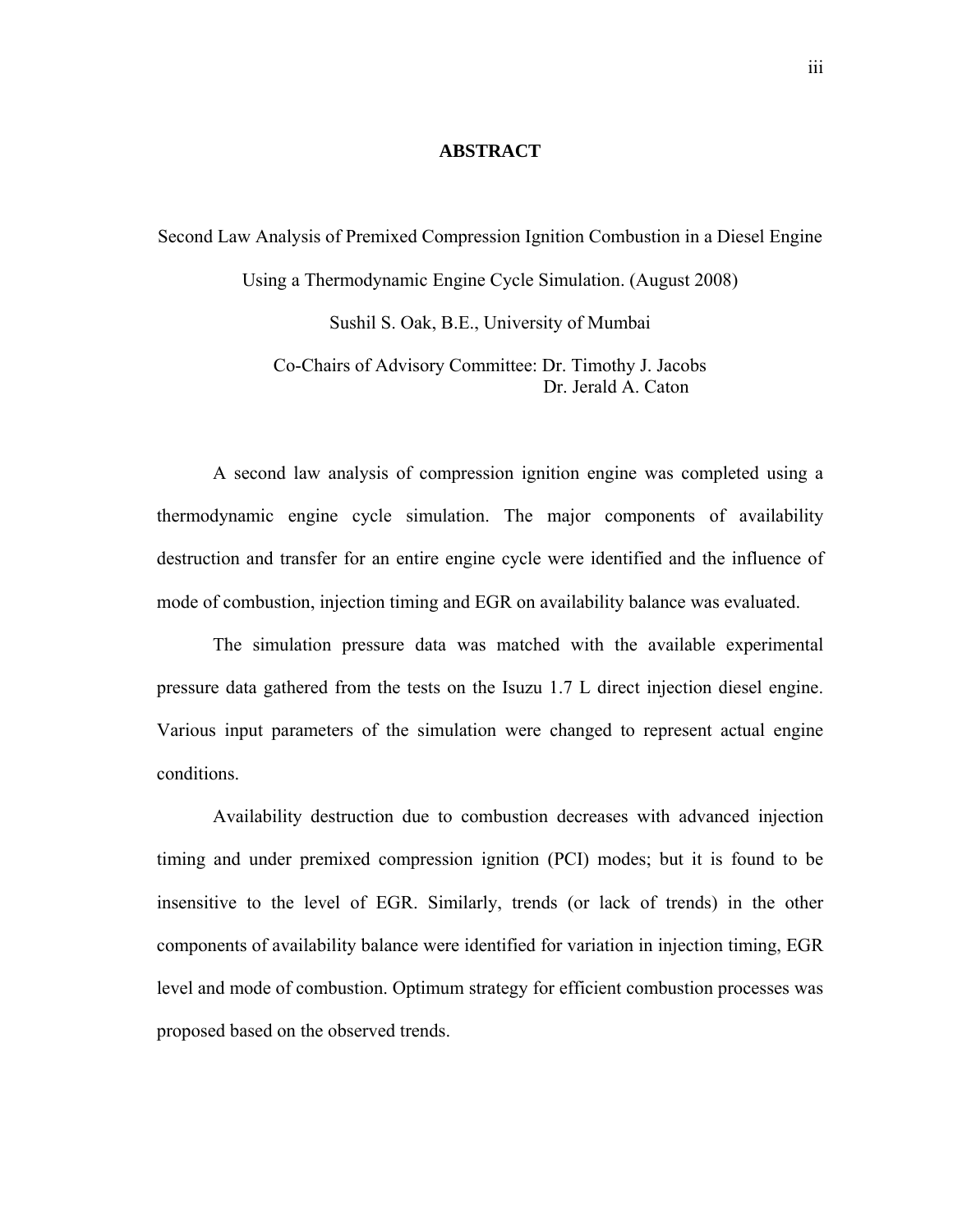### **DEDICATION**

I would like to dedicate this thesis to my parents who have continuously provided encouragement to me. Their support has been instrumental in all of my endeavors. I would also like to dedicate this thesis to my brother who has been a source of motivation for me.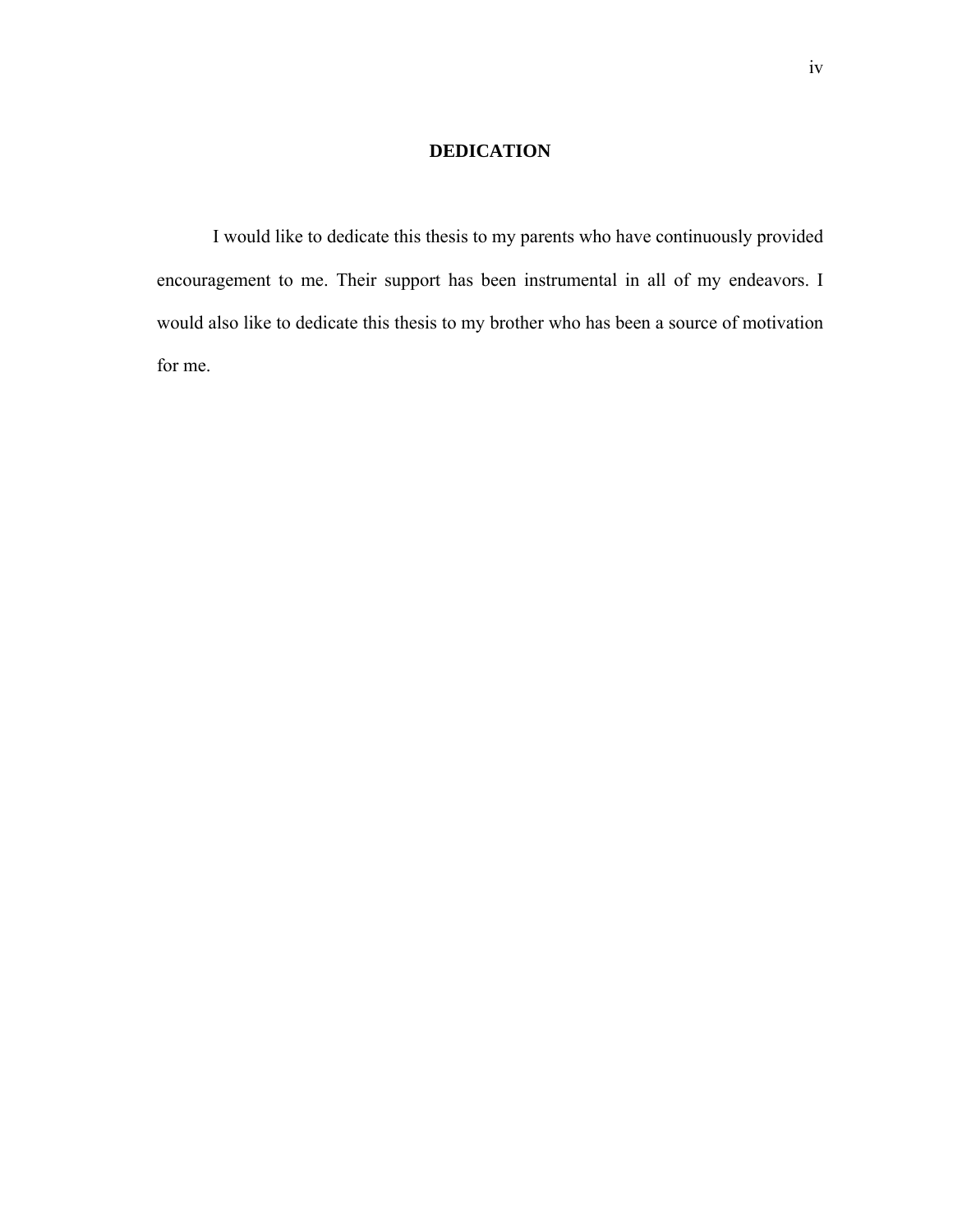#### **ACKNOWLEDGEMENTS**

I would like to thank my committee chairs, Dr. Jacobs, and, Dr. Caton, for providing their useful views and comments during the completing of this work. Their guidance throughout the course of this project was instrumental in a timely completion of this work.

I would also like to thank my other committee member, Dr. Karpetis, for his cooperation that helped me in finishing this thesis.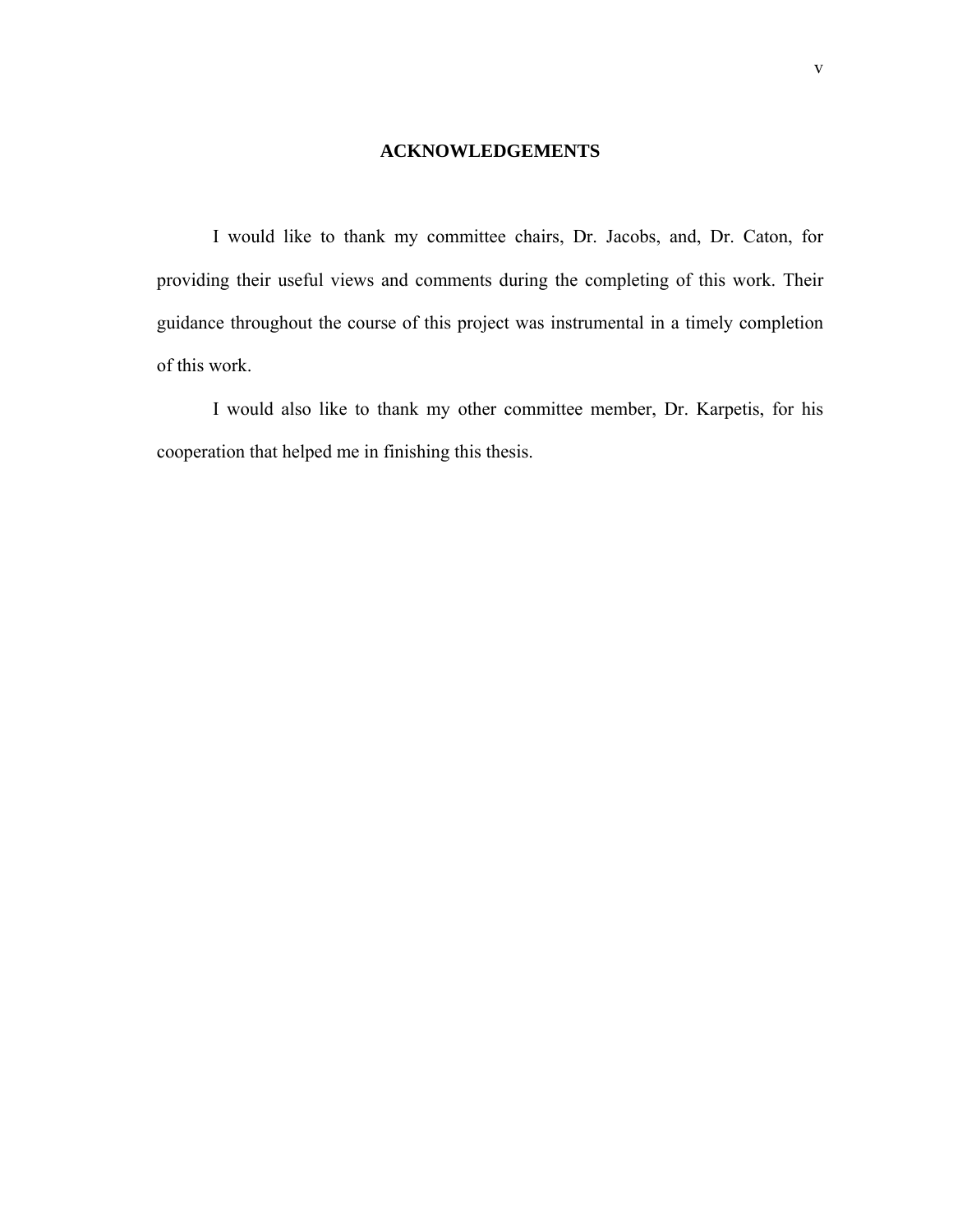## **TABLE OF CONTENTS**

|                                                                                                                                                                              | Page                                  |
|------------------------------------------------------------------------------------------------------------------------------------------------------------------------------|---------------------------------------|
|                                                                                                                                                                              | 111                                   |
|                                                                                                                                                                              | 1V                                    |
|                                                                                                                                                                              | V                                     |
|                                                                                                                                                                              | $\overline{vi}$                       |
|                                                                                                                                                                              | 1X                                    |
|                                                                                                                                                                              | XV1                                   |
|                                                                                                                                                                              | -1                                    |
| 1.2 Implementation of Exhaust Gas Recirculation (EGR)                                                                                                                        | $\overline{2}$<br>$\mathfrak{Z}$<br>3 |
|                                                                                                                                                                              | 5                                     |
|                                                                                                                                                                              | 7                                     |
| 4. OVERVIEW OF THERMODYNAMIC ENGINE CYCLE SIMULATION                                                                                                                         | 12                                    |
| 4.1<br>4.2                                                                                                                                                                   | 12<br>14<br>14<br>14                  |
| 4.2.3 Two-zone Formulation for Combustion Process<br>4.2.4 Three-zone Formulation for Combustion Process<br>4.3 Sub-models Used for Solving the Set of Ordinary Differential | 14<br>15                              |
|                                                                                                                                                                              | 17<br>17<br>17<br>18                  |
|                                                                                                                                                                              | 19<br>20                              |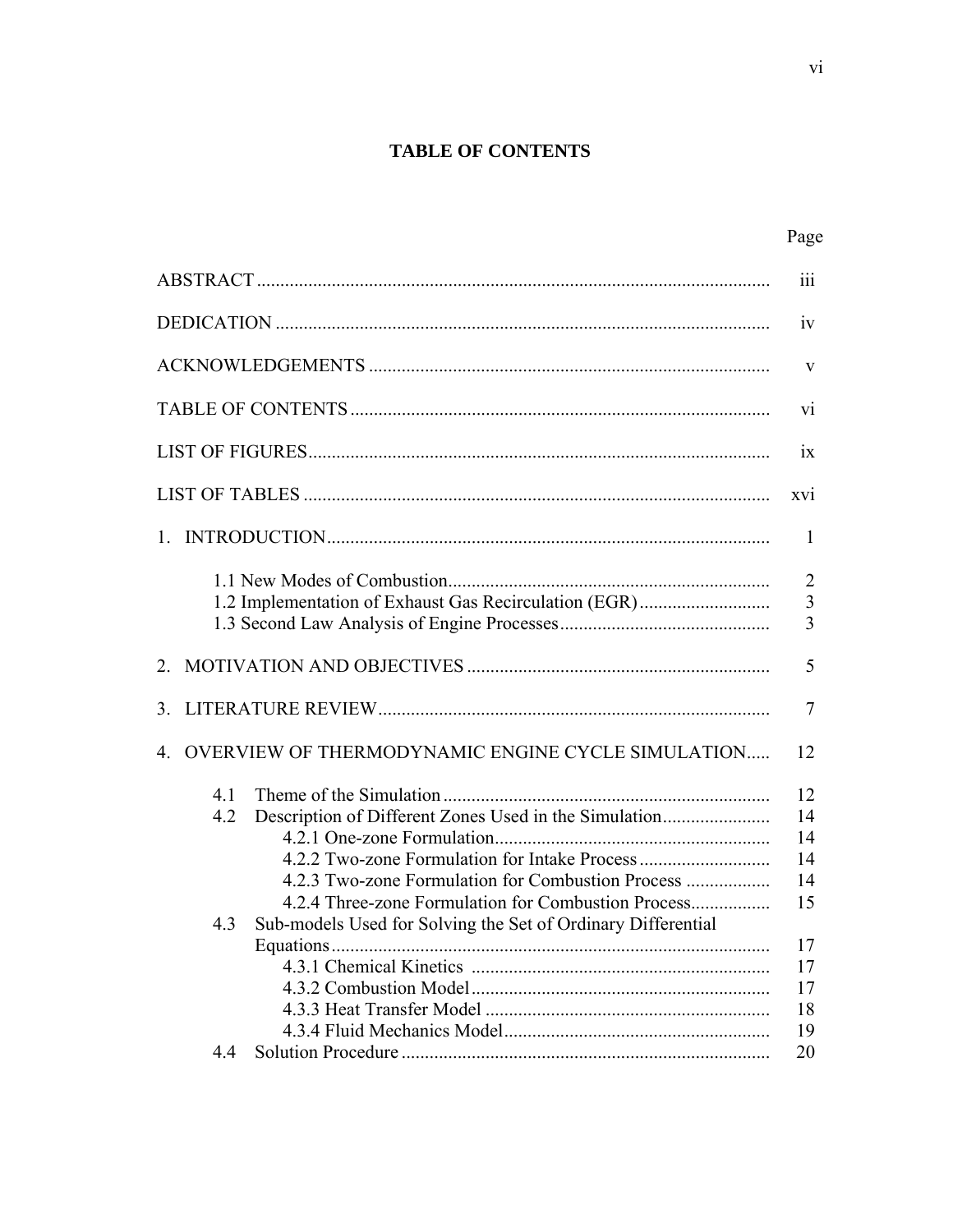|    |      | 5. OVERVIEW OF DIESEL ENGINE OPERATING PARAMETERS                                                               | 21 |
|----|------|-----------------------------------------------------------------------------------------------------------------|----|
|    | 5.1  |                                                                                                                 | 21 |
|    |      |                                                                                                                 | 22 |
|    |      |                                                                                                                 | 23 |
|    |      |                                                                                                                 | 23 |
|    | 5.2  |                                                                                                                 | 23 |
|    | 5.3  |                                                                                                                 | 25 |
|    | 5.4  |                                                                                                                 | 29 |
|    |      | 5.4.1 Influence of Start of Combustion Location                                                                 | 29 |
|    |      |                                                                                                                 | 33 |
|    |      |                                                                                                                 | 37 |
|    |      |                                                                                                                 | 40 |
|    |      | 6. INTRODUCTION TO DIFFERENT MODES OF COMBUSTION                                                                | 43 |
|    | 6.1  |                                                                                                                 | 43 |
|    | 6.2  |                                                                                                                 | 48 |
|    | 6.3. | How Wiebe Parameters 'a' and 'm' reflect Combustion Behavior?                                                   | 49 |
|    |      | 6.3.1 Influence of Wiebe Parameter 'a' on Mass Fraction Burn                                                    | 49 |
|    |      | 6.3.2 Influence of Wiebe Parameter 'a' on Pressure Trace                                                        | 53 |
|    |      | 6.3.3 Influence of Wiebe Parameter 'm' on Mass Fraction Burn                                                    | 56 |
|    |      | 6.3.4 Influence of Wiebe Parameter 'm' on Pressure Trace<br>6.3.5 Characterization of Combustion Modes by Wiebe | 60 |
|    |      |                                                                                                                 | 63 |
|    | 6.4  |                                                                                                                 | 65 |
|    |      |                                                                                                                 | 65 |
|    |      | 6.4.2 Simulation Results for the Change in the EGR Level                                                        | 68 |
| 7  |      | COMPARISON OF SIMULATION AND EXPERIMENTAL PRESSURE                                                              | 73 |
|    |      |                                                                                                                 |    |
|    |      | 7.1 Introduction                                                                                                | 73 |
|    | 7.2  |                                                                                                                 | 73 |
|    |      |                                                                                                                 | 73 |
|    |      |                                                                                                                 | 74 |
|    |      |                                                                                                                 | 77 |
| 8. |      |                                                                                                                 | 86 |
|    | 8.1  |                                                                                                                 | 87 |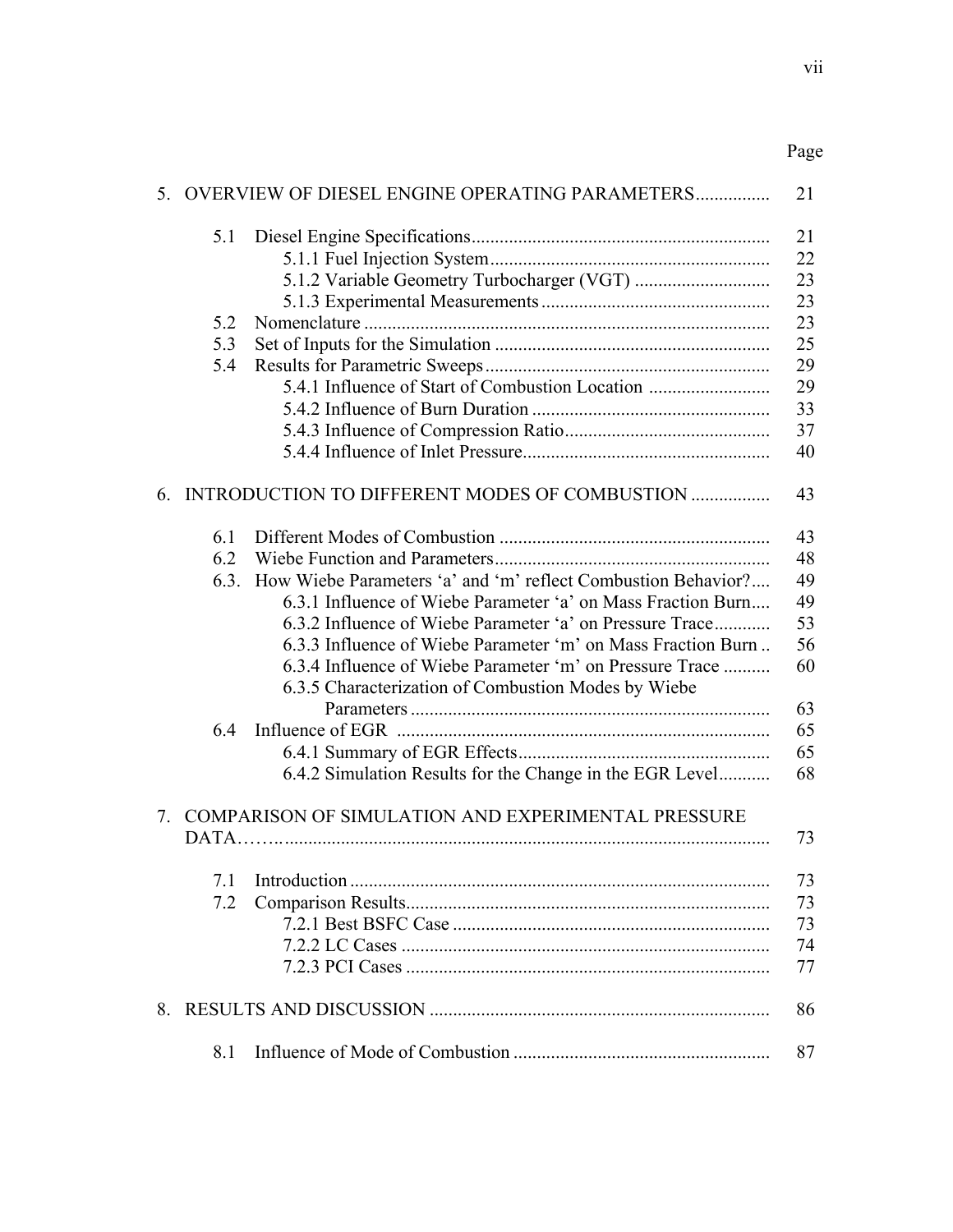### Page and the state of the state of the state of the state of the state of the state of the state of the state of the state of the state of the state of the state of the state of the state of the state of the state of the s

| 8.1.1 Strategy for Mode of Combustion Analysis | 87  |
|------------------------------------------------|-----|
|                                                | 91  |
|                                                | 92  |
|                                                | 92  |
|                                                | 93  |
|                                                | 98  |
|                                                | 100 |
|                                                | 101 |
|                                                | 101 |
| 8.2                                            | 102 |
|                                                | 105 |
|                                                | 105 |
|                                                | 110 |
|                                                | 110 |
|                                                | 111 |
|                                                | 111 |
| 8.3                                            | 112 |
|                                                | 115 |
|                                                | 115 |
|                                                | 121 |
|                                                | 124 |
|                                                | 125 |
|                                                | 126 |
| 9.                                             | 127 |
|                                                | 130 |
|                                                | 132 |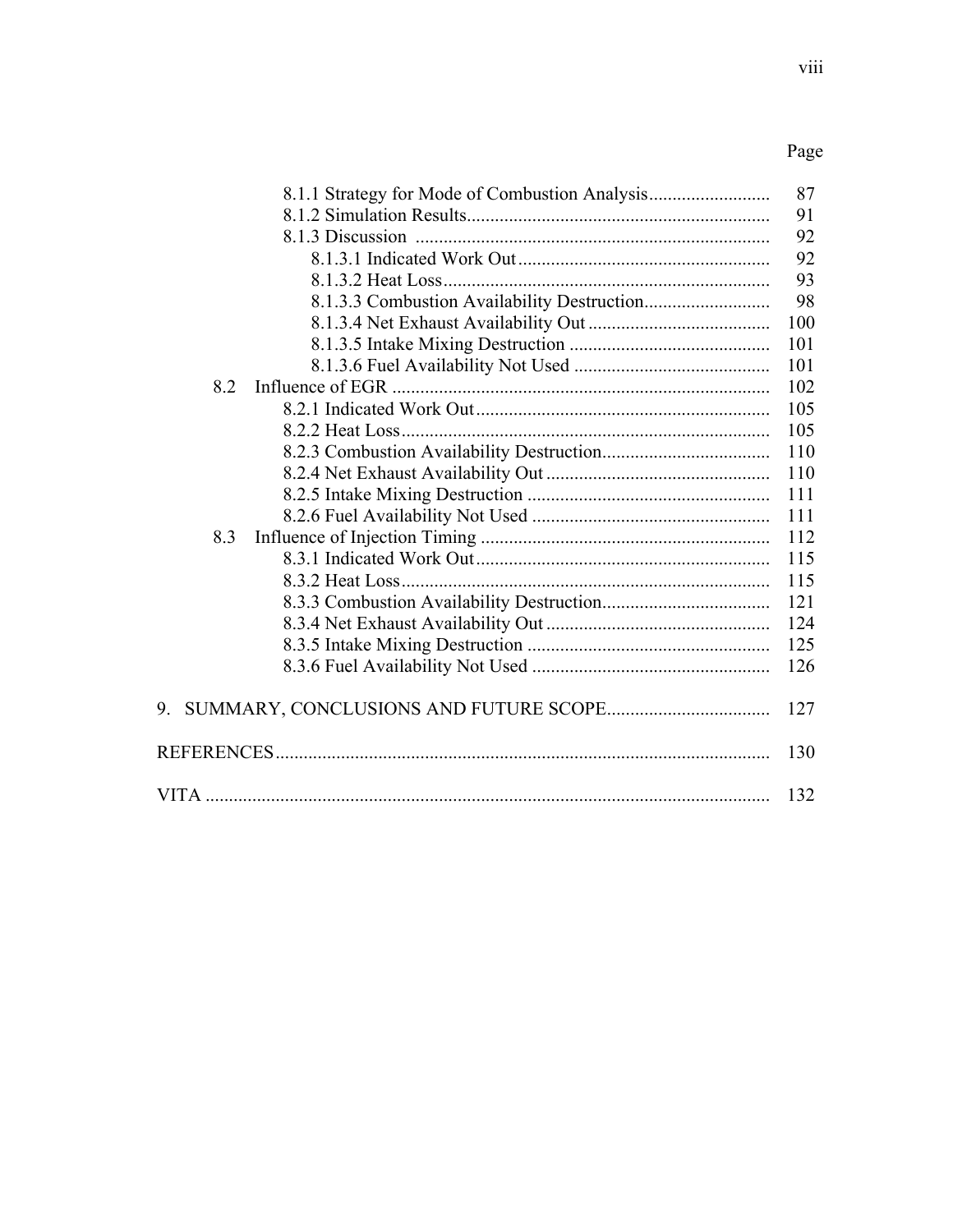### **LIST OF FIGURES**

| <b>FIGURE</b>  |                                                                                           | Page |
|----------------|-------------------------------------------------------------------------------------------|------|
| $\mathbf{1}$   | Variation of pressure trace with change in start of combustion location for               | 31   |
| $\overline{2}$ | Variation of pressure trace with change in start of combustion location for               | 31   |
| 3              | Variation of pressure trace with change in start of combustion location for               | 32   |
| $\overline{4}$ | Variation of pressure trace with change in start of combustion location for               | 32   |
| 5              | Variation of pressure trace with change in start of combustion location for               | 33   |
| 6              | Variation in pressure trace with burn duration for Best BSFC case                         | 34   |
| $\tau$         | Variation in pressure trace with burn duration for LC 10                                  | 35   |
| 8              |                                                                                           | 35   |
| 9              | Variation in pressure trace with burn duration for PCI_39_9                               | 36   |
| 10             | Variation in pressure trace with burn duration for PCI_39_15                              | 36   |
| 11             | Variation of pressure trace with compression ratio for Best BSFC case                     | 37   |
| 12             | Variation of pressure trace with compression ratio for LC_10                              | 38   |
| 13             | Variation of pressure trace with compression ratio for LC 15                              | 38   |
| 14             | Variation of pressure trace with compression ratio for PCI 39 9                           | 39   |
| 15             | Variation of pressure trace with compression ratio for PCI_39_15                          | 39   |
| 16             | Variation of pressure trace with change in inlet pressure for Best BSFC<br>$case \dots 1$ | 40   |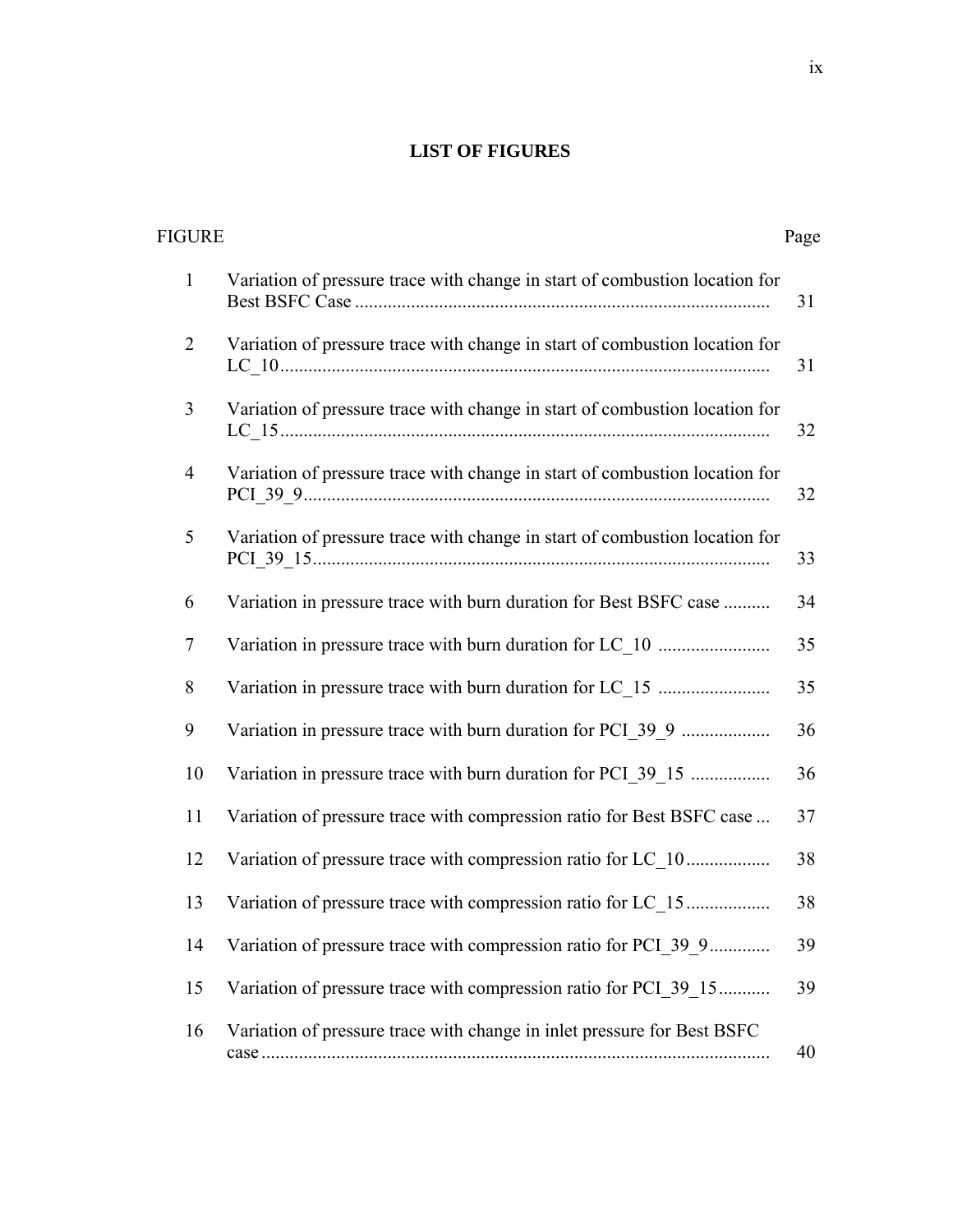| 17 | Variation of pressure trace with change in inlet pressure for LC 10      | 41 |
|----|--------------------------------------------------------------------------|----|
| 18 | Variation of pressure trace with change in inlet pressure for LC 15      | 41 |
| 19 | Variation of pressure trace with change in inlet pressure for PCI 39 9   | 42 |
| 20 | Variation of pressure trace with change in inlet pressure for PCI 39 15. | 42 |
| 21 | Comparison of heat release rates between Best BSFC and LC 10 cases       | 45 |
| 22 | Comparison of heat release rates between LC 15 and PCI 39 15 cases       | 47 |
| 23 | Variation of mass fraction burn with Wiebe parameter 'a' for Best BSFC   | 50 |
| 24 | Variation in mass fraction burn with Wiebe parameter 'a' for LC 10       | 51 |
| 25 | Variation in mass fraction burn with Wiebe parameter 'a' for LC 15       | 51 |
| 26 | Variation in mass fraction burn with Wiebe parameter 'a' for PCI 39 9.   | 52 |
| 27 | Variation in mass fraction burn with Wiebe parameter 'a' for PCI 39 15   | 52 |
| 28 | Variation of pressure trace with Wiebe parameter 'a' for Best BSFC       | 54 |
| 29 | Variation of pressure trace with Wiebe parameter 'a' for LC 10           | 54 |
| 30 | Variation of pressure trace with Wiebe parameter 'a' for LC 15           | 55 |
| 31 | Variation of pressure trace with Wiebe parameter 'a' for PCI 39 9        | 55 |
| 32 | Variation of pressure trace with Wiebe parameter 'a' for PCI 39 15       | 56 |
| 33 | Variation of mass fraction burn with Wiebe parameter 'm' for Best BSFC   | 57 |
| 34 | Variation in mass fraction burn with Wiebe parameter 'm' for LC 10       | 58 |
| 35 | Variation in mass fraction burn with Wiebe parameter 'm' for LC 15       | 58 |
| 36 | Variation in mass fraction burn with Wiebe parameter 'm' for PCI 39 9    | 59 |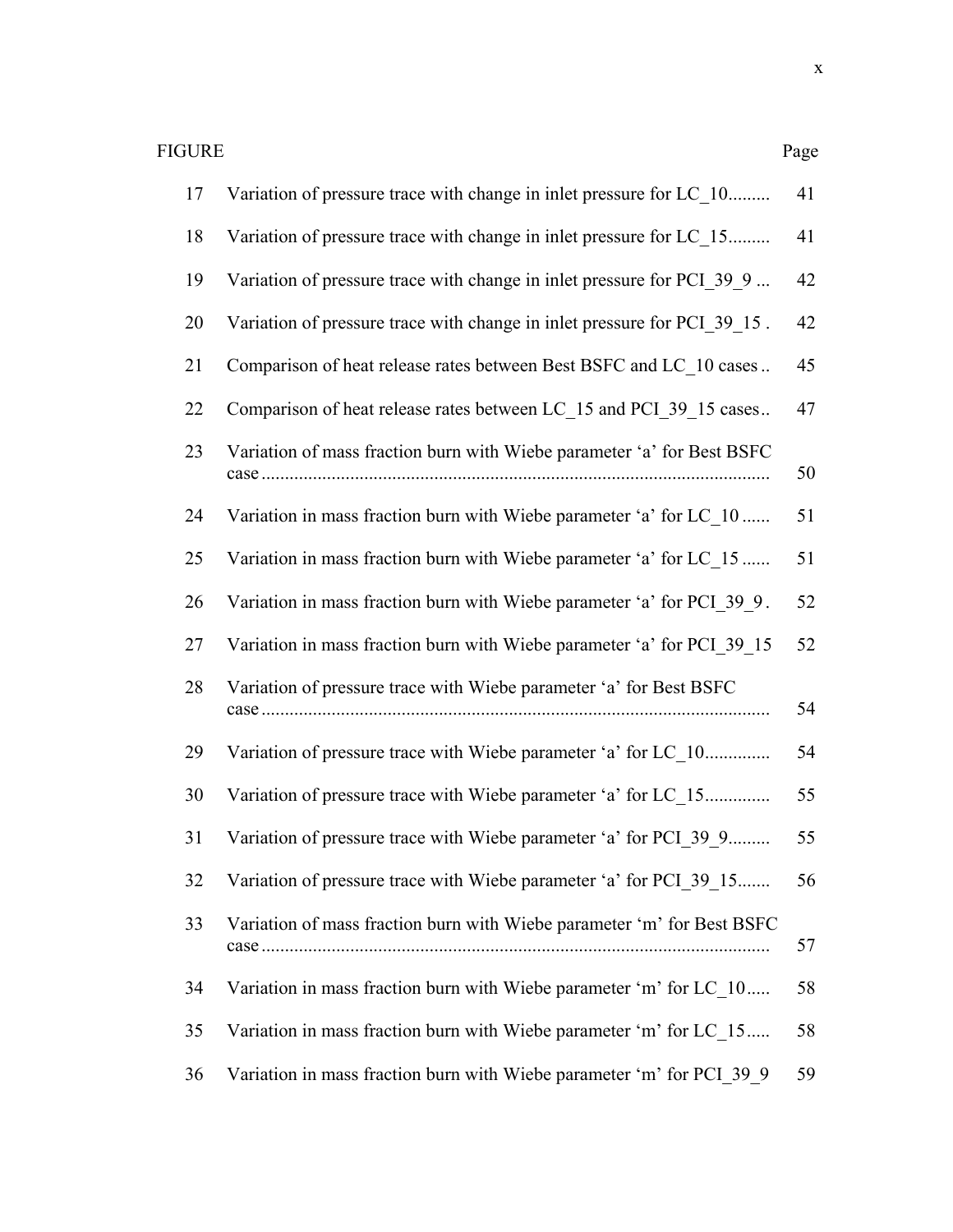| FIGURE<br>Page |                                                                         |    |
|----------------|-------------------------------------------------------------------------|----|
| 37             | Variation in mass fraction burn with Wiebe parameter 'm' for            | 59 |
| 38             | Variation of pressure trace with Wiebe parameter 'm' for Best BSFC      | 61 |
| 39             | Variation of pressure trace with Wiebe parameter 'm' for LC 10          | 61 |
| 40             | Variation of pressure trace with Wiebe parameter 'm' for LC 15          | 62 |
| 41             | Variation of pressure trace with Wiebe parameter 'm' for PCI_39_9       | 62 |
| 42             | Variation of pressure trace with Wiebe parameter 'm' for PCI 39 15      | 63 |
| 43             | Variation in pressure trace with change in EGR level for Best BSFC case | 70 |
| 44             | Variation in pressure trace with change in EGR level for LC 3           | 71 |
| 45             | Variation in pressure trace with change in EGR level for LC 5           | 71 |
| 46             | Variation in pressure trace with change in EGR level for LC 10          | 72 |
| 47             | Variation in pressure trace with change in EGR level for LC 15          | 72 |
| 48             | Comparison of experimental pressure trace and best fit curve for Best   | 74 |
| 49             | Comparison of experimental pressure trace with best fit curve for LC_3. | 75 |
| 50             | Comparison of experimental pressure trace with best fit curve for LC 5. | 75 |
| 51             | Comparison of experimental pressure trace with best fit curve for LC_10 | 76 |
| 52             | Comparison of experimental pressure trace with best fit curve for LC 15 | 76 |
| 53             | Comparison of experimental pressure trace with best fit curve for       | 78 |
| 54             | Comparison of experimental pressure trace with best fit curve for       | 78 |
| 55             | Comparison of experimental pressure trace with best fit curve for       |    |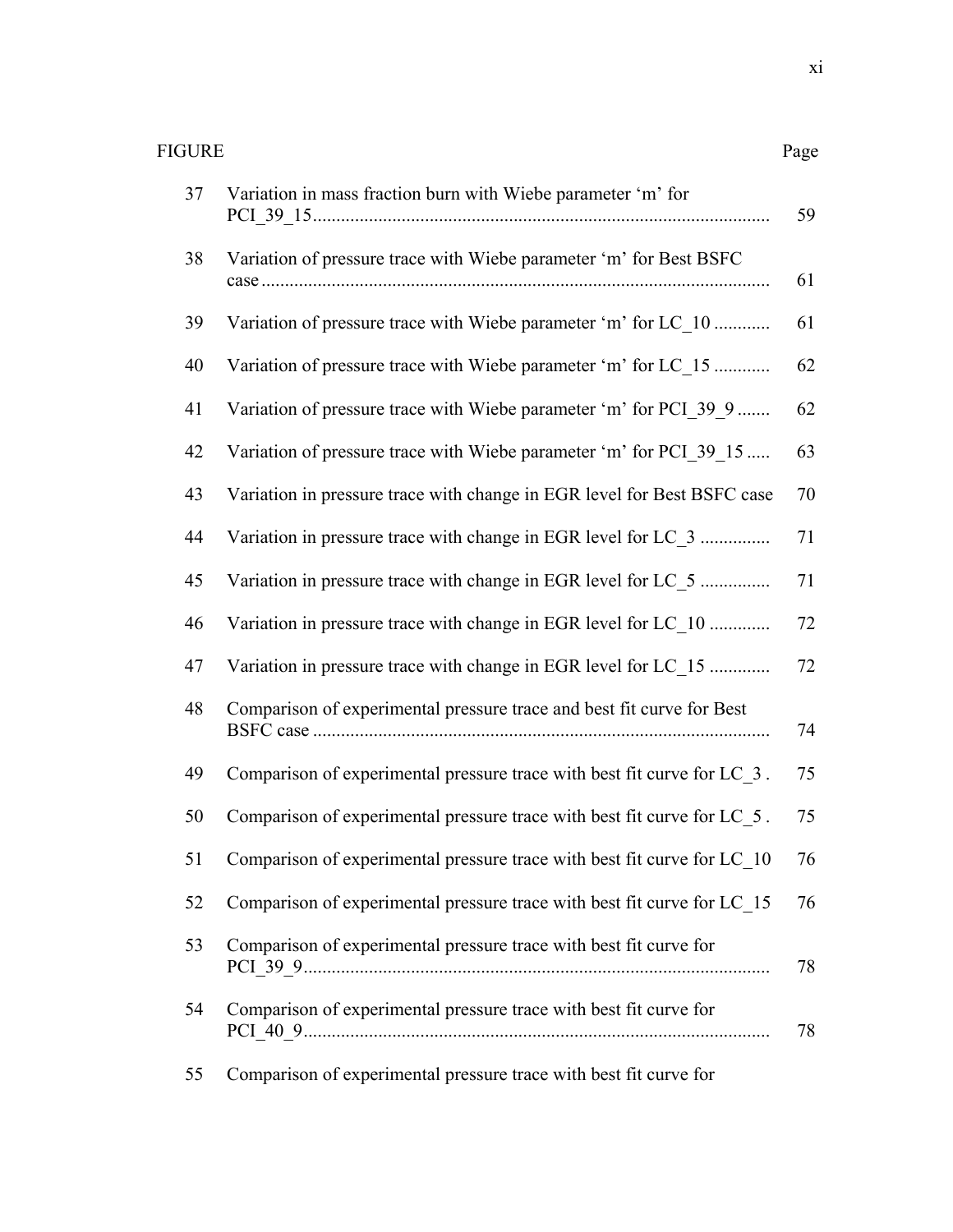| <b>FIGURE</b> |                                                                             |    |
|---------------|-----------------------------------------------------------------------------|----|
|               |                                                                             | 79 |
| 56            | Comparison of experimental pressure trace with best fit curve for           | 79 |
| 57            | Comparison of experimental pressure trace with best fit curve for           | 80 |
| 58            | Comparison of experimental pressure trace with best fit curve for           | 80 |
| 59            | Comparison of experimental pressure trace with best fit curve for           | 81 |
| 60            | Comparison of experimental pressure trace with best fit curve for           | 81 |
| 61            | Comparison of experimental pressure trace with best fit curve for           | 82 |
| 62            | Comparison of experimental pressure trace with best fit curve for           | 82 |
| 63            | Comparison of experimental pressure trace with best fit curve for           | 83 |
| 64            | Comparison of experimental pressure trace with best fit curve for           | 83 |
| 65            | Comparison of experimental pressure trace with best fit curve for           | 84 |
| 66            | Comparison of experimental pressure trace with best fit curve for           | 84 |
| 67            | Comparison of experimental pressure trace with best fit curve for           | 85 |
| 68            | Comparison of availability destruction and transfers during an engine cycle | 91 |

69 Comparison of availability destruction and transfers in an engine cycle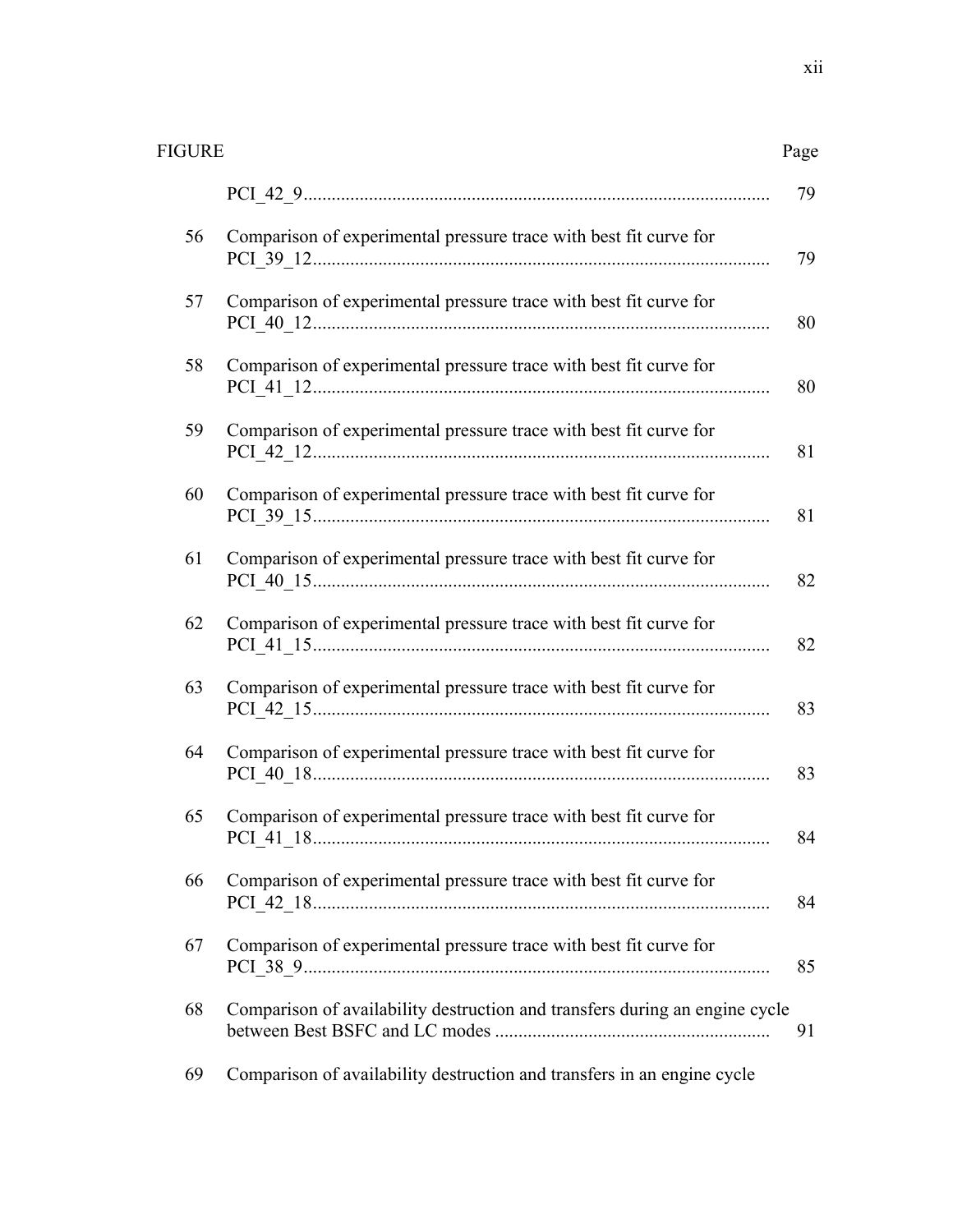| <b>FIGURE</b> | Page |
|---------------|------|
|---------------|------|

|    |                                                                             | 92  |
|----|-----------------------------------------------------------------------------|-----|
| 70 | Comparison of bulk gas temperatures between Best BSFC 30 and LC 10          | 94  |
| 71 | Comparison of bulk gas temperatures between LC 40 15 and                    | 95  |
| 72 | Comparison of heat transfer coefficient between LC 10 and Best              | 95  |
| 73 | Comparison of heat transfer rates between Best BSFC 30 and LC 10            | 96  |
| 74 | Comparison of heat transfer coefficient between PCI_40_15 and               | 97  |
| 75 | Comparison of heat transfer rates between LC 40 15 and                      | 97  |
| 76 | Comparison of adiabatic core temperature between LC 10 and Best             | 99  |
| 77 | Comparison of adiabatic core temperatures between LC 40 15 and              | 100 |
| 78 | Availability destruction and transfer during an engine cycle for PCI cases  | 103 |
| 79 | Availability destruction and transfer during an engine cycle for PCI cases  | 103 |
| 80 | Availability destruction and transfers during an engine cycle for PCI cases | 104 |
| 81 | Availability destruction and transfers during an engine cycle for PCI cases | 104 |
| 82 | Bulk gas temperature versus crank angle for PCI cases with injection        | 106 |
| 83 | Bulk gas temperature versus crank angle for PCI cases with injection        | 106 |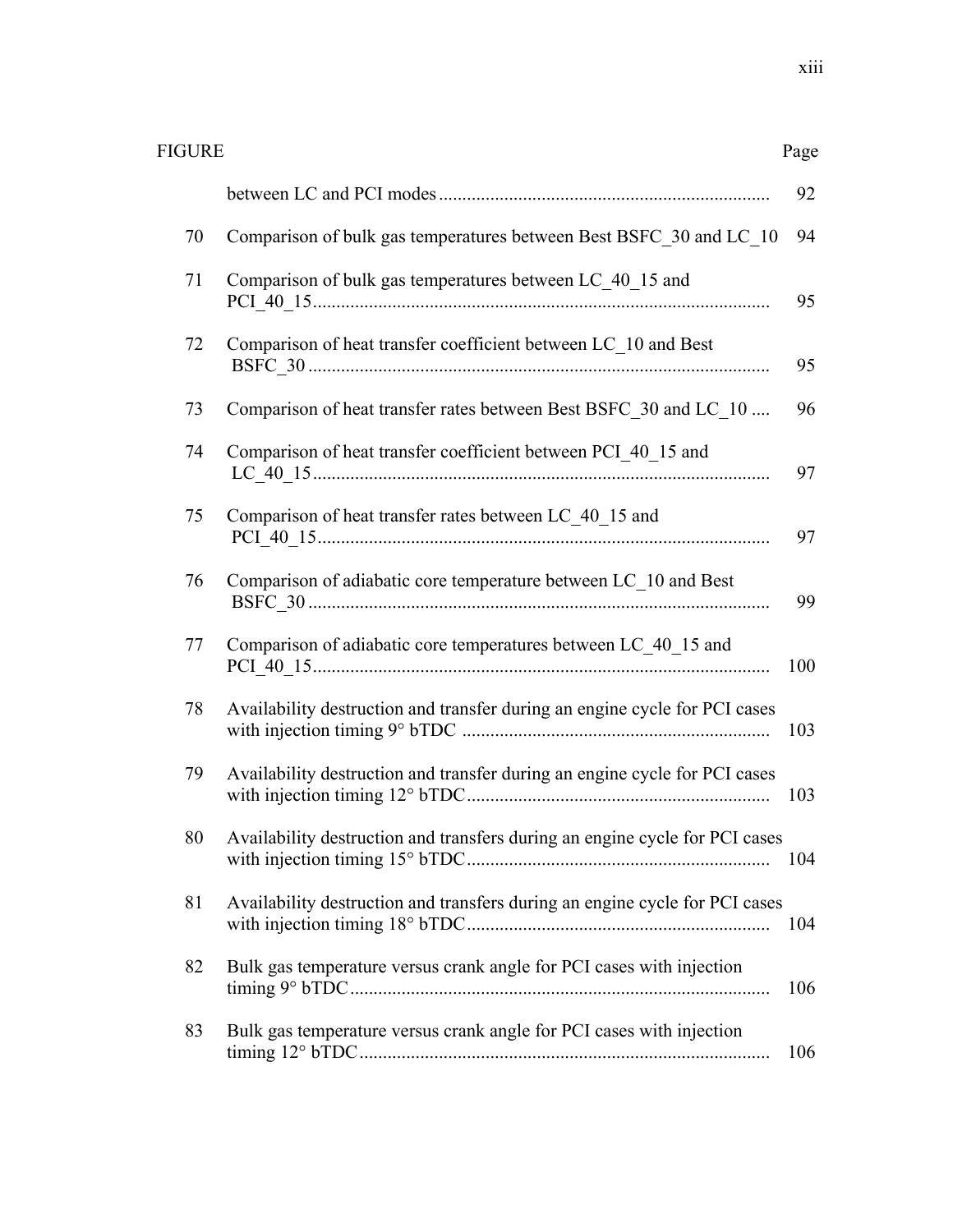| <b>FIGURE</b><br>Page |                                                                           |     |
|-----------------------|---------------------------------------------------------------------------|-----|
| 84                    | Bulk gas temperature versus crank angle for PCI cases with injection      | 107 |
| 85                    | Bulk gas temperature versus crank angle for PCI cases with injection      | 107 |
| 86                    | Heat transfer coefficient versus crank angle for PCI cases with injection | 108 |
| 87                    | Heat transfer coefficient versus crank angle for PCI cases with injection | 108 |
| 88                    | Heat transfer coefficient versus crank angle for PCI cases with injection | 109 |
| 89                    | Heat transfer coefficient versus crank angle for PCI cases with injection | 109 |
| 90                    | Availability destruction and transfers in an engine cycle for PCI cases   | 112 |
| 91                    | Availability destruction and transfers in an engine cycle for PCI cases   | 113 |
| 92                    | Availability destruction and transfers in an engine cycle for PCI cases   | 113 |
| 93                    | Availability destruction and transfers in an engine cycle for PCI cases   | 114 |
| 94                    | Availability destruction and transfers in an engine cycle for LC cases    | 114 |
| 95                    | Bulk gas temperatures versus crank angle for PCI cases using 42% EGR      | 116 |
| 96                    | Bulk gas temperatures versus crank angle for PCI cases using 41% EGR      | 116 |
| 97                    | Bulk gas temperatures versus crank angle for PCI cases using 40% EGR      | 117 |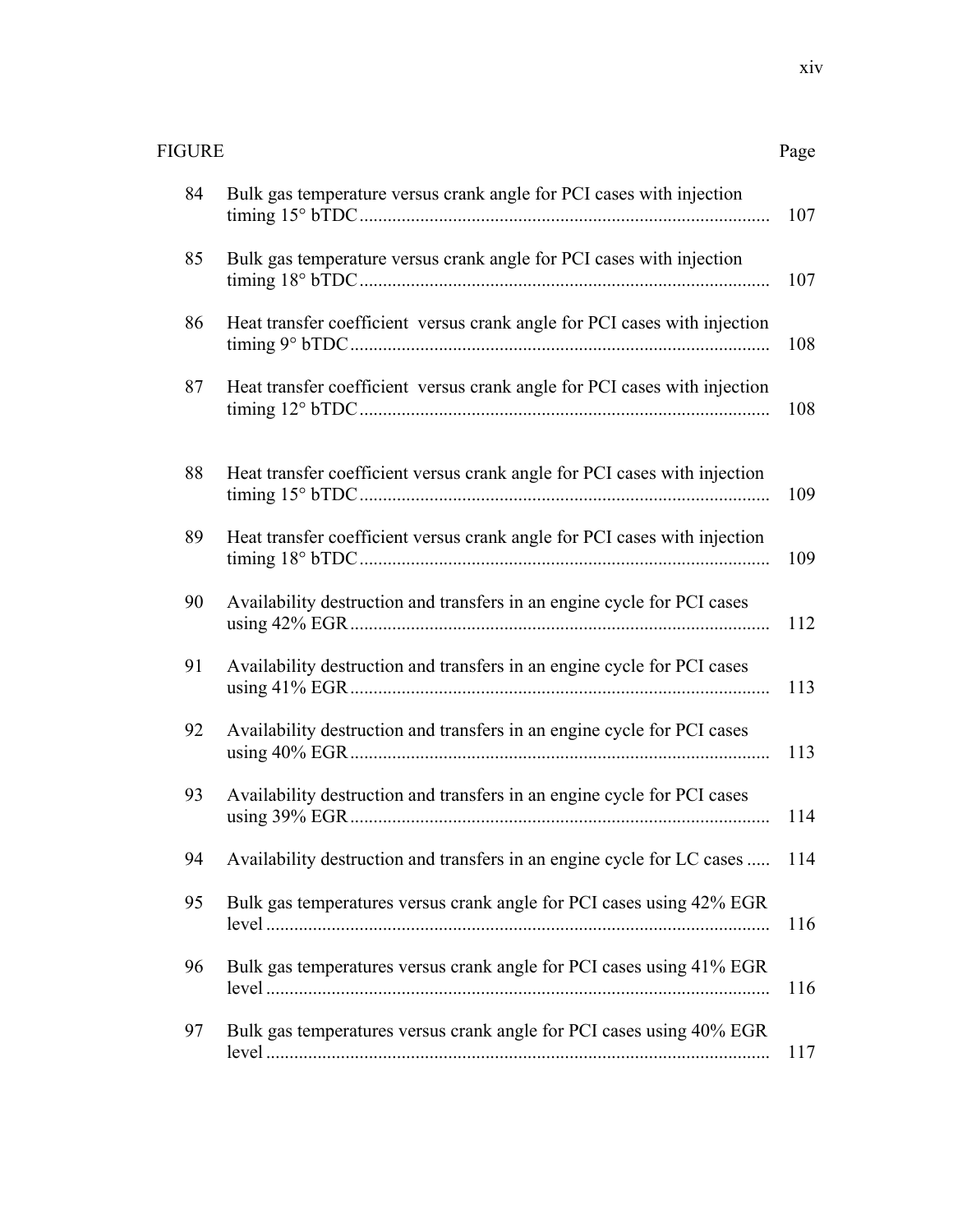| 98  | Bulk gas temperatures versus crank angle for PCI cases using 39% EGR        | 117 |
|-----|-----------------------------------------------------------------------------|-----|
| 99  | Bulk gas temperatures versus crank angle for LC cases                       | 118 |
| 100 | Heat transfer rate versus crank angle for PCI cases with 42% EGR level.     | 118 |
|     | 101 Heat transfer rate versus crank angle for PCI cases with 41% EGR level. | 119 |
| 102 | Heat transfer rate versus crank angle for PCI cases with 40% EGR level.     | 119 |
| 103 | Heat transfer rate versus crank angle for PCI cases with 39% EGR level.     | 120 |
|     |                                                                             | 120 |
|     | 105 Adiabatic core temperature versus crank angle for PCI cases with 42%    | 122 |
|     | 106 Adiabatic core temperature versus crank angle for PCI cases with 41%    | 122 |
| 107 | Adiabatic core temperature versus crank angle for PCI cases with 40%        | 123 |
| 108 | Adiabatic core temperature versus crank angle for PCI cases with 39%        | 123 |
| 109 |                                                                             | 124 |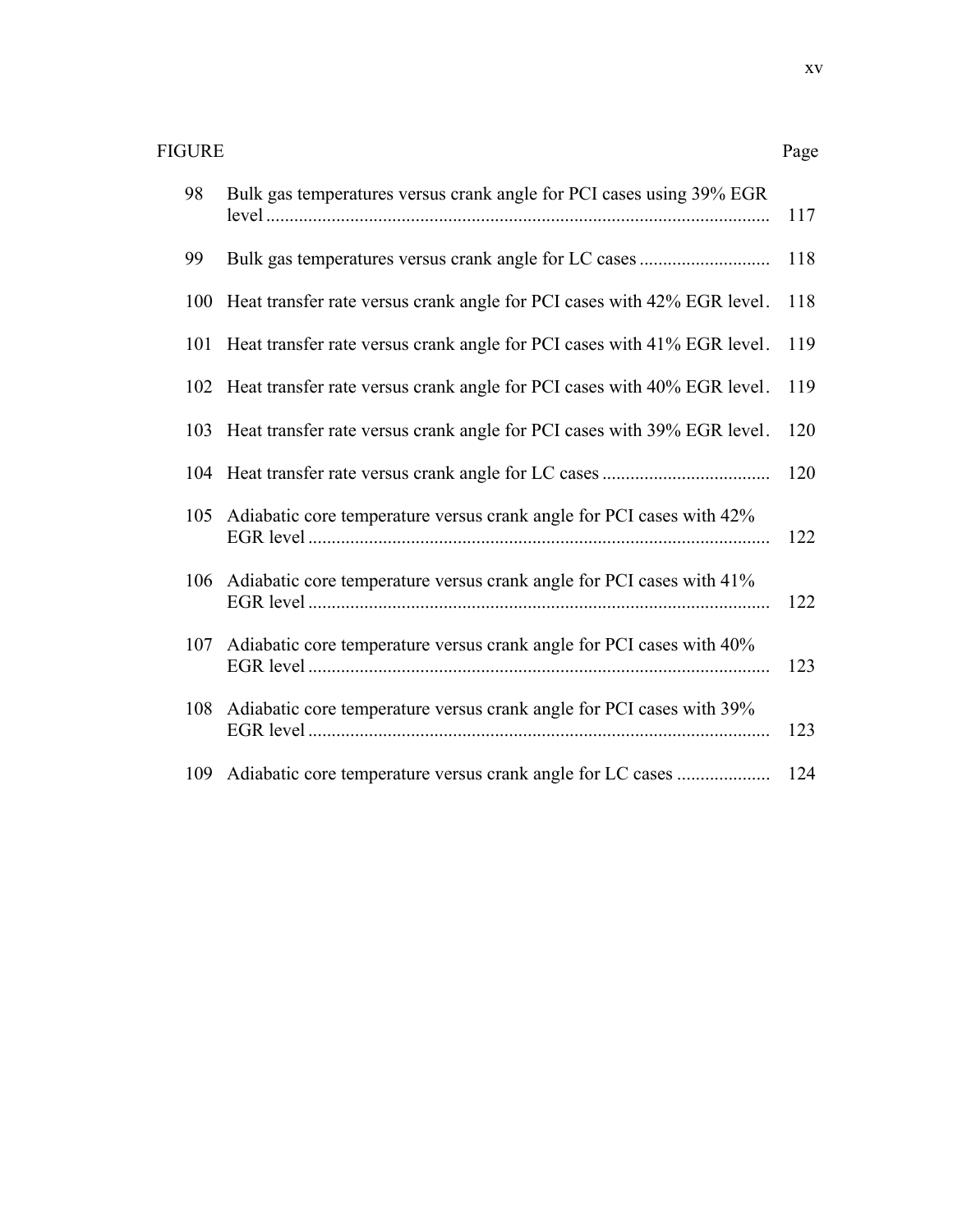### **LIST OF TABLES**

| <b>TABLE</b>   |                                                                                                                                           | Page |
|----------------|-------------------------------------------------------------------------------------------------------------------------------------------|------|
| $\mathbf{1}$   |                                                                                                                                           | 22   |
| $\overline{2}$ | Summary of experimentally measured parameters                                                                                             | 24   |
| 3              |                                                                                                                                           | 26   |
| $\overline{4}$ |                                                                                                                                           | 27   |
| 5              | Optimum values of Wiebe parameters 'a' and 'm' for different                                                                              | 64   |
| 6              | Various effects of EGR on different attributes of engine combustion                                                                       | 66   |
| $\tau$         | List of cases compared for the analysis of mode of combustion                                                                             | 88   |
| 8              | Comparison of crank angles revolved between start of injection and start<br>of combustion for Best BSFC_30, LC_10, LC_40_15 and PCI_40_15 | 90   |
| 9              | Comparison of simulated mass flow rates, inlet and exhaust port pressure<br>and equivalence ratios for Best BSFC 30, LC 10, LC 40 15 and  | 91   |
| 10             | Comparison of combustion duration and Wiebe parameters between Best                                                                       | 98   |
| 11             | Summary of Wiebe parameters used for Best BSFC 30, LC 10,                                                                                 | 102  |
| 12             | Comparison of simulated mass averaged exhaust gas temperature for the                                                                     | 111  |
| 13             | Comparison of simulated mass averaged exhaust gas temperature for the                                                                     | 125  |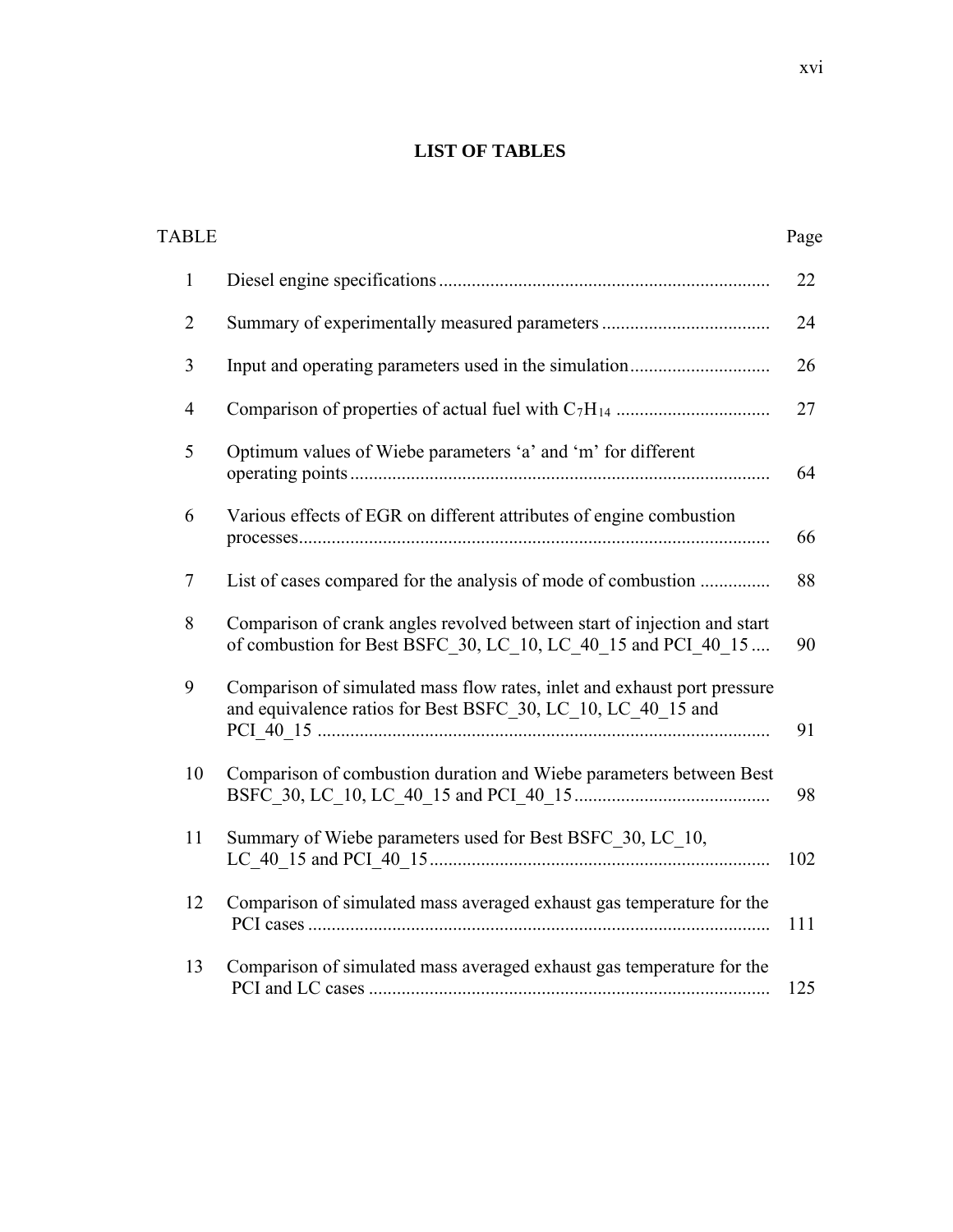#### **1. INTRODUCTION**

Internal combustion engines have a long history of development. Since their first use in a vehicle in 1886, there has been a growing number of vehicles and even off-road machines that have used internal combustion engines as the prime mover. Even though the earlier efforts in the development of engines were focused on efficiency and increasing power output, more recently the efforts have been aimed at reducing emissions. With more stringent emissions regulation of future, new modes of combustion are being sought to effectively reduce engine-out emissions with as little penalty on other performance parameters as possible.

Even though conventional compression ignition engines have thermodynamically superior efficiency than the spark ignition engines, diesel engines produce more nitric oxides (NOx) and particulate matter (PM) emissions. It is known that better fuel-air mixing helps in reducing PM emissions while lowering of combustion temperatures helps in reducing NOx emissions. New combustion modes attempt to achieve both these conditions simultaneously.

 $\overline{\phantom{a}}$  , where  $\overline{\phantom{a}}$ 

This thesis follows the format and style of *Journal of Automobile Engineering.*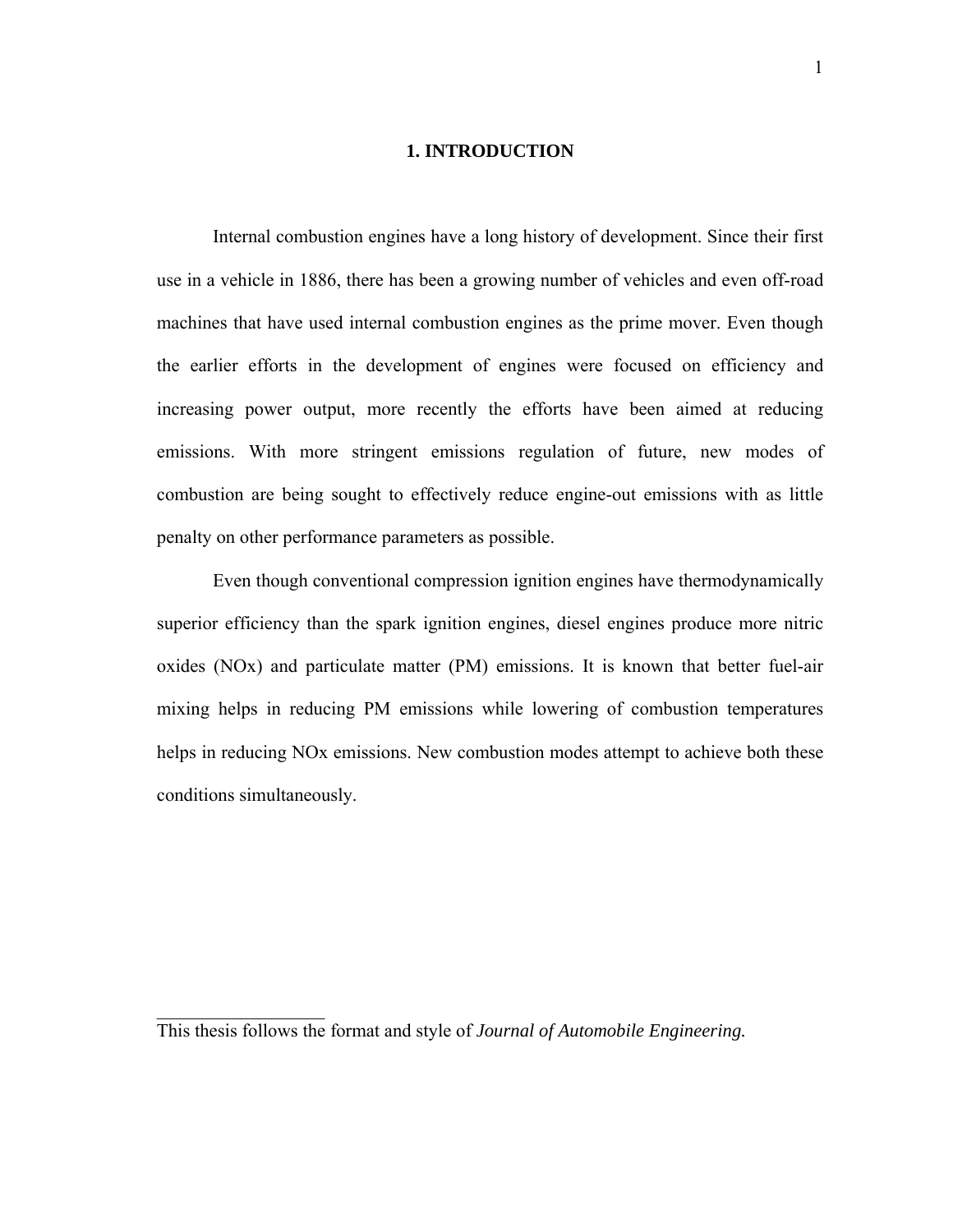#### 1.1 New modes of combustion

The new modes of combustion that have caught attention of the recent researchers are homogeneous charge compression ignition (HCCI) combustion and premixed charge compression ignition (PCI) combustion modes.

In HCCI combustion mode, fuel and air are completely mixed prior to ignition. This is similar to the SI engine. But the ignition is initiated by compressing the cylinder charge to the temperatures above auto-ignition temperatures similar to the CI engines. As a result ignition occurs simultaneously at multiple locations inside the cylinder. The control of combustion process is more challenging in case of HCCI combustion mode.

In PCI combustion, air and fuel are not completely premixed, but the fuel is injected sufficiently before the desired start of combustion to create an all-premixed burn. Higher levels of EGR and leaner air-fuel mixtures are employed to increase ignition delay. Injection timing and injection pressures are adjusted such that they assist in achieving higher ignition delays. More fuel injected during longer ignition delay also gets more time to mix with the cylinder charge. Hence longer ignition delay assists in obtaining more premixed air-fuel mixtures. It is noted that even though initial burning takes place through premixed mechanism, the combustion is not entirely homogeneous. The fuel and air are not completely mixed prior to the start of combustion and hence even though PCI mode tends to be premixed, some very small fraction of diffusion controlled burning may also take place.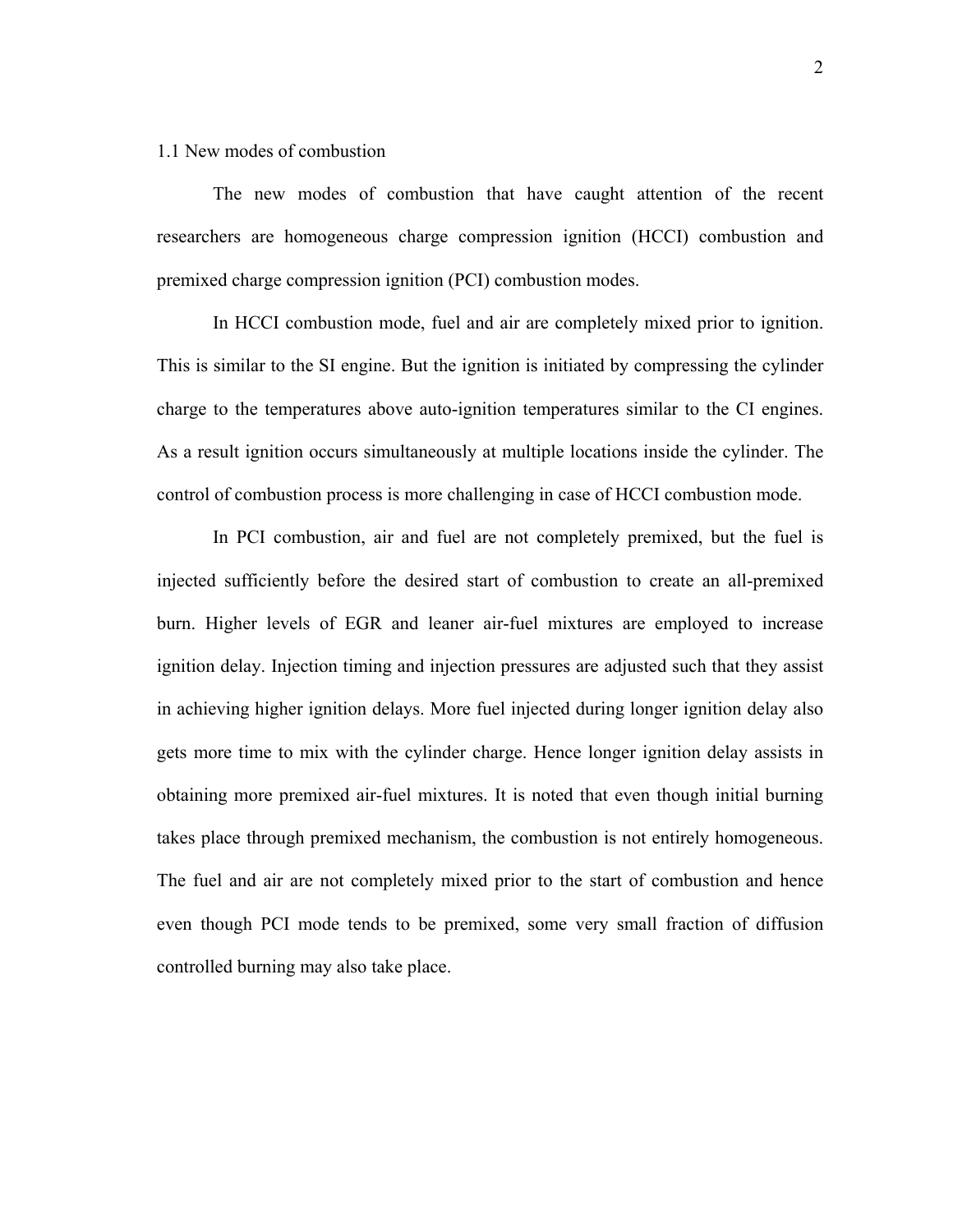1.2 Implementation of exhaust gas recirculation (EGR)

This project is focused on PCI mode and hence application of EGR in relation to achieving PCI combustion mode is discussed in this section. As seen earlier, longer ignition delays are necessary in achieving PCI combustion mode. EGR is used as a primary means to achieve longer ignition delays.

EGR introduces inert species of exhaust products and at the same time lowers the oxygen concentration inside the cylinder. These two factors have pronounced effect on overall engine combustion and emissions. These two factors are instrumental in achieving more premixed burning and achieving low temperature combustion. As a result, application of EGR has been demonstrated by many researchers to reduce PM and NOx emissions significantly. The current study attempts to answer the aspects of application of high levels of EGR related to combustion efficiency from second law perspective.

#### 1.3 Second law analysis of engine processes

Second law analysis gives a more complete analysis of engine processes as it helps in identifying the sources of irreversibilties. Second law analysis of an engine helps in quantifying these irreversibilities by introducing the concept of availability. Availability transfer and destruction in the engine processes and effects of various engine parameters on the availability balance gives additional insight into various losses and indications for improvements can be extracted from the second law parameters.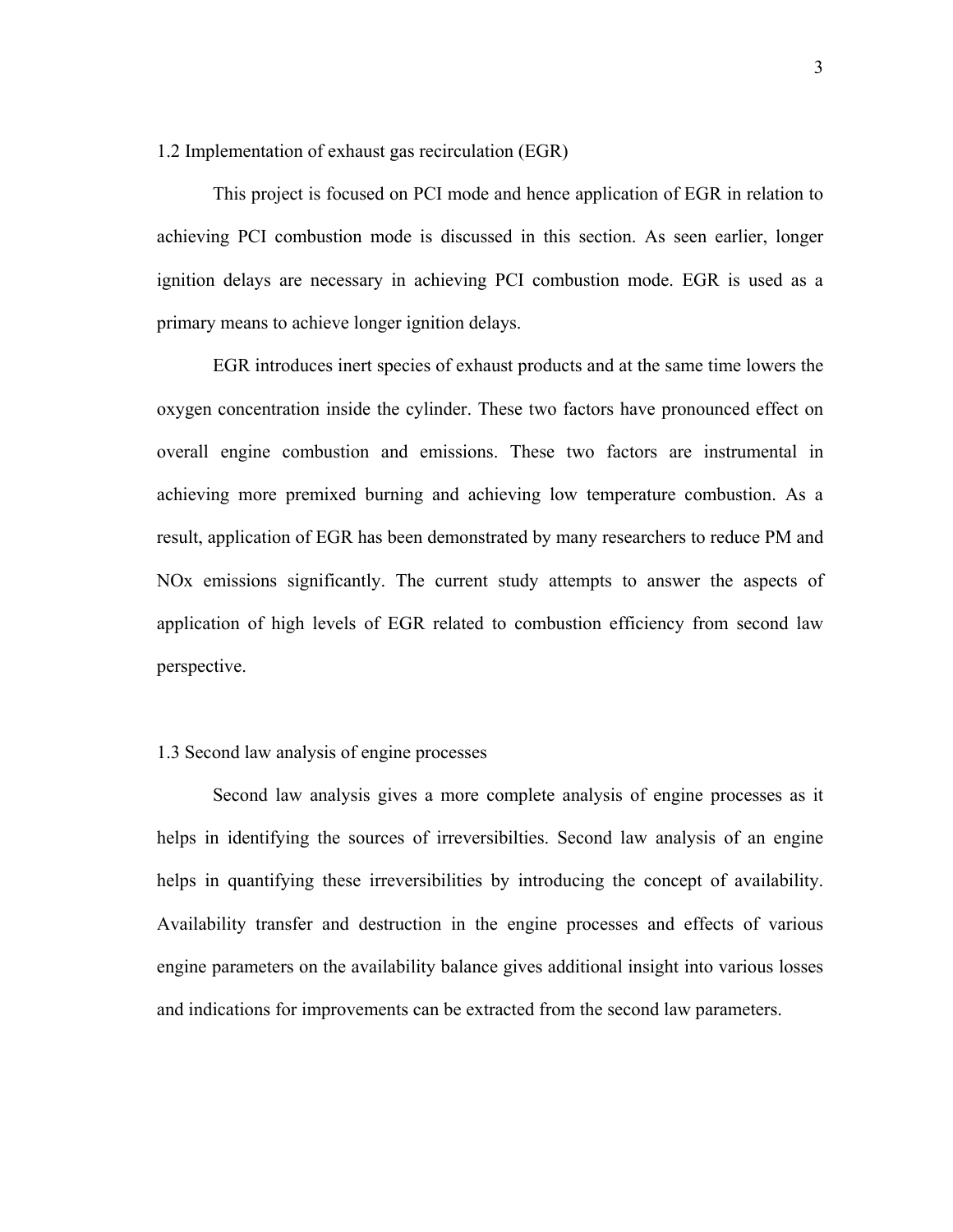It is important to exploit second law parameters along with first law analysis for correct analysis of engine processes. For example first law analysis alone favors the use of excess air in spark ignition engines. This is because, the thermodynamic efficiency of the engine cycle increases with use of excess air. Excess air on the contrary makes the combustion conditions leaner and reduces the combustion temperatures. Hence less excess air is favorable from the second law perspective. As a result it is noted that, use of second law for engine analysis provides an added dimension to the study of the influence of an engine parameter on overall performance results.

Another important aspect of application of second law to engines is that it provides useful information which may not be obtained from the first law analysis alone. For example, use of turbocharger to increase pressure and temperature is found to decrease combustion availability destruction. Turbocharger thus offers a good means of extracting some fraction of exhaust availability.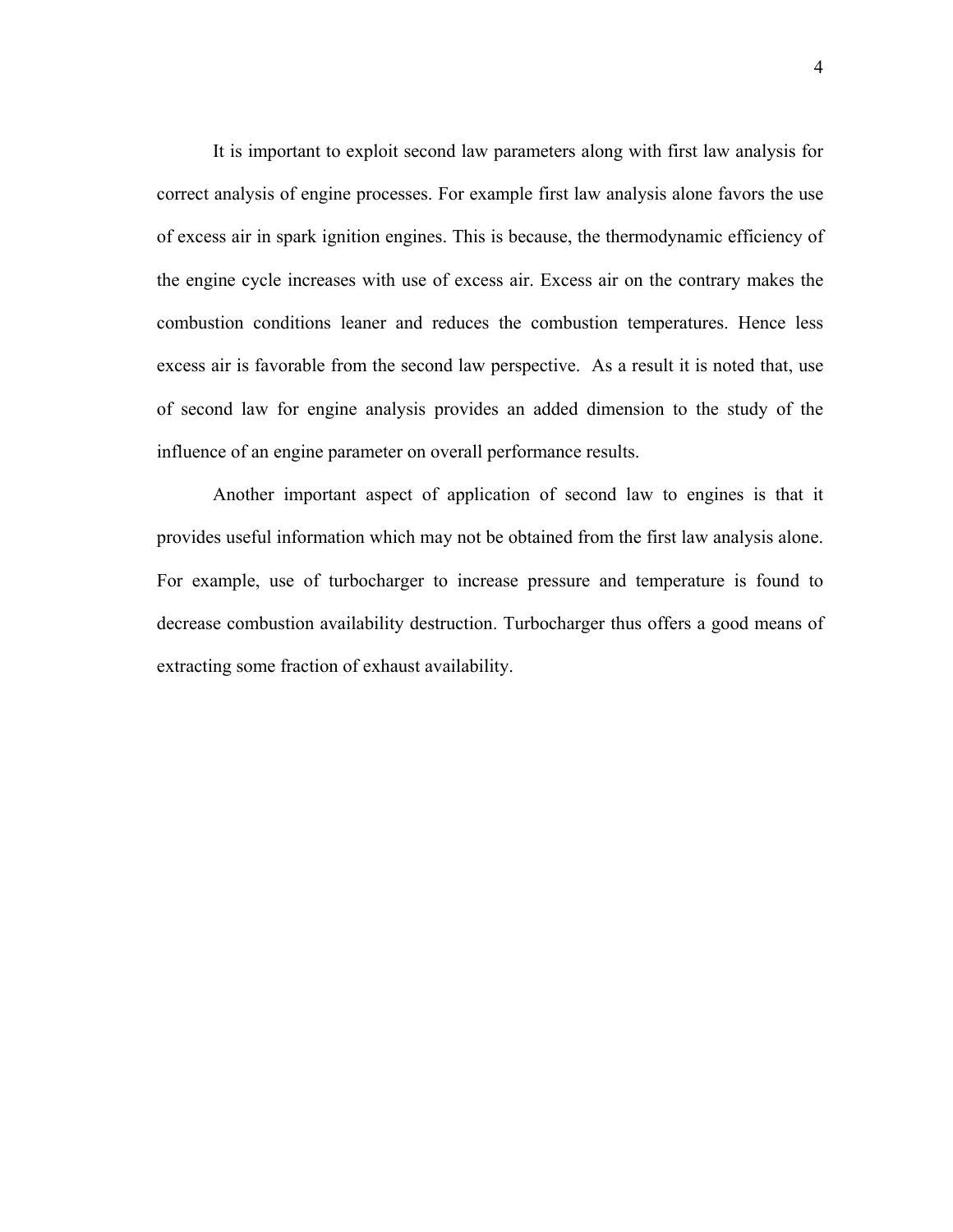#### **2. MOTIVATION AND OBJECTIVES**

Availability of experimental data for different modes of combustion was one of the motivations for selecting Isuzu 1.7 L direct injection engine for the current study. The experiments were conducted at the test cell of the Engine Systems Research of the General Motors Collaborative Research Laboratory at WE Lay Automotive Laboratory of the University of Michigan **[1]**.

The ability of the simulation to calculate second law parameters was another motivation, as it provided an opportunity to investigate the engine combustion processes from second law perspective to gain additional insight into the effects of mode of combustion, injection timing and EGR.

The objective of the current work is to complete a second law analysis of a compression ignition engine using a thermodynamic engine cycle simulation. Availability destruction and transfer during the entire engine cycle is calculated to quantify the results. Major sources of availability transfer and destruction are identified to be availability transfer through heat transfer and the exhaust, availability destruction due to combustion, availability destruction through intake mixing and availability unused due to unburned fuel. The remaining availability gets converted into indicated work. Analysis is carried out for two different modes of combustion, namely lean conventional (LC) and premixed compression ignition (PCI) combustion. Five LC and fifteen PCI cases are studied. The various tasks completed to achieve the overall objectives of this project are summarized below: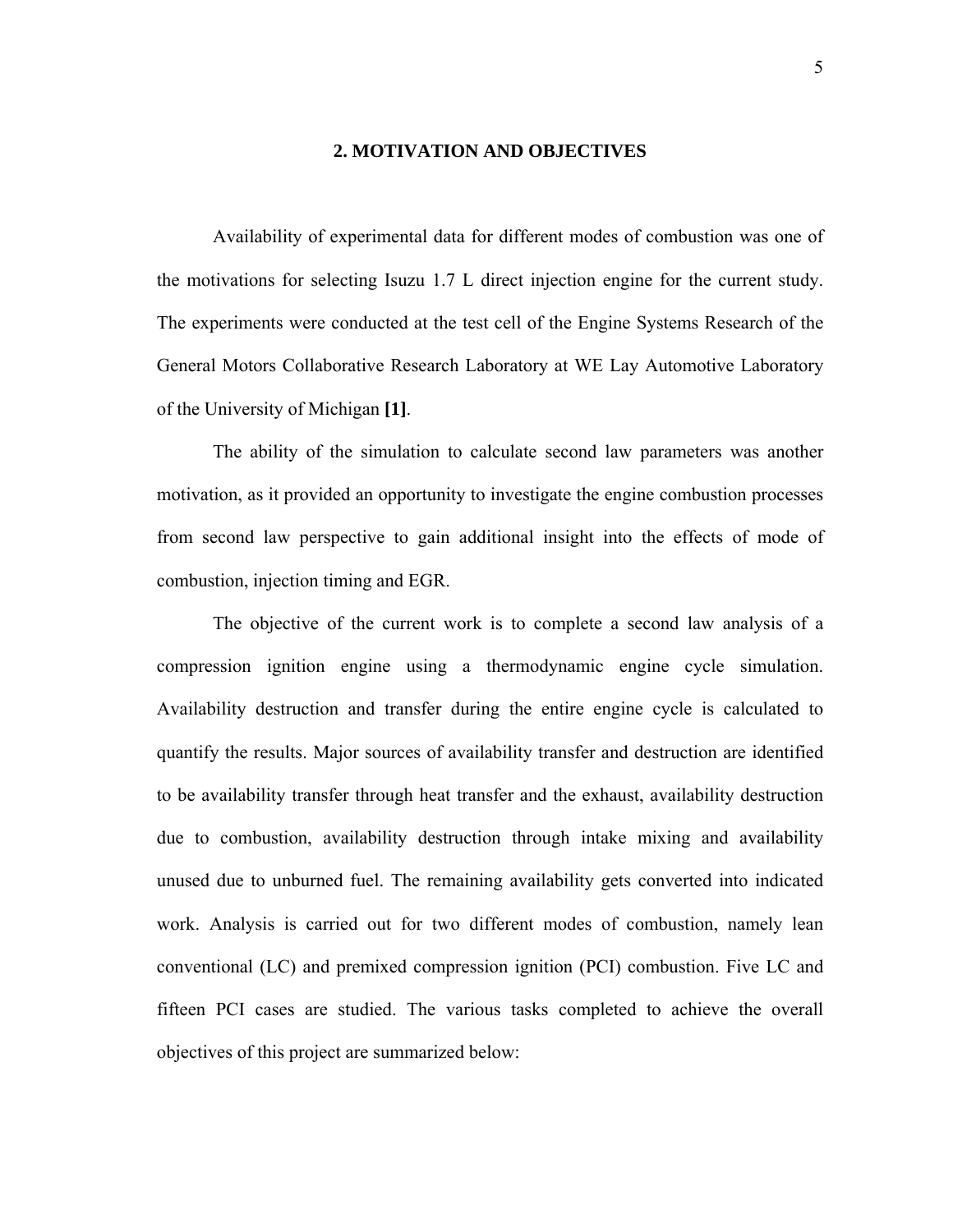1. The first step involves matching the simulation parameters to closely resemble actual in-cylinder conditions. Thus, experimental pressure data is matched as closely as possible with the simulation pressure data to ensure same thermodynamic states between experiment and simulation.

2. Parametric sweeps of the relevant parameters are carried out to evaluate the influence of individual parameters on engine combustion processes and to gain insight into the differences between simulation model and actual engine combustion processes.

3. Finally, influences of EGR, injection timing and mode of combustion are evaluated from the second law perspective. Based on the above results, an optimum combustion strategy is proposed to reduce availability destruction due to combustion.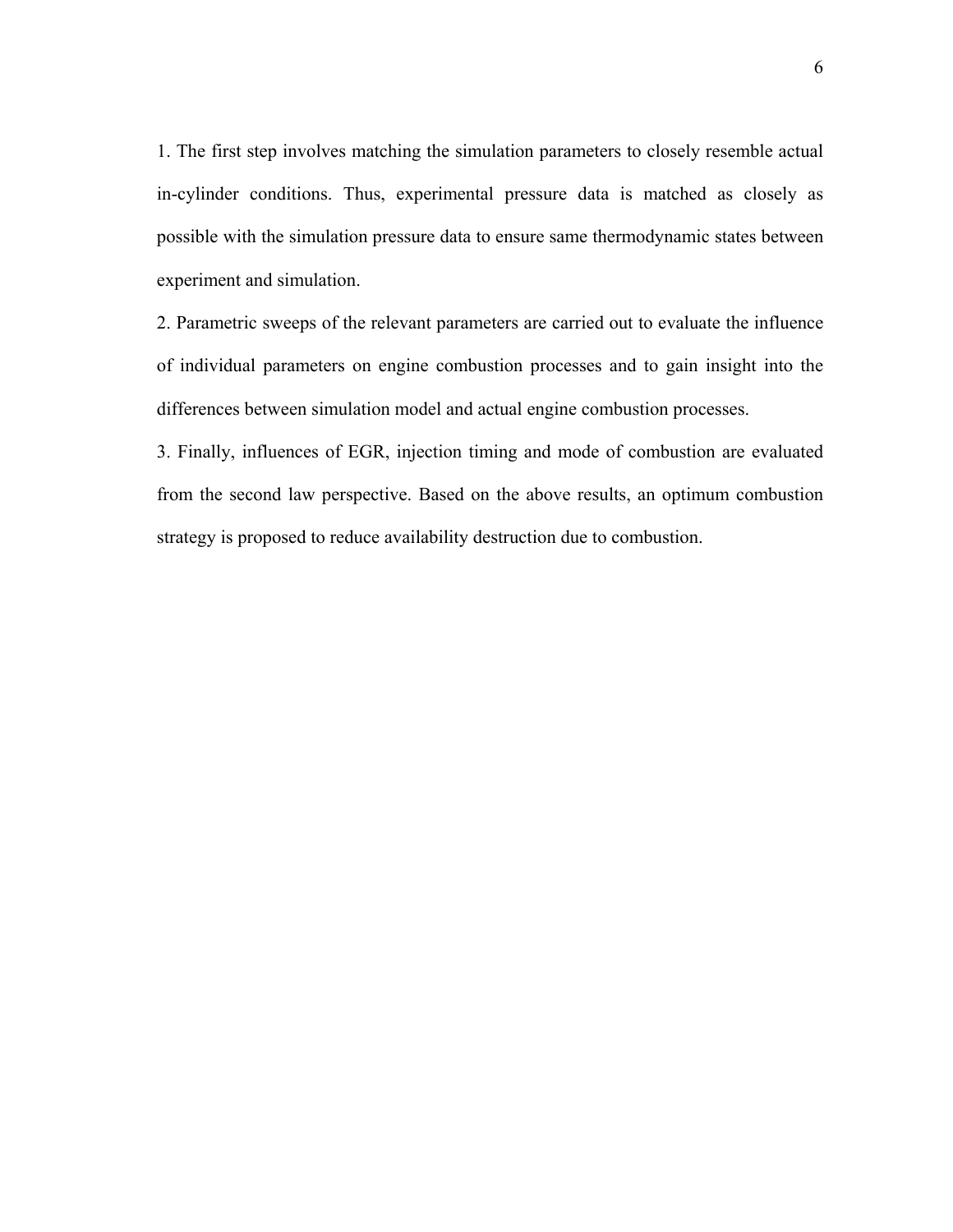#### **3. LITERATURE REVIEW**

The effect of mode of combustion, EGR and injection timing on the availability balance for a compression ignition engine is the main objective of this project. All of the above factors play an important role in controlling the combustion process. Both the nature of combustion and the rate of combustion are affected by these factors. Hence the information about their individual effects on engine combustion can assist in determining the optimum combination of these parameters. In the past, attempts have been made to evaluate the effect of these parameters on the combustion characteristics such as ignition delay, combustion duration, peak temperature and premixed and diffusion controlled combustion fractions. These past efforts are summarized below.

Ignition delay is a very critical characteristic that affects engine performance and emissions characteristics. Naturally, many researchers have worked on evaluating the influence of ignition delay in altering the combustion process in an engine. EGR is demonstrated to have changed the length of ignition delay by some of the investigators. Zhang et al. **[2]** noted that EGR increases the ignition delay. They varied EGR levels from 0% to 45%. Dilution effect of EGR and lowered oxygen concentration were sought to be the major factors responsible for the increased ignition delay. They also noted that increased ignition delay increases the fraction of premixed burning and thereby affects the combustion characteristics. On the contrary a few researchers (Desantes et al. **[3]** and Jacobs et al. **[4]**) have found that the ignition delay is not varied by the change in EGR level. But they varied the EGR level from 0% to 20%. Thus it could be said that the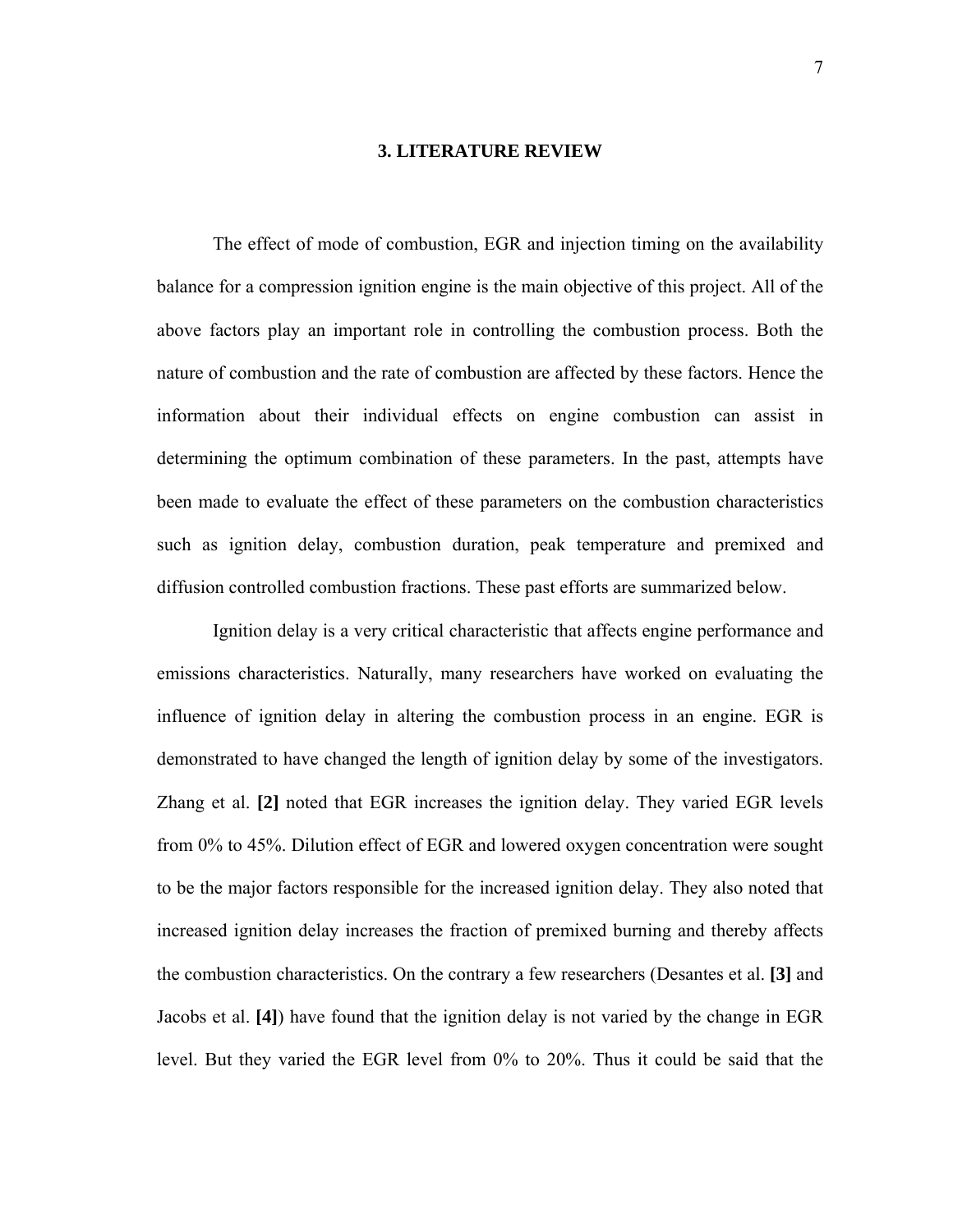change in the ignition delay at lower EGR levels is smaller while ignition delay increases rapidly at higher EGR levels. This may be because of the increasing intake temperature offsetting the dilution effect caused by low EGR level. Nitu et al. **[5]** found that the ignition delay almost doubled when the EGR level was increased from 0% to 45%. Thus, it seems that higher EGR levels are required to achieve significant lengthening of ignition delay period.

Peak combustion temperature affects the emissions characteristics of an engine. The use of EGR in internal combustion engines is primarily used as a strategy to reduce nitric oxide (NOx) emissions. As there exists a close relationship between the combustion temperatures and emissions, efforts have been directed to determine the effect of EGR on peak temperatures. Desantes et al. **[3]** have shown that the peak temperature decreases with increasing EGR level primarily because of presence of exhaust gases that reduce the combustion rate. Presence of exhaust gases also decrease the ratio of specific heats  $(y)$  thereby indirectly decreasing the temperature of the compressed gases.

EGR is found to decrease the heat release rate. Desantes et al. **[3]** found almost linear increase in combustion duration with increase in EGR level. EGR also affects the fraction of premixed and diffusion controlled burning. Nitu et al. **[5]** have shown that the combustion is predominantly premixed when the EGR level is around 45%. On the contrary, Desantes et al. **[3]** noted that the fractions of premixed and diffusion are not affected by the EGR level. Again it is worth noting that, the EGR levels studied by them are as low as 20%. But even with the low EGR levels they found that the peak heat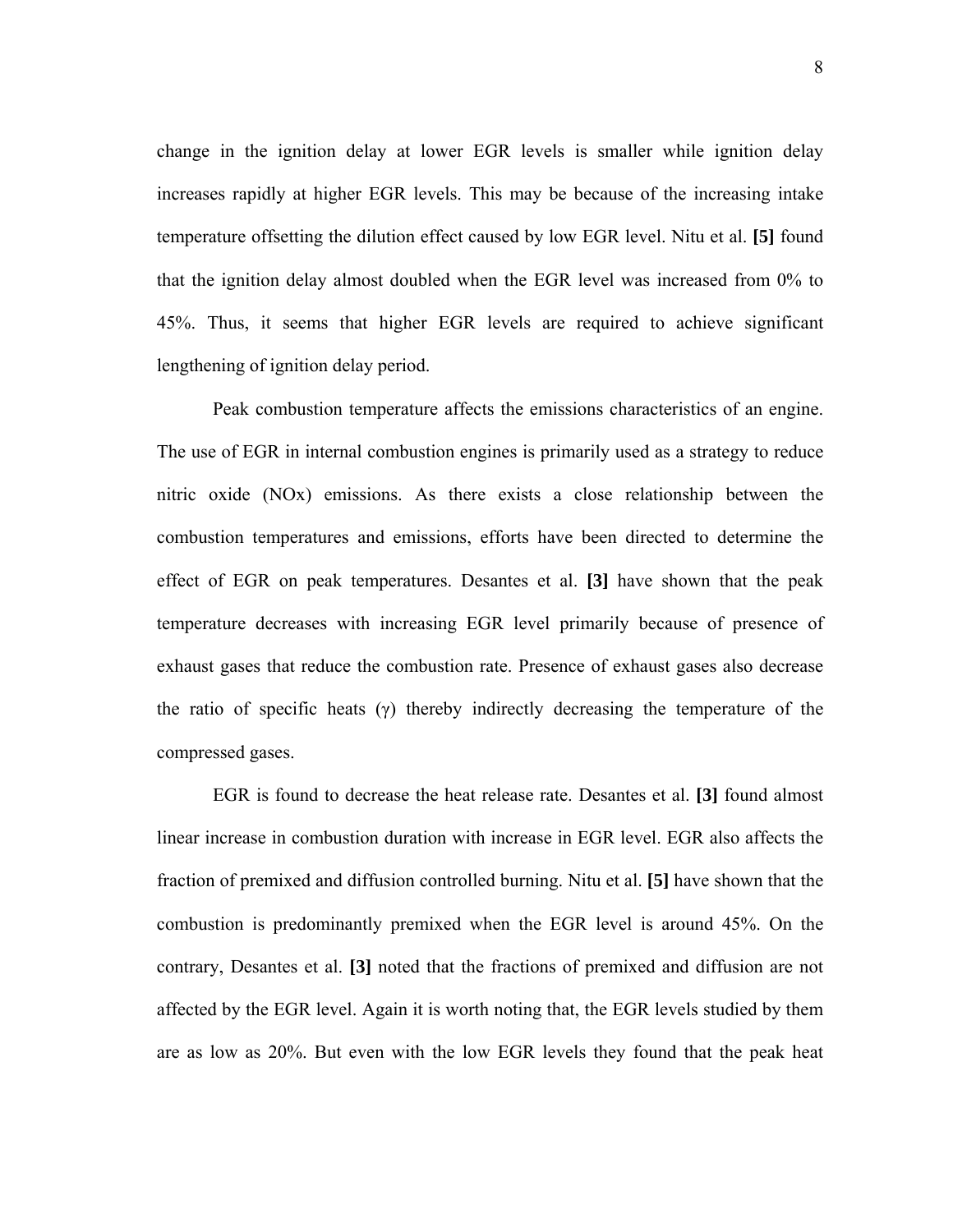release rate decreases with increasing EGR level for both premixed and diffusion controlled burn periods.

Injection timing is also a critical parameter in controlling the combustion in an engine. Also it can be varied independently of EGR level. It controls the peak cylinder temperature and pressure by controlling the location of start of combustion. Influence of injection timing on the combustion process is analyzed by McTaggart-Cowan et al. **[6]**. They have noted that the late injection timing results in ending the combustion process sooner because of the low temperatures and pressures prevailing during the expansion stroke. They also suggested that the advanced injection timings are more suited for higher EGR levels as it achieves better emissions results along with higher efficiency.

Second law analysis for engine cycle processes was firstly used at around 1960. But most of the work related to second law analysis is carried out after around 1980s. Some of the efforts aimed at second law analysis of engine cycle are mentioned below. Rakopoulos and Giakoumis **[7]** showed that most of the in-cylinder availability destruction is associated with combustion availability destruction while availability destruction due to mixing processes account for less than 5% of the in-cylinder availability destruction. They also found that around 80% of the combustion availability destruction is associated with the heat transfer from hot reacting gases to the surrounding low temperature mixture. As a result, higher combustion temperatures reduce the fraction of availability destruction due to combustion. Flynn et al. **[8]** mentioned that combustion availability destruction is influenced by the timing and rate of heat release rate. Thus, injection timing and EGR level (as it affects rate of heat release) are two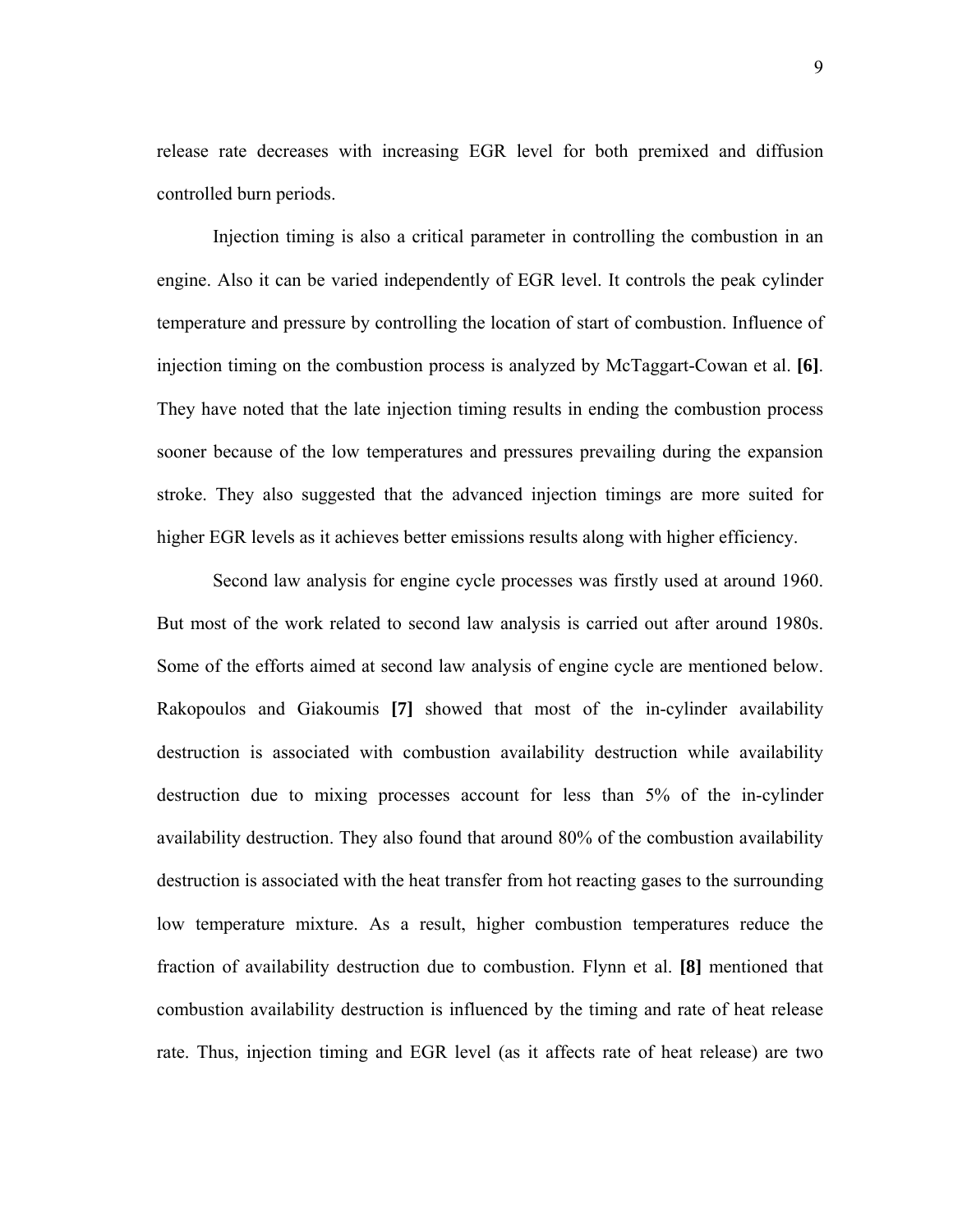important parameters that influence the availability destruction during combustion. Primus and Flynn **[9]** showed that the availability destruction increases with retarded injection timing and also with increasing combustion duration. Van Gerpen and Shapiro **[10]** on the contrary found that the combustion duration and shape of heat release curves have little impact on the total availability transfers and destructions. Some of the researchers have used Wiebe function for obtaining heat release profile and have studied the influence of Wiebe parameters on the availability balance. Gallo et al. **[11]** found that there is a reduction in irreversibility with increase in Wiebe parameter 'm'. Irreversibilities are also affected by the equivalence ratio. Kyritsis and Rakopoulos **[12]** demonstrated reduced combustion related availability destruction with leaner operations. They also found that the decrease in the combustion availability destruction results in corresponding increase in availability transfer either due to heat transfer or through exhaust.

The previous works on application of second law to engine processes are summarized below:

Combustion availability destruction was found to be the dominant source of incylinder availability destruction and hence most of the efforts are directed on reducing the combustion availability destruction. It has been shown that the combustion availability destruction is not affected significantly by the factors such as combustion duration, fraction of premixed burning and injection timing. Any decrease in combustion availability destruction was seen to accompany larger availability transfer due to heat transfer or exhaust and hence very little gain in indicated work could be realized.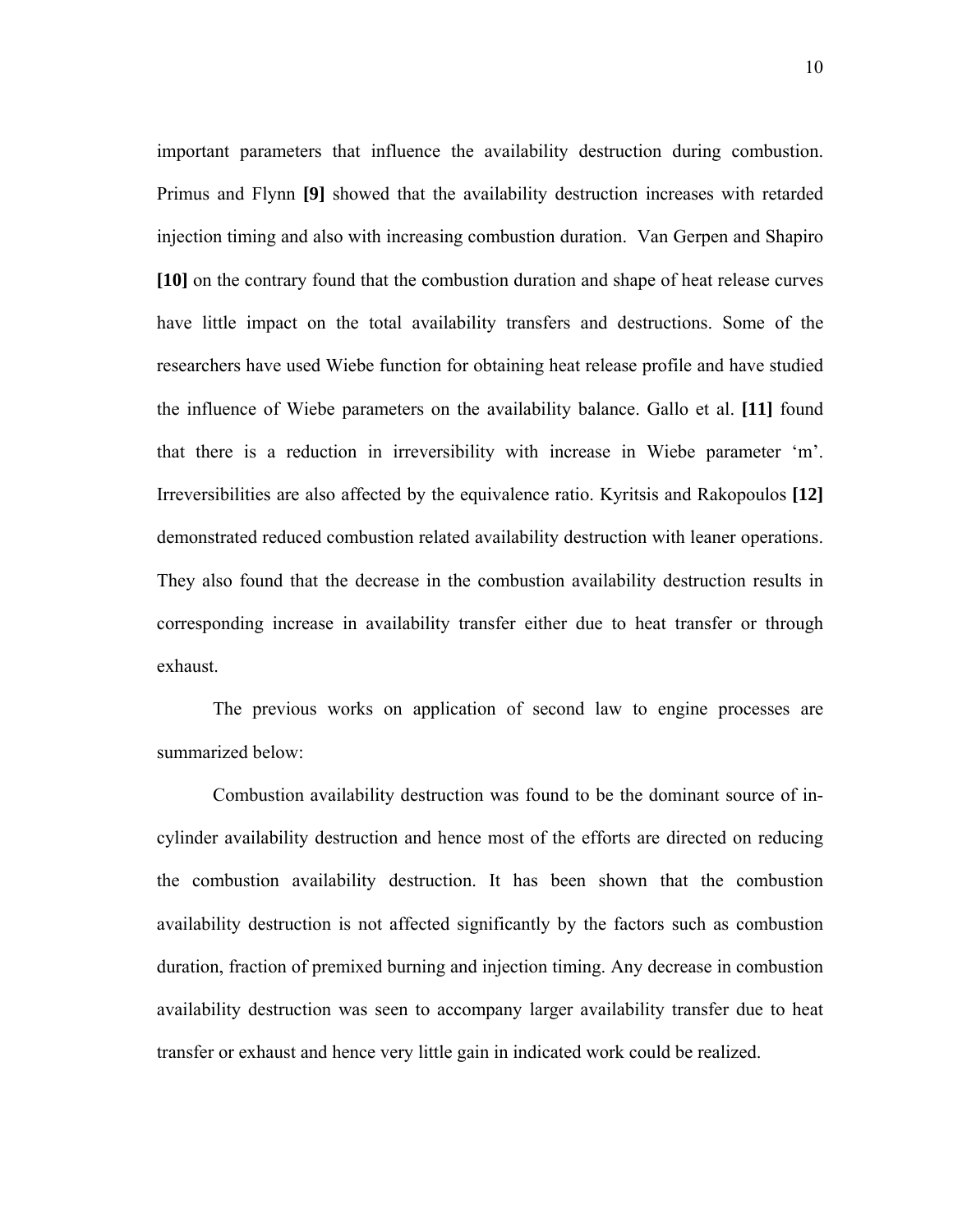None of these prior works have evaluated the effect of mode of combustion on the availability balance. The present study then aims at evaluating the comparison of different modes of combustion (Best BSFC, LC and PCI) along with the influence of EGR and injection timing from second law perspective. Thus, the present study offers a comprehensive analysis of engine combustion process.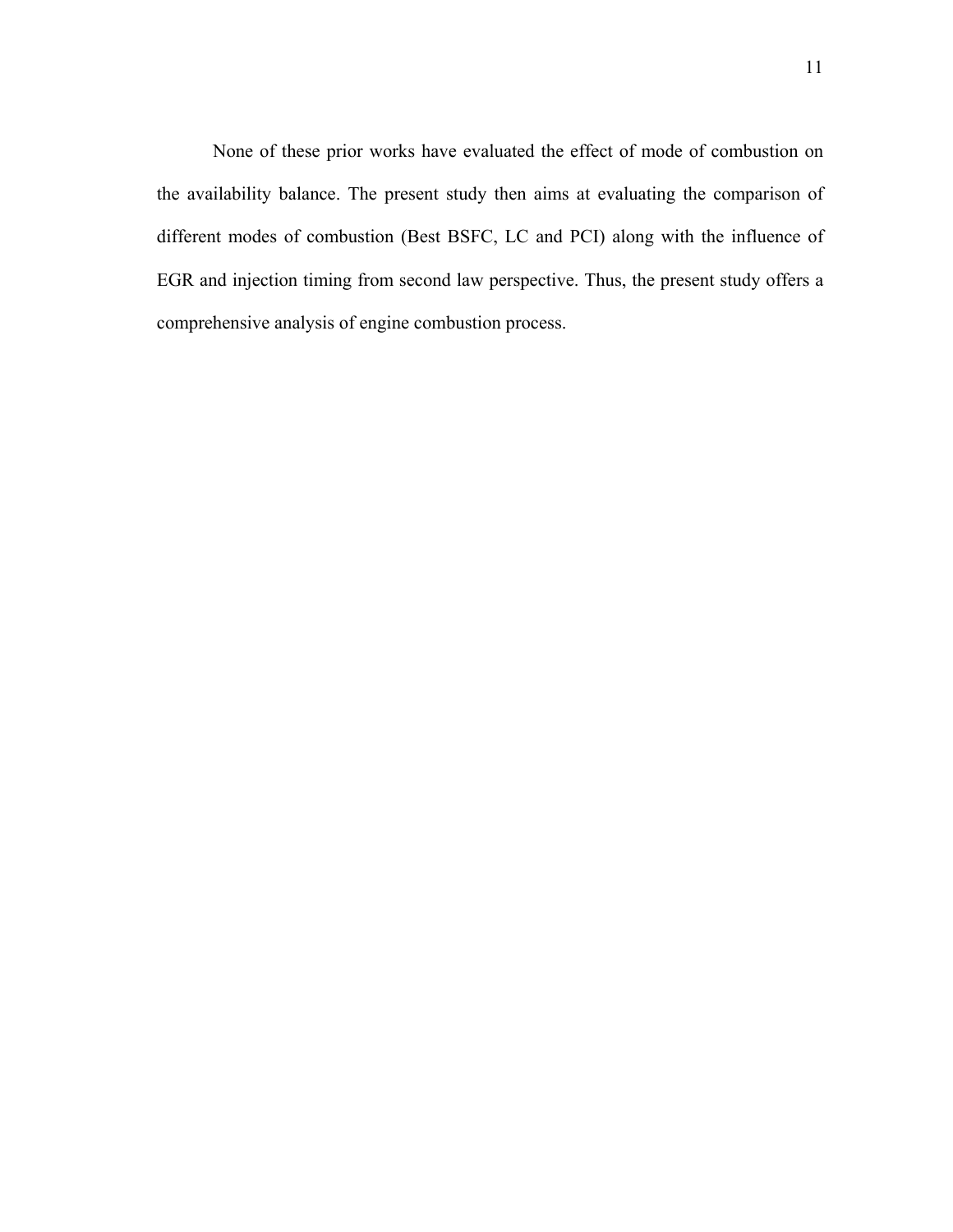#### **4. OVERVIEW OF THERMODYNAMIC ENGINE CYCLE SIMULATION**

A thermodynamic engine cycle simulation is used in the present work to analyze the various engine processes and to evaluate thermodynamic properties. It also generates the information necessary for a second law analysis and gives availability parameters for the different engine processes. The details about the formulation and solution algorithm used in the simulation can be found elsewhere **[13]**. This section is intended to present a brief summary of these details.

#### 4.1 Theme of the simulation

The simulation is based on the zero dimensional thermodynamic model of the engine. The simulation relies extensively on the first law of thermodynamics and equation of state to correlate thermodynamic properties with different engine operating and design parameters. Being a zero dimensional model, the simulation does not give any spatial information such as concentration gradients or property gradients. But multiple zones are incorporated for the evaluation of thermodynamic properties during intake process and combustion process to enhance accuracy. The description of these zones is provided later in this section. Some of the key assumptions used in the simulation are:

1. The engine is assumed to be in a steady state. As a result, the same thermodynamic state is reached after one complete cycle. This fact is then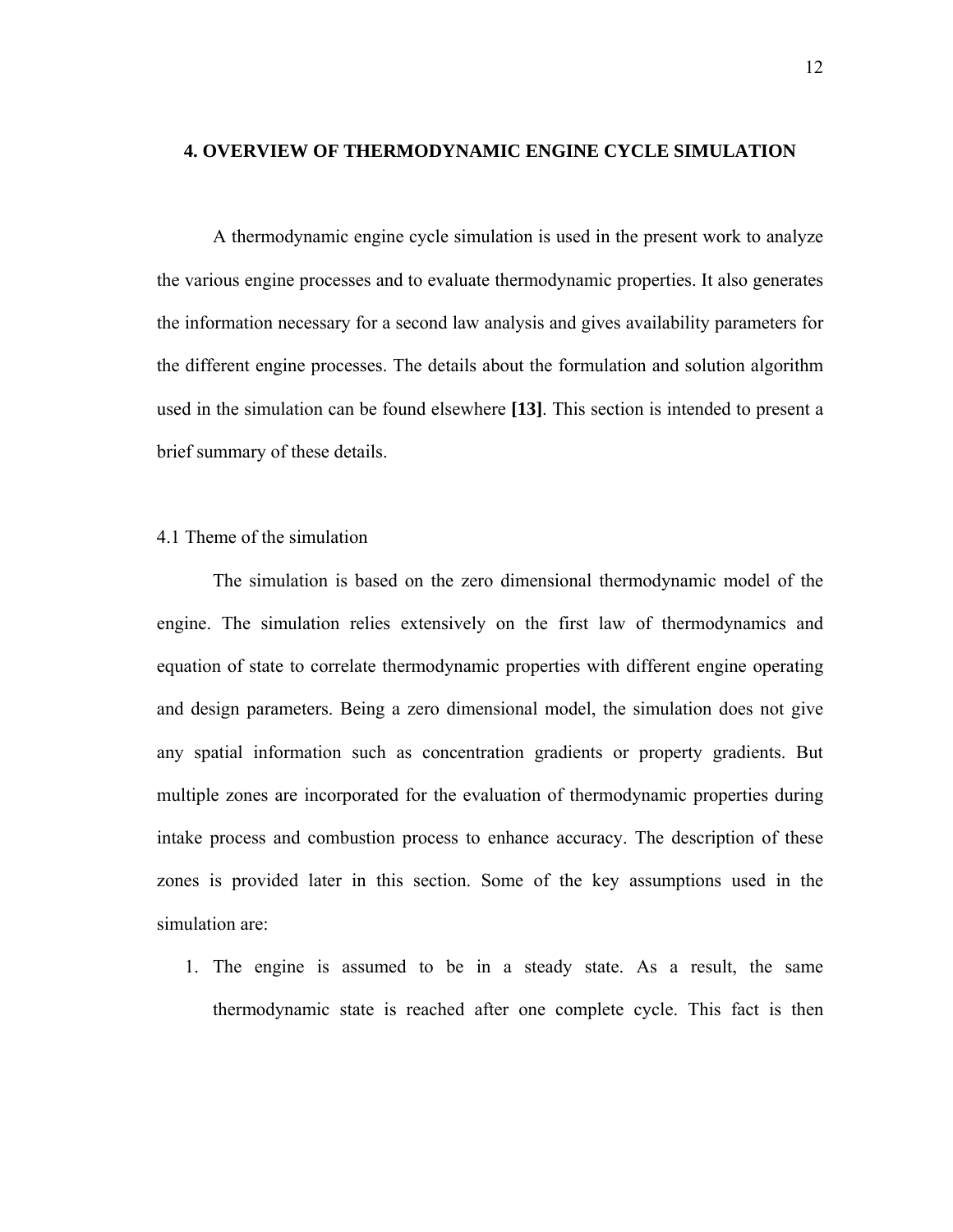utilized during the iterative solution procedure to match the initial and final values.

- 2. The cylinder contents are assumed perfectly homogeneous for the compression, late expansion and exhaust processes.
- 3. During intake, the cylinder contents are assumed to be divided into two homogeneous zones – one containing a fresh charge while the other consisting of a residual charge.
- 4. Combustion process leads to the heterogeneity. Not only does it lead to new species but it also leads to property and concentration gradients. Hence it is assumed that the three zone model is more appropriate than a two zone model to represent the combustion process (Even though more zones are expected to generate more accurate solutions. In two-zone model, the cylinder contents are divided into two homogeneous parts, while in three-zone model, the cylinder contents are divided into three homogeneous parts. Hence dividing cylinder contents in multiple zones would help to take into account the steep property gradients).
- 5. All the gases occupying any zone at any stage in an engine cycle are assumed to obey ideal gas equation.
- 6. Combustion efficiency is assumed to be 100%.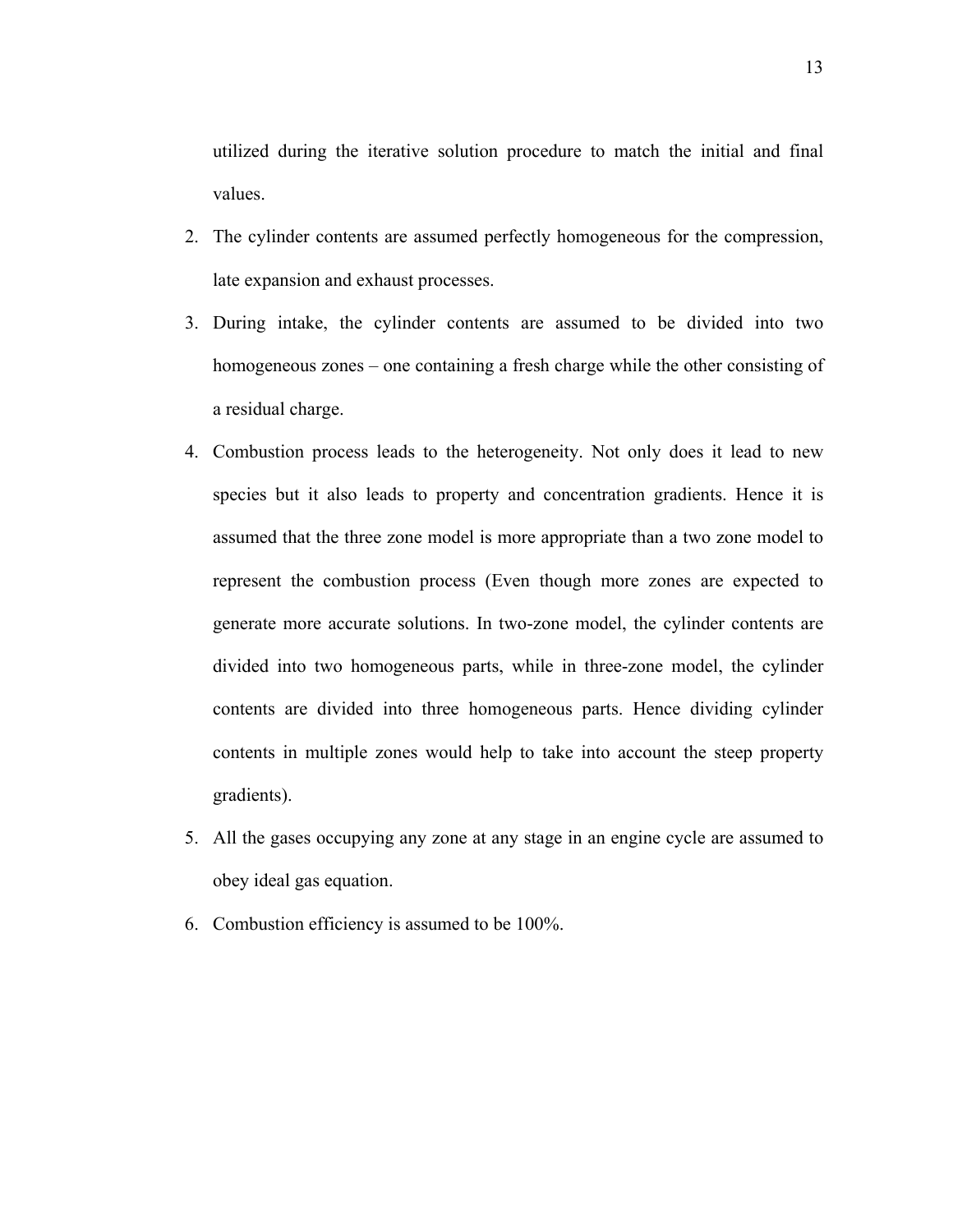#### 4.2 Description of different zones used in the simulation

#### 4.2.1 One-zone formulation

As stated above, one zone formulation is applied to compression, late expansion and exhaust processes. The first law of thermodynamics for one-zone formulation is given as:

$$
\frac{dE}{dt} = \frac{\delta Q}{dt} - \frac{\delta W}{dt} + \frac{d \mathbf{m}_{in}}{dt} h_{in} - \frac{dm_{out}}{dt} h_{out}
$$
(1)

The above equation is expanded to get the expression for the bulk gas temperature which in turn is used to get the pressure using ideal gas equation.

### 4.2.2 Two-zone formulation for intake process

A two zone formulation is used during the intake process. One zone is used for the fresh charge and the other for the residual gases. The energy equations used in this case are essentially the same as equation (1) above. But the presence of two zones makes the expression for the bulk gas temperature more complex. In addition to the energy equation, mass conservation equation is used to derive the instantaneous mass contained in each zone. Mixing of the fresh charge with the residual gases is dictated by the inlet flow rate.

#### 4.2.3 Two-zone formulation for combustion process

Before applying energy and mass conservation equation to the three-zone model, the equations are applied to the two-zone model. The two zones considered are burned zone and an unburned zone. The burned zone consists of the products of combustion. As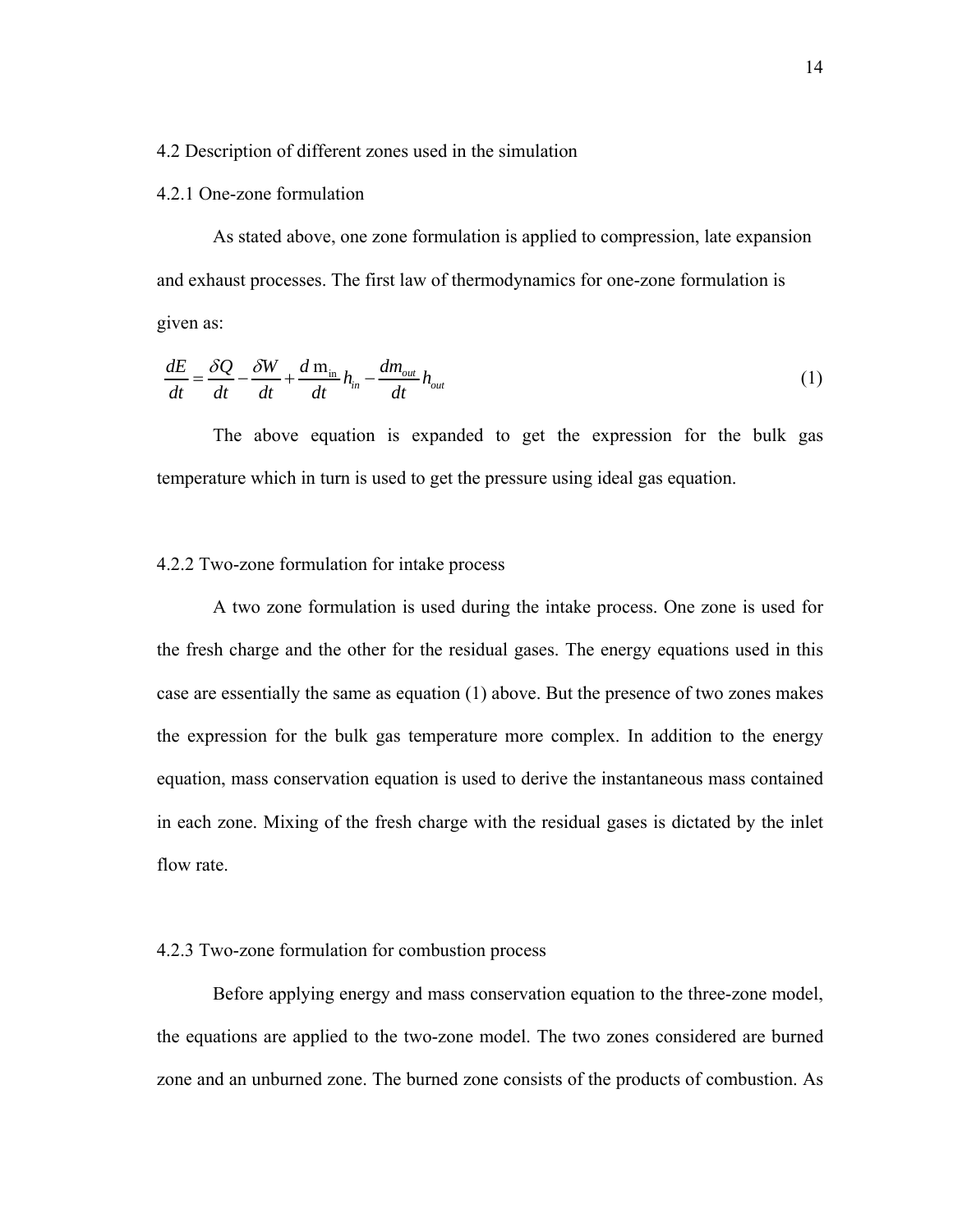the flame propagates forward, more and more of the cylinder charge is combusted, and as a result, the burned zone mass increases while the unburned zone mass decreases. Hence the process can be viewed as a mass transfer from the unburned zone to the burned zone.

Hence the energy equations for these two zones can be written as:

$$
\frac{d(mu)_b}{d\theta} = \frac{\delta Q_b}{d\theta} - \frac{dV_b}{d\theta} + \frac{dm_b}{d\theta}h_u
$$
\n(2)

$$
\frac{d(mu)_u}{d\theta} = \frac{\delta Q_u}{d\theta} - p\frac{dV_u}{d\theta} + \frac{dm_u}{d\theta}h_u
$$
\n(3)

Above two equations along with the conservation of mass and ideal gas equation lead to the expressions for the derivatives of temperatures and volumes of these two zones as well as the derivative of the pressure. Hence the solution to the set of five simultaneous ordinary differential equations is sought.

#### 4.2.4 Three-zone formulation for combustion process

As discussed above, the combustion process leads to the heterogeneity. This is a primary motive for using three zones for the combustion process. In this approach, the burned zone is further subdivided into two zones – an adiabatic core zone and a boundary layer zone that surrounds the adiabatic core zone. Even though these two subzones are assumed to be homogeneous, this formulation helps the accuracy of the calculations primarily because of the two reasons. Boundary layer zone surrounds the adiabatic core zone and mainly occupies the region close to cylinder wall. Hence the temperature of the boundary layer zone (which is lower than the temperature of the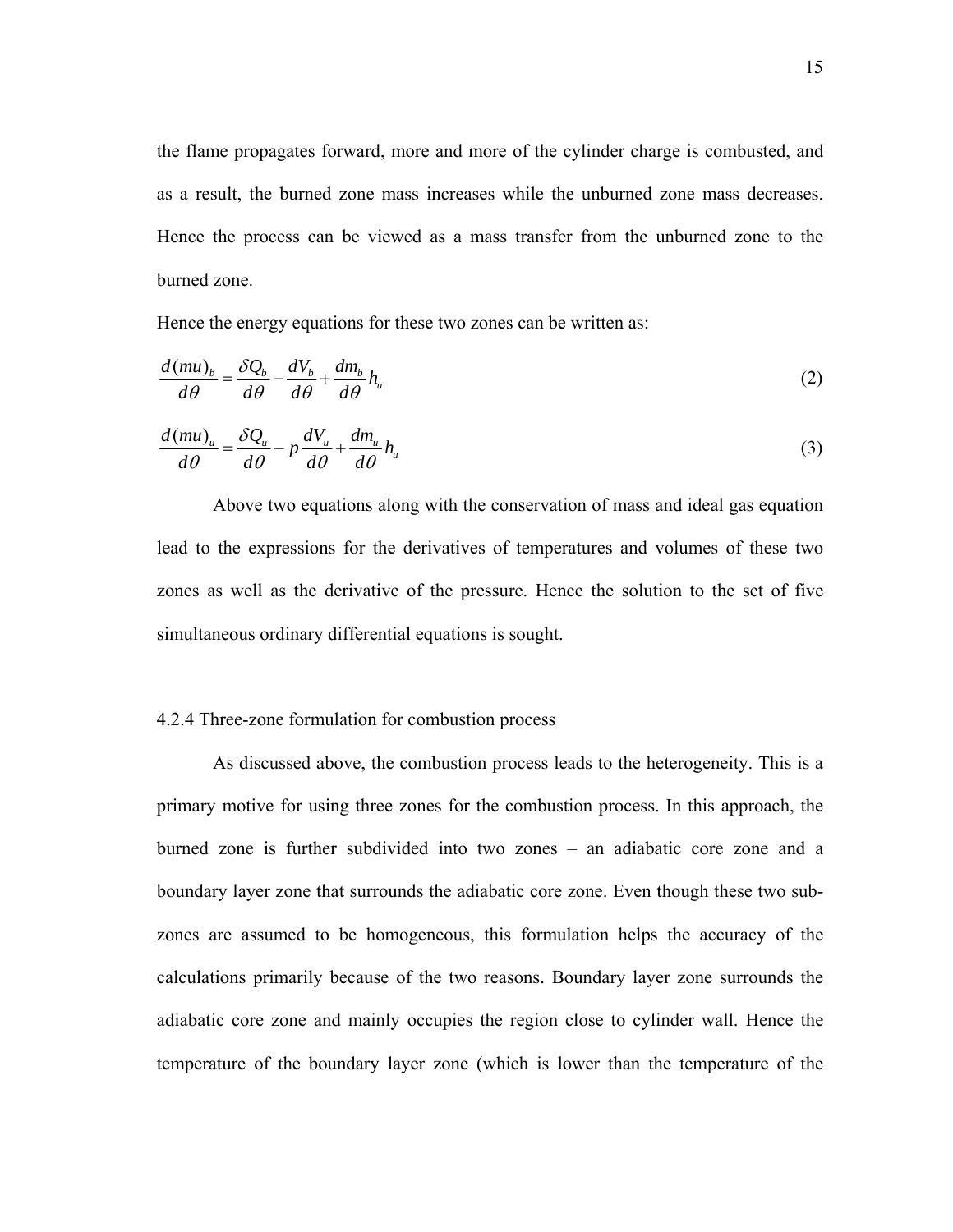adiabatic core zone) influences the amount of heat transfer. Thus, this helps in better accounting of heat transfer. Secondly, the adiabatic core zone being at the higher temperature and also being responsible for the NO formation, this formulation leads to more accurate NO emission calculations. The mass transfer takes place from the unburned zone to the adiabatic core zone (as flame propagates) and from the adiabatic core zone to the boundary layer zone. The energy equations for these two sub-zones thus take the following form:

$$
\frac{d(mu)_a}{d\theta} = -p\frac{dV_a}{d\theta} + \frac{dm_b}{d\theta}h_a - \frac{dm_{bl}}{d\theta}h_a
$$
\n(4)

$$
\frac{d(mu)_{bl}}{d\theta} = \frac{\delta Q_b}{\delta \theta} - p \frac{dV_{bl}}{d\theta} + \frac{dm_{bl}}{d\theta} h_a
$$
\n<sup>(5)</sup>

The mass transfer from the adiabatic core zone to the boundary layer zone is dictated by the energy conservation equations (equation  $(4)$  and  $(5)$ ) and mass conservation equations. The temperature of the boundary layer zone is arrived at by using the logarithmic relation as follows:

$$
T_{bl} = \frac{T - T_{wall}}{\ln(T_a / T_{wall})}
$$
\n
$$
\tag{6}
$$

Finally, use of ideal gas equations for these sub-zones along with mass and energy conservation equations lead to the set of six ordinary differential equations. Even though these ordinary differential equations can be formed so as to solve for different combinations of the unknowns, the most stable set of ordinary differential equations are solved for derivative of temperatures, volumes and mass of these two sub-zones. Thus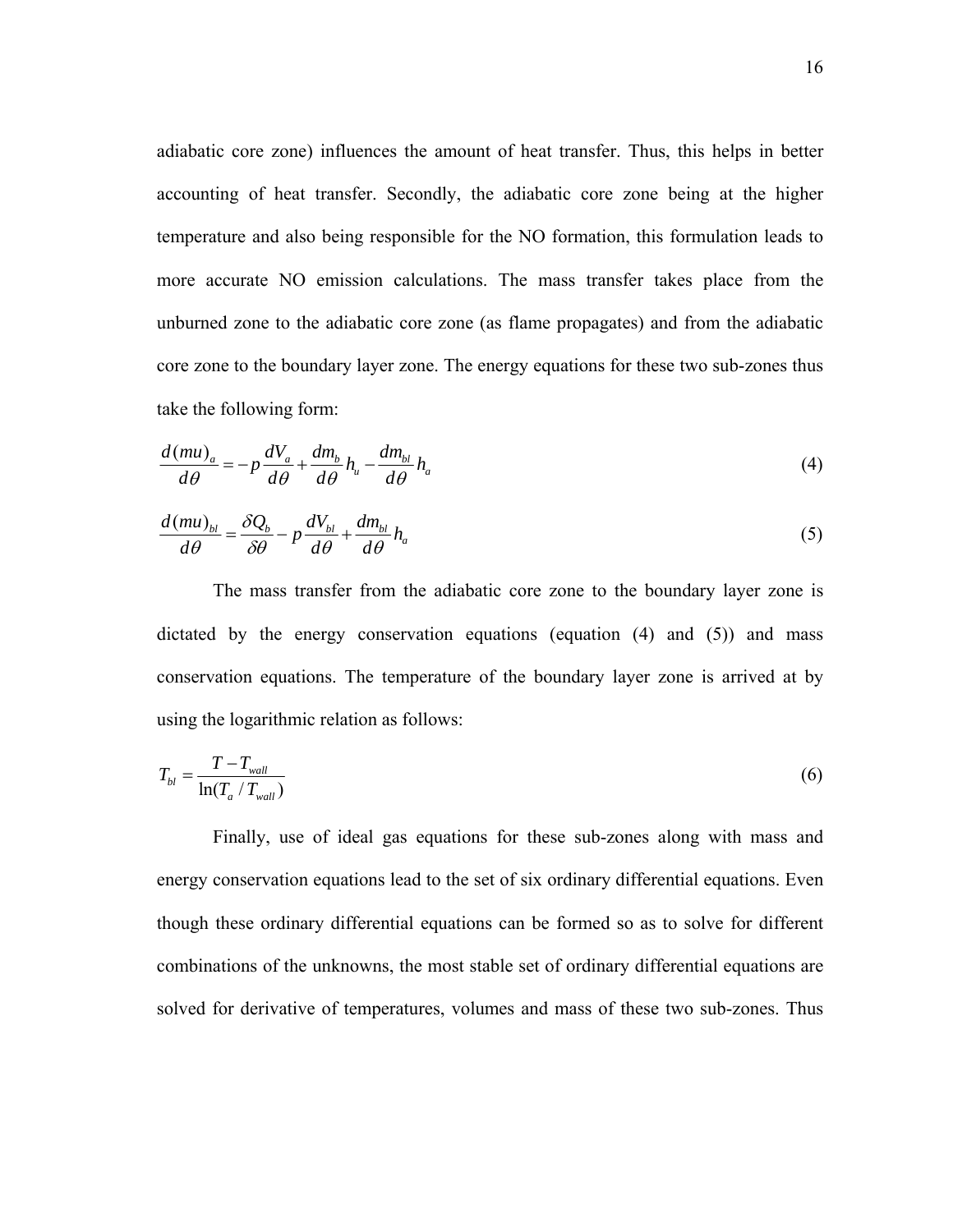the solution to the set of six simultaneous ordinary differential equations is sought. The sub-models and the solution procedure are described in the subsequent sections.

#### 4.3 Sub-models used for solving the set of ordinary differential equations

#### 4.3.1 Chemical kinetics

It is essential for the accuracy of the solution that the correct thermodynamic property values are used. These properties include specific internal energy, specific entropy, specific gas constants etc. Hence in order to ensure that the correct thermodynamic property values are used, one must ensure that the correct composition of the cylinder content is evaluated. Equilibrium concentrations of the different species are determined for temperatures above a certain value (typically, 1200 K). If the temperature is below this value then it is assumed that the concentrations of the species are not affected by the chemical reactions as these reactions either stop or proceed very slowly at lower temperatures. Once the composition is determined accurately, the thermodynamic properties for every species can be determined from the thermodynamic data. The bulk properties can then easily be evaluated.

#### 4.3.2 Combustion model

The simulation uses the Wiebe function for heat release modeling. The Wiebe function relates the fraction of fuel mass consumed to the burn duration as follows:

$$
x_b = 1 - \exp(-ay^{m+1})
$$
 (7)  
where,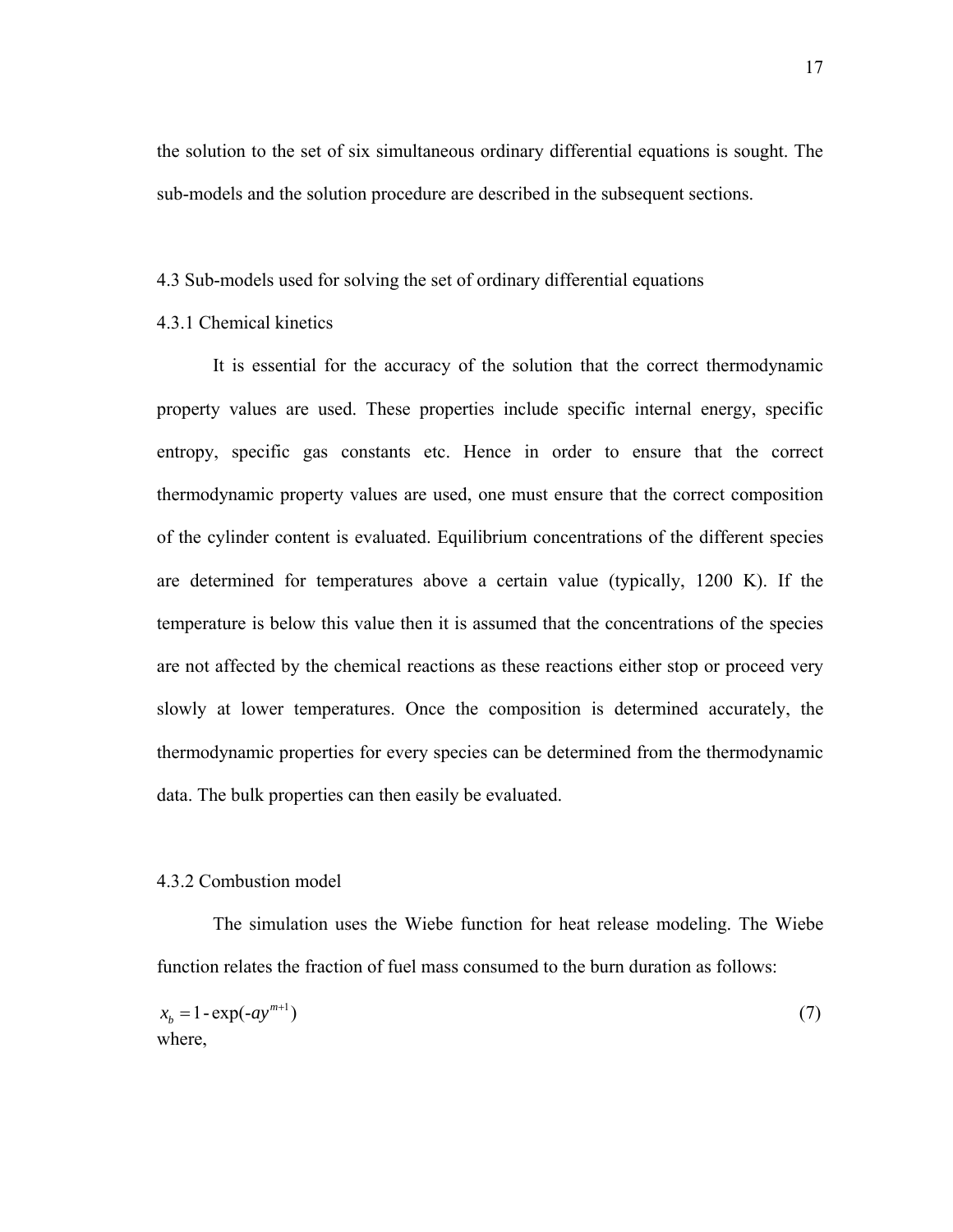$$
y = \frac{\theta - \theta_0}{\theta_b} \tag{8}
$$

#### θ is an instantaneous crank angle location

 $\theta_0$  is the crank angle corresponding to the start of combustion, and  $\theta_b$  is the burn duration.

And,

$$
x_b = \frac{(m_f)_{\text{burned}}}{(m_f)_{\text{total}}}
$$
\n(9)

i.e.  $x<sub>b</sub>$  shows the fraction of total fuel mass burned from start of combustion to the present time step.

Parameters "a" and "m" are used to control combustion rate. A detailed description of Wiebe function and influence of the parameters used in this function are given in section 3.

#### 4.3.3 Heat transfer model

The heat transfer to or from the cylinder is given as:

$$
\frac{\delta Q}{d\theta} = h_c A(\theta) (T_{wall} - T_{avg})
$$
\n(10)

For two or three zone model, the heat transfer from the individual zones is calculated using the same equation. But the area term  $(A(\theta))$  is calculated for each zone separately based on the volume occupied by the zone.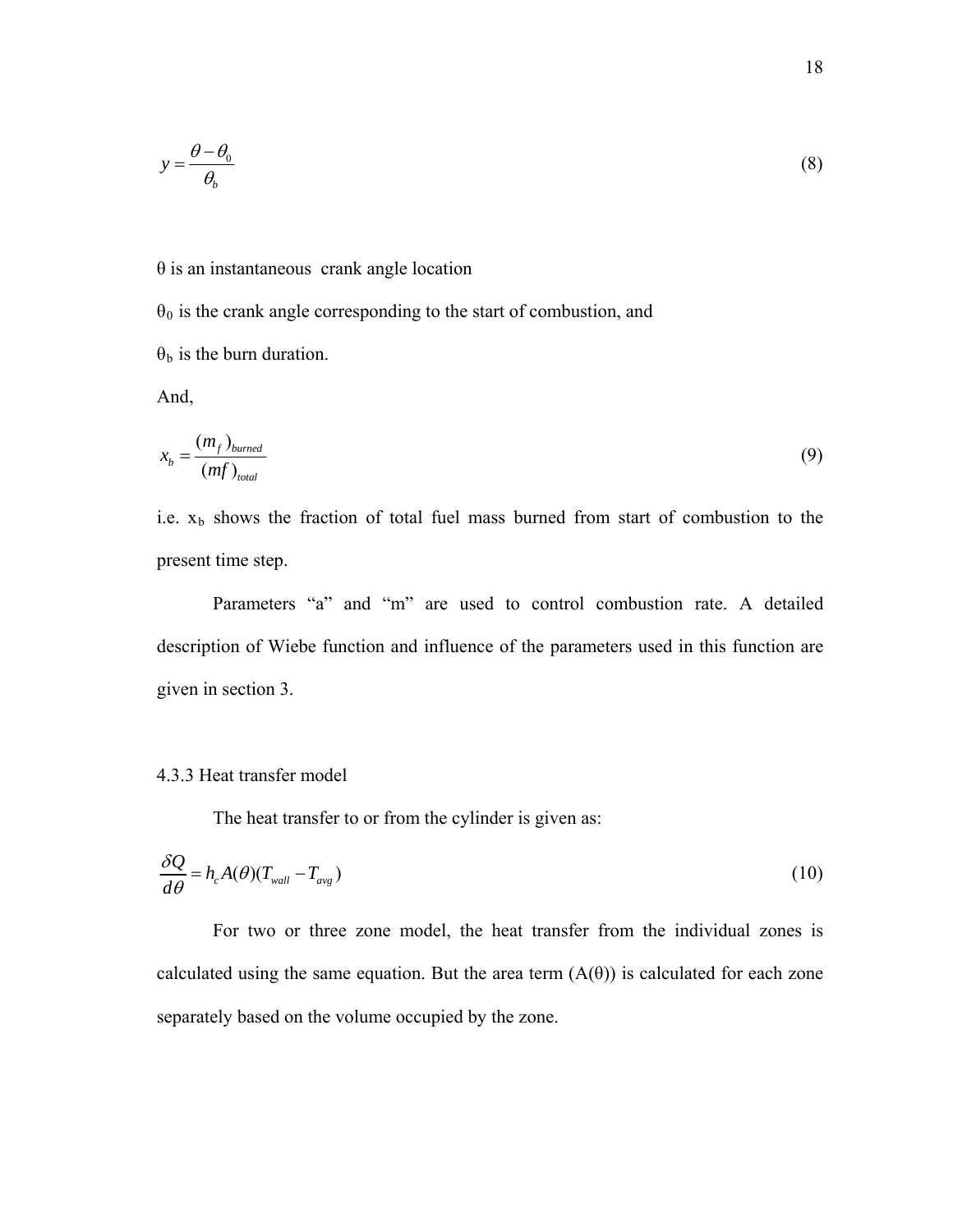Also, in order to take into consideration the differences in the temperature of different zones, a formulation is presented such that the zones with lower temperatures are assigned smaller fraction of the total heat transfer. For example, for unburned zone heat transfer this results into:

$$
\frac{\delta Q_b}{d\theta} = \frac{\delta Q_u}{d\theta} - \frac{\delta Q_{total}}{d\theta} \tag{11}
$$

The convective heat transfer coefficient  $(h_c)$  in equation (10) is determined using Woschni correlation **[14]**.

#### 4.3.4 Fluid mechanics model

The flow through the intake and exhaust manifolds is assumed to be onedimensional and isentropic. An empirical discharge coefficient is used to simulate practical losses during the flow. Open flow area is calculated from the valve diameter and valve lift profile.

For this study, the simulation makes use of sinusoidal valve lift profile. Maximum lift for the inlet valves is 7.8 mm and that for the outlet valves is 8 mm. There are two inlet valves and two outlet valves per cylinder. The simulation also needs the timing of the valve opening and closing periods to calculate the instantaneous flow rate. For this study, the inlet valves open at 354° aTDC and close at -136° aTDC. Exhaust valves open at 122° aTDC and close at 366° aTDC. This gives rise to a valve overlap period of 12 degrees.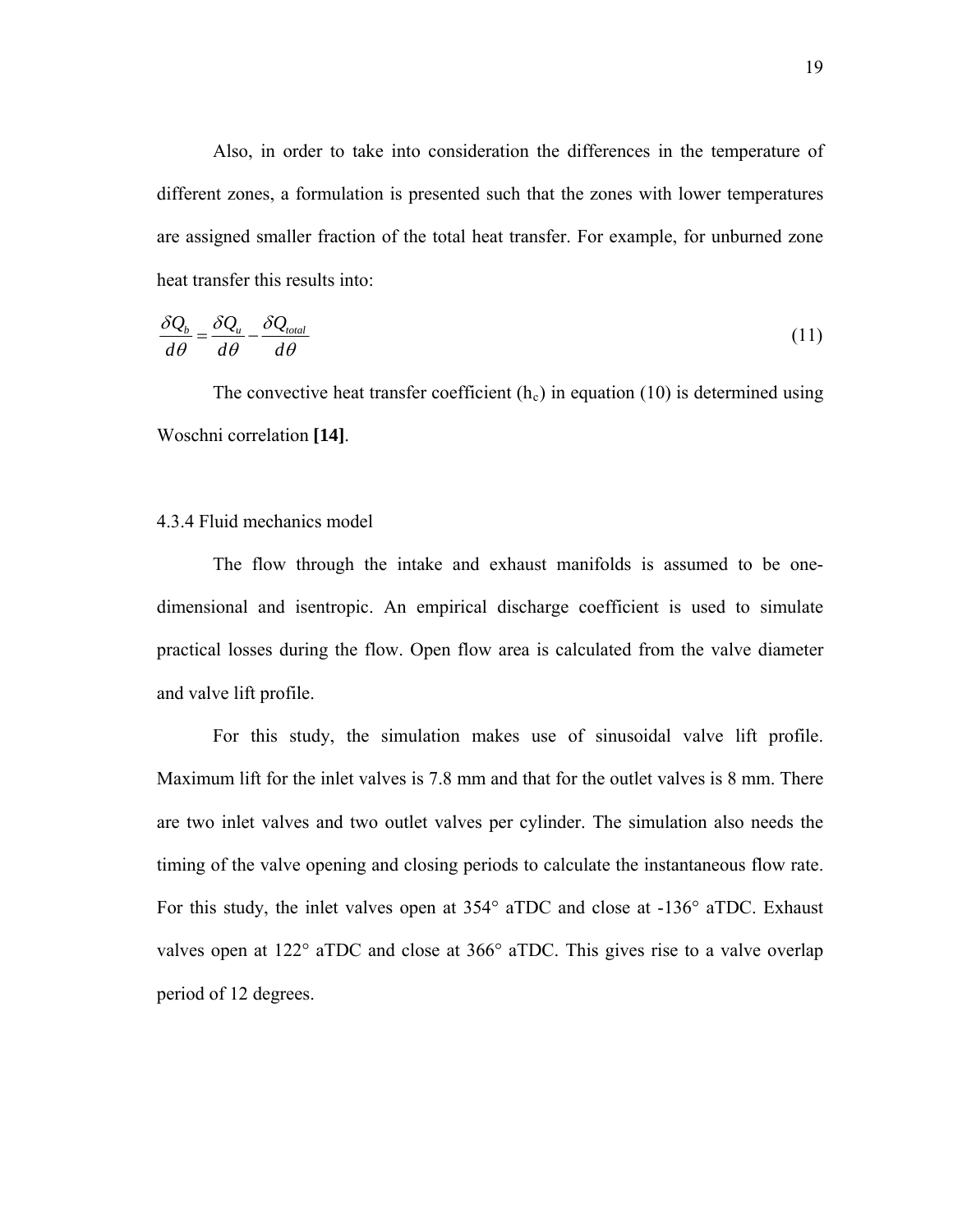#### 4.4 Solution procedure

Application of mass and energy conservation equations along with the equation of state to different zones in the cylinder results in a set of simultaneous ordinary differential equations. In addition to that, various thermodynamic property variables appearing in these equations are dependent on the solution to these ordinary differential equations. This calls for the iterative solution procedure. The simulation makes use of iterative Euler technique. The boundary conditions are specified through inlet and exhaust temperature and pressure. Some of these values are not known beforehand. Thus simulation uses the guessed starting values to begin iterations. Based on the steady state assumption, the iterations are terminated when the start and end thermodynamic states are within specified tolerance.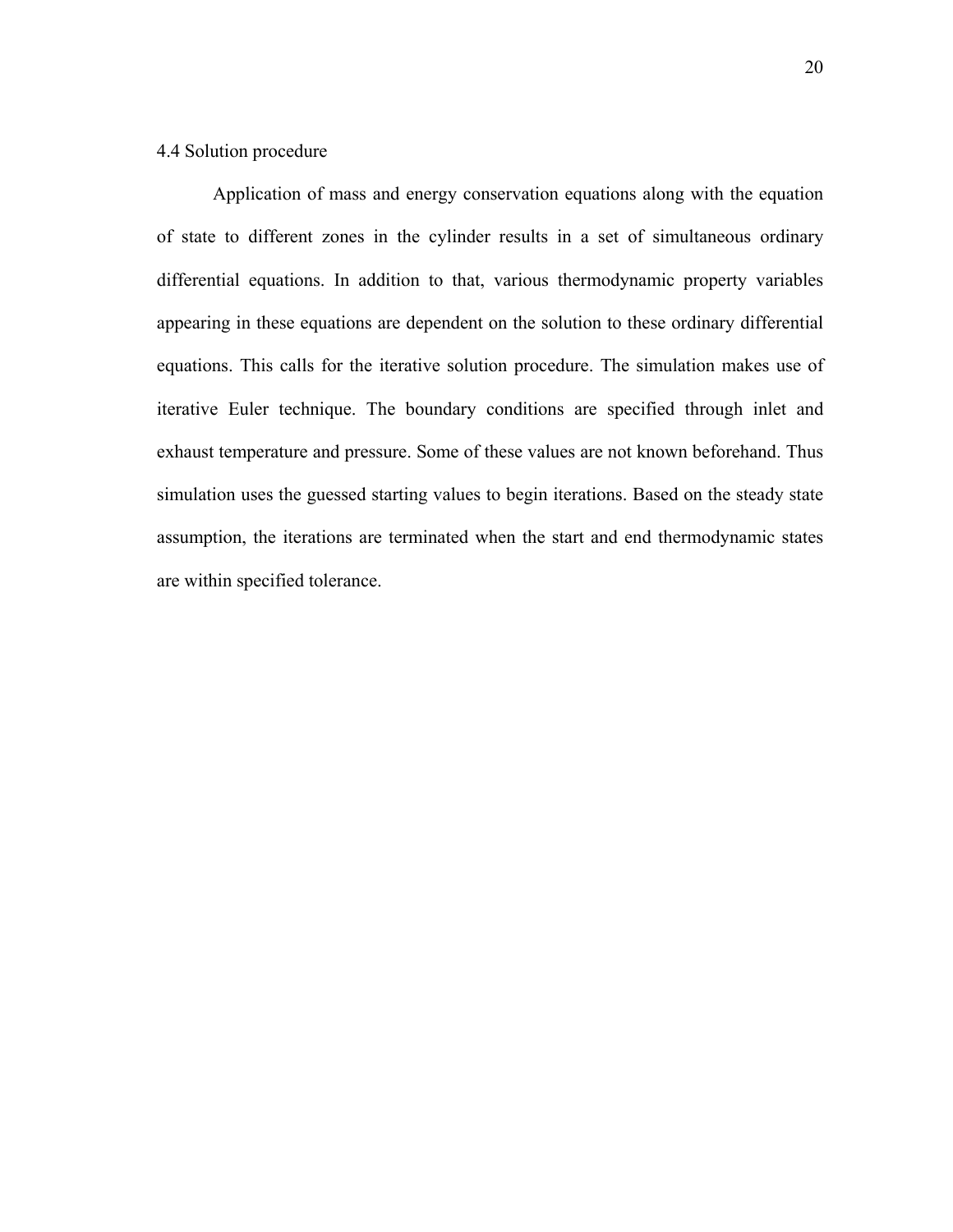### **5. OVERVIEW OF DIESEL ENGINE OPERATING PARAMETERS**

The experimental data used for the comparison with the simulation results in this project is obtained from the experiments conducted on an Isuzu 1.7 liter direct injection diesel engine. Even though the results from the experiments are compared in the subsequent sections, performing the experiments were not part of the project and hence only a description of the engine relevant to the current work is provided without reference to the experimental set up. Only a brief description of the experimental measurements of the relevant properties and parameters is described in the present section. A reader can refer to the dissertation **[1]** for more information on the engine and the experimental set up. On the contrary, a more detailed description of the simulation input parameters and their influence on the pressure trace is given in this section and in section 3.

# 5.1 Diesel engine specifications

The geometric and other operating parameters of the engine are listed in Table 1. The engine is 4-cylinder in-line engine with direct injection. Other hardware used in the experiments includes fuel injection system, turbocharger and instrumentation for experimental measurements. A brief description of these components is presented in this section.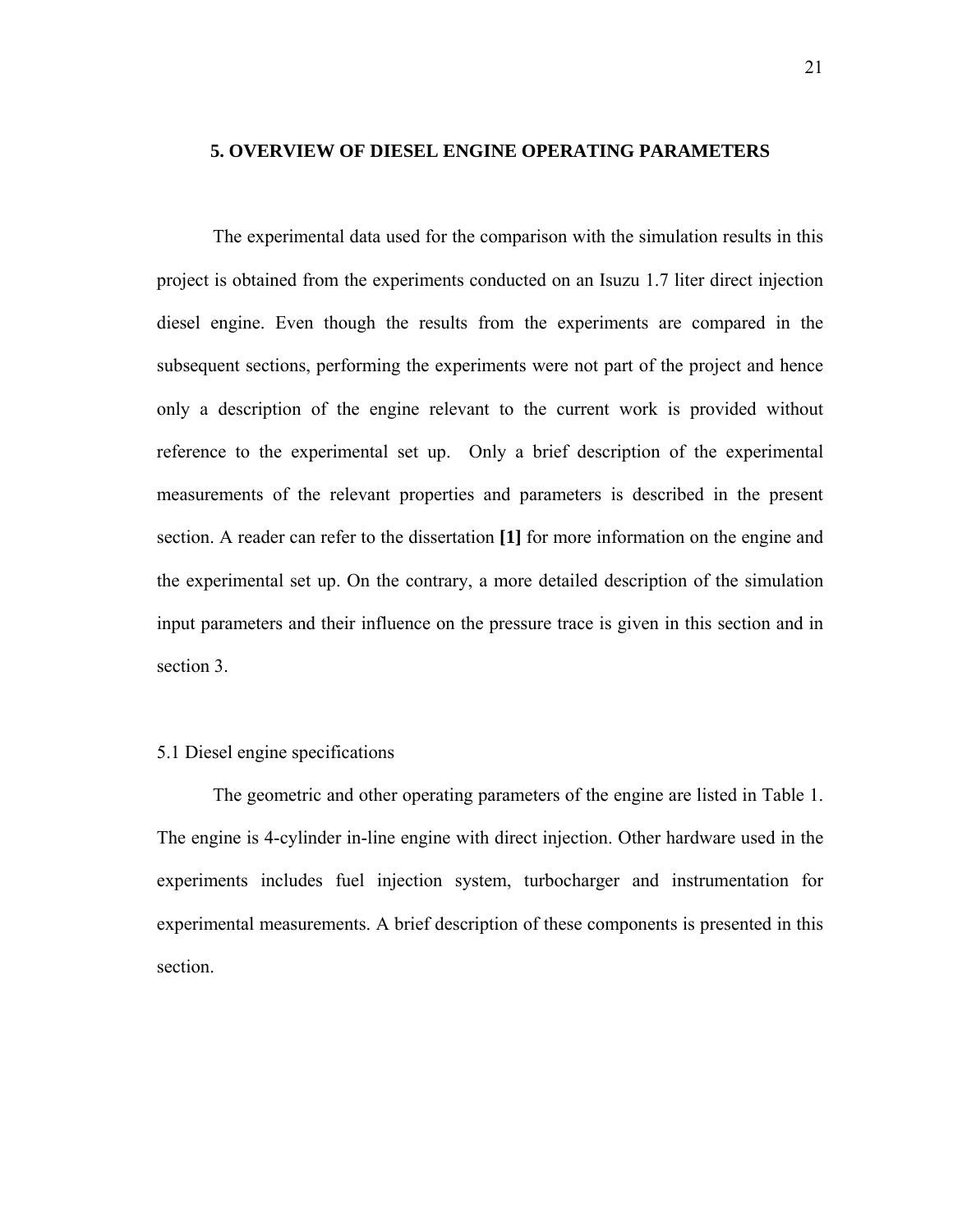This engine made use of a common rail fuel system. The rail pressure can be varied between 100 bar to 1400 bar. A rail pressure of 100 bar is employed for lean conventional (LC) combustion and that of 1000 bar is employed for premixed compression ignition (PCI) combustion. Single injection was used in all the experiments. The injector is centrally located in a cylinder.

| <b>Item</b>                         | <b>Value</b>                 |  |
|-------------------------------------|------------------------------|--|
| Number of cylinders                 | 4                            |  |
| Bore (mm)                           | 79                           |  |
| Stroke (mm)                         | 86                           |  |
| Displaced Volume (dm <sup>3</sup> ) | 1.7                          |  |
| <b>Compression Ratio</b>            | 16                           |  |
| Inlet Valves (2/cyl):               |                              |  |
| Diameter (mm)                       | 27.5                         |  |
| Max Lift (mm)                       | 7.8                          |  |
| Opens (°CA aTDC)                    | 354                          |  |
| Closes (°CA aTDC)                   | $-136$                       |  |
| Exhaust Valves (2/cyl):             |                              |  |
| Diameter (mm)                       | 26.5                         |  |
| Max Lift (mm)                       | 8.0                          |  |
| Opens (°CA aTDC)                    | 122                          |  |
| Closes (°CA aTDC)                   | 366                          |  |
| Valve Overlap (degrees)             | $12^{\circ}$                 |  |
| Fuel                                | <b>Swedish Diesel</b>        |  |
| AF <sub>stoich</sub>                | 14.73                        |  |
| Fuel System                         | Direct-Injection Common Rail |  |
| <b>Injector Location</b>            | Centrally mounted            |  |
| Injector Nozzle Number of           | 6                            |  |
| Holes                               |                              |  |
| <b>Injector Nozzle Spray Angle</b>  | 150                          |  |
| $(\text{deg})$                      |                              |  |
| Turbocharger                        | Variable Geometry            |  |
|                                     | Turbocharger                 |  |

**Table 1** Diesel engine specifications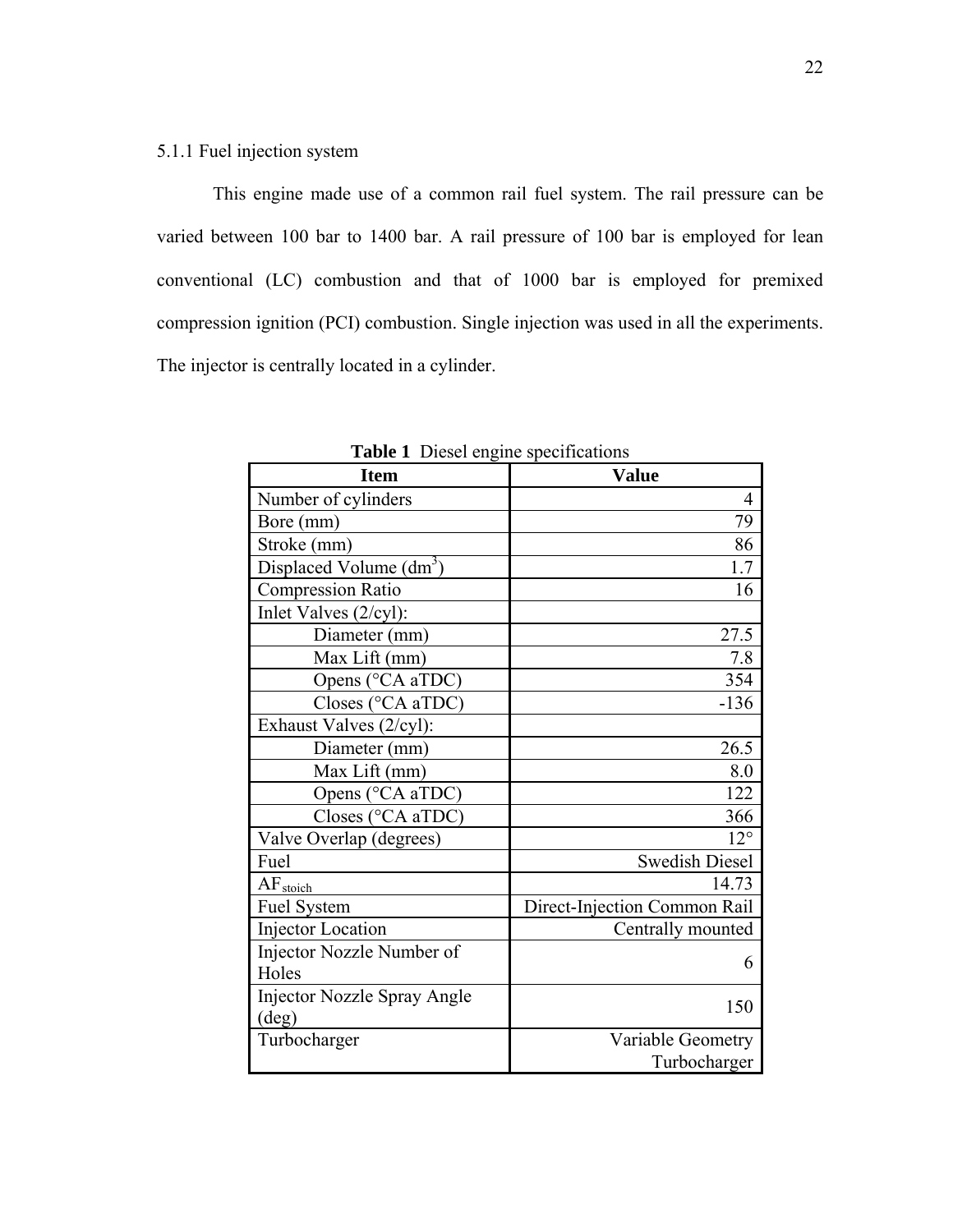5.1.2 Variable geometry turbocharger (VGT)

A VGT is used to control the exhaust gas recirculation (EGR) level. Changing the position of vanes of the VGT offers variable flow area. This helps in developing desired pressure difference between the exhaust and inlet manifold necessary to route required amount of EGR back into the cylinder. Hence EGR is an addition to the inlet fresh air supply. PCI cases are exceptions to this, as inlet air flow rate is slightly reduced in these cases in order to achieve a high EGR level employed in PCI cases (PCI cases use around 40% EGR)

## 5.1.3 Experimental measurements

Table 2 summarizes various parameters measured along with the type of equipment used for corresponding measurements. The calculated uncertainties are also provided in this table. A reader can refer to the dissertation **[1]** for the details of these uncertainty calculations and for additional information on the equipments used.

## 5.2 Nomenclature

Three different types of cases are analyzed in the present work. The description of these cases is provided later. The nomenclature used to identify these cases is described in this section.

The three different types (modes) of combustion are Best BSFC, LC and PCI modes. Among these three types, LC cases are subdivided based on injection timing and PCI cases are subdivided based on the injection timing and the exhaust gas recirculation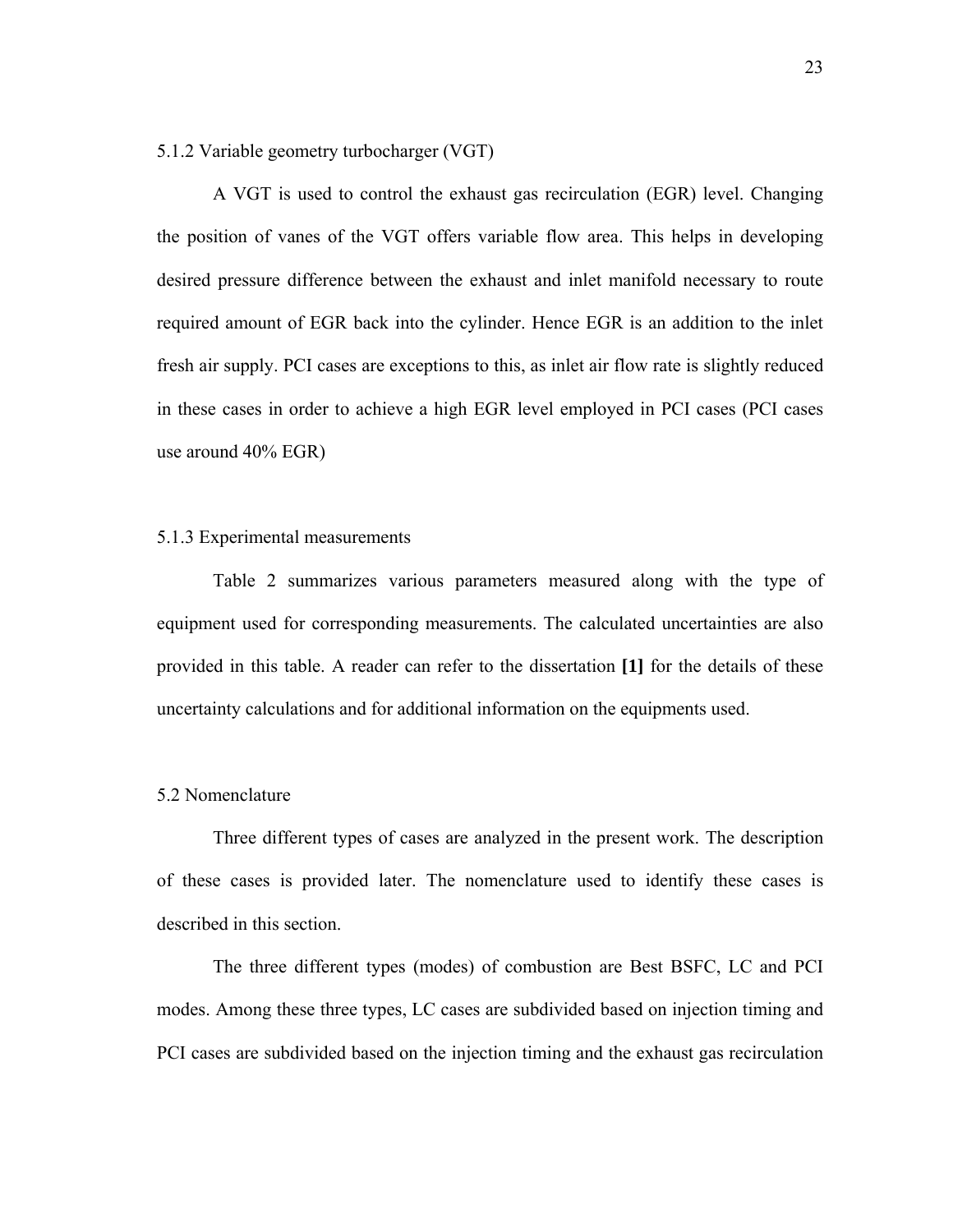(EGR) level used. Thus, there is a need of a systematic naming scheme to identify each individual case uniquely and clearly. The scheme followed is explained through the examples. Consider a case named PCI\_42\_9. This shows that the case is of PCI type. Further, the first number (42 in this case) represents the percentage of EGR used. The second number shows the injection timing in degrees before top dead center (bTDC). In case of LC, only one number (indicating the injection timing) is necessary to identify each individual case. Thus a case of LC type with injection timing of 15° before TDC would be designated as LC\_15.

| <b>Item</b>            | <b>Instrument</b>                            | <b>Uncertainty</b>      |
|------------------------|----------------------------------------------|-------------------------|
| Speed                  | <b>Eddy Current Sensor</b>                   | $+/- 5$ RPM             |
|                        |                                              | $+/- 2.48$ N-           |
| Torque                 | Load Transducer                              | m                       |
| <b>Fuel Flow Rate</b>  | <b>Frequency Pulse</b>                       | $+/- 2.7 \times 10^{-}$ |
|                        | Laminar Flow Element & Differential Pressure | $+/- 0.516$             |
| Air Flow Rate          | Sensor                                       | g/s                     |
| Non-cylinder Pressures | Strain Gauge Pressure Transducer             | +/- 4.14 kPa            |
| Temperatures           | K-Type Thermocouples                         |                         |
| <b>Exhaust Species</b> |                                              |                         |
| Measurement:           |                                              |                         |
| CO                     | NDIR (AVL CEB II)                            | $< 7\%$                 |
| CO <sub>2</sub>        | NDIR (AVL CEB II)                            | $< 7\%$                 |
| O <sub>2</sub>         | Paramagnetic (AVL CEB II)                    | $< 7\%$                 |
| <b>NO<sub>x</sub></b>  | Chemiluminescent (AVL CEB II)                | $< 7\%$                 |
| <b>NO</b>              | Chemiluminescent (AVL CEB II)                | $< 7\%$                 |
| HC                     | FID (AVL CEB II)                             | $< 7\%$                 |
| CH <sub>4</sub>        | FID (AVL CEB II)                             | $< 7\%$                 |
| In-cylinder Pressure   | Piezoelectric Transducer                     | $+/- 0.25$ bar          |

**Table 2** Summary of experimentally measured parameters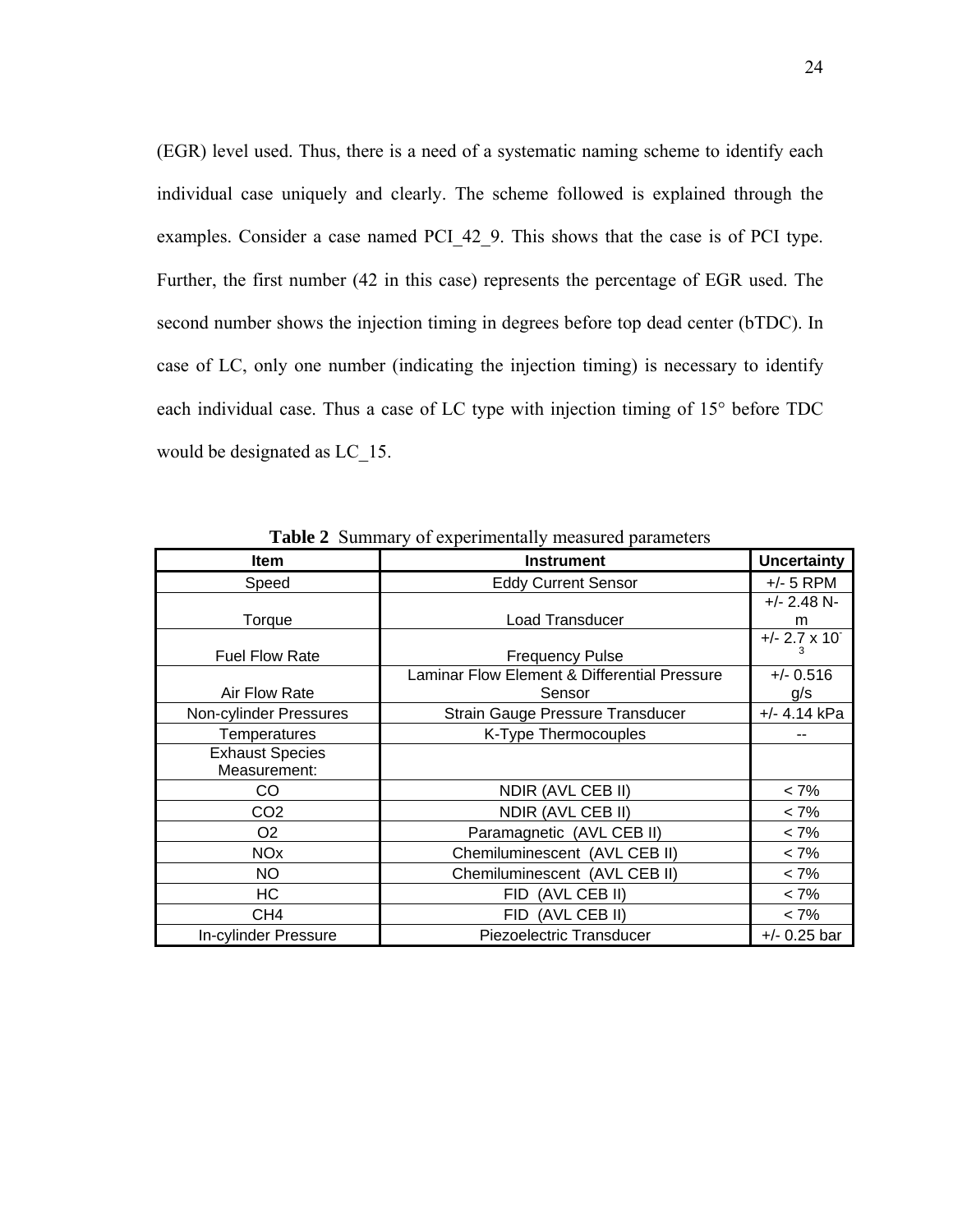### 5.3 Set of inputs for the simulation

Some of the inputs used in the simulation are selected based on the measured values from the corresponding experiments, for example geometrical parameters, EGR level used, etc. But for some of the inputs, values are selected so as to represent actual experimental conditions as closely as possible. Table 3 shows these input and other parameters used in the simulation.

It is noted that the difference exists between the actual fuel used (Swedish fuel) and the fuel type used for simulation calculations  $(C_7H_{14})$ . Thus, it is essential to compare the critical properties of these fuels that may influence combustion calculations. Table 4 presents the comparison of selected properties of these two fuels. It is seen that the lower heating value, density and stoichiometric air-fuel ratio of these two fuels are very close. Most importantly, the lower heating value and stoichiometric air-fuel ratio affect combustion calculations. Hence it can be assumed that the modeling of actual fuel as  $C_7H_{14}$  would not introduce major errors in overall combustion calculations. Even though no information on the Cetane number is obtained for  $C_7H_{14}$ , any difference in the Cetane number, if exists, would not affect combustion calculations as the simulation does not incorporate the influence of Cetane number (which is manifested in the ignition delay). The simulation on the contrary, uses Wiebe function and burn duration to calculate the instantaneous heat release. This difference is highlighted in the next section in relation to the discussion on the mode of combustion.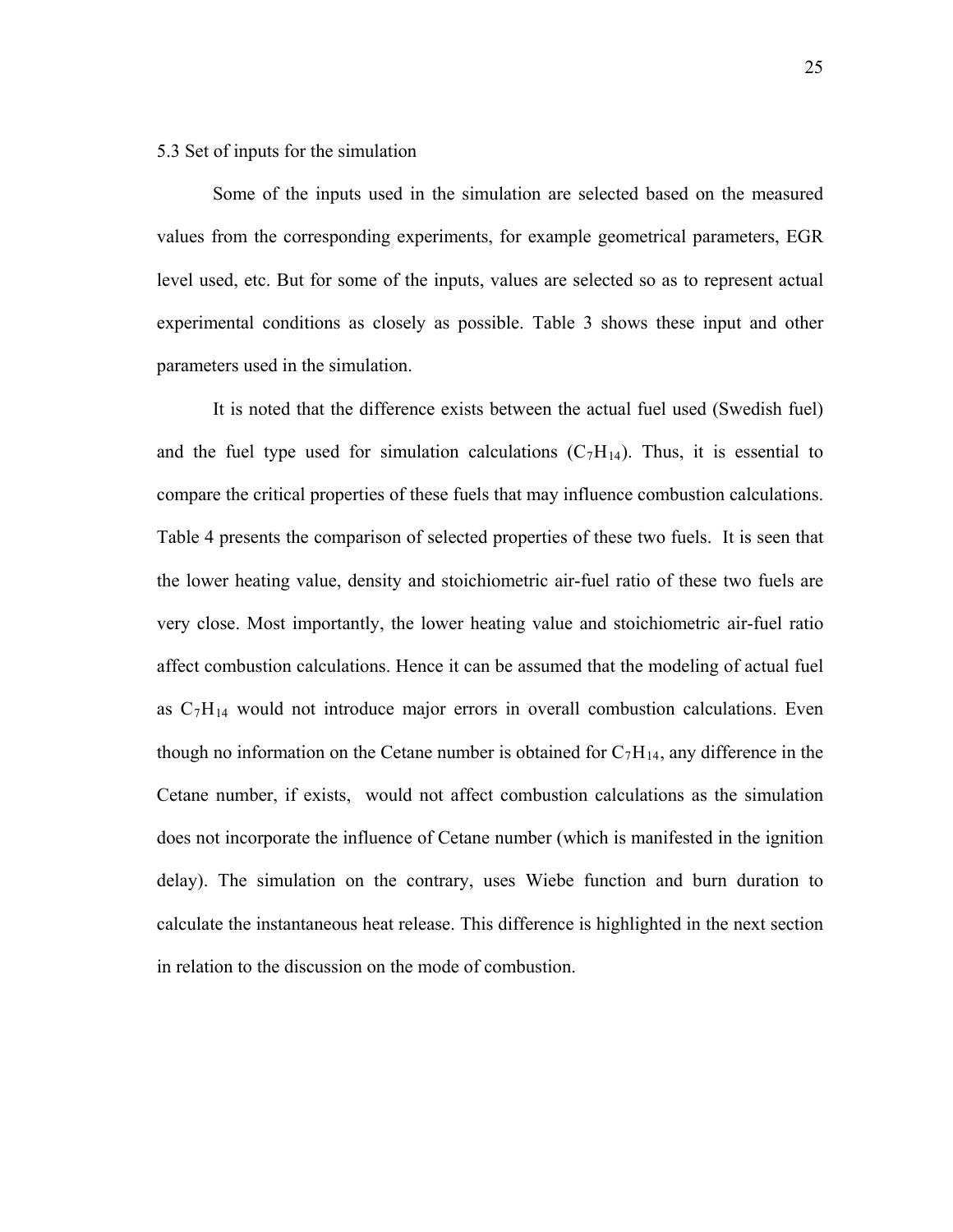| <b>Item</b>                                              | <b>Value</b> | <b>Description</b>                                                                                                                                                                                                                             |  |
|----------------------------------------------------------|--------------|------------------------------------------------------------------------------------------------------------------------------------------------------------------------------------------------------------------------------------------------|--|
| Fuel (approximate average)                               | $C_7H_{14}$  | Actual Fuel would be more complex in<br>terms of chemical structure. The actual<br>fuel would be a mixture of several<br>hydrocarbons. But $C_7H_{14}$ is used in the<br>simulation as a fuel so as to closely<br>follow the actual fuel type. |  |
| AF <sub>stoich</sub>                                     | 14.71        | As per the choice of the fuel as $C_7H_{14}$                                                                                                                                                                                                   |  |
| Inlet Pressure (kPa)                                     | Varies       | Inlet pressure is chosen such that the<br>simulation pressure trace closely follows<br>the experimental pressure trace for the<br>motoring portion of the curve.                                                                               |  |
| Exhaust Pressure (kPa)                                   | Varies       | Known from the experimental<br>measurements.                                                                                                                                                                                                   |  |
| Engine Speed (rpm)                                       | 1500         | Known from the experimental<br>measurements                                                                                                                                                                                                    |  |
| CA of combustion start, $\theta_0$                       | Varies,      | It is varied to obtain the best fit to the<br>experimental pressure trace.                                                                                                                                                                     |  |
| Combustion duration (°CA)                                | Varies       | It is varied to obtain the best fit to the<br>experimental pressure trace.                                                                                                                                                                     |  |
| Wiebe Parameters ("a" and<br>$\mathrm{m}^{\prime\prime}$ | Vary         | Wiebe parameters are chosen as per the<br>mode of combustion to vary the<br>combustion rate.                                                                                                                                                   |  |
| <b>Exhaust Gas Recirculation</b>                         | Varies       | It is a known quantity for every case.                                                                                                                                                                                                         |  |
| Cylinder Wall Temp(K)                                    | 500          | Known from the experimental<br>measurements.                                                                                                                                                                                                   |  |
| Fuel LHV (kJ/Kg)                                         | 43,545       | Fixed for a chosen fuel (i.e. $C_7H_{14}$ )                                                                                                                                                                                                    |  |
| Equivalence Ratio                                        | Varies       | Known from the experimental<br>measurements                                                                                                                                                                                                    |  |
| <b>EGR</b> Inlet Temperature                             | Varies       | Known from the experimental<br>measurements                                                                                                                                                                                                    |  |
| <b>Inlet Air Temperature</b>                             | Varies       | Known from the experimental<br>measurements.                                                                                                                                                                                                   |  |
| <b>Compression Ratio</b>                                 | 16           | It is fixed for the given engine and<br>hence same for all the cases. The actual<br>value is determined by matching the<br>motoring portion of the experimental<br>pressure trace.                                                             |  |

**Table 3** Input and operating parameters used in the simulation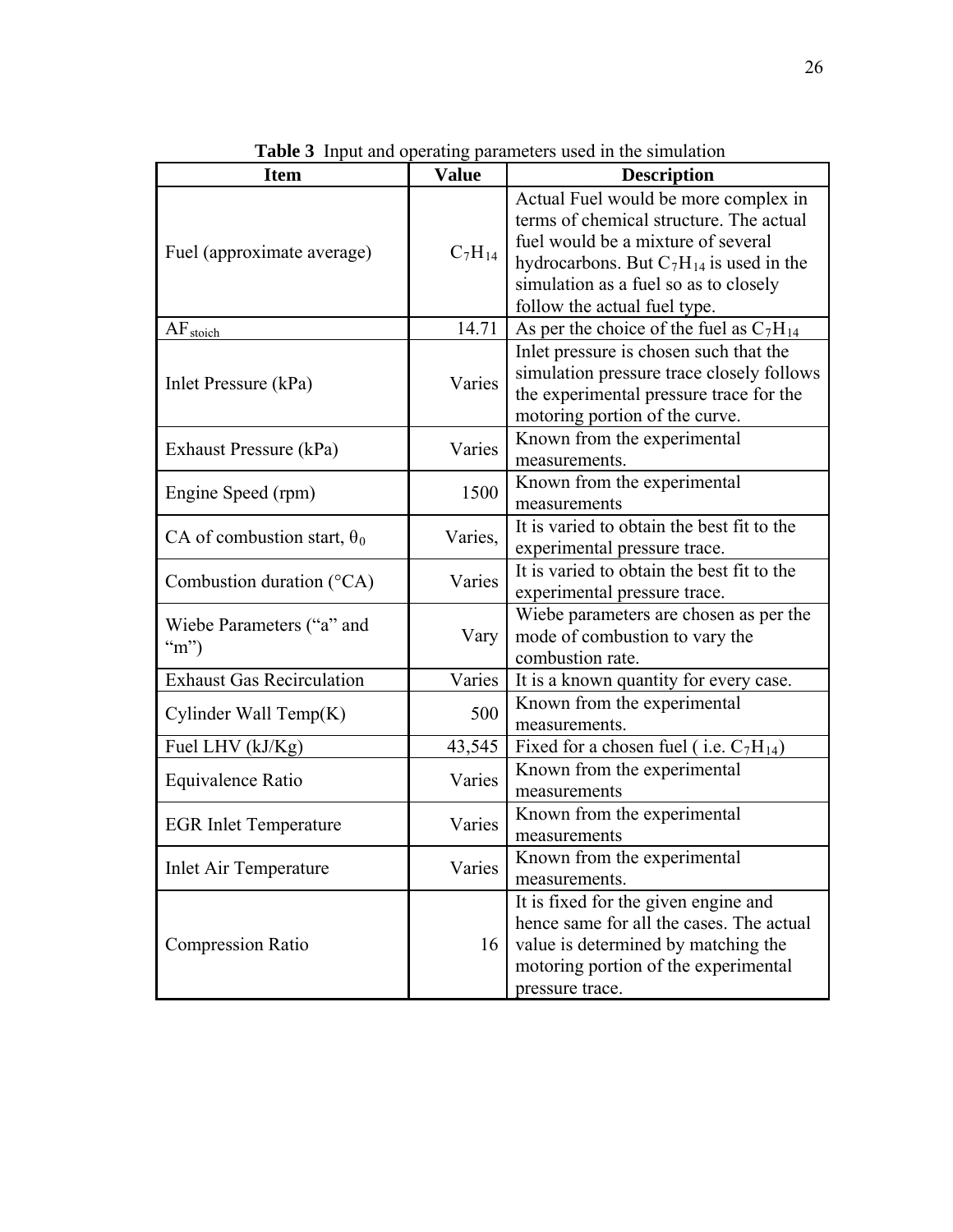| Property                       | Swedish<br><b>Diesel</b> | $C_7H_{14}$ |
|--------------------------------|--------------------------|-------------|
| <b>Cetane Number</b>           | 51.6                     | unknown     |
| Lower Heating Value<br>(MJ/Kg) | 43.48                    | 43.54       |
| A/F Stoichiometric             | 14.74                    | 14.71       |
| Density $(Kg/m^3)$             | 810                      | 758         |

**Table 4** Comparison of properties of actual fuel with  $C_7H_{14}$ 

It is seen from Table 3 that the parameters that are not fixed (i.e. either not known from the operating conditions or the experimental measurements) are:

i. Inlet pressure

Inlet pressure affects the inflow of fresh air charge in the cylinder. This in turn affects the actual air-fuel ratio inside the cylinder. The air-fuel ratio is an important parameter in the control of combustion processes and hence modification in the inlet pressure can help in achieving desired combustion strategy. For example, in the context of this study, the LC cases have higher inlet pressure than the PCI cases. Lower inlet pressures are used for PCI cases in order to decrease air flow rate slightly in order to achieve higher EGR levels.

ii. Start of combustion

Simulation uses start of combustion to mark the commencement of combustion processes. As the simulation is used for the analysis of diesel engine combustion in this study, the start of combustion is not known beforehand. The ignition delay follows the commencement of fuel injection. The ignition delay depends on several different parameters such as EGR level, equivalence ratio, injection pressure, injection timing.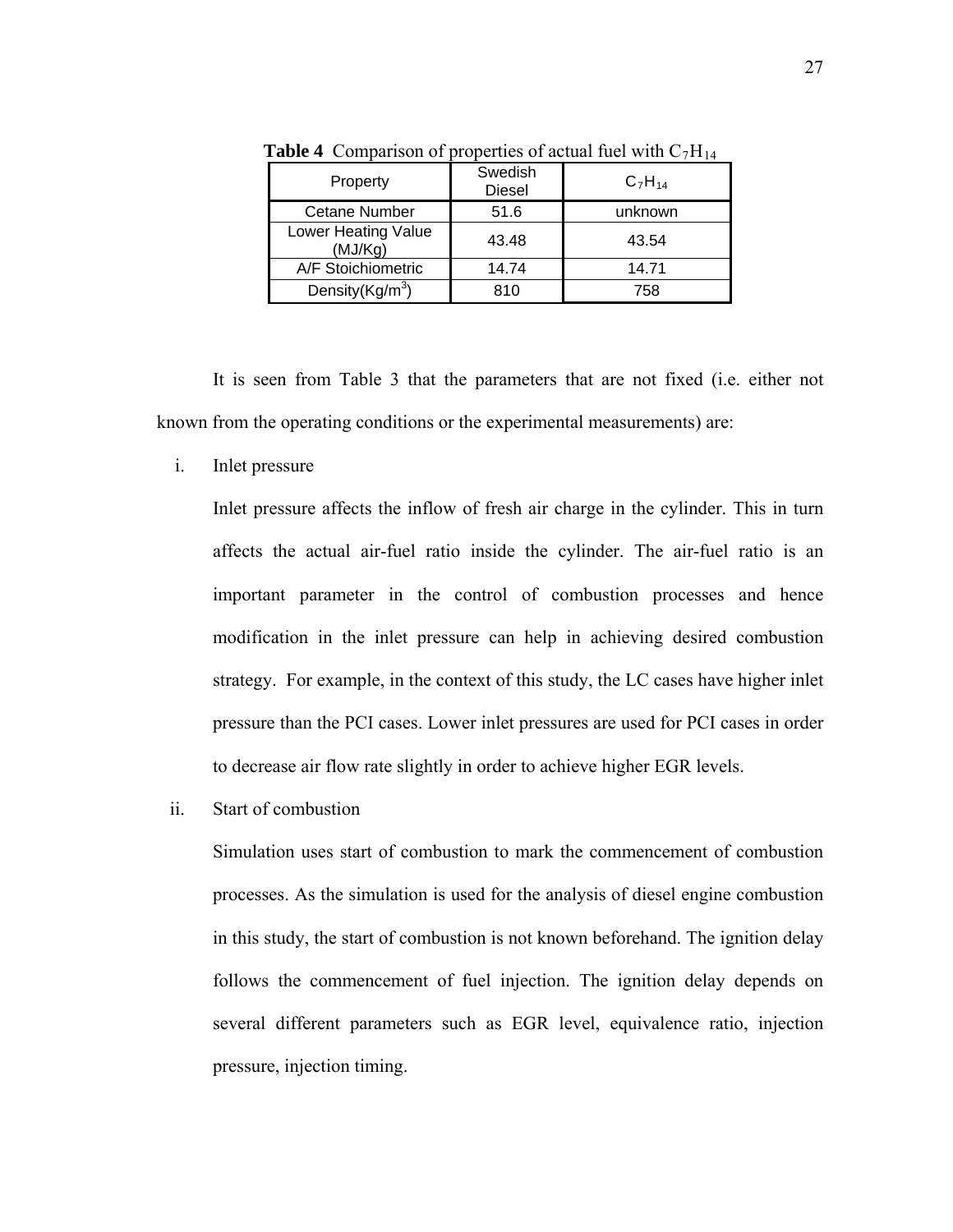### iii. Combustion duration

The simulation uses a Wiebe function for heat release modeling. A feature of the Wiebe function is that it gives almost 100% fuel burning. The combustion duration represents the duration from the start of combustion to the crank angle corresponding to almost 100% fuel burning. It is to be noted that the combustion duration is a user input and the use of Wiebe function results in a small fraction of unburned fuel at the end of the combustion duration. Hence it can be seen that the combustion duration has a significant effect on the rate of heat release making it a critical parameter in combustion modeling.

iv. Wiebe parameters

Simulation uses the Wiebe function introduced in the earlier section (equation 7). The Wiebe function always gives an 'S' shaped mass fraction burn curve. The Wiebe parameters are used to modify the "shape" of this curve. The instantaneous heat release is obtained from the derivative of mass fraction burn curve. Hence by modifying the "shape" of the mass fraction burn curve, the Wiebe parameters change the distribution of the heat released during the combustion duration.

Parametric sweeps of these variables are carried out to determine their influence on the predicted in-cylinder pressure. In addition to the above parameters, sweeps for compression ratio are also carried out to confirm the actual compression ratio (As there is some uncertainty involved in deciding the actual compression ratio by experimental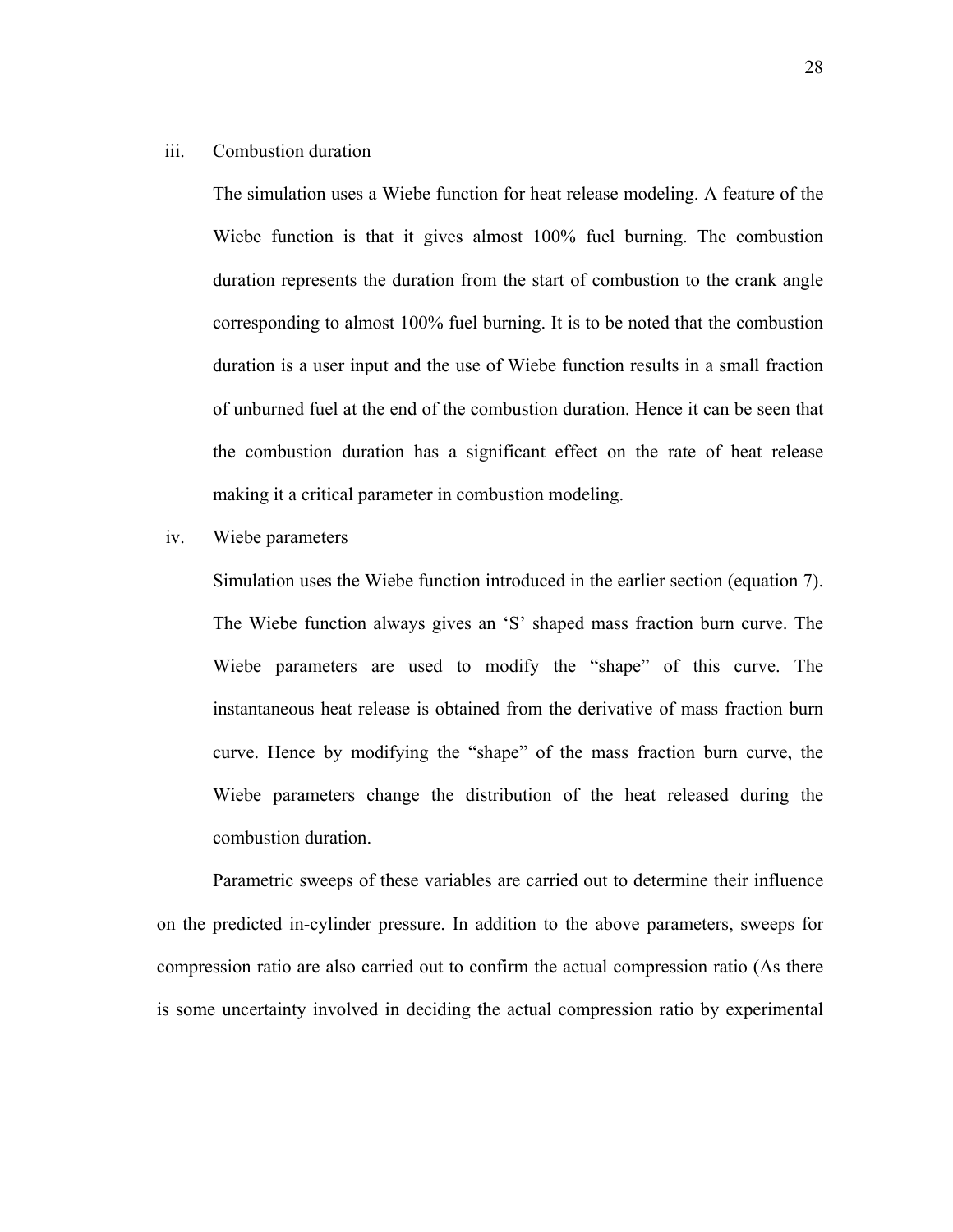tests). The discussion of the Wiebe parameters will be provided after different modes of combustion are introduced, in the next section.

#### 5.4 Results for parametric sweeps

As discussed above, the values of some of the variables are not known beforehand. Thus, it is possible to have a number of different combinations of these parameters. It is thus beneficial to distinguish the individual effects of these input parameters on the pressure trace. This helps one to select the set of optimum values for these parameters depending upon the operating conditions. The results for these parametric sweeps are shown in the following figures. Results obtained for only five of the total 21 cases are shown for each parameter sweeps. Best BSFC, two LC and two PCI cases are chosen as representative cases.

## 5.4.1 Influence of start of combustion location

Figures  $1 - 5$  show the variation of pressure trace with change in start of combustion location. It is seen that in all the cases, retarding the start of combustion by 3° decreases the peak pressure by around 500 kPa. Similarly, advancing the start of combustion by the same margin increases the peak pressure by around 500 kPa. But the start of combustion does not affect the rate of rise of pressure. This is a direct consequence of the use of Wiebe function for the calculation of heat release. Equation 7 represents the Wiebe function.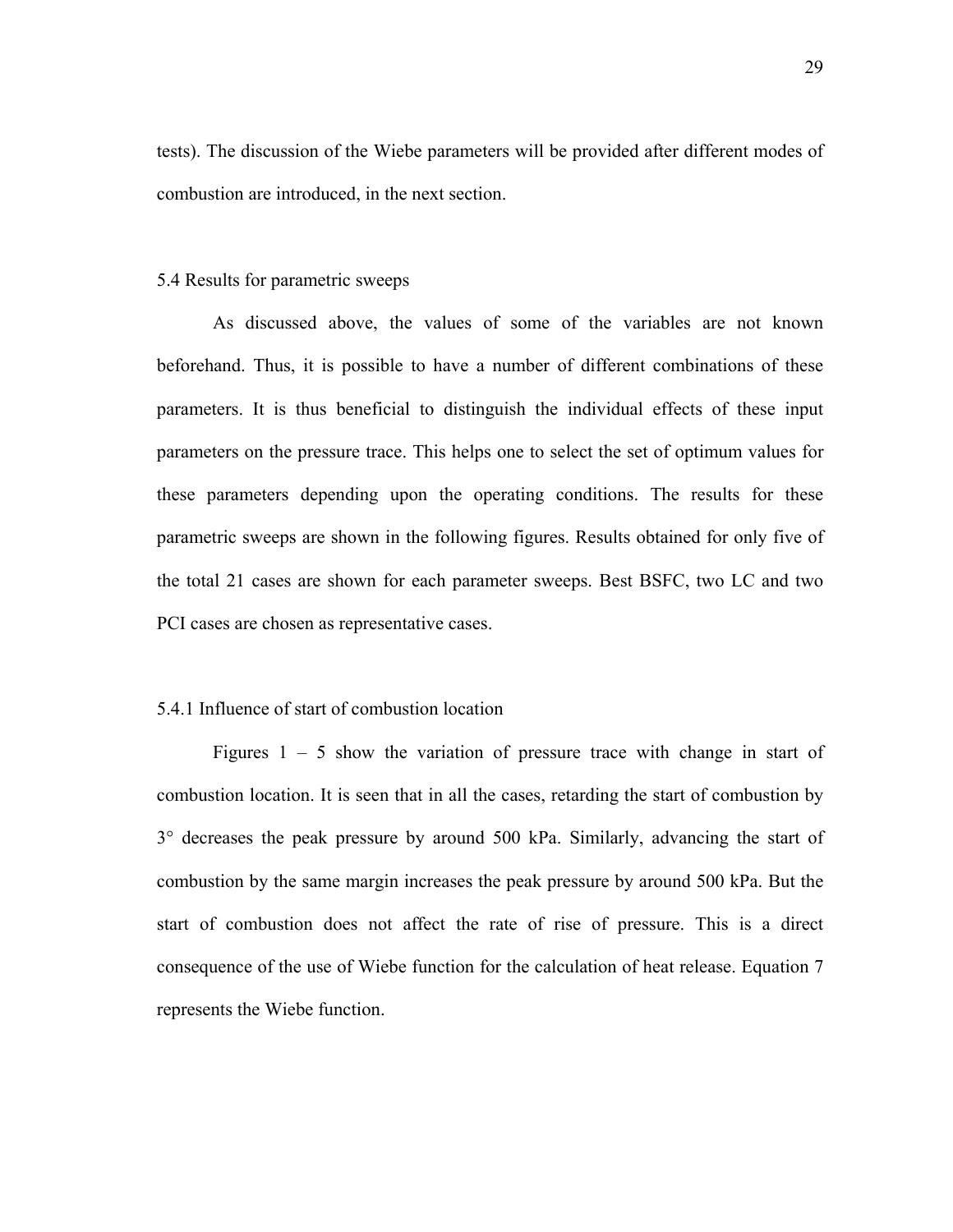It can be seen from equation 7 that the burn rate is governed by the burn duration  $θ<sub>b</sub>$  and the instantaneous crank angle position  $θ$ . The start of combustion  $θ<sub>0</sub>$  does not have any influence on the rate of heat release. It only changes the location of the start of combustion thereby advancing or retarding the heat release. The selection of appropriate start of combustion would be dictated by the injection timing but it will not have significant influence on rate of combustion once combustion commences.

Slight variation in the rate of rise of pressure as seen from these figures may be attributed to the fact that, the in-cylinder conditions for a major portion of combustion process vary significantly with the change in start of combustion location. This fact has a direct consequence on the increase in pressure realized due to ongoing heat release. For example, the start of combustion close to TDC would result in higher rate of increase in pressure with the same heat release rate in comparison to rate of increase in pressure accompanying the heat release occurring further down the expansion stroke. During the expansion stroke, the increasing volume decreases the pressure and temperature. The heat being released by combustion would thus be utilized in heating the surrounding gases which are at comparatively lower temperatures. Hence, the retarded start of combustion would result in slightly lower rate of increase in pressure even though the heat release rates are equal for all start of combustion locations. Figures  $1 - 5$  support this notion.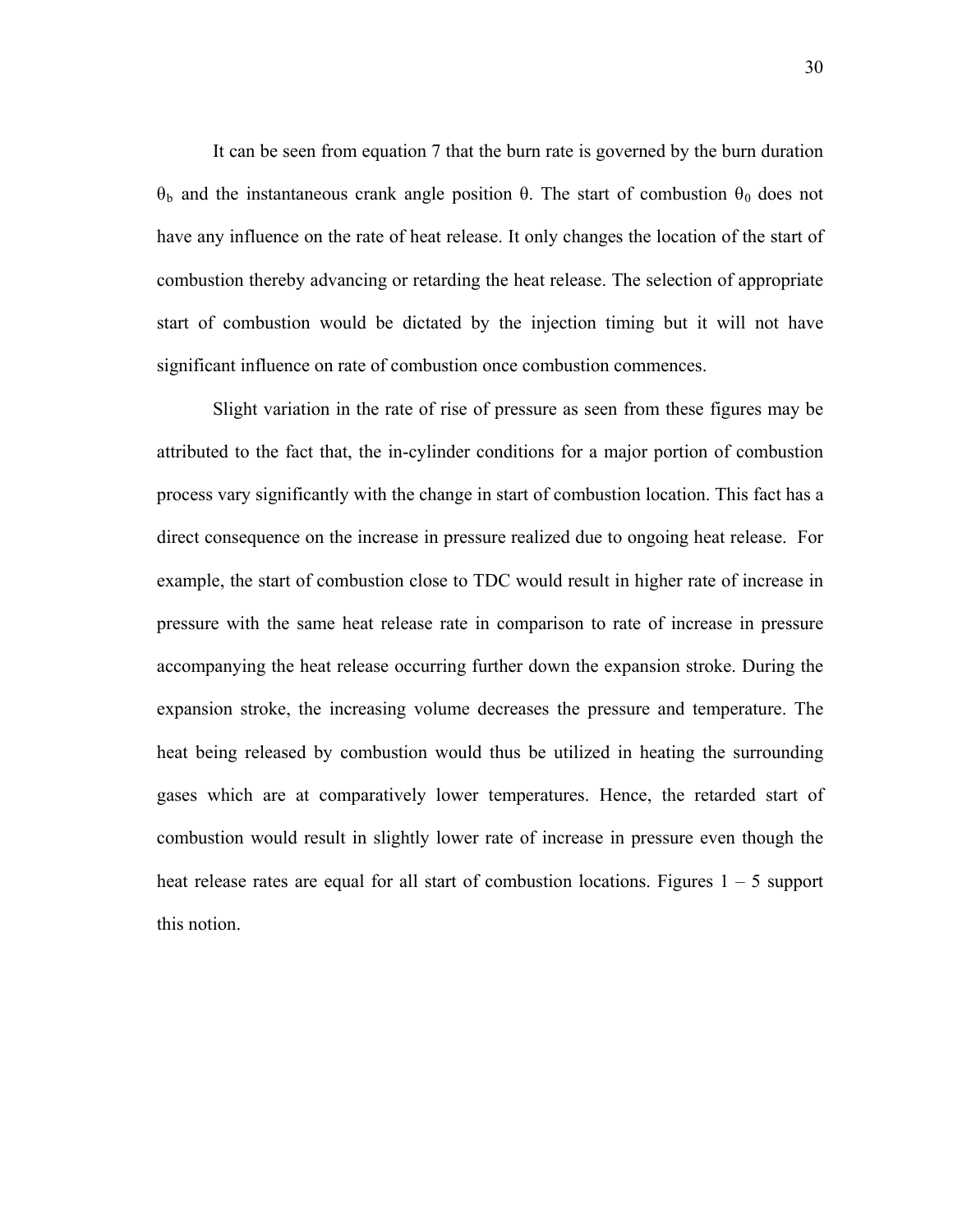

**Fig. 1** Variation of pressure trace with change in start of combustion location for Best BSFC case.



**Fig. 2** Variation of pressure trace with change in start of combustion location for LC\_10.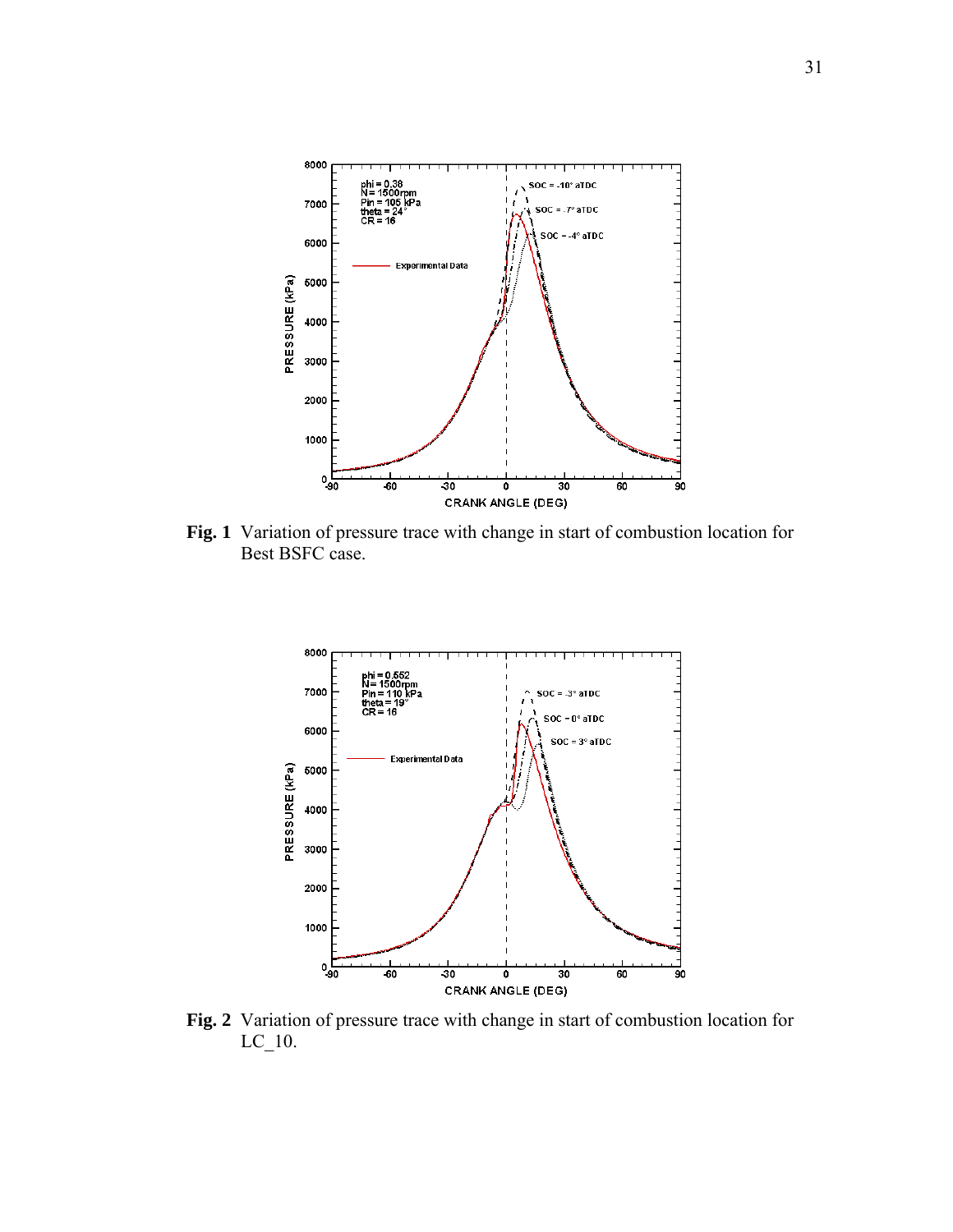

**Fig. 3** Variation of pressure trace with change in start of combustion location for LC\_15.



**Fig. 4** Variation of pressure trace with change in start of combustion location for PCI\_39\_9.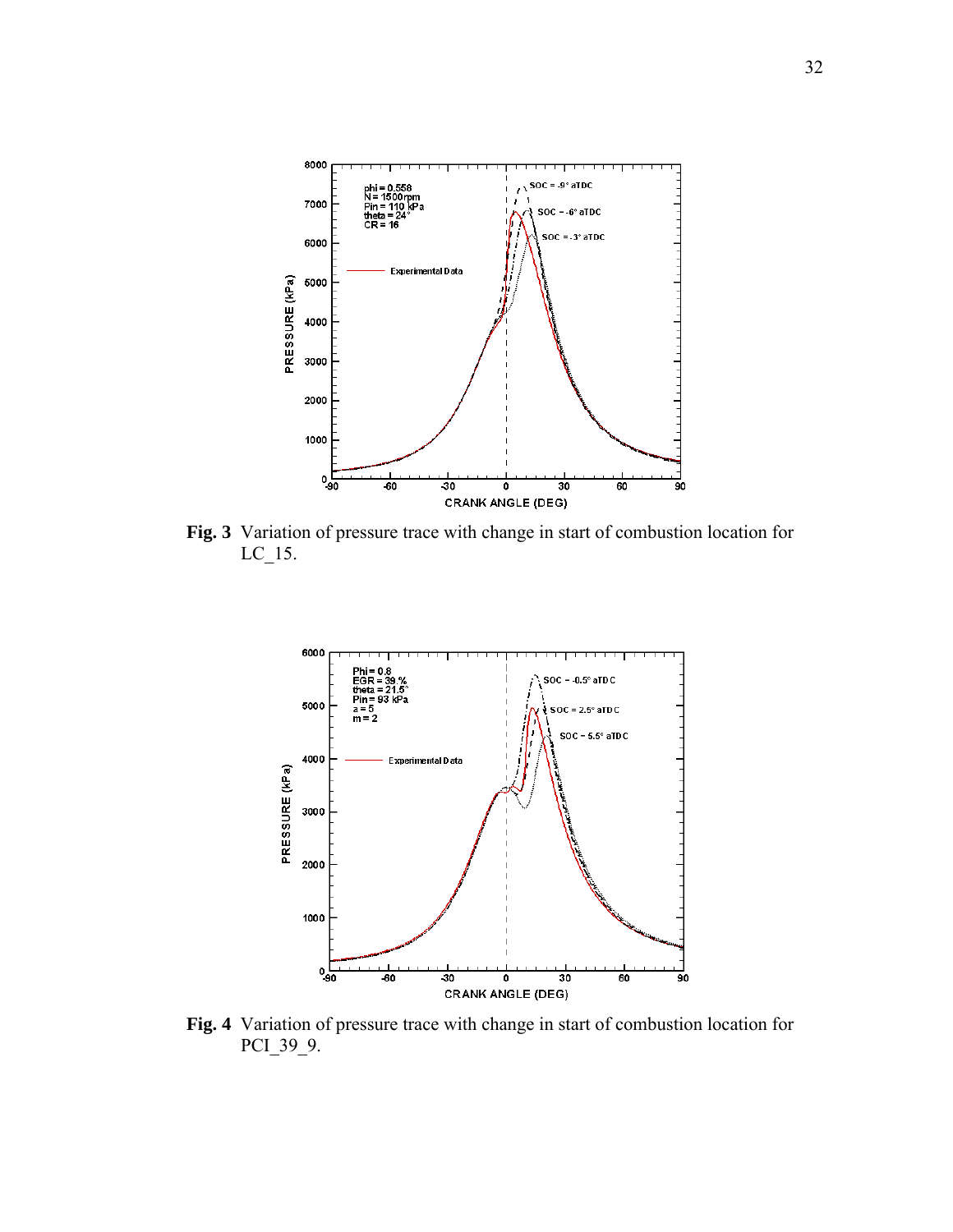

**Fig. 5** Variation of pressure trace with change in start of combustion location for PCI\_39\_15.

# 5.4.2 Influence of burn duration

Figures  $6 - 10$  show the variation of pressure trace with burn duration. It is seen that when the burn duration reduces by 5°, the peak pressure increases by around 500 kPa. Increase in the burn duration by the same margin reduces the peak pressure by around 500 kPa. In addition to its effect on peak pressure, it is seen that, change in burn duration also affects the rate of rise of pressure. Thus burn duration influences rate of combustion. This again follows from the Wiebe function (equation 7). The observation of the Wiebe function suggests that the increasing burn duration decreases the heat release rate. This not only lowers the rate of rise of pressure but also reduces the peak pressure as seen from the figures  $6 - 10$ . Another consequence of a lower heat release is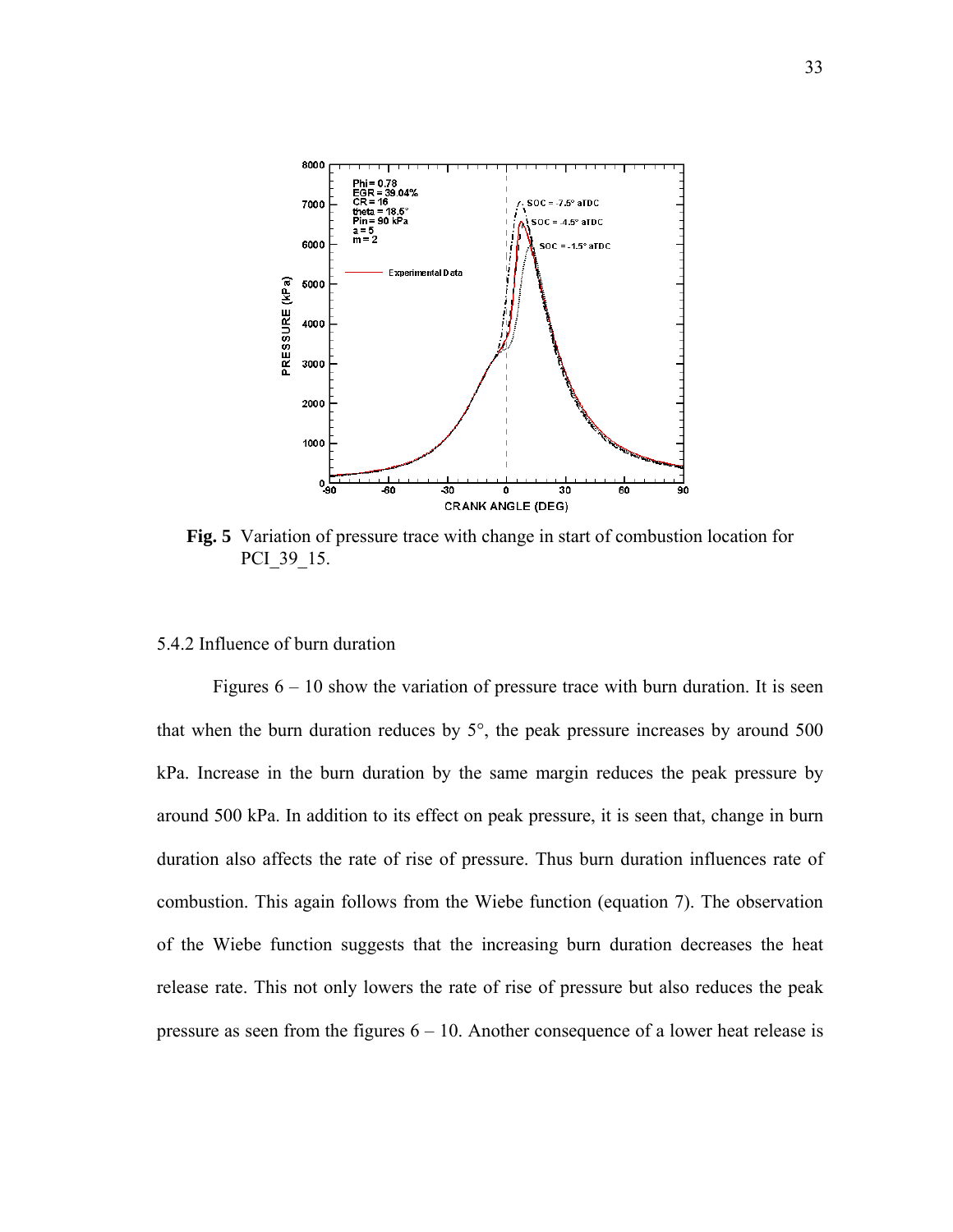that, the total heat released is spanned over longer duration. Thus, the location of peak pressure is retarded with increasing burn duration.



**Fig. 6** Variation in pressure trace with burn duration for Best BSFC case.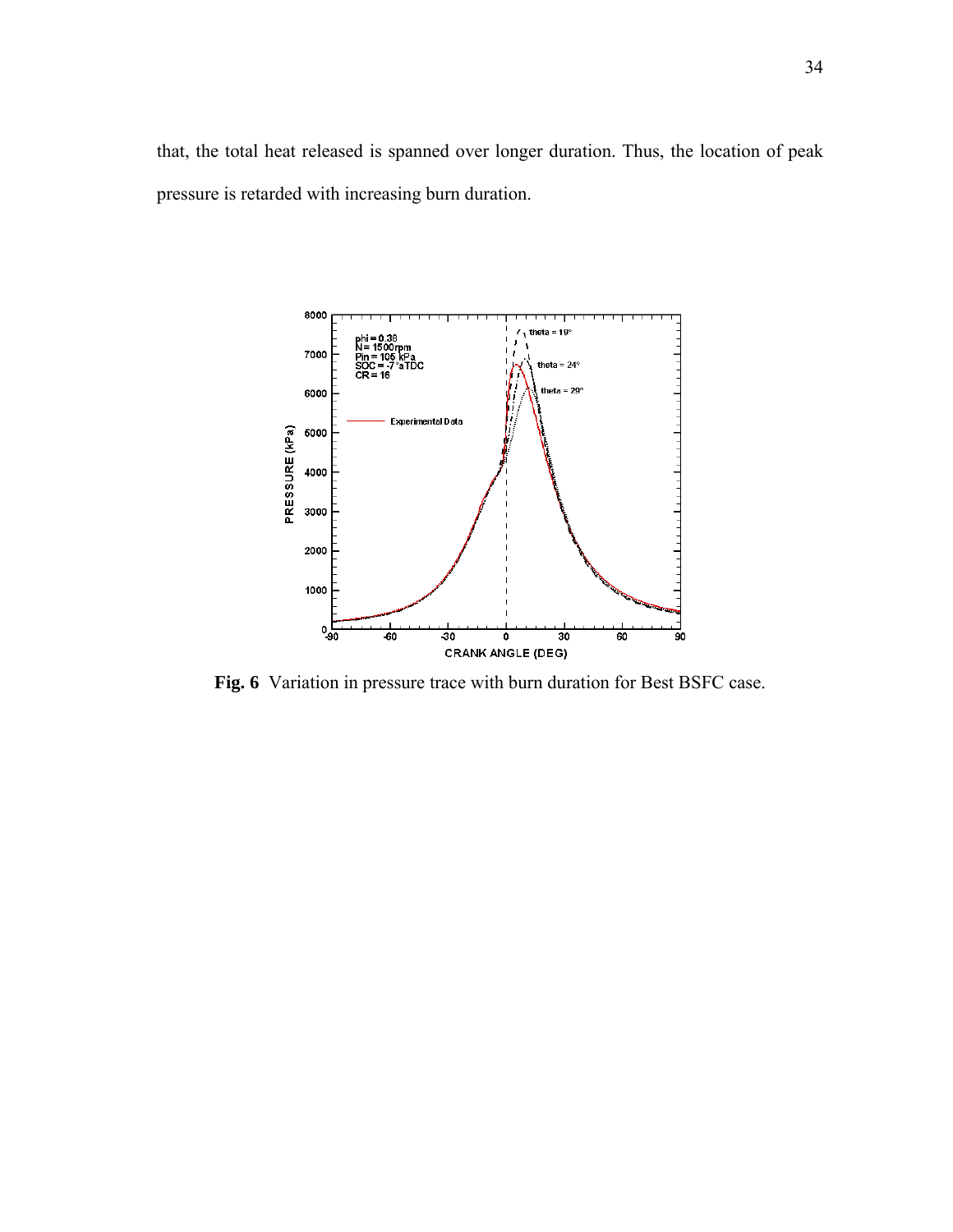

**Fig. 7** Variation in pressure trace with burn duration for LC\_10.



**Fig. 8** Variation in pressure trace with burn duration for LC\_15.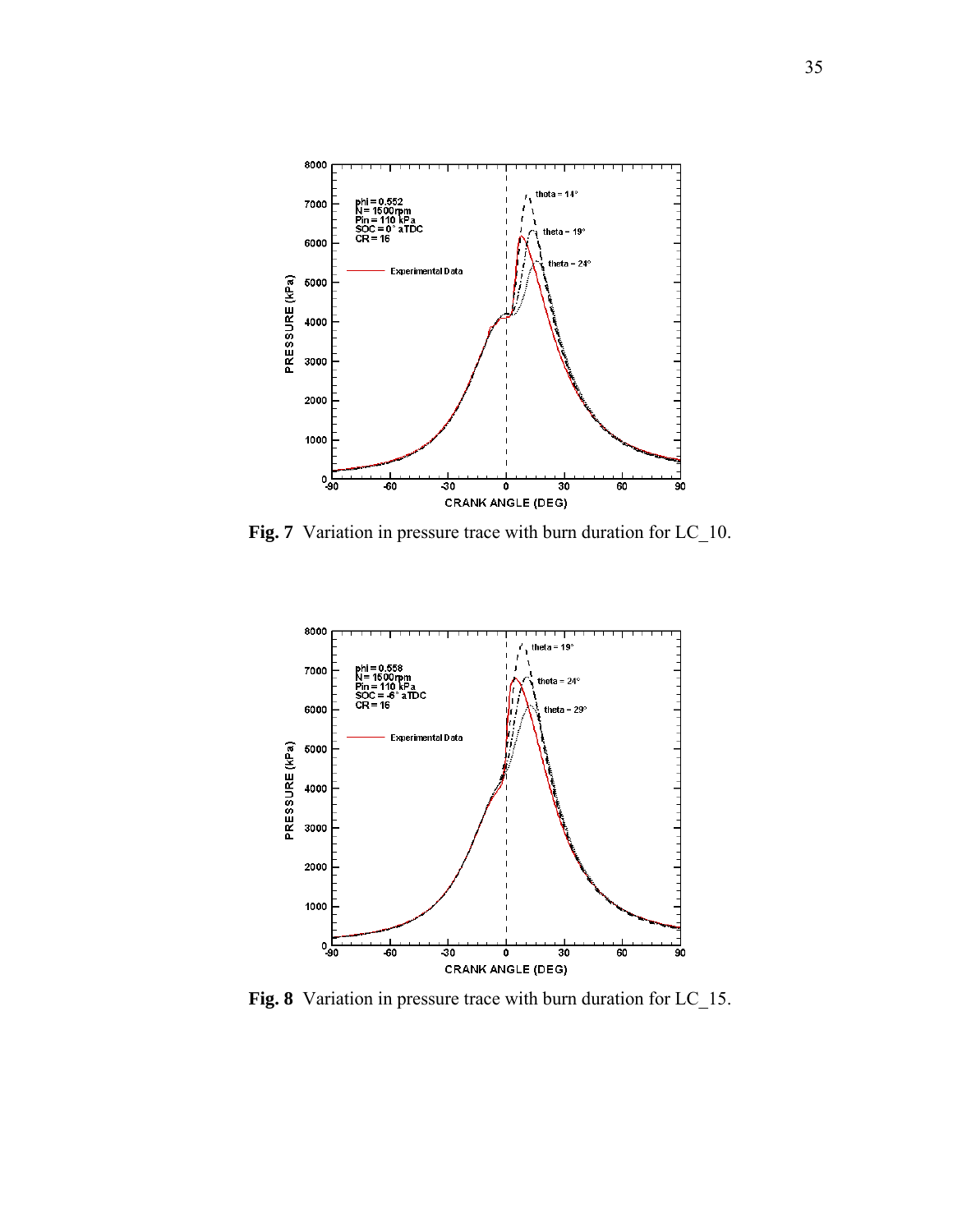

**Fig. 9** Variation in pressure trace with burn duration for PCI\_39\_9.



**Fig. 10** Variation in pressure trace with burn duration for PCI\_39\_15.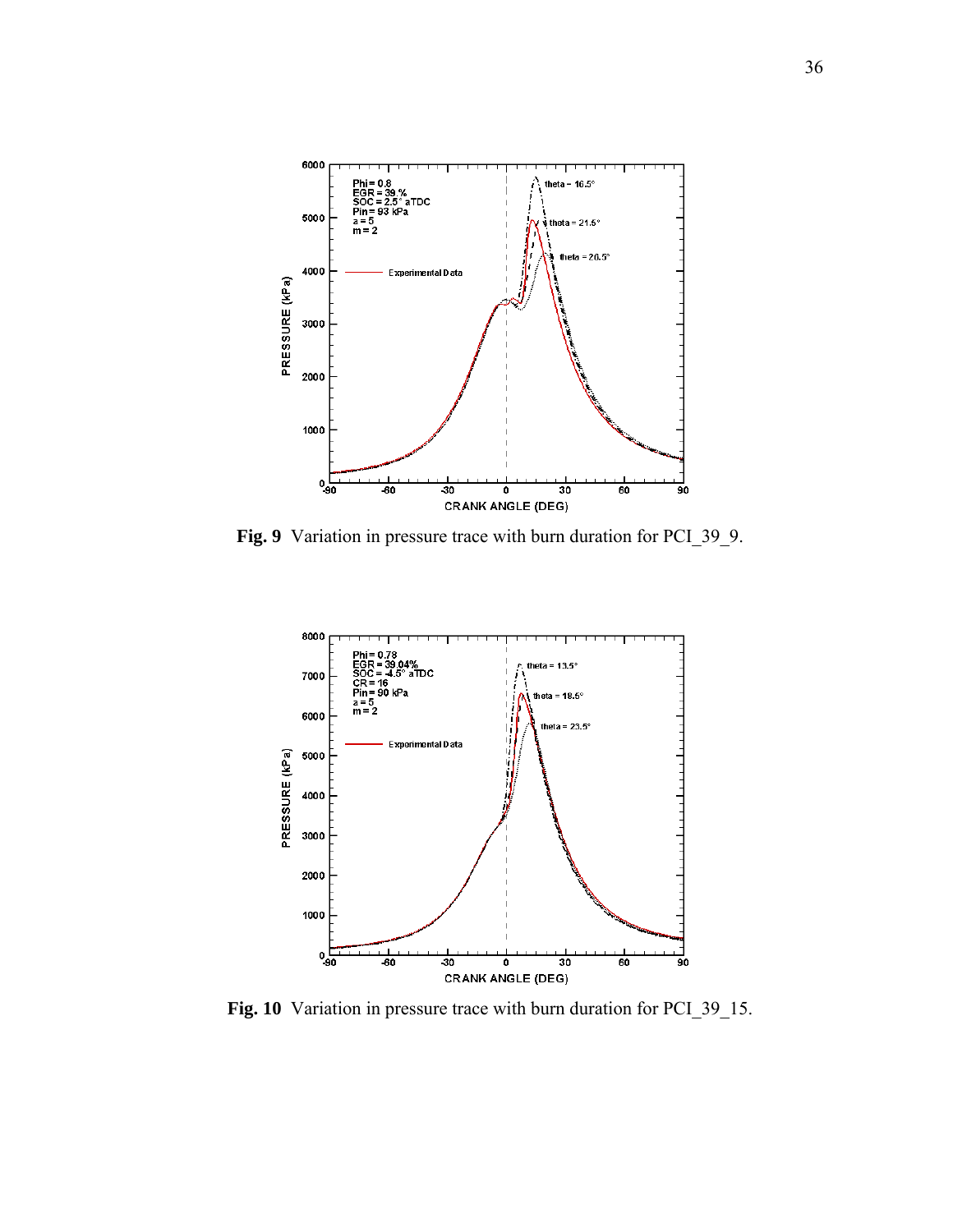## 5.4.3 Influence of compression ratio

The influence of compression ratio is shown in Figures  $11 - 15$ . As expected, the peak pressure increases as compression ratio increases. The rate of pressure rise after the start of combustion though is same for all compression ratios, as compression ratio does not affect the rate of combustion. Also, as compression ratio is fixed by the geometry of the cylinder, it is essentially the same for all cases (Best BSFC, LC, PCI etc.). After trial and error procedure it is observed that compression ratio of 16 gives the best match to the experimental trace in all cases and hence the tested compression ratio (See Table 1) is found to be correct.



**Fig. 11** Variation of pressure trace with compression ratio for Best BSFC case.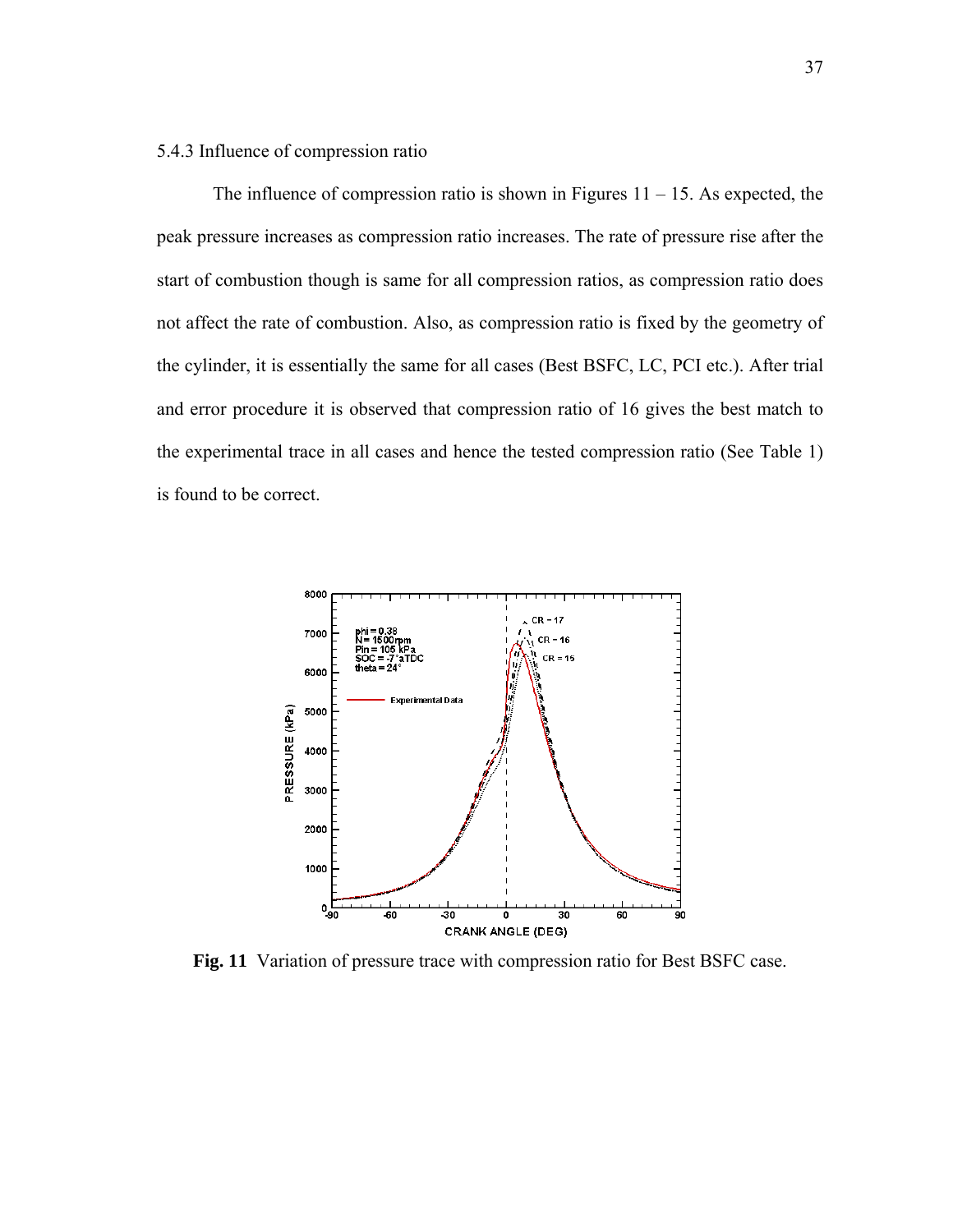

**Fig. 12** Variation of pressure trace with compression ratio for LC\_10.



**Fig. 13** Variation of pressure trace with compression ratio for LC\_15.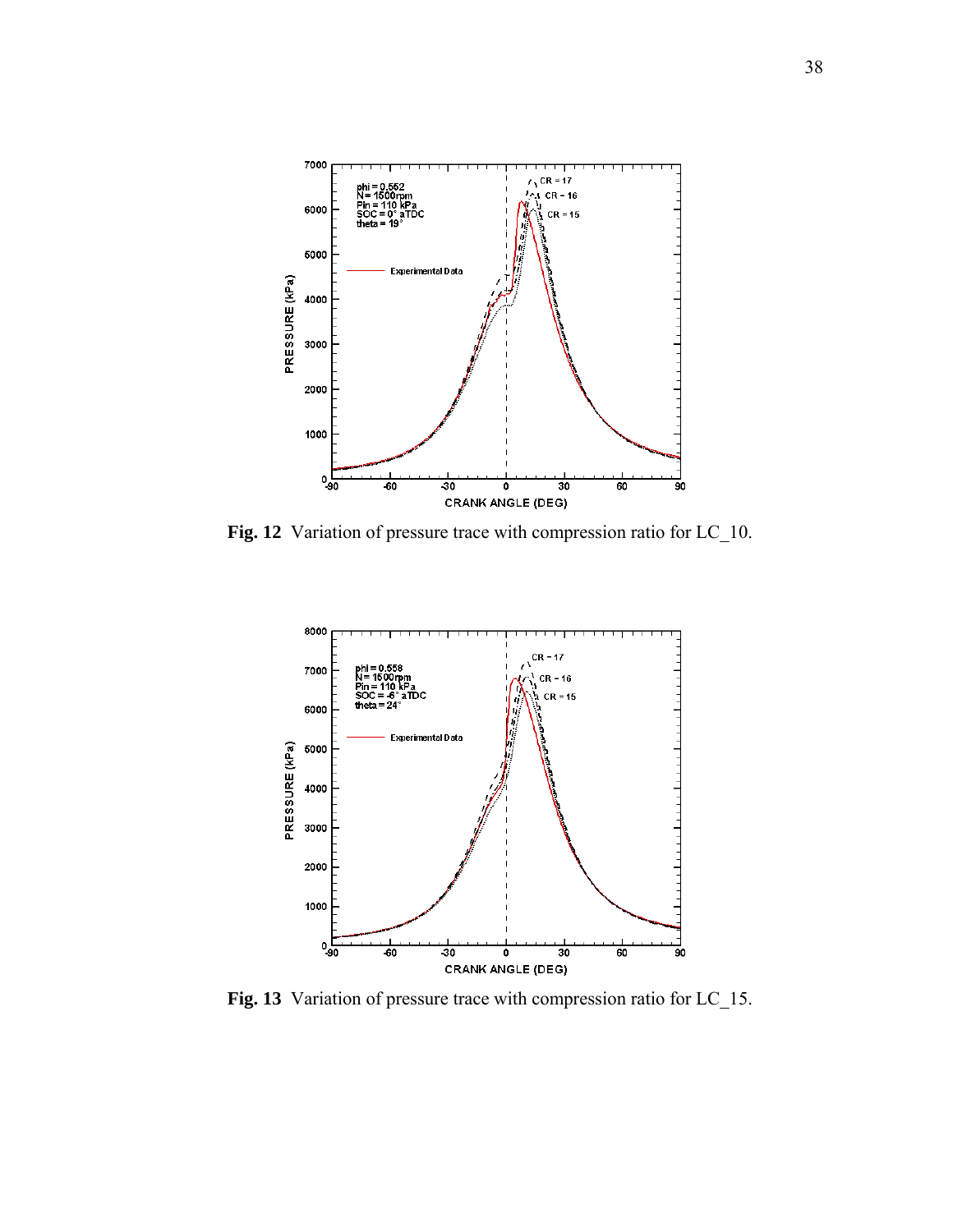

**Fig. 14** Variation of pressure trace with compression ratio for PCI\_39\_9.



**Fig. 15** Variation of pressure trace with compression ratio for PCI\_39\_15.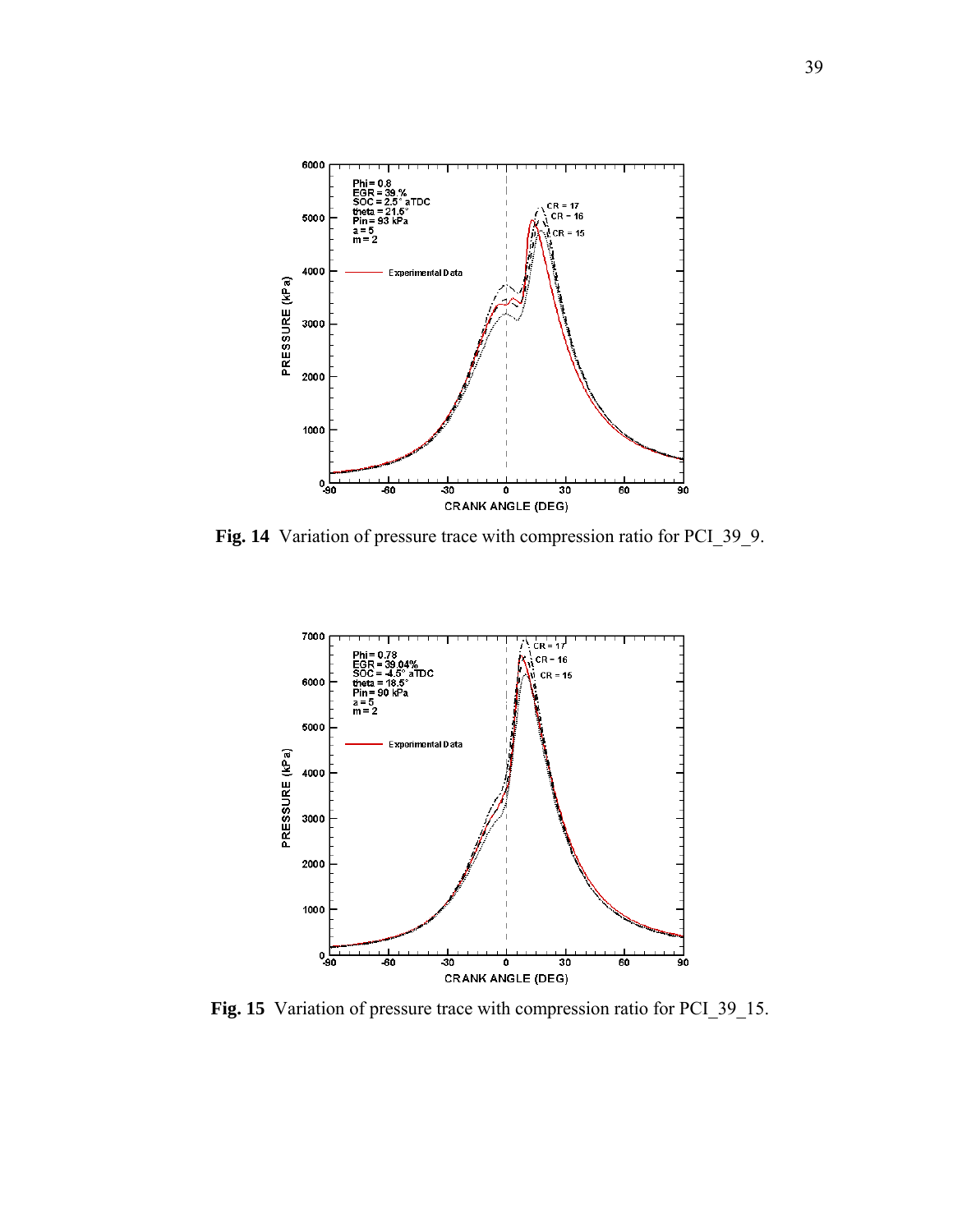# 5.4.4 Influence of inlet pressure

Figures 16 – 20 show the variation of pressure trace with the inlet pressure. The effect of increasing inlet pressure is to "lift up" the pressure trace. In that sense, effect of inlet pressure seems to be similar to the effect compression ratio has on the pressure trace. Inlet pressure has only negligible effect on the combustion process and hence optimum inlet pressure is determined by matching the motoring portion of the engine cycle.



**Fig. 16** Variation of pressure trace with change in inlet pressure for Best BSFC case.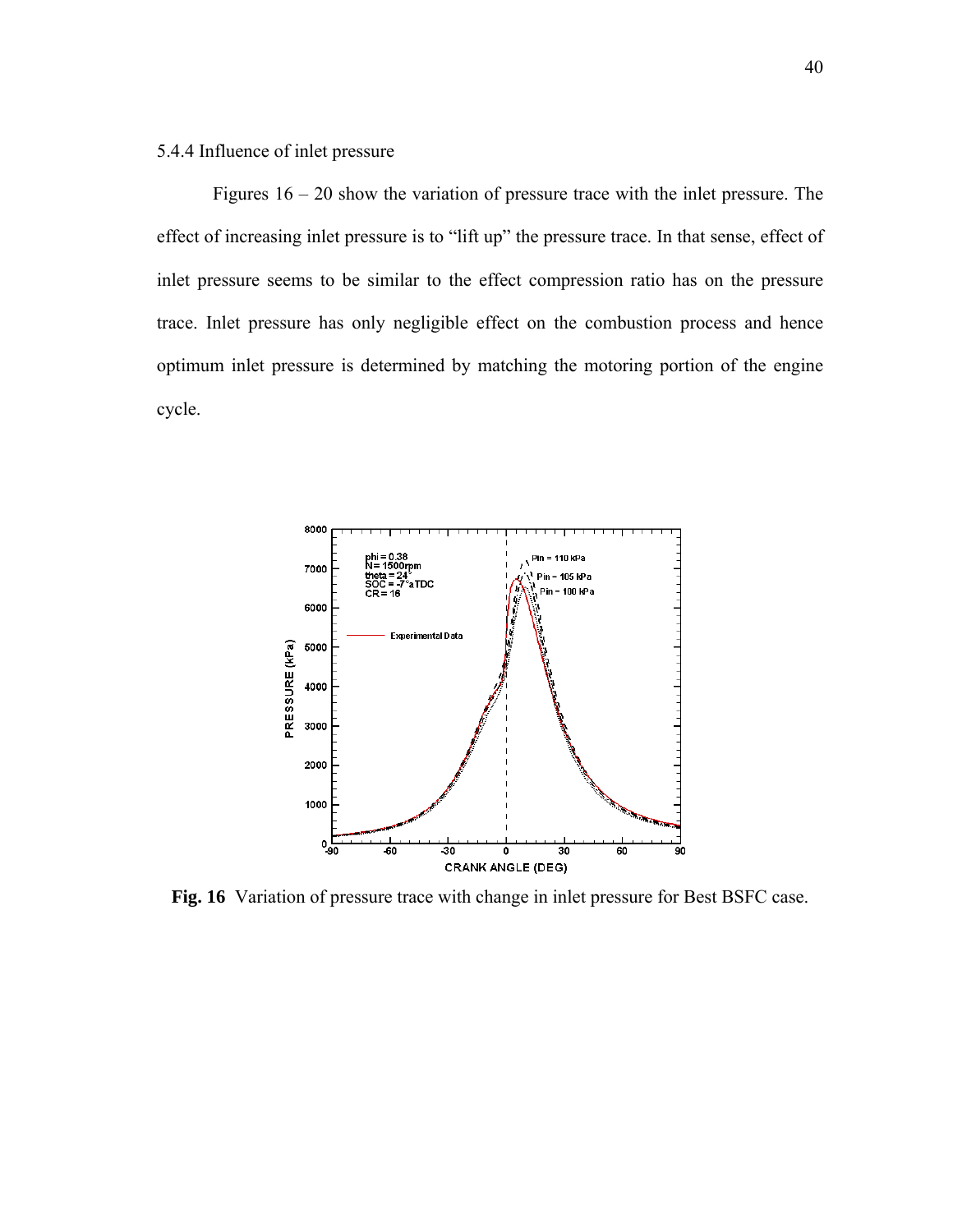

Fig. 17 Variation of pressure trace with change in inlet pressure for LC\_10.



**Fig. 18** Variation of pressure trace with change in inlet pressure for LC\_15.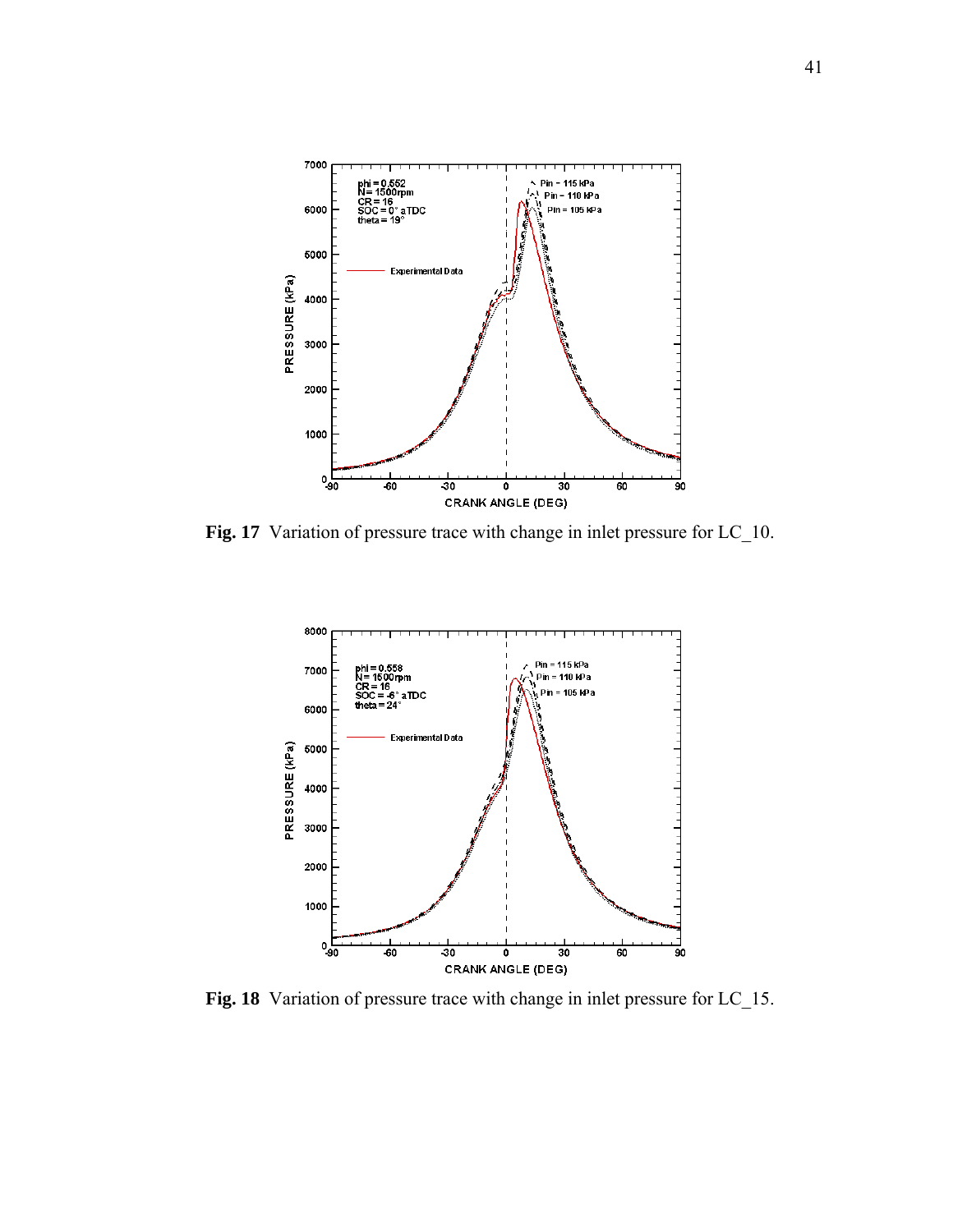

Fig. 19 Variation of pressure trace with change in inlet pressure for PCI\_39\_9.



**Fig. 20** Variation of pressure trace with change in inlet pressure for PCI\_39\_15.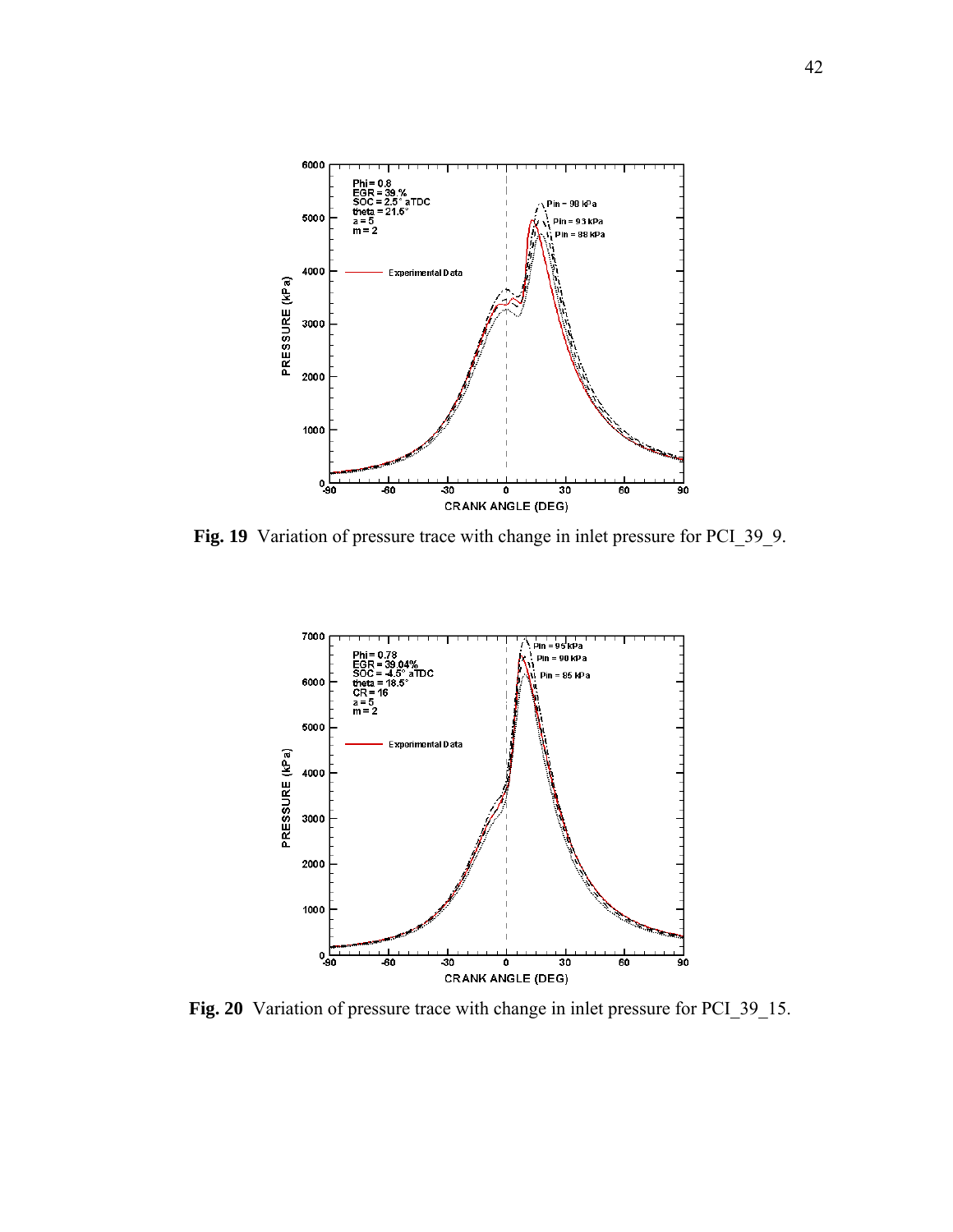### **6. INTRODUCTION TO DIFFERENT MODES OF COMBUSTION**

Three different modes of combustion are studied in the present work. These modes are designated as Best BSFC, lean conventional (LC) and premixed compression ignition (PCI) cases. The most significant parameter triggering the change in the mode of combustion is the EGR level. Apart from the EGR level, injection timing and inlet pressure are adjusted to achieve the required mode of combustion. Injection timing helps in achieving a certain mode of combustion through altering the ignition delay. Inlet pressure affects the mass flow rate and thus affects the oxygen concentration inside the cylinder. EGR affects the combustion process in many different ways. It affects the ignition delay by altering the composition of the cylinder contents – EGR changes the equivalence ratio and introduces inert species of product of combustion. EGR also reduces combustion temperatures. Because of the several different ways in which EGR affects combustion, separate subsection is devoted at the end of the present section to discuss the influence of EGR in detail.

## 6.1 Different modes of combustion

Basic criterion to distinguish between different modes of combustion is the fraction of premixed and diffusion control burning. In premixed burning, the fuel and air are mixed sufficiently well so that the chemical mechanisms (i.e. reaction kinetics) limit the reaction. When mixture temperatures are suitable for ignition, combustion takes place quite rapidly. On the contrary, fuel and air are not thoroughly mixed in diffusion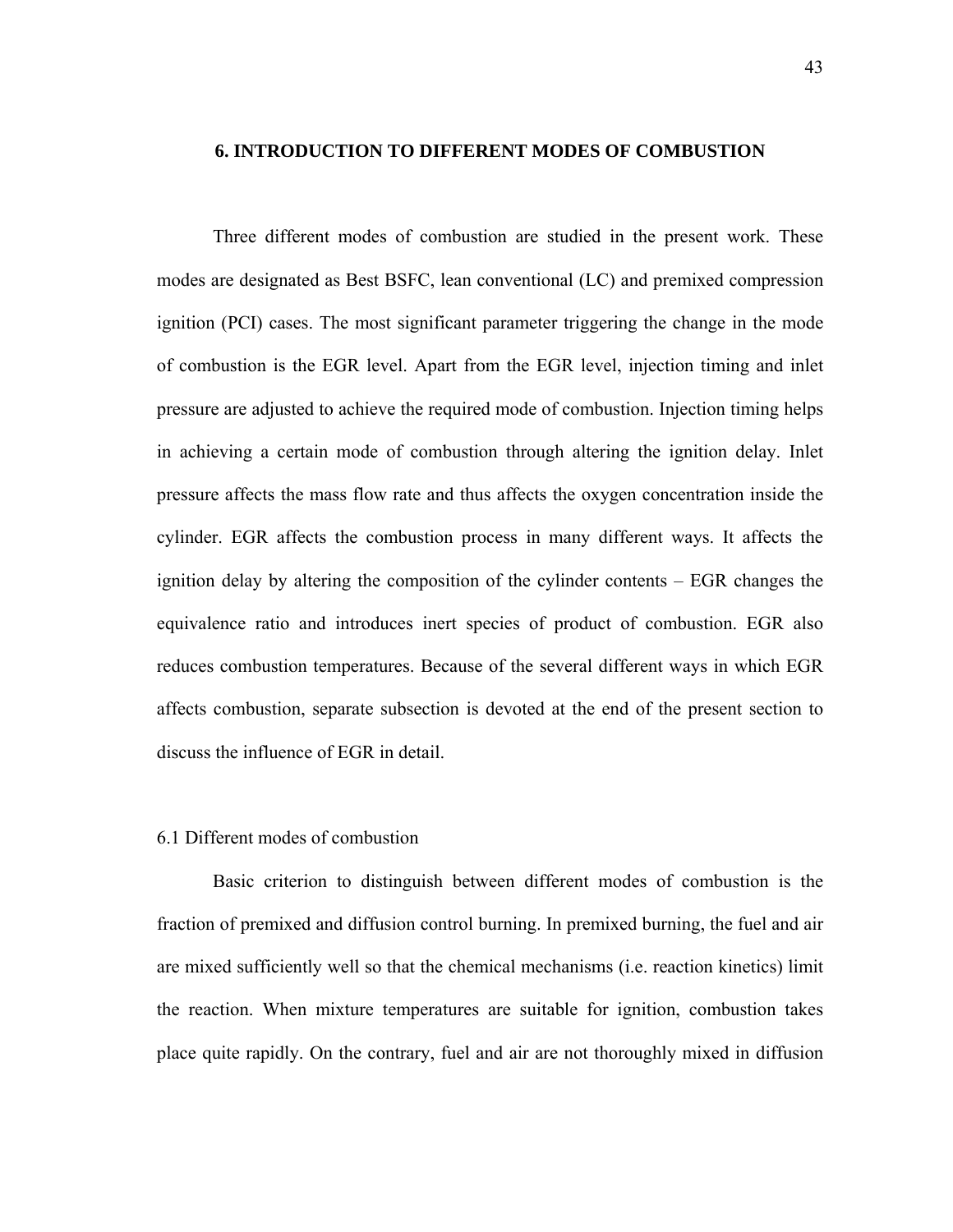controlled (or mixing controlled) burning. Hence in this mode, the combustion rate is limited by the entrainment of air (oxygen to be more specific) into the flame. As the reaction progresses, the rate of oxygen entrainment increases as reaction temperatures, Turbulence and other combustion enhancement increase. Hence the sustainability of the flame and thus the rate of combustion are determined by the diffusion of oxygen to the flame front.

Conventional diesel engine combustion consists of two phases of combustion. As the fuel injected during the ignition delay period is mixed with the air, this initial mass of fuel burns with premixed mechanism. This initial premixed burning is marked by the peak in the heat release rate curve. The remaining fuel then burns with mixing controlled mechanism. Hence ignition delay, injection characteristics, equivalence ratio all affect the rate of heat released during premixed and diffusion combustion phases. Based on the above discussion, Best BSFC, LC and PCI modes are distinguished and their peculiarities are discussed below.

1. Best BSFC mode: This mode of combustion has the highest fraction of diffusion controlled burning among three modes considered. It uses negligible EGR level. The injection timing is optimized to give the maximum efficiency (Hence termed as Best BSFC mode). Negligible EGR implies higher combustion temperatures which increase the efficiency. Injection timing is adjusted such that the combustion occurs close to the TDC and thus overall combustion temperatures are higher. Ignition delay of this mode is relatively shorter thus the combustion is predominantly diffusion controlled. This is highlighted through the comparison of experimental heat release curve for Best BSFC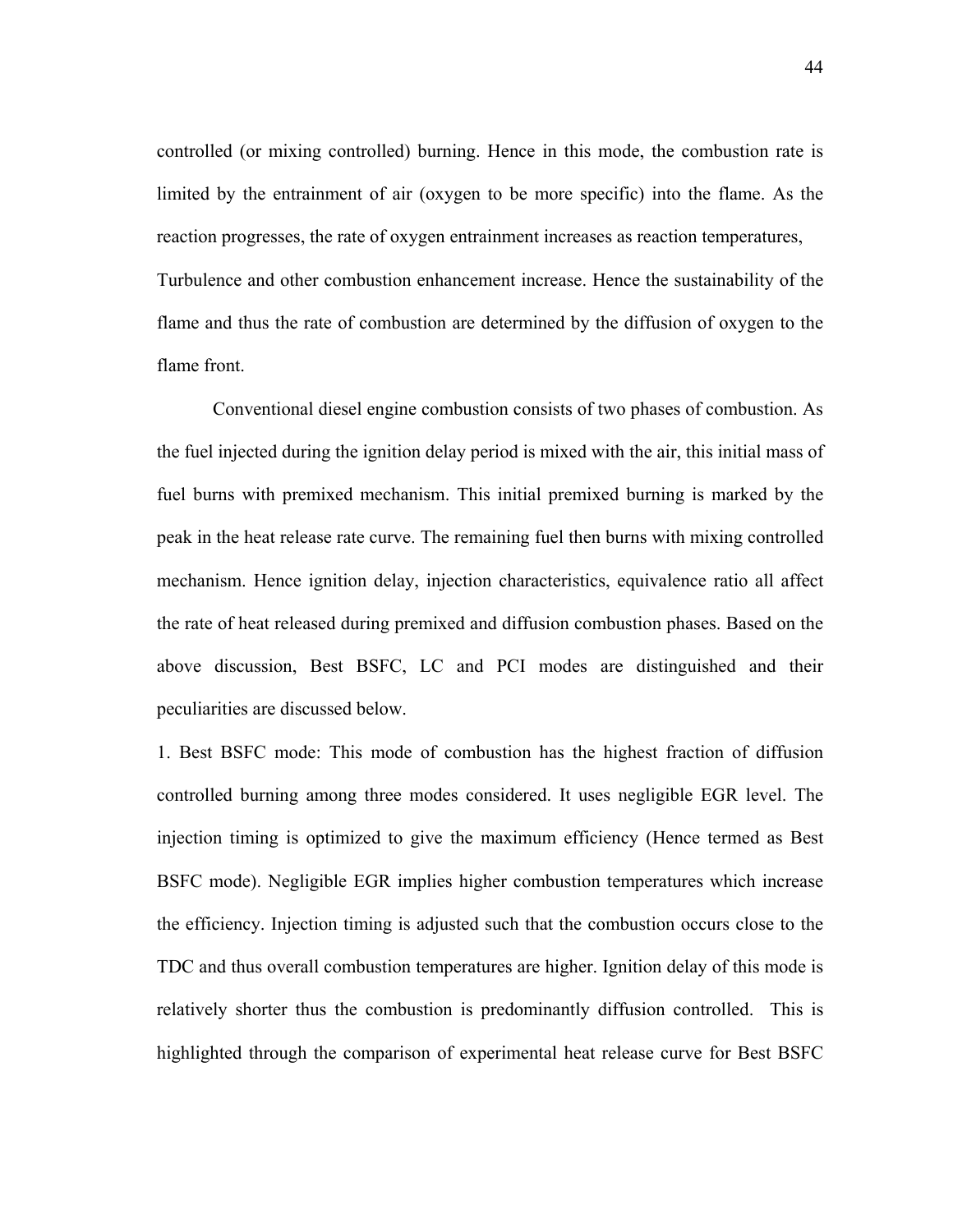case with the corresponding curve for LC\_10 in Figure 21. The heat release rates are calculated from the measurement of in-cylinder pressure. LC\_10 is chosen for comparison so that both Best BSFC and LC case would have same injection timing (10° bTDC in this case). This eliminates the injection timing effects on heat release curves. Comparison of the heat release curves as shown in Figure 21 for these cases indicates that even though the injection timing is same for both these cases, LC\_10 has delayed start of combustion, which is an indication of higher ignition delay achieved in LC\_10 compared corresponding ignition delay in Best BSFC case. This ultimately results in higher amount of premixed burning in LC\_10 case than Best BSFC case.



**Fig. 21** Comparison of heat release rates between Best BSFC and LC\_10 cases.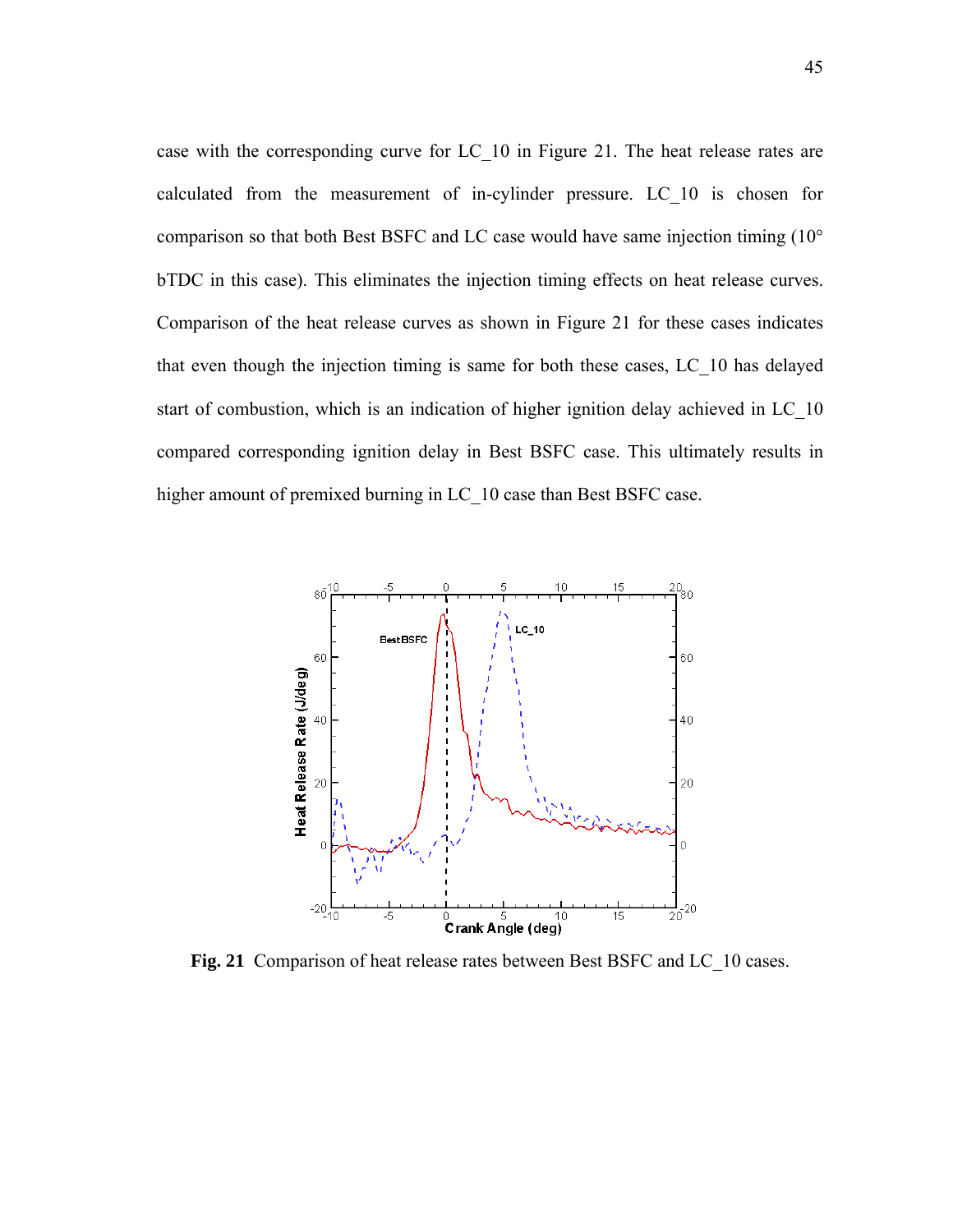2. LC mode: This mode of combustion is achieved by using around 30% EGR. The use of higher percentage of EGR results in higher ignition delay. As a result, the fraction of premixed burning increases. Increased EGR level reduces the combustion temperatures. Use of EGR also reduces equivalence ratio making the combustion conditions leaner, hence the name lean conventional. Five different injection timings leading to five different operating points are studied under this mode of combustion.

3. PCI mode: This mode of combustion is achieved by using around 40% EGR. Effect of EGR is more pronounced at the higher EGR levels. At these levels, the ignition delay is longer (it is longer than that observed in LC cases by around 3° as found from simulation results, provided in next section) in case of PCI mode. Thus there would be more premixed burning than that observed in LC mode, hence the name premixed compression ignition. The comparison of the experimental heat release curves is made between LC 15 and PCI 39 15 to support this notion. Again, the experimental heat release rates are calculated from the measured in-cylinder pressure. These two cases are chosen so as to have same injection timing in both these cases. The result is shown in Figure 22. It is clear from this figure that even though the injection timing is same in both these cases, PCI\_39\_15 shows delayed start of combustion, indicating that it has higher ignition delay than that achieved in LC 15 case. This results in higher premixed burning. Also it is important to note that the peak heat release rate in PCI\_39\_15 is considerably higher than that attained in LC\_15 case. This might be explained as follows. The higher ignition delay in PCI 39 15 leads to more fuel being injected before the combustion begins. Longer ignition delay also gives more time to injected fuel to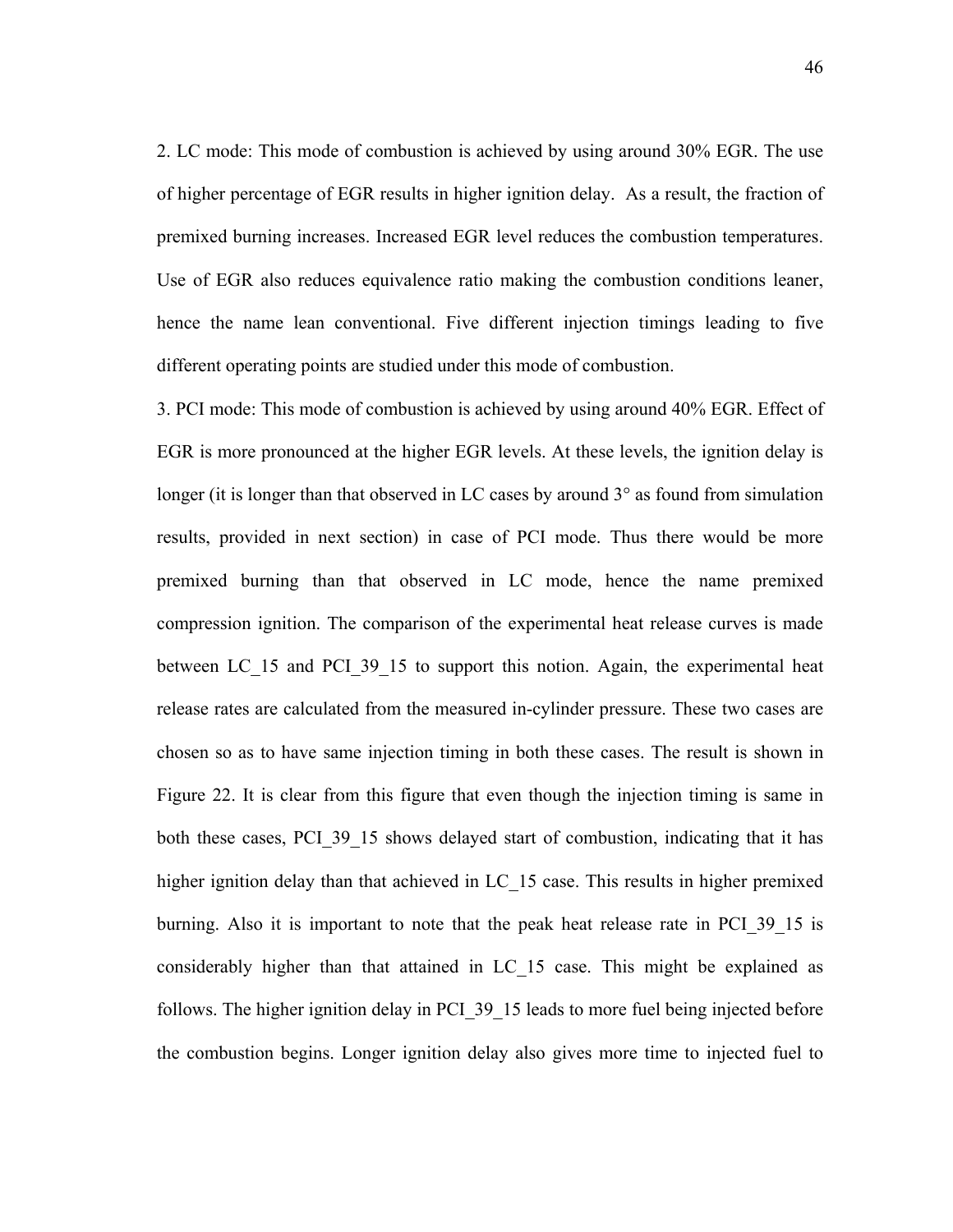vaporize and mix with air before combustion begins. Hence larger fraction of injected fuel ignites simultaneously leading to higher peak heat release rates.



Fig. 22 Comparison of heat release rates between LC 15 and PCI 39 15 cases.

Also the inlet pressures for this mode of combustion are significantly lower than that of LC mode. Higher percentages of EGR are achieved not only by increasing the exhaust manifold pressure but also by reducing the air flow slightly. Hence the oxygen concentration inside the cylinder is lower than that realized in LC cases. Small variations in EGR levels (from around 38% to 42%) are carried out for PCI mode apart from the variation in injection timing. This leads to different combinations of EGR levels and injection timings. Fifteen such operating points are studied under this mode of combustion.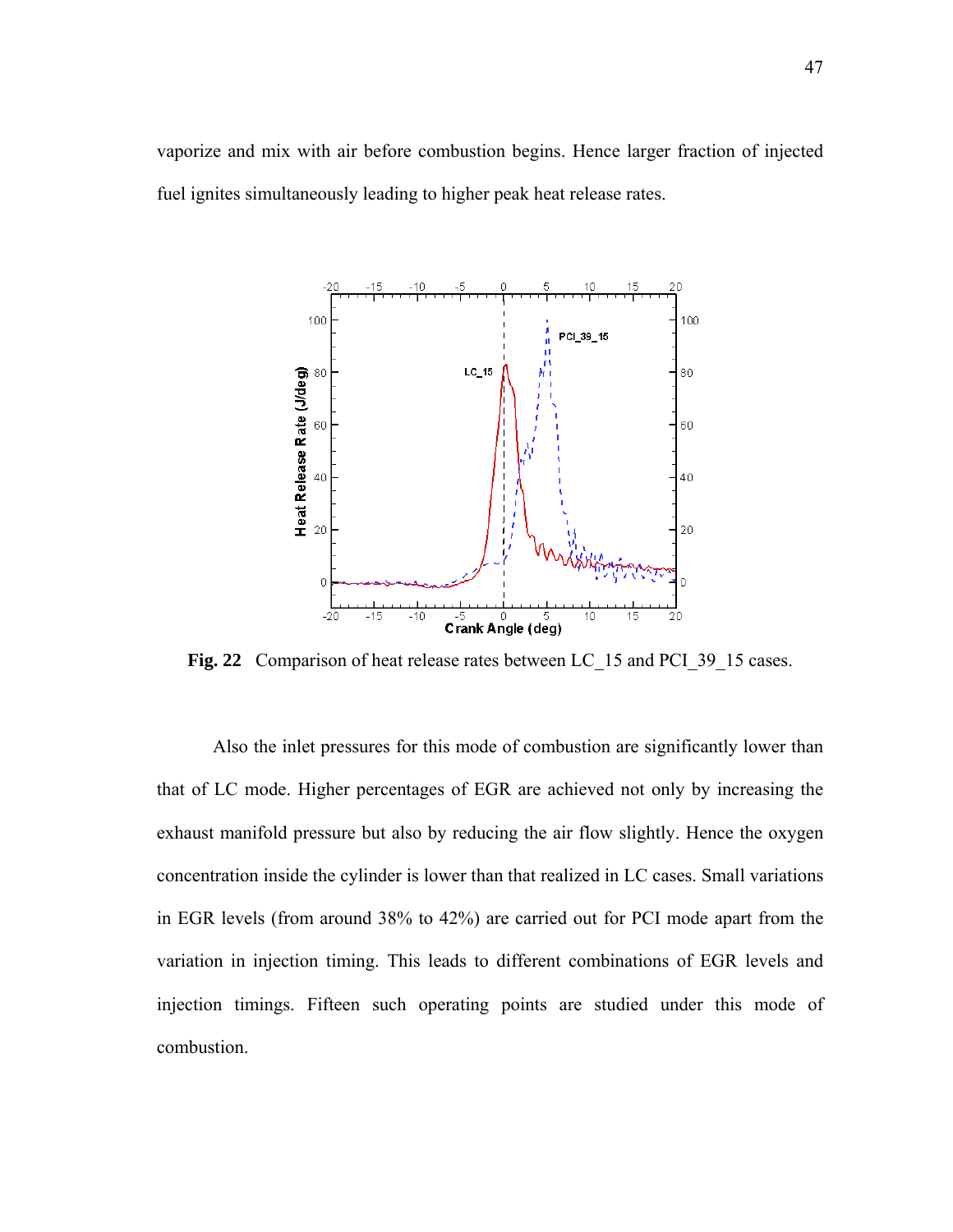At this instant it is beneficial to recognize the difference in the actual modes of combustion and the combustion model used by the simulation. The simulation is based on the homogeneous combustion model. But as seen above, the modes of combustion for the experimental cases vary from predominantly diffusion controlled to combination of premixed and diffusion controlled burning. Hence fundamental difference exists in the combustion mechanisms of the simulation and experimental cases. Simulation uses Wiebe function to calculate the heat release rate which gives symmetric heat release rate, a characteristic common to homogeneous combustion. The Wiebe function and the effects of Wiebe parameters on combustion process are described in next sections.

### 6.2 Wiebe function and parameters

Wiebe function gives the rate of burning based on the parameters such as combustion duration, start of combustion and parameters 'a' and 'm'. The mathematical expression for the Wiebe function is presented earlier (equation 7).

The simulation thus calculates the fuel mass burned from this equation and uses the lower heating value of the fuel to calculate the amount of heat released per crank angle. Thus the parameters – start of combustion, burn duration, 'a' and 'm' are important in controlling the heat release rate. The effects of start of combustion and burn duration on the pressure trace have already been demonstrated in the previous section. Effects of parameters 'a' and 'm' are discussed in this section.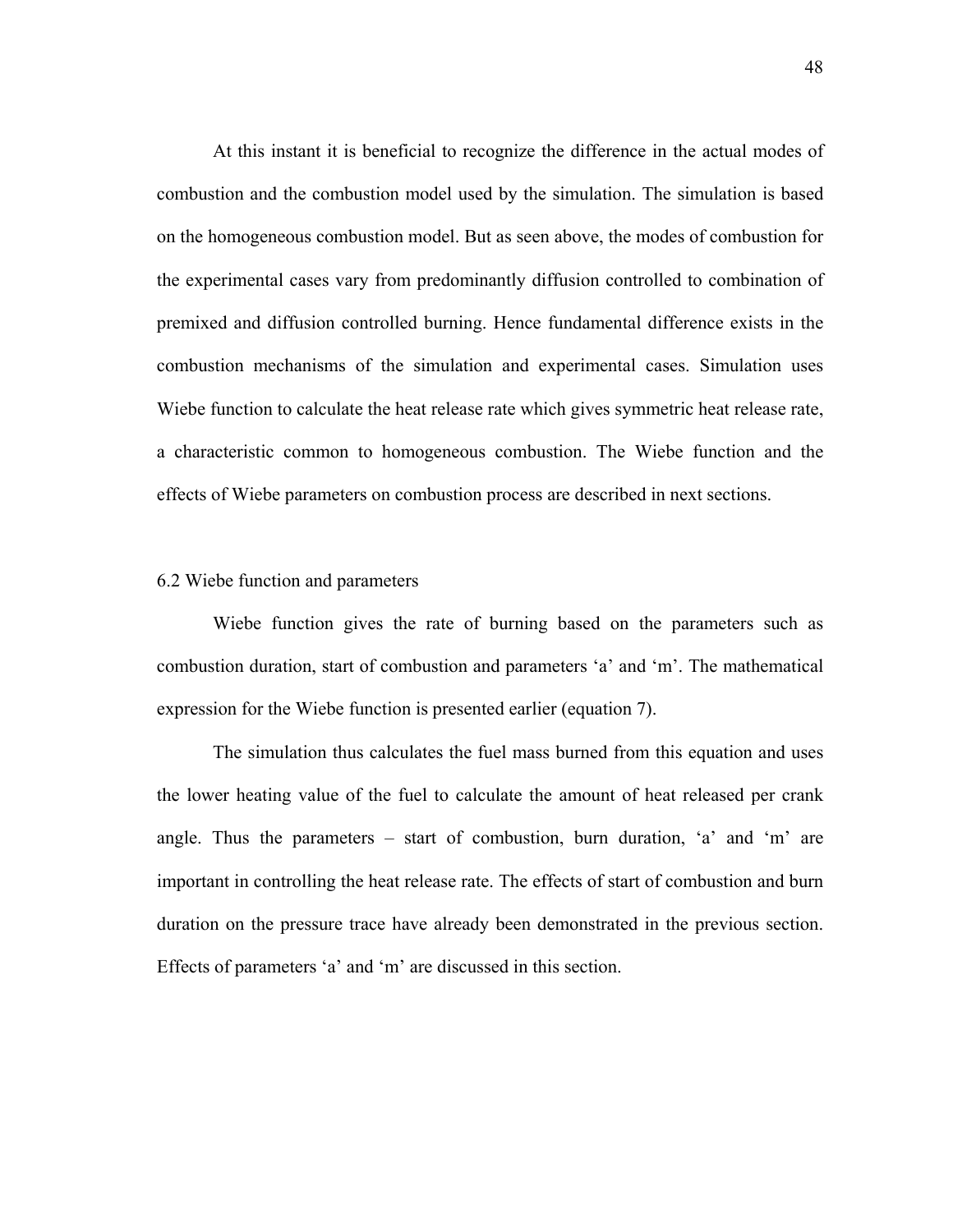6.3 How Wiebe parameters 'a' and 'm' reflect combustion behavior?

The effect of change in Wiebe parameters on combustion is demonstrated through their effect on the mass fraction burn curves and the pressure traces. The parametric sweeps of these parameters for selected cases are shown below.

## 6.3.1 Influence of Wiebe parameter 'a' on mass fraction burn

Figures 23 – 27 depict the effect of Wiebe parameter 'a' on mass fraction burn. It is noted that the rate of burning increases with increase in 'a'. For all the results below, the start of combustion and burn duration is kept constant to evaluate the effect of Wiebe parameter 'a'. The apparent decrease in burn duration with increase in 'a' is due to higher rates of initial burning rates. Thus, lesser and lesser fuel burns in the latter portion of combustion process with increase in 'a'. The higher rates of initial burning are noticeable from the larger slopes of the mass fraction burn curves with higher values of 'a'. It is also noted that all mass fraction burn curves appear to start at around the same time indicating that the combustion commences at the same time for all cases irrespective of parameter 'a'.

Above observations are useful in terms of selecting a best value of 'a' based on the engine combustion processes. Higher rates of initial burning with higher 'a' values suggest that higher 'a' can be used for more premixed burning where higher heat release rates are achieved. In typical PCI mode of combustion, higher initial rates of burning are expected to occur due to large amount of initial burning, but the combustion would occur more slowly after this initial burning phase and the overall combustion duration would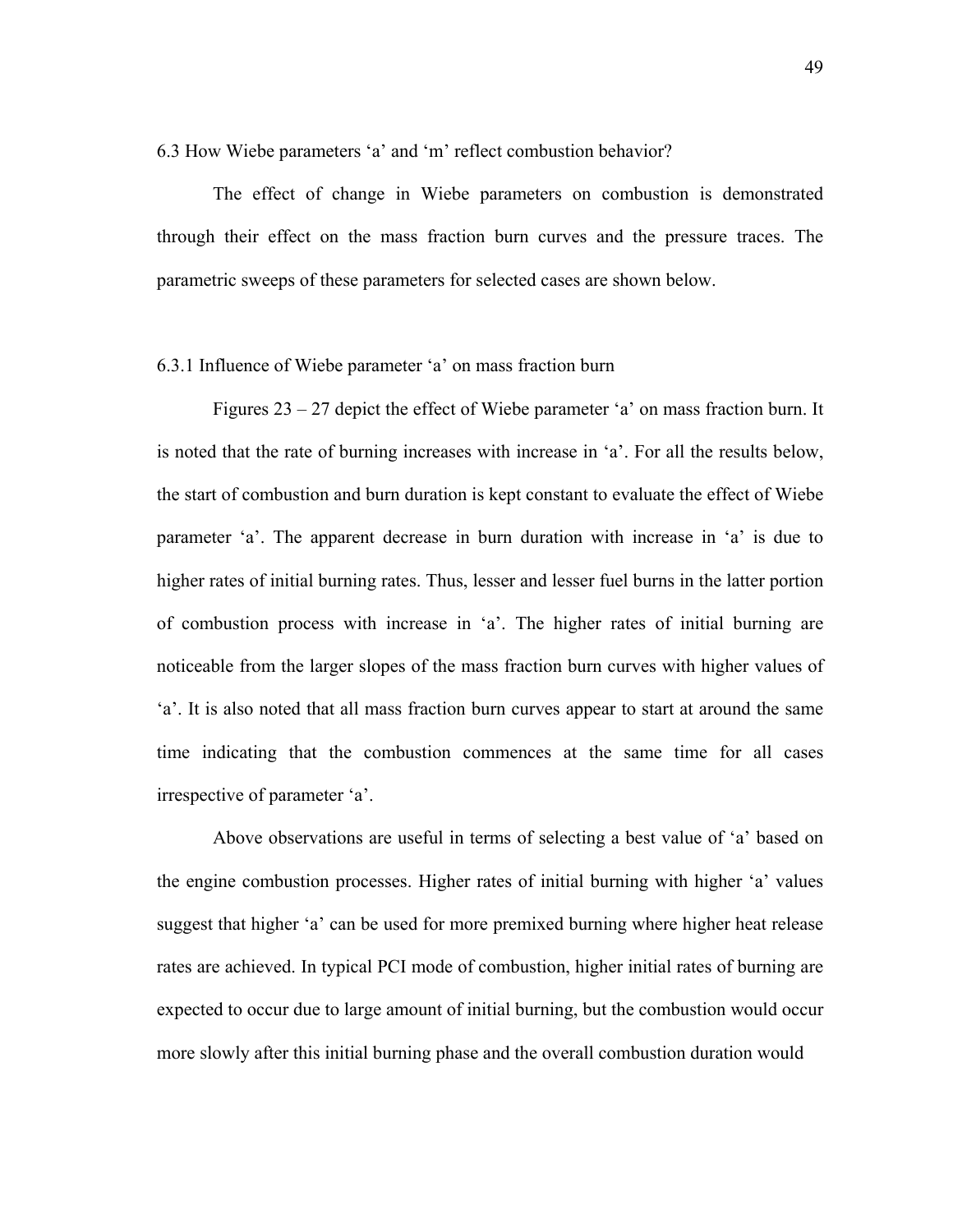

**Fig. 23** Variation of mass fraction burn with Wiebe parameter 'a' for Best BSFC case.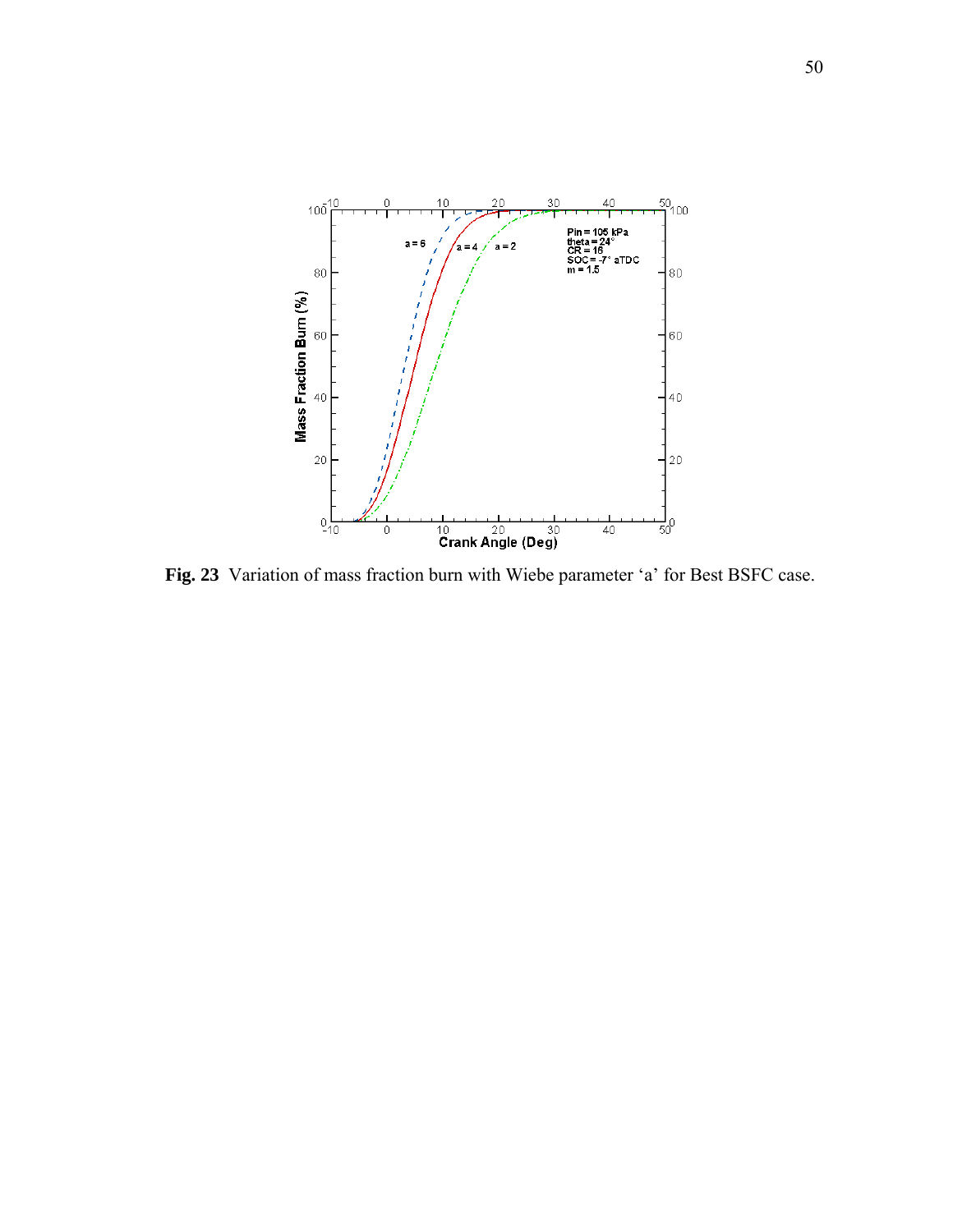

**Fig. 24** Variation in mass fraction burn with Wiebe parameter 'a' for LC\_10.



**Fig. 25** Variation in mass fraction burn with Wiebe parameter 'a' for LC\_15.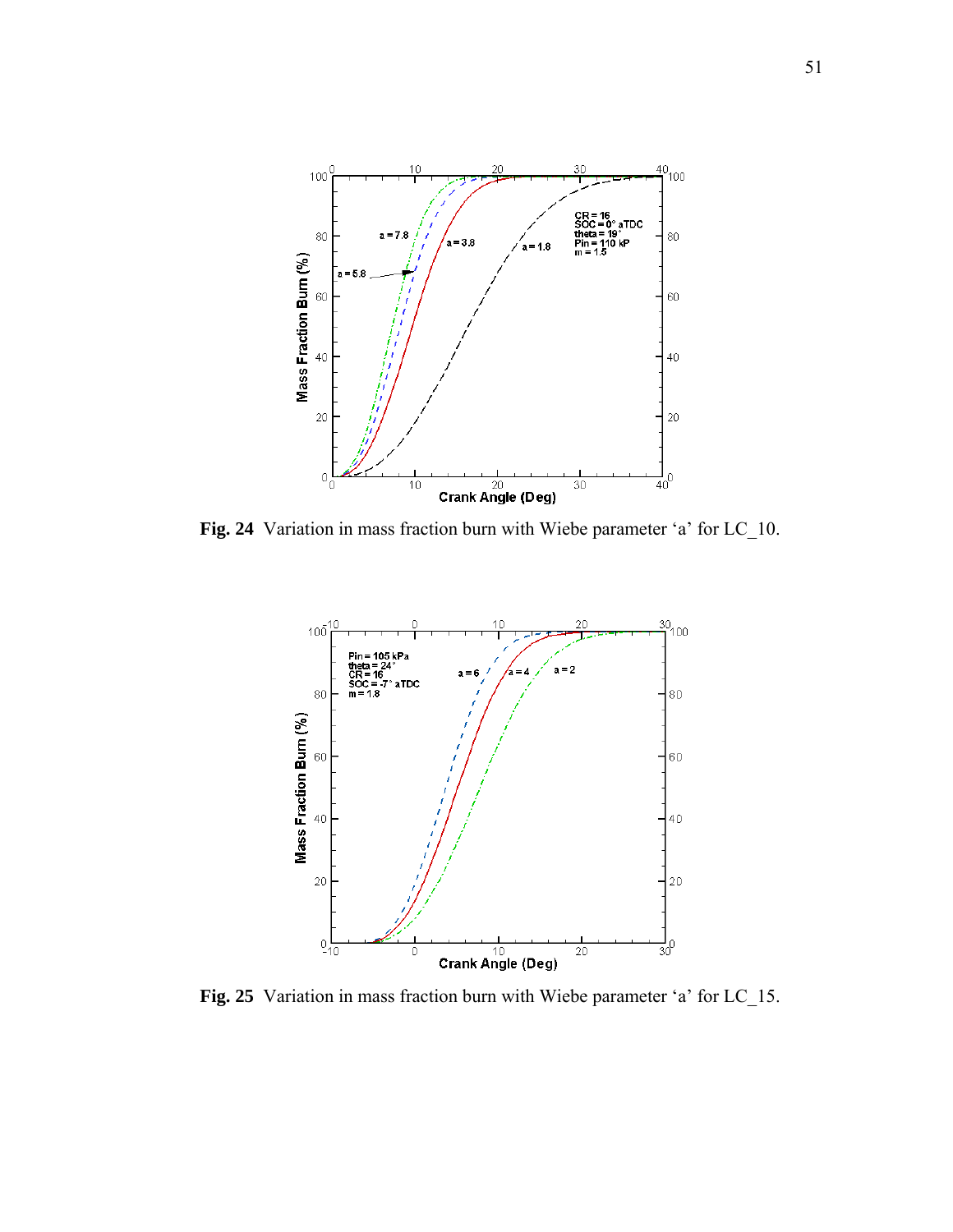

**Fig. 26** Variation in mass fraction burn with Wiebe parameter 'a' for PCI\_39\_9.



**Fig. 27** Variation in mass fraction burn with Wiebe parameter 'a' for PCI\_39\_15.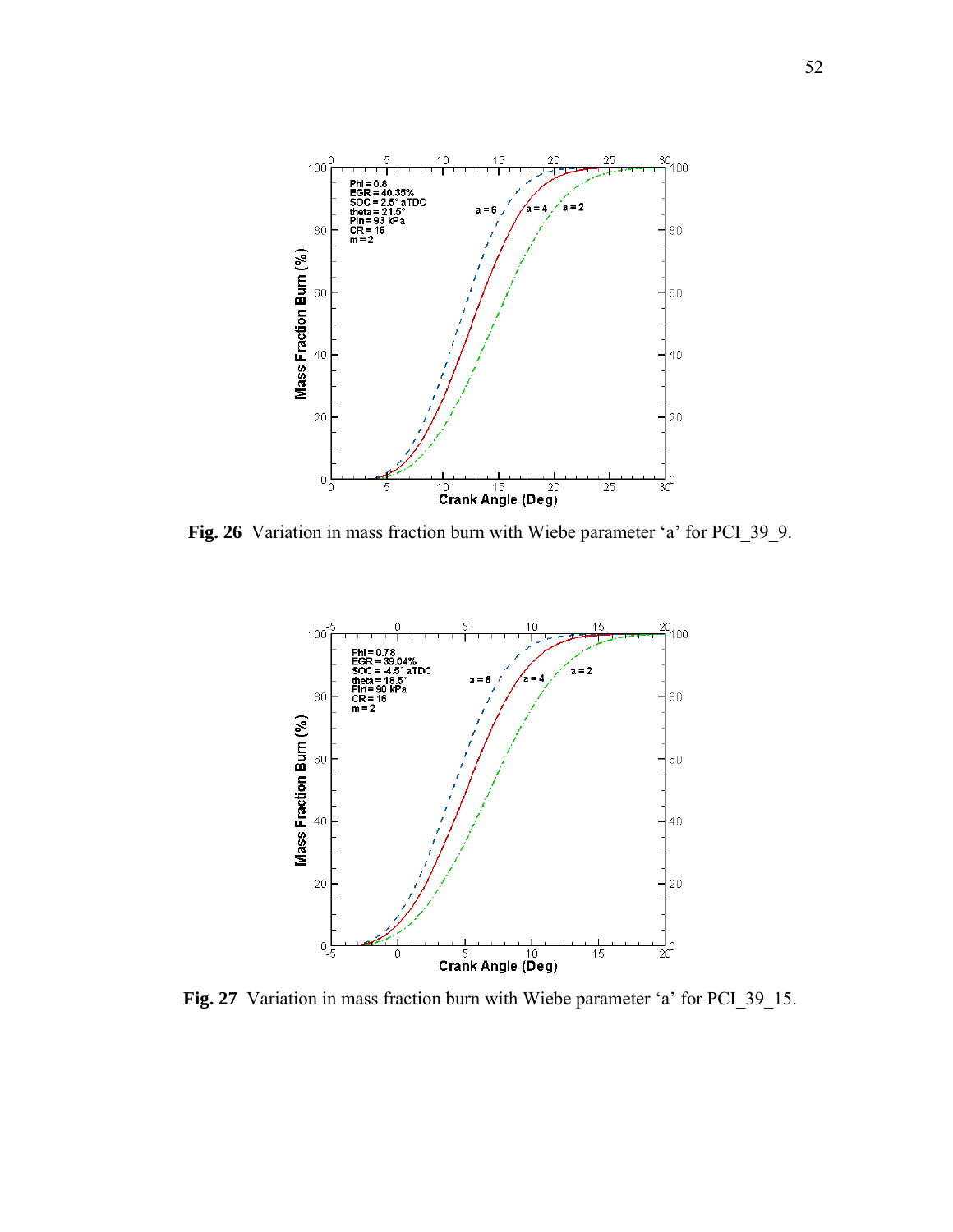get lengthened. This is because; the fuel that does not undergo the initial premixed burning would burn at the lower rate because of the lower combustion temperatures of PCI combustion mode. But higher 'a' values reduce the combustion duration and would contrast the actual PCI combustion.

### 6.3.2 Influence of Wiebe parameter 'a' on pressure trace

Observations made in section 6.3.1 are now extended to the pressure data. Figures 28 – 32 show the effect of Wiebe parameter 'a' on pressure traces. It is seen that the peak pressure increases with increase in 'a'. Also increase in peak pressure progressively decreases with further increase in 'a'. There is only a small variation in start of combustion location with change in 'a'. Another important observation emerging from these results is that, the location of the peak pressure is advanced with higher values of 'a'. This is consistent with higher burning rates observed with higher 'a' values. Through parametric sweeps, it was seen in section 6.3.1 that higher 'a' values not only increase initial burn rate but also decrease 10% to 90% burn duration. Higher initial burn rates typically associate with large initial premixed burning. This suggest the use of higher values of 'a' when fraction of premixed burning is expected to be higher.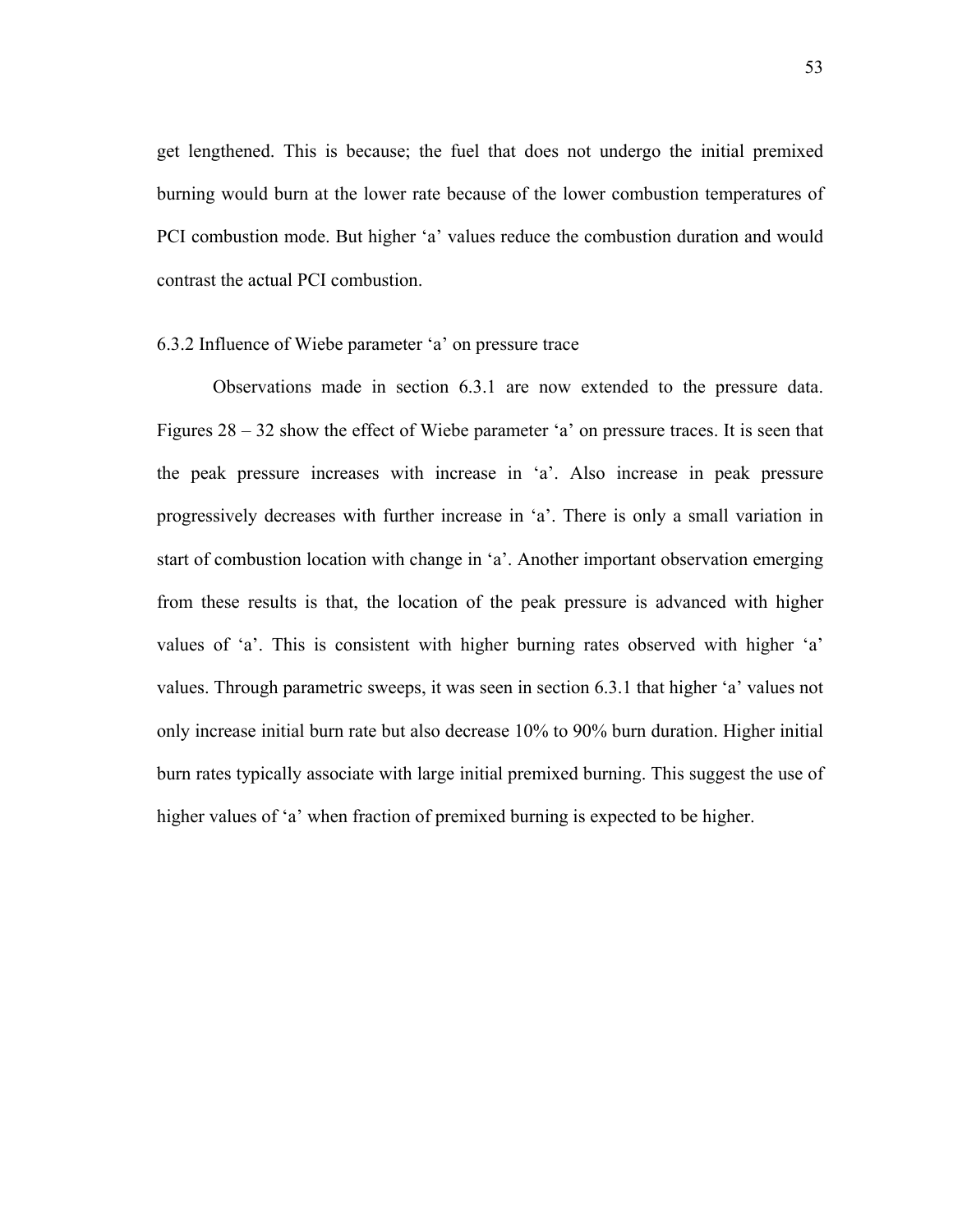

**Fig. 28** Variation of pressure trace with Wiebe parameter 'a' for Best BSFC case.



Fig. 29 Variation of pressure trace with Wiebe parameter 'a' for LC\_10.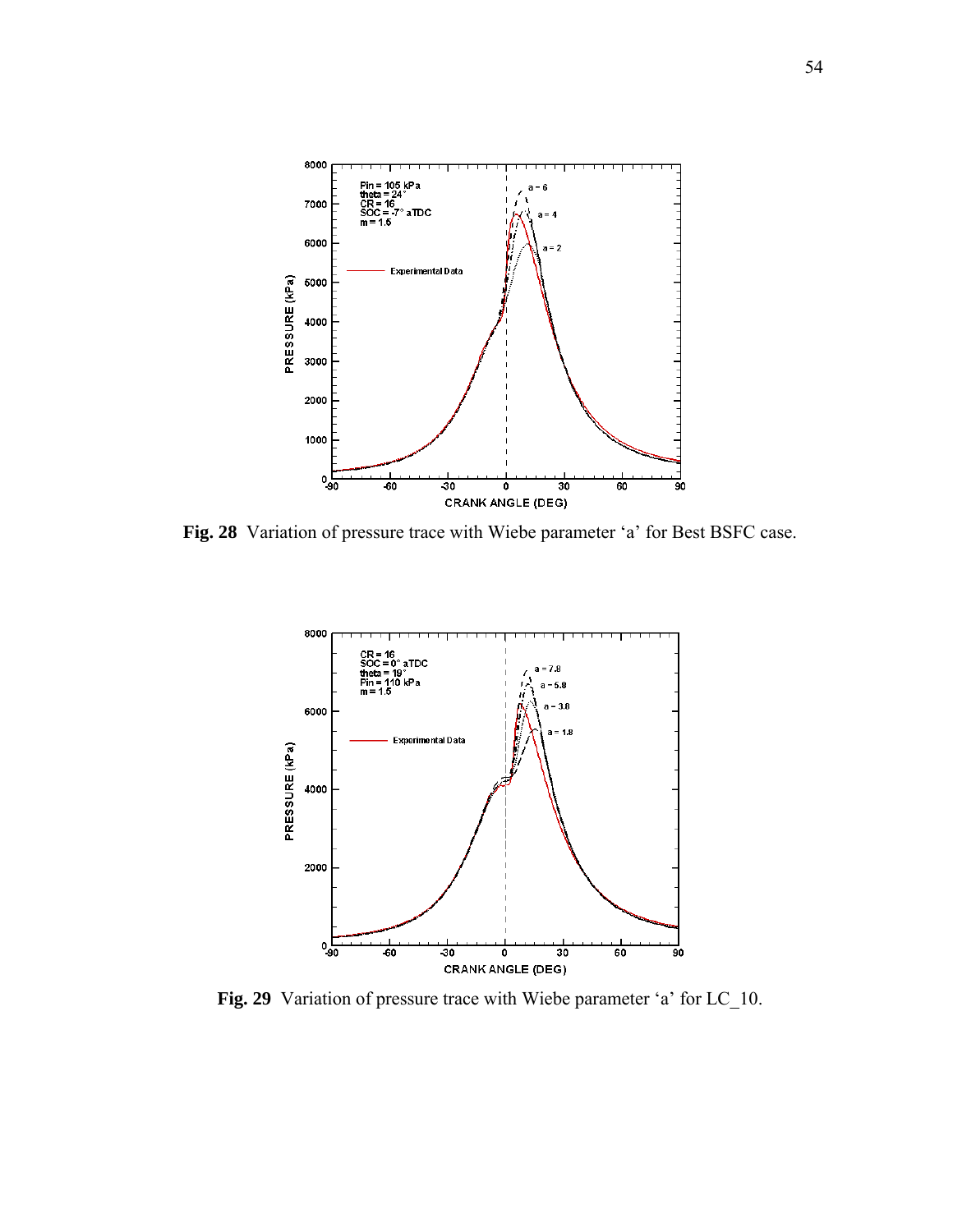

**Fig. 30** Variation of pressure trace with Wiebe parameter 'a' for LC\_15



**Fig. 31** Variation of pressure trace with Wiebe parameter 'a' for PCI\_39\_9.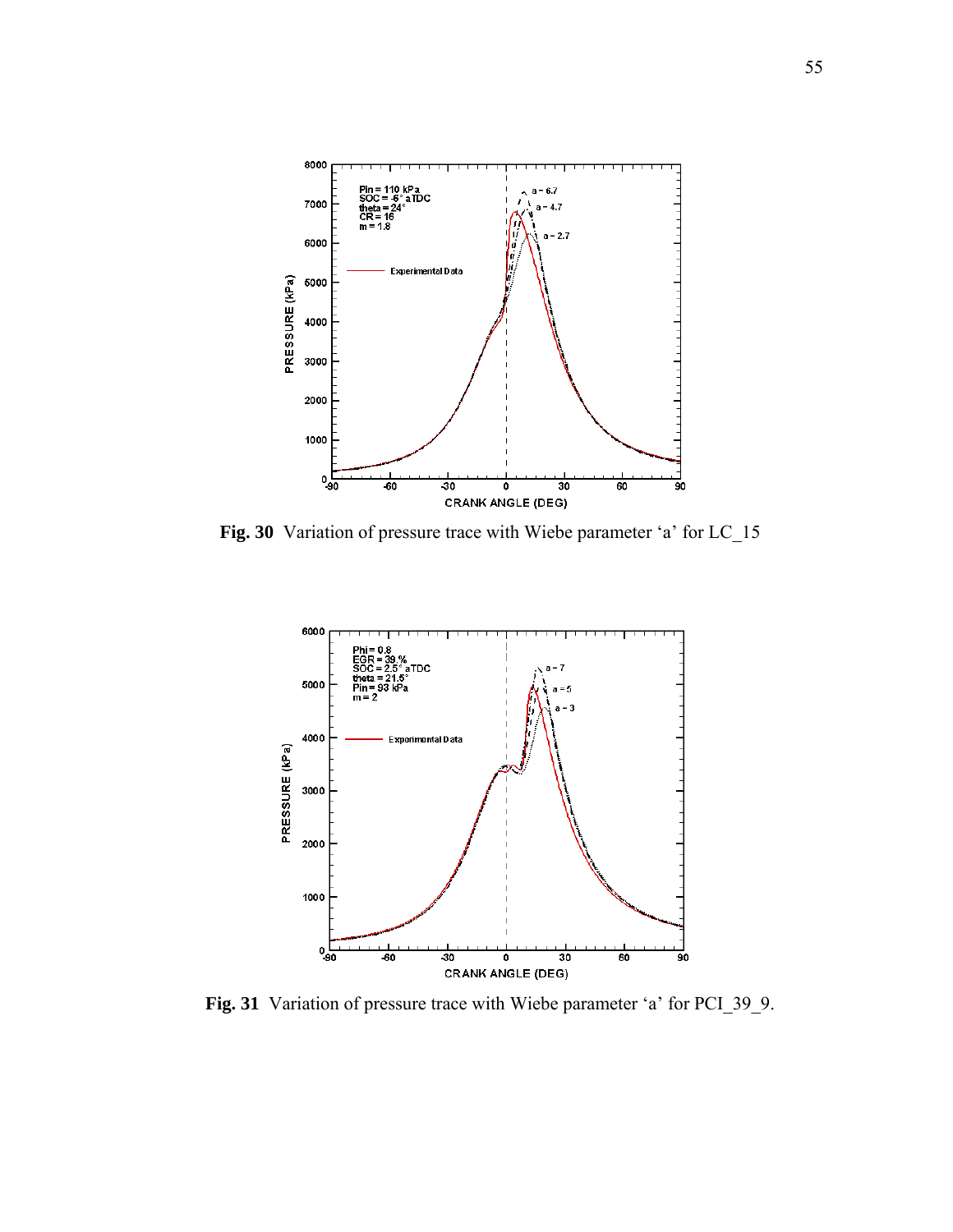

Fig. 32 Variation of pressure trace with Wiebe parameter 'a' for PCI 39 15.

6.3.3 Influence of Wiebe parameter 'm' on mass fraction burn

Figures 33 – 37 show the influence of Wiebe parameter 'm' on mass fraction burn. It is observed that increase in 'm' decreases initial burning rate (0% to 10% mass fraction burn takes longer). But the rates of burning are higher after this initial burning. Because of this higher burning rate with increase in 'm', the burn duration apparently decreases with higher 'm' even though the combustion starts late. It is important to note that change in 'm' apparently delays the start of combustion. Initial burning rates are very low with higher values of 'm' so that there is no apparent presence of burned mass fraction immediately after start of combustion (note that the start of combustion is kept constant) with higher values of 'm'.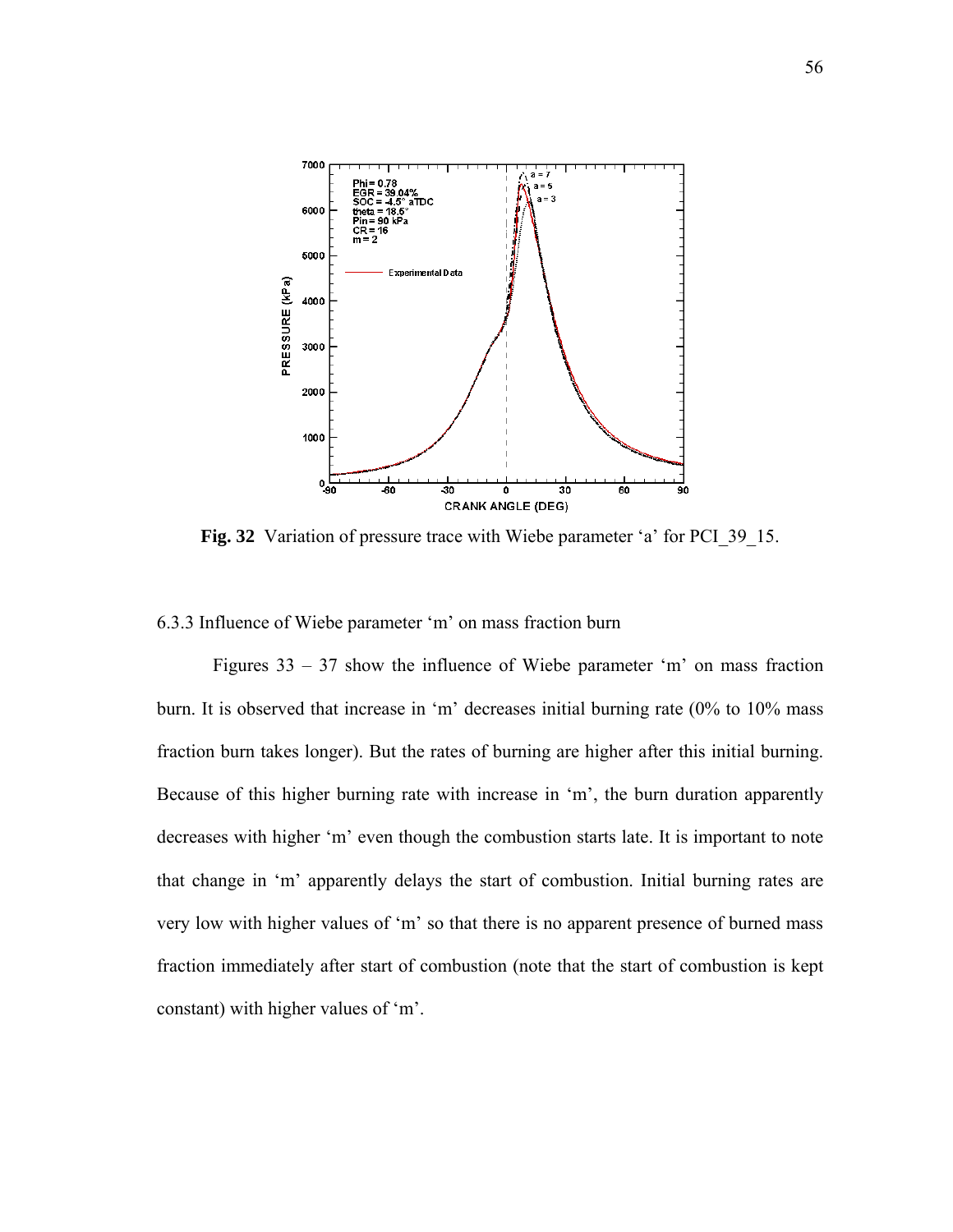Above observations are helpful to select the optimum value of 'm' for modeling the actual engine combustion process. Delayed start of combustion with higher 'm' suggests higher values of 'm' for combustion processes involving longer ignition delay that are typical to PCI mode. But very high values of 'm' decrease the overall burn duration quite rapidly unlike that attained PCI combustion.



**Fig 33** Variation in mass fraction burn with Wiebe parameter 'm' for Best BSFC case.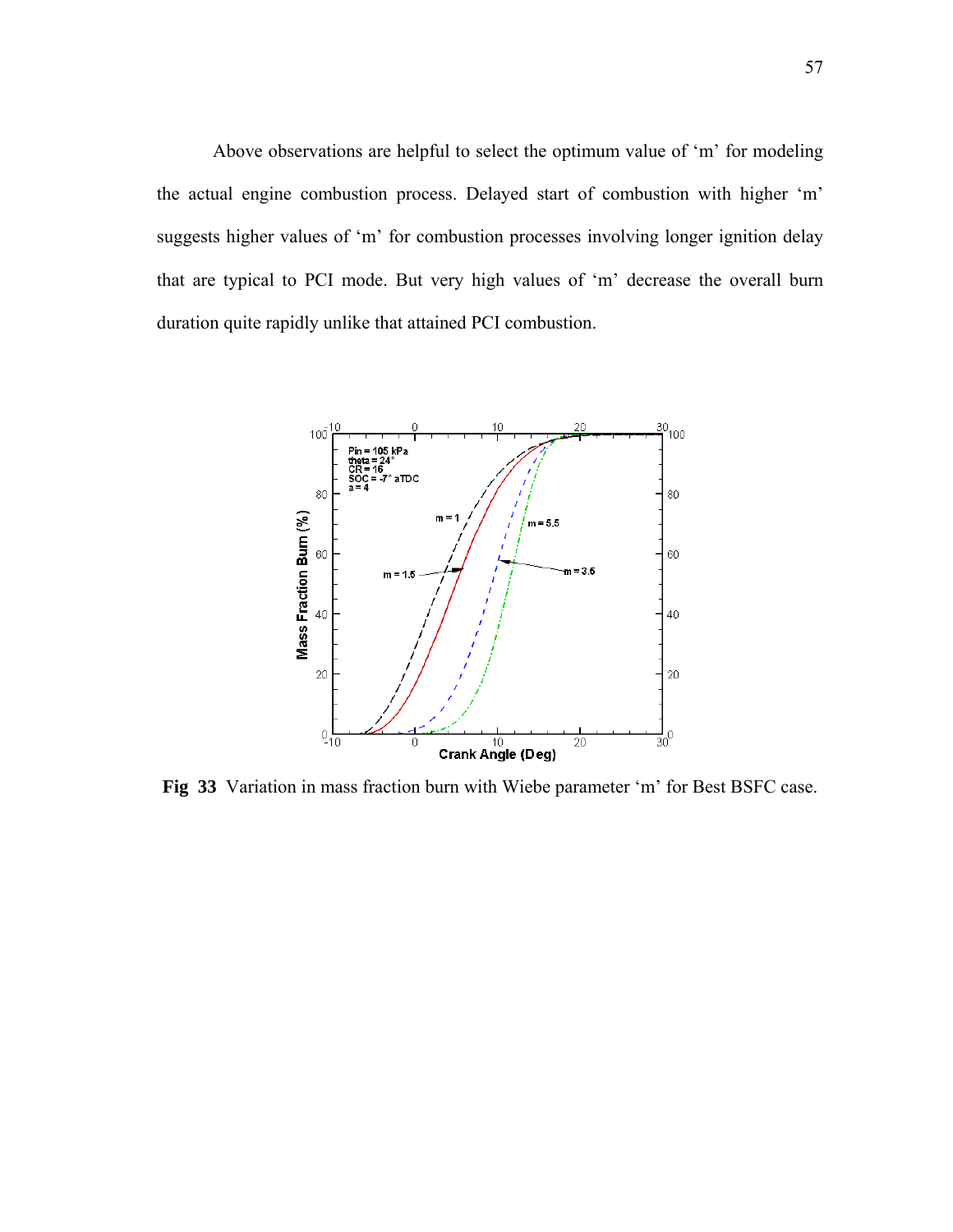

**Fig 34** Variation in mass fraction burn with Wiebe parameter 'm' for LC\_10.



**Fig 35** Variation in mass fraction burn with Wiebe parameter 'm' for LC\_15.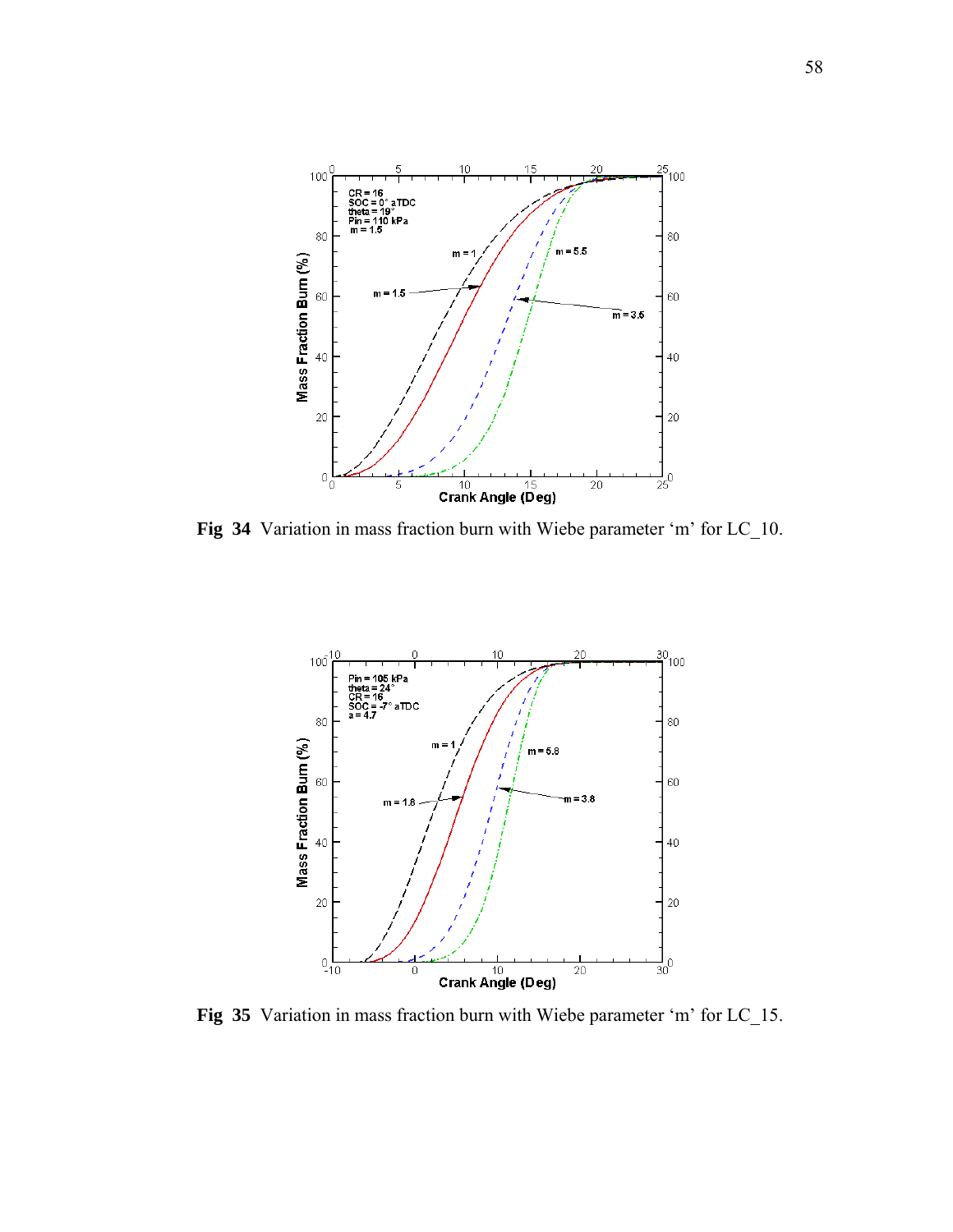

**Fig 36** Variation in mass fraction burn with Wiebe parameter 'm' for PCI\_39\_9.



**Fig 37** Variation in mass fraction burn with Wiebe parameter 'm' for PCI\_39\_15.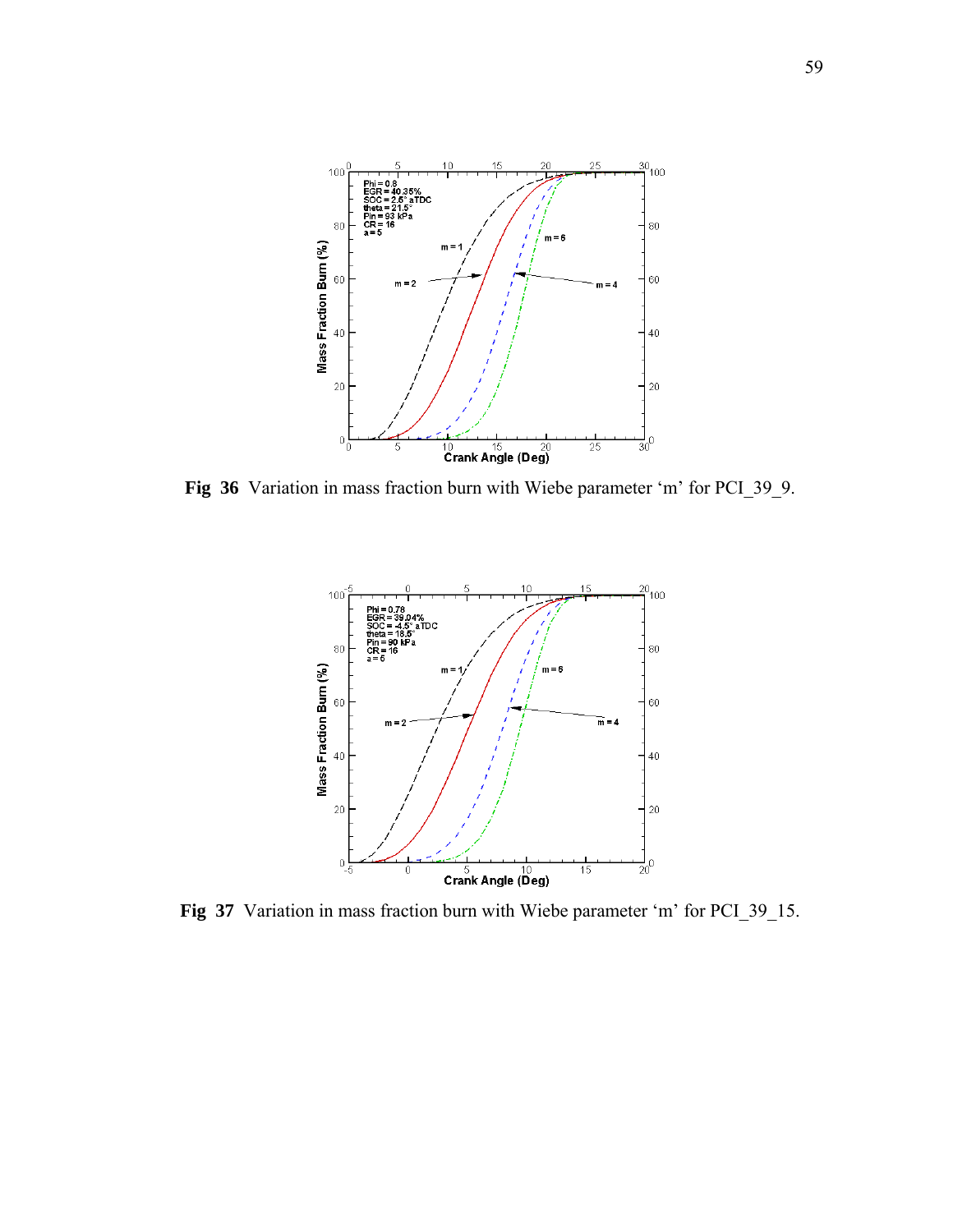6.3.4 Influence of Wiebe parameter 'm' on pressure trace

Observations made in section 6.3.3 are now related to the pressure trace. Figures 38 – 42 show the influence of Wiebe parameter 'm' on pressure traces. It is seen that the effect of 'm' on peak pressure is opposite to the effect of parameter 'a'. Increase in 'm' reduces the peak pressure, but the reduction in peak pressure with 'm' is much more significant than the increase in peak pressure with equal change in parameter 'a'. This is a consequence of a delayed start of combustion with higher 'm' as seen in the section 6.3.3. Again, decrease in the peak pressure progressively diminishes as 'm' is increased further. Another significant influence of 'm' is that it changes the start of combustion location. This is unlike parameter 'a' which is observed to have very slight influence on start of combustion. It is also seen that 'm' reduces initial burn rate but increases the rate of burning after this initial burning is over.

Above observations provide some insight into how Wiebe parameters 'm' can reflect combustion behavior. Delay in the start of combustion by increasing 'm' can be thought to be equivalent to that introduced by the ignition delay. Thus higher values of 'm' should be used when longer ignition delay period exists. Higher ignition delay periods are typical of PCI mode.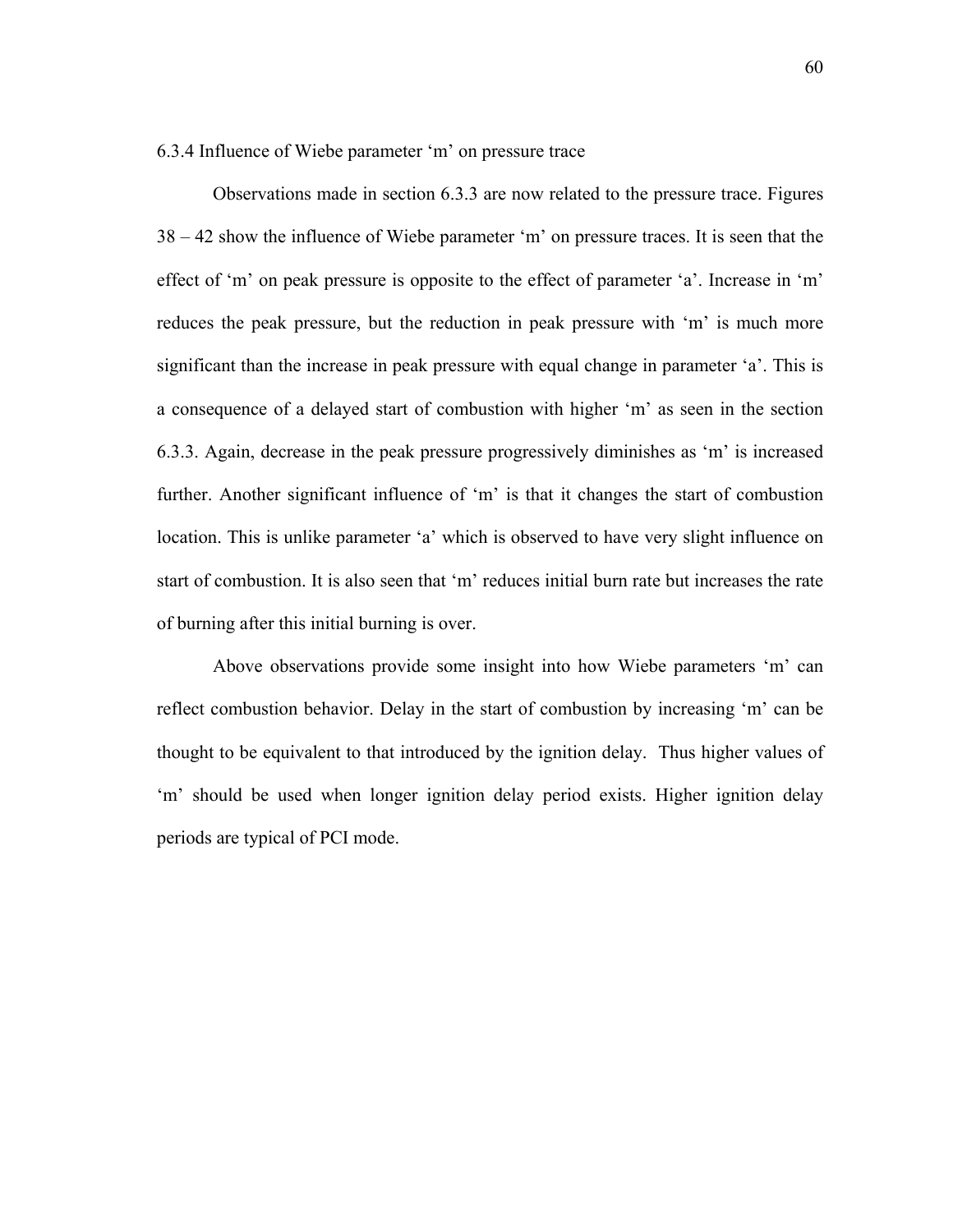

**Fig. 38** Variation of pressure trace with Wiebe parameter 'm' for Best BSFC case.



Fig. 39 Variation of pressure trace with Wiebe parameter 'm' for LC\_10.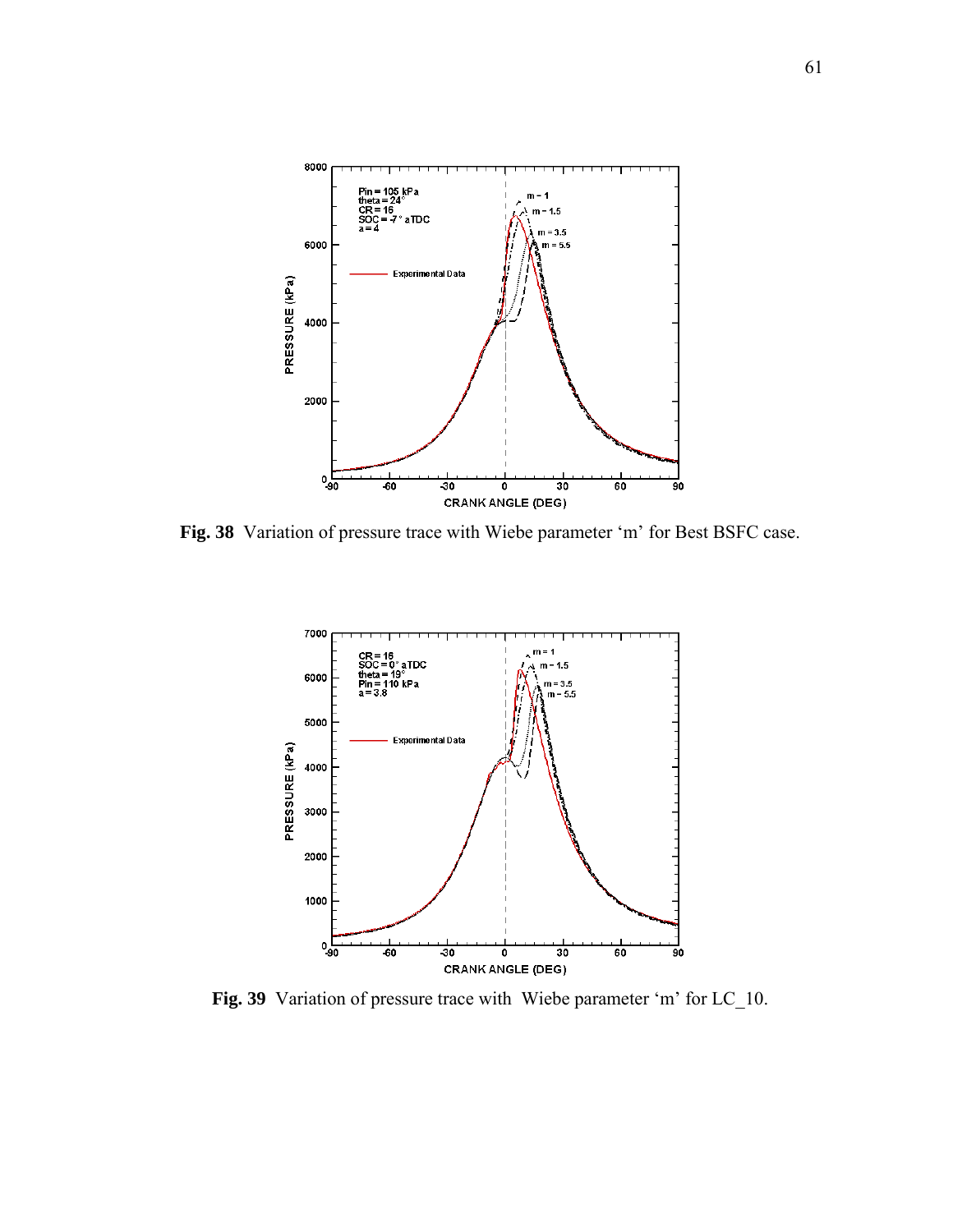

**Fig. 40** Variation of pressure trace with Wiebe parameter 'm' for LC\_15.



**Fig. 41** Variation of pressure trace with Wiebe parameter 'm' for PCI\_39\_9.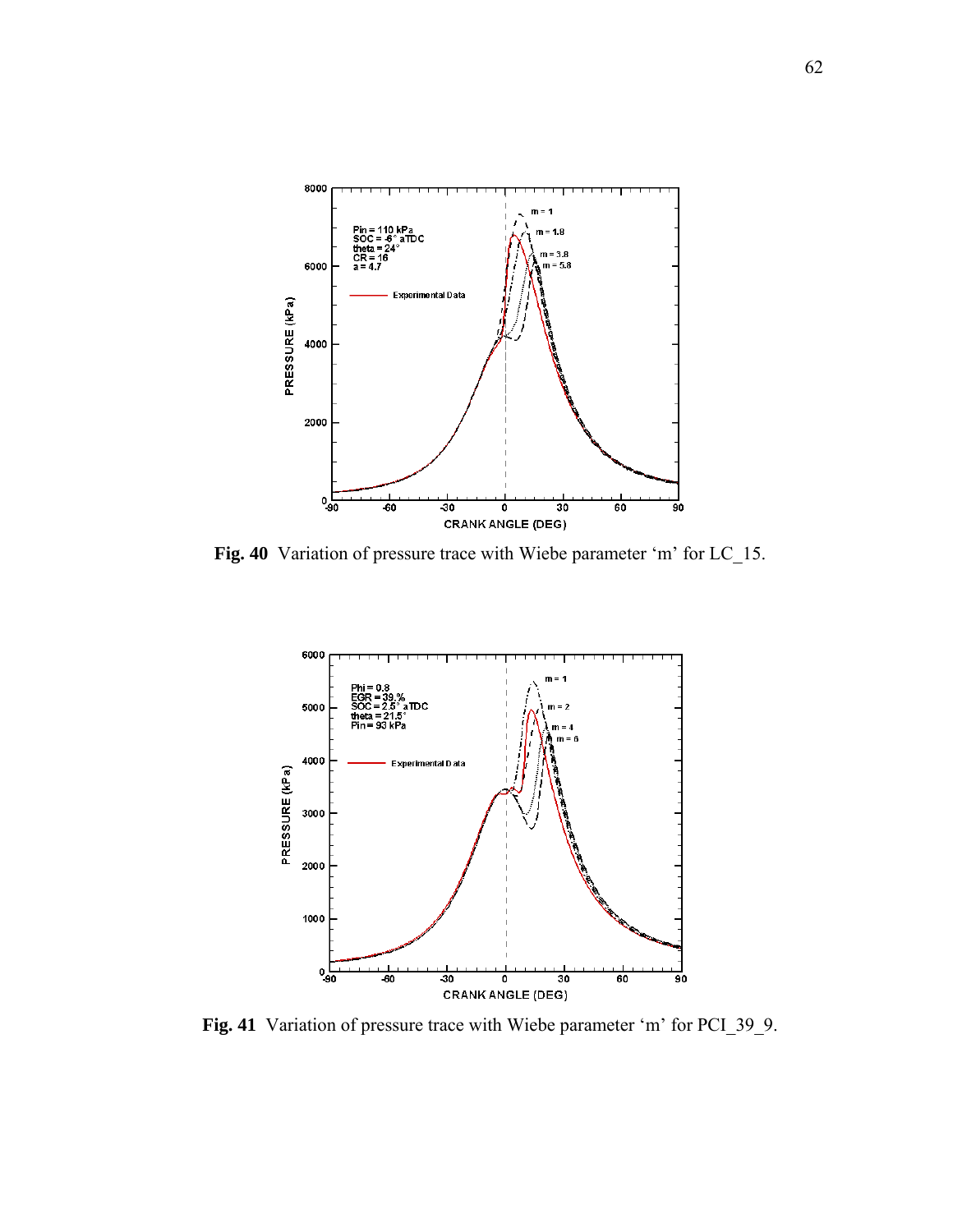

Fig. 42 Variation of pressure trace with Wiebe parameter 'm' for PCI 39 15.

## 6.3.5 Characterization of combustion modes by Wiebe parameters

This section summarizes the effects of parameters 'a' and 'm'. Higher 'm' delays the start of combustion while higher 'a' increases the initial burn rate. Both these factors are typical to increased ignition delay and more premixed burning resulting thereof. But higher 'a' and higher 'm' both increase 10% - 90% burn rate which is uncharacteristic to the higher premixed burning achieved by longer ignition delay. This is because, once the initial fuel mass has undergone premixed burning, the remaining fuel undergoes diffusion controlled burning. Also the leaner conditions of combustion and presence of higher amount of EGR lowers the combustion temperatures. Thus 10% - 90% burn rate is lowered. But, above discussion suggests that an astute choice of 'a' and 'm' would give more realistic view of actual in-cylinder combustion.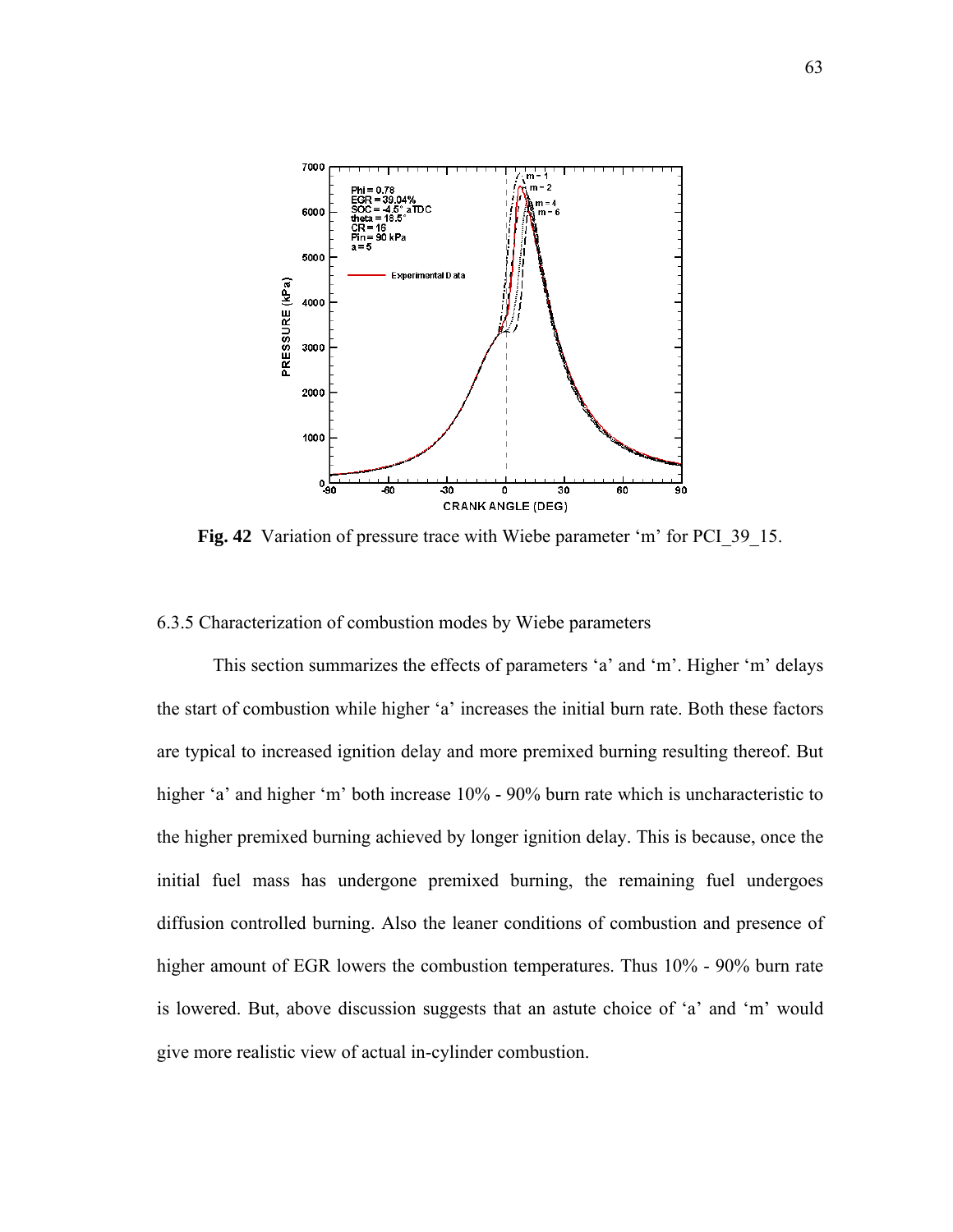Above observations are checked with actual numbers obtained from the simulation results. At this point it is worth mentioning that the actual mass fraction burn curves for SI engine combustion have been fitted with  $a = 5$  and  $m = 2$  [15]. As SI engine combustion is homogeneous these values of 'a' and 'm' serve as benchmark values for completely homogeneous combustion. In the present study the optimum values of 'a' and 'm' found for different modes of combustion are listed in table 5.

| <b>Case Considered</b>        | Parameter 'a' | Parameter 'm' |
|-------------------------------|---------------|---------------|
| <b>Best BSFC</b>              |               |               |
| LC 10                         |               |               |
| LC 5                          |               |               |
| LC 3                          |               | .85           |
| LC 15                         |               |               |
| PCI (All 15 operating points) |               |               |

**Table 5** Optimum values of Wiebe parameters 'a' and 'm' for different operating points

The optimum values of Wiebe parameters are obtained from the curve fitting of experimental pressure data. It is seen that the optimum values of 'a' and 'm' are respectively 5 and 2 for all PCI cases. Hence this reflects that the PCI mode tends to undergo homogeneous combustion. LC mode on the contrary does not show uniformity in values of optimum Wiebe parameter. This could be attributed to the fact that the LC cases use around 30% EGR (PCI cases use around 40% EGR). Thus influence of EGR at this level is lower while influence of injection timing is also discernible. For example the Best BSFC case (which has injection timing 10° bTDC) and LC\_10 case both have same injection timing. The injection timing in these cases is close to the TDC when the cylinder temperature and pressure are expected to be high. This must have reduced the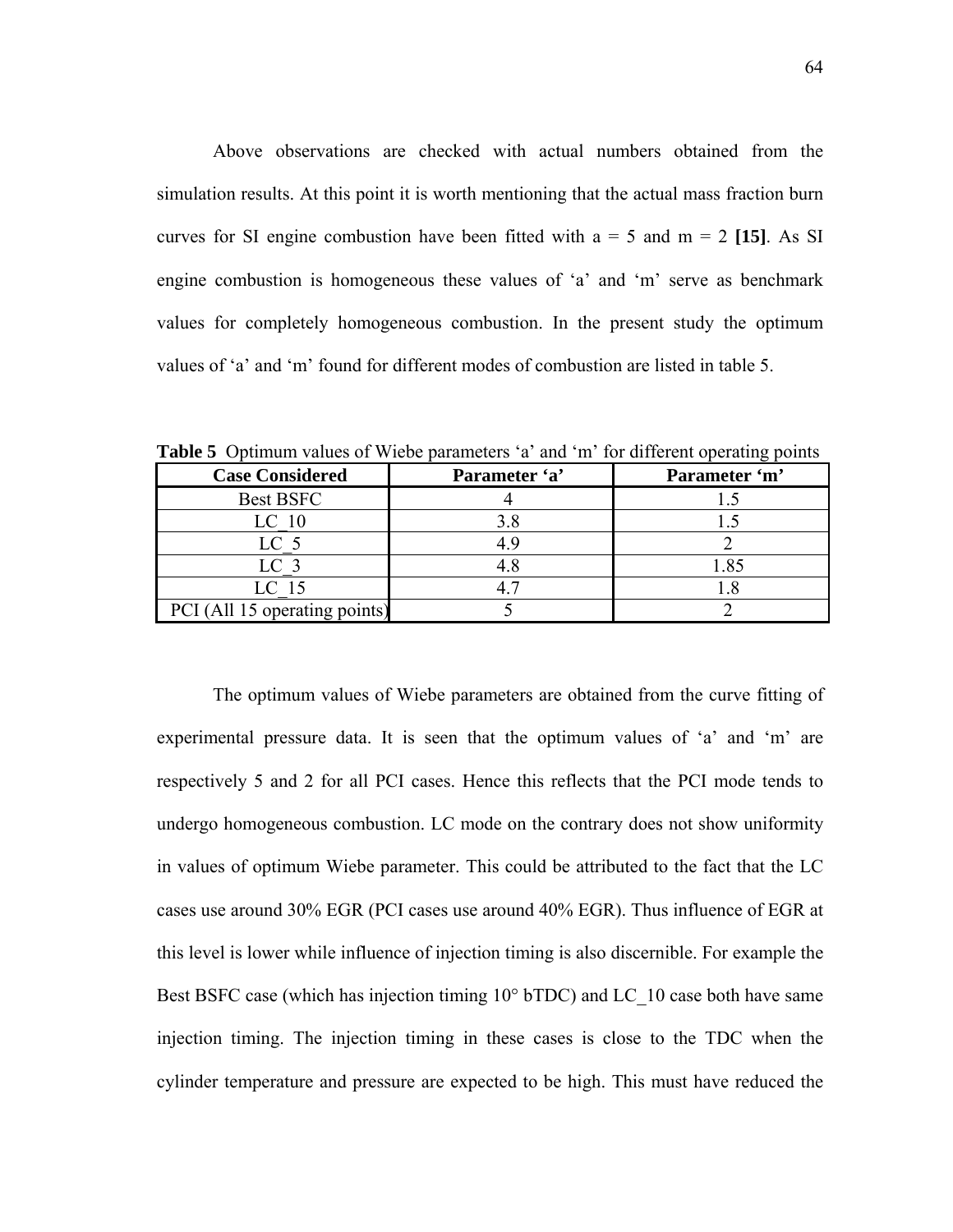ignition delay for these two cases compared to other three LC cases. Thus these two cases have 'a' and 'm' as around 4 and 1.5 respectively. These lower values of 'a' and 'm' support the notion of using lower values of the Wiebe parameters for shorter ignition delays and for diffusion controlled burning.

The remaining three LC cases either have advanced or retarded injection timing which increases ignition delay. Thus the combustion in these three cases is expected to be more premixed than Best BSFC and LC\_10. And the values of Wiebe parameters again reflect this combustion characteristic. Hence it is demonstrated that with proper choice of Wiebe parameters it is possible to differentiate different modes of combustion. EGR is used to alter the mode of combustion along with other parameters as described earlier. Hence it is important to evaluate the influence of EGR and to understand how the simulation accounts for the change in EGR level. Following section addresses this question.

#### 6.4 Influence of EGR

# 6.4.1 Summary of EGR effects

EGR affects engine combustion process in many ways. These different ways and the combustion characteristics affected are summarized in Table 6.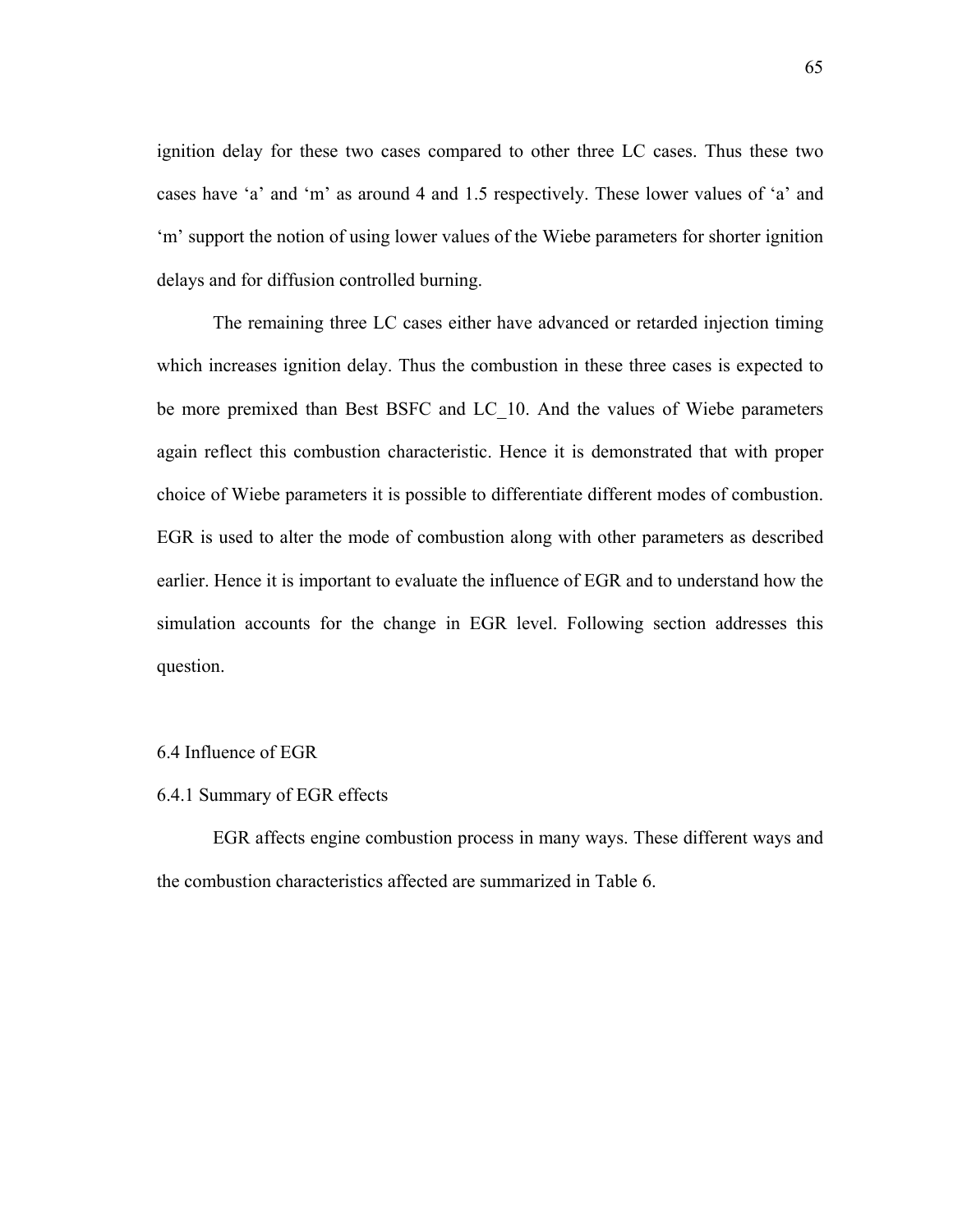|                                                                                                       | Combustion characteristics |                        |                                 |                                           |  |
|-------------------------------------------------------------------------------------------------------|----------------------------|------------------------|---------------------------------|-------------------------------------------|--|
| Various effects of EGR                                                                                | Ignition<br>Delay          | Combustion<br>Duration | Peak<br>Temperature             | Fraction of<br>Premixed<br><b>Burning</b> |  |
| Reduction in $O2$<br>concentration (Dilution<br>Effect)                                               | Increases                  | Increases              | Decreases                       | Increases                                 |  |
| Introduction of $CO2$<br>and $H2O$ which<br>dissociate at higher<br>temperatures (Chemical<br>effect) | Negligible<br>effect       | Negligible<br>effect   | Decreases                       | Negligible<br>Effect                      |  |
| Increase in the specific<br>heat capacity of inlet<br>charge (Thermal<br>Effect)                      | Decreases                  | Negligible<br>Effect   | Decreases or<br><i>ncreases</i> | Negligible<br>Effect                      |  |
| Increase in the inlet<br>charge temperature                                                           | Decreases                  | Negligible<br>Effect   | Increases                       | Negligible<br>Effect                      |  |
| Reduction in the inlet<br>mass flow rate<br>(Thermal Throttling)                                      | Negligible<br>Effect       | Decreases              | Increases                       | Negligible<br>Effect                      |  |

**Table 6** Various effects of EGR on different attributes of engine combustion processes

These effects are explained below

i. Dilution effect: Presence of EGR reduces the concentration of oxygen inside the cylinder. This is termed as the dilution effect. As the oxygen concentration decreases, the rates of pre-ignition reactions are lowered which results in higher ignition delay. Lower concentration of oxygen also influences the diffusion controlled portion of the combustion process. As oxygen entrainment rate controls the reaction rate in case of diffusion burning, lower oxygen concentration results in longer burn duration. Longer burn durations result in lower peak temperatures.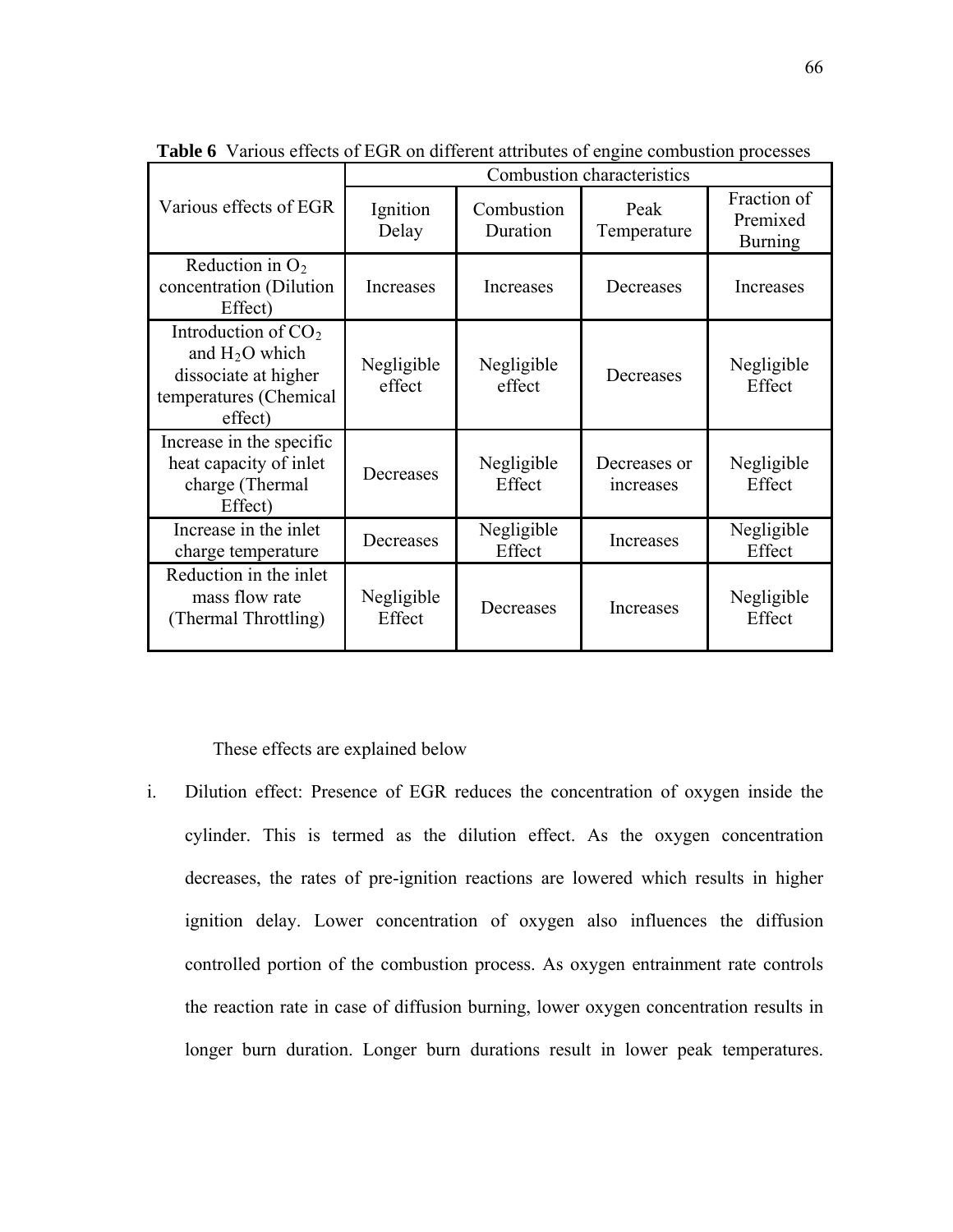Higher ignition delay allows more time for the portion of a fuel mass injected during ignition delay to mix with the cylinder charge. This increases the fraction of premixed burning.

- around 2000 K). These dissociation reactions are endothermic and hence help in ii. Chemical effect: Even though the presence of  $CO<sub>2</sub>$  and  $H<sub>2</sub>O$  affect the pre-ignition reactions, their effect on the ignition delay and corresponding effect on the premixed and diffusion controlled fractions are negligible. But their presence affects the peak temperature as both these components of EGR dissociate at higher temperatures (at reducing the peak temperatures.
- these two effects is dominant. Higher heat capacity of the cylinder charge on the other hand would not have significant effect on the combustion duration. iii. Thermal effect: EGR introduces inert products of combustion into the cylinder. These species have higher specific heat capacity. Hence the pressure and temperature at the end of compression process are higher (This follows from the isentropic relation between the initial and final pressures and temperatures). The higher temperatures would tend to decrease the ignition delay by expediting the fuel vaporization and pre-ignition reactions. Hence the ignition delay tends to decrease. This tends to decrease the fraction of premixed burning. The higher initial temperatures at the start of combustion tend to increase the peak temperature but the higher heat capacity of the cylinder charge absorbs more energy released due to combustion and tends to decrease the rate of temperature increase due to combustion. The peak temperature may tend to increase or decrease depending upon which of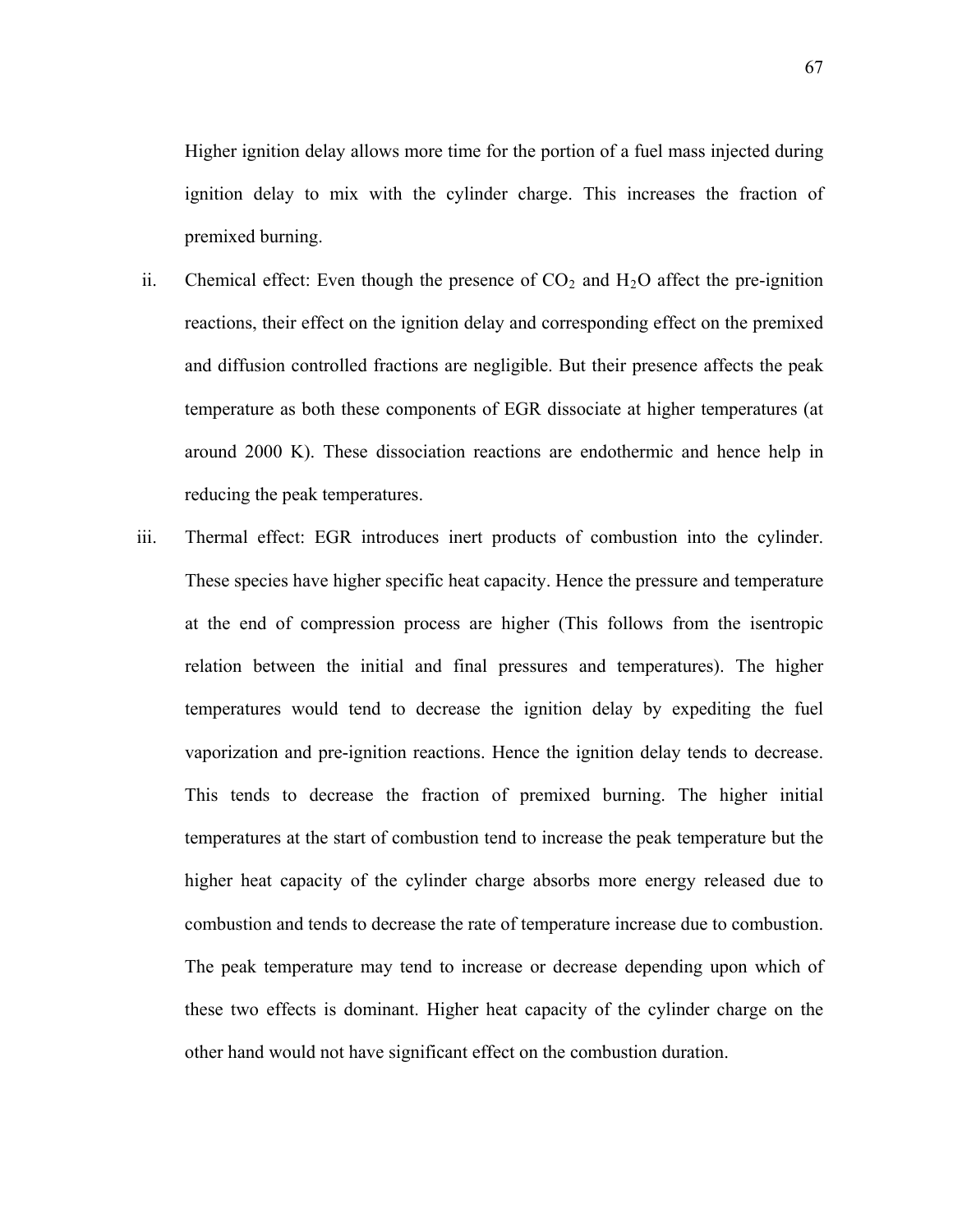- iv. Increase in inlet charge temperature: Increase in inlet charge temperature subsequently raises the temperature of the cylinder charge at the end of compression stroke. As seen earlier higher in-cylinder temperatures at the start of fuel injection tend to decrease ignition delay. Increase in higher inlet charge temperature also results in higher peak temperatures.
- released by the combustion process is absorbed by reduced trapped mass. Higher combustion temperatures tend to decrease the burn duration. v. Thermal throttling: Addition of EGR to the inlet manifold increases the temperature of the air and EGR mixture at the inlet to the cylinder. This decreases the density of the entering charge which in turn results in decrease in the inlet mass flow rate. Reduction in the inlet mass flow rate results in increase in temperatures as heat

#### 6.4.2 S imulation results for the change in the EGR level

parameters are kept constant and EGR level is varied. Figures  $43 - 47$  show the results of the p arametric sweeps of EGR on the pressure trace. EGR sweeps are carried out to find out how simulation results reflect the various effects of EGR on engine combustion process. For theses results, all other input

the location of the peak pressure does not change. The rate of rise of pressure after the start of combustion slightly reduces which results in lower peak pressure. It is found that the simulation does not reflect all the effects of EGR mentioned earlier. The results show that the peak pressure reduces with the EGR as expected but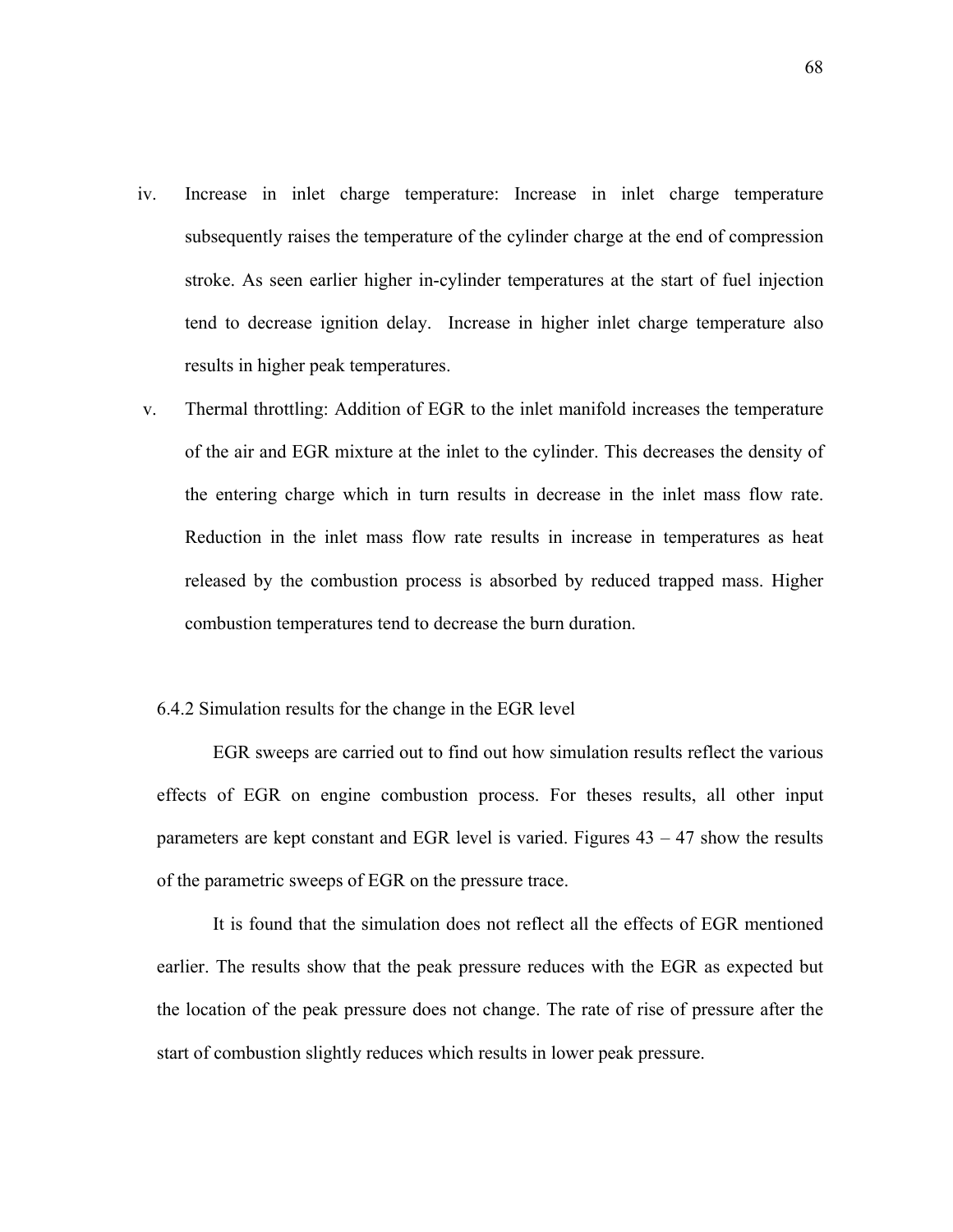Hence it can be seen that the simulation does not reflect the change in the ignition delay with change in EGR level. Simulation uses parameters such as combustion duration and Wiebe parameters to control the combustion process. As these parameters are unchanged in these EGR sweeps no changes in ignition delay can be observed. The reduced burning rates and lower peak pressures could be the result of increased equivalence ratio. Simulation includes the dissociation model for  $H_2O$  and  $CO_2$  and hence takes into account the chemical effect. The simulation also calculates the instantaneous thermodynamic properties and accounts for the changes in the heat capacity of the charge. Hence it can be claimed that the simulation reflects the effect of dilution effect, chemical effect and thermal effect on temperature and combustion duration. But it does not take into consideration the effect on ignition delay. The inlet charge temperature is a user input and hence its effect on the temperature is incorporated in the simulation. But from these results it can be seen that the simulation does not reflect the effect of EGR on the ignition delay, and hence proper selection of burn duration and Wiebe parameters is necessary to reflect this effect. But at the same time this limitation offers an opportunity to study the effect of mode of combustion as, as far as simulation results are concerned the ignition delay is characterized by the Wiebe parameters and burn duration instead of EGR level specification. This idea is explained in detail in section 8.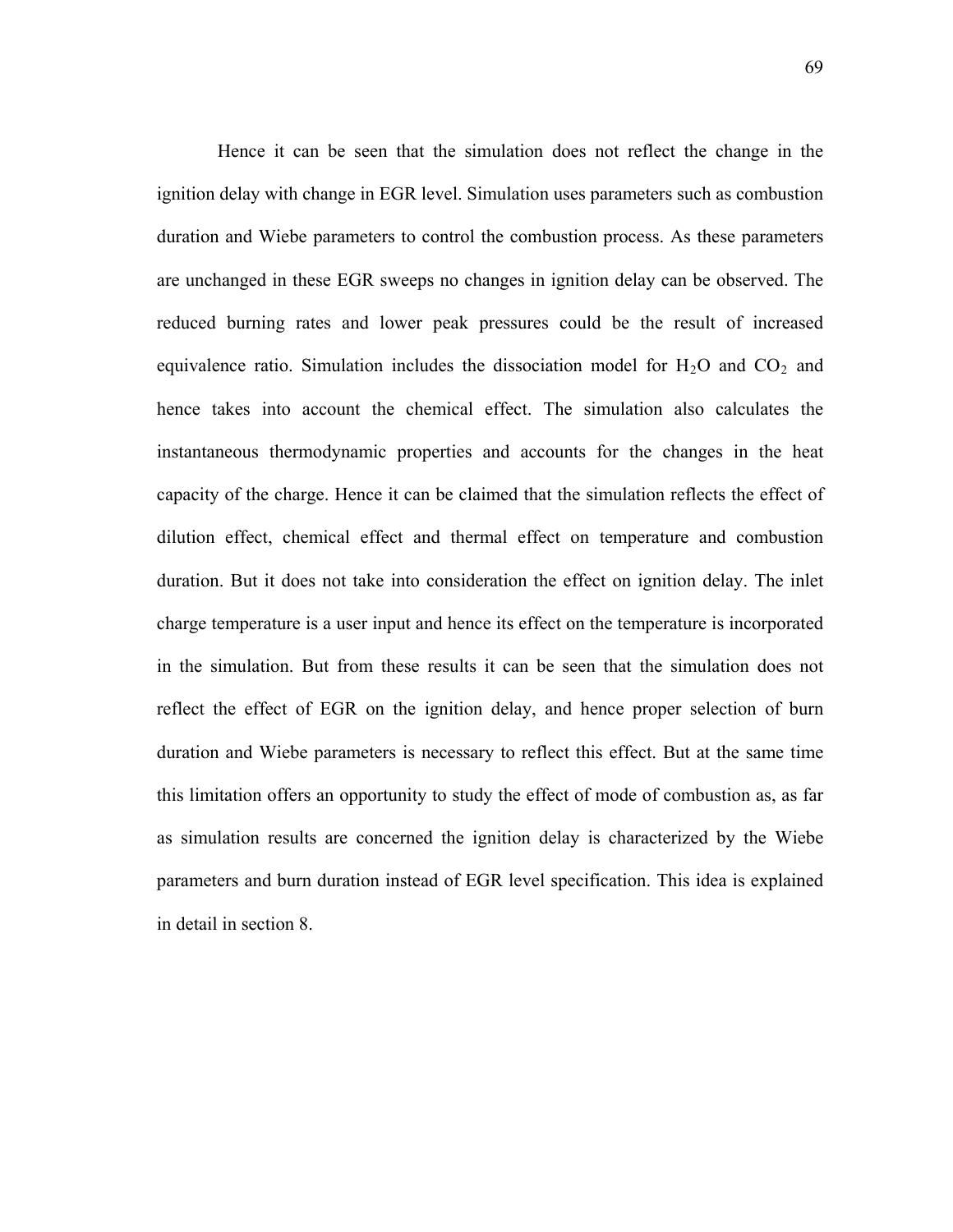

**Fig. 43** Variation in pressure trace with change in EGR level for Best BSFC case.



**Fig. 44** Variation in pressure trace with change in EGR level for LC\_3.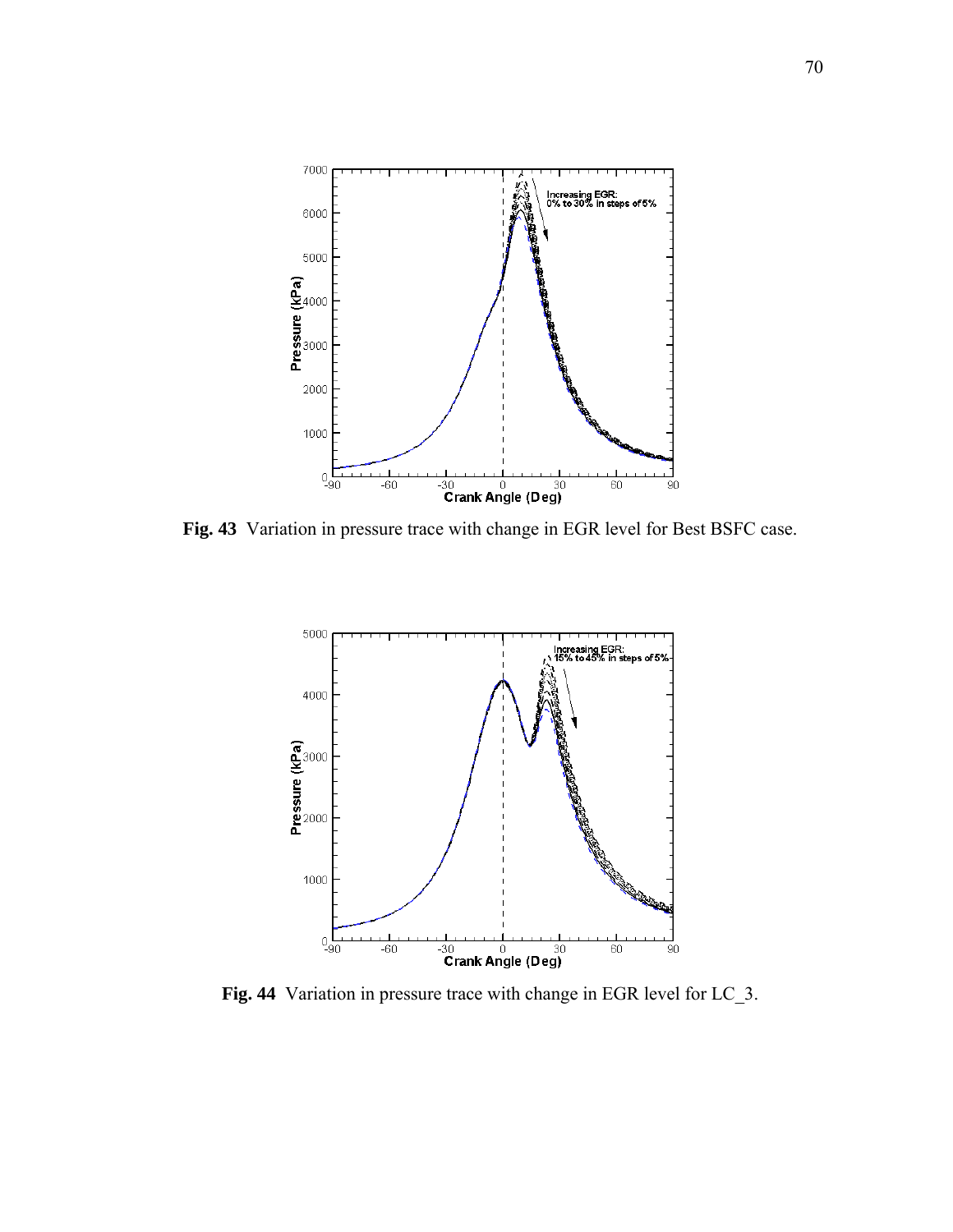

**Fig. 45** Variation in pressure trace with change in EGR level for LC\_5.



**Fig. 46** Variation in pressure trace with change in EGR level for LC\_10.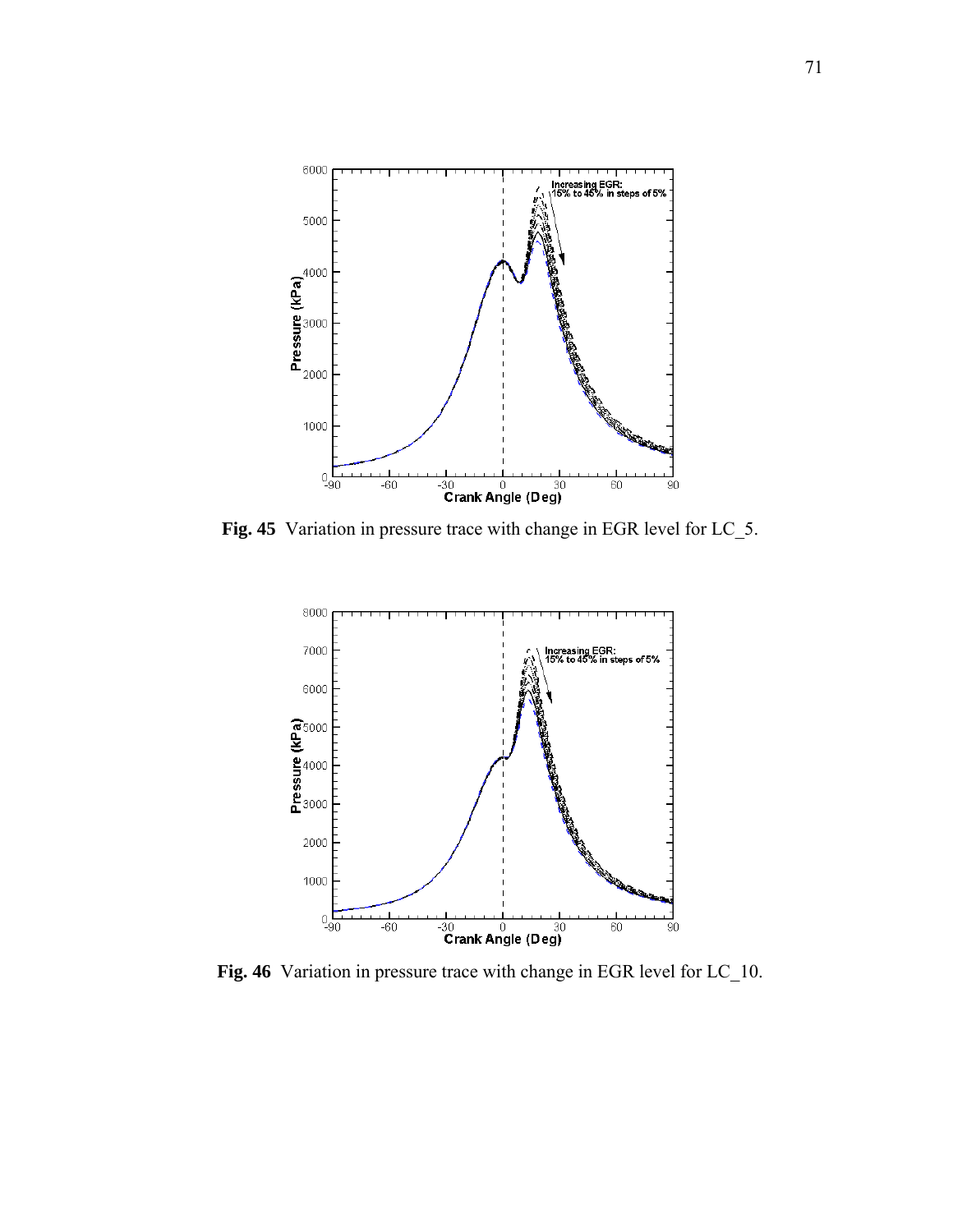

**Fig. 47** Variation in pressure trace with change in EGR level for LC\_15.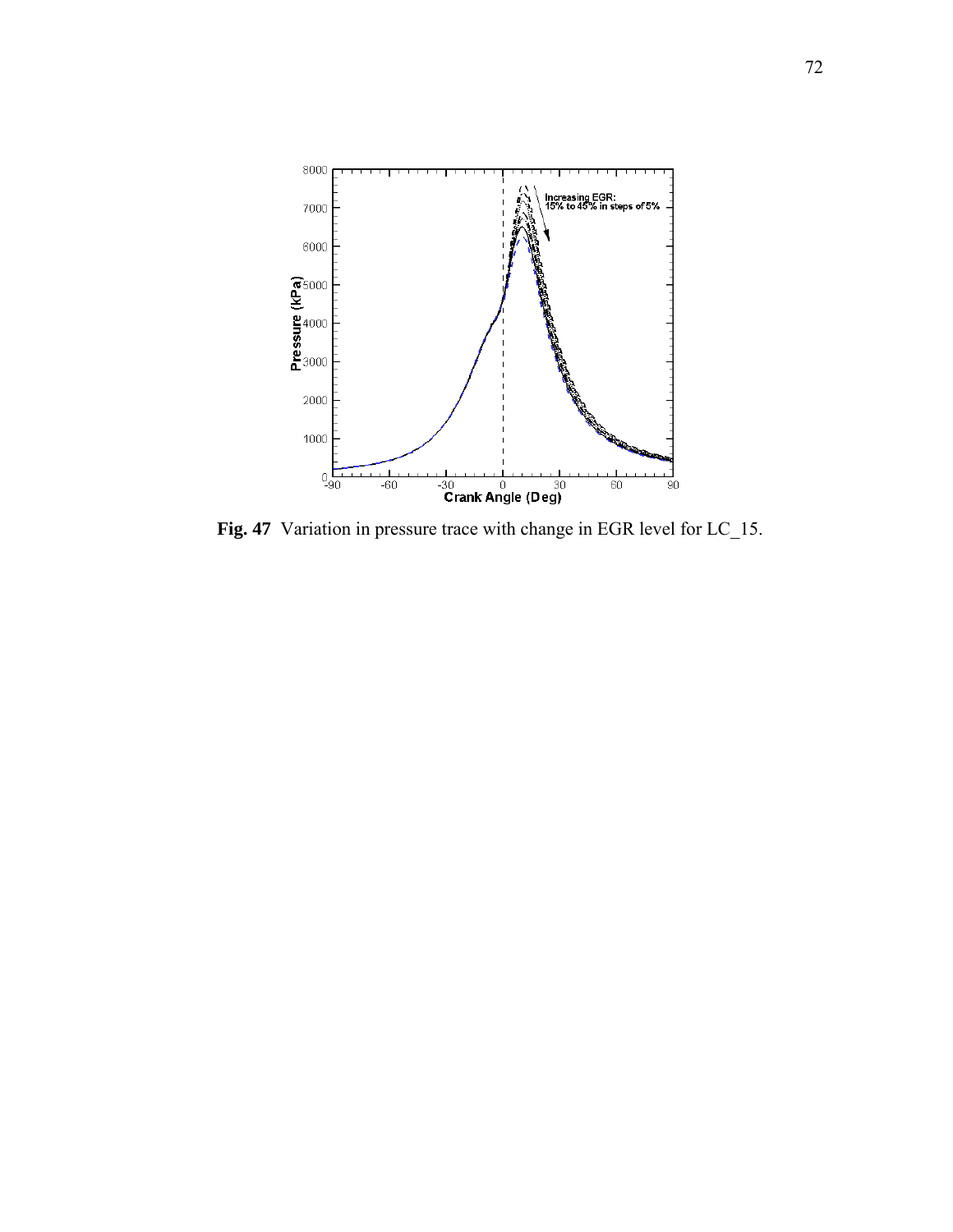# **7. COMPARISON OF SIMULATION AND EXPERIMENTAL PRESSURE DATA**

#### 7.1 Introduction

Comparison of simulation and experimental data is an important step in the analysis of engine combustion using thermodynamic engine cycle simulation. It has been already demonstrated that the actual mode of combustion and the combustion model used by the simulation are different and hence differences exist between simulation and experimental results even after optimizing different input parameters (such as Wiebe parameters, combustion duration etc.) These differences are highlighted by comparing the experimental pressure traces with the corresponding "best fit" simulation pressure traces. Best fit simulation pressure traces are obtained using a set of optimum parameters. The list of the set of optimum parameters for different cases is provided latter in this section.

## 7.2 Comparison results

## 7.2.1 Best BSFC case

Figure 48 shows the comparison of experimental pressure trace with corresponding best fit curve for Best BSFC case. It is seen that closer agreement exists between these two traces for the portion of the cycle corresponding to the compression stroke. After the start of combustion, however, experimental pressure increases more rapidly than simulation pressure. Experimental pressure shows rapid increase in pressure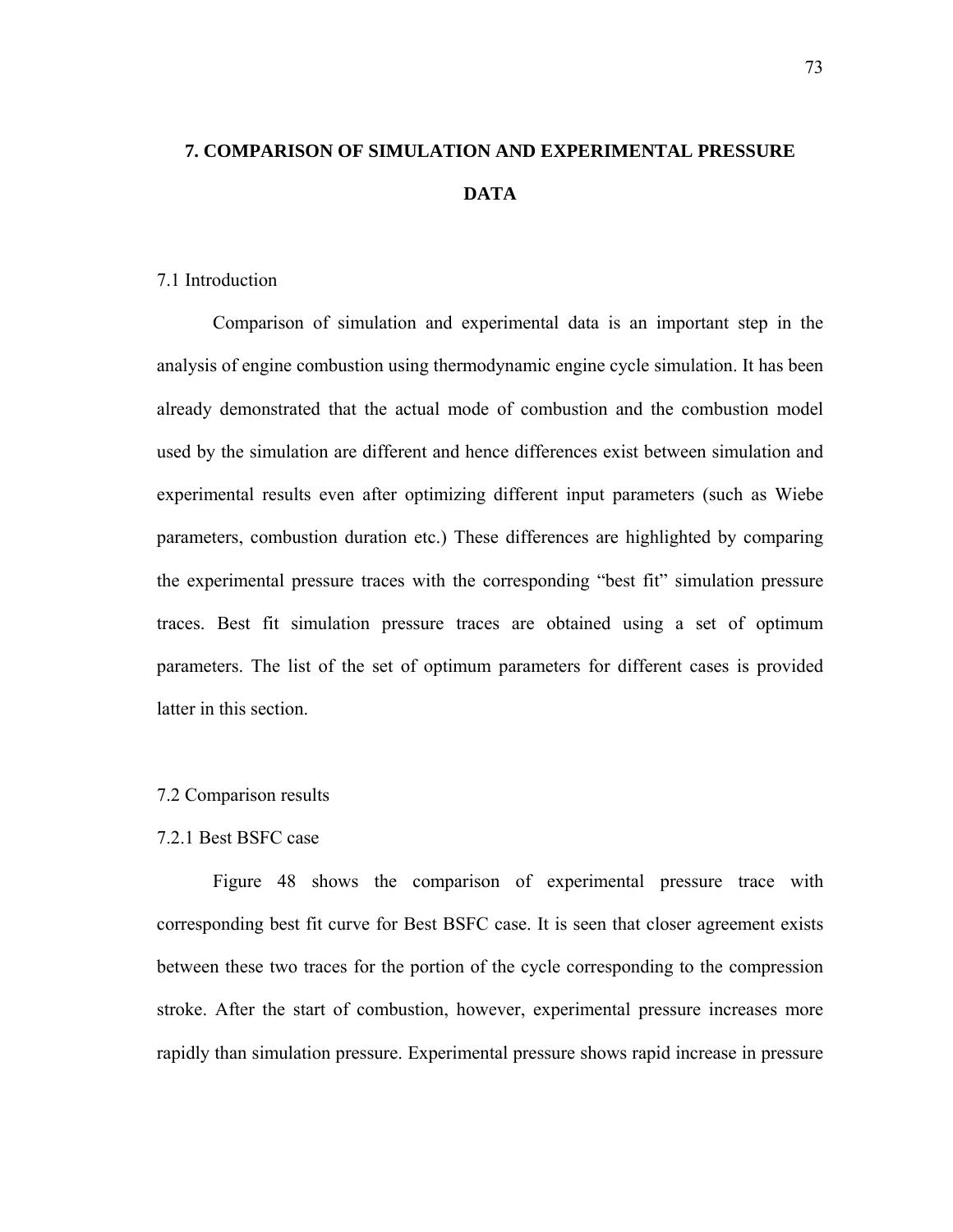followed by more gradual decrease. On the contrary, simulation pressure trace shows almost equal rate of rise and fall in pressure. The difference arises due to difference in the mode of combustion. Simulation being based on the homogeneous model tends to give more "symmetric" heat release rate which is reflected in pressure trace by the equal rate of rise and fall of pressure after the start of combustion.



**Fig. 48** Comparison of experimental pressure trace and best fit curve for Best BSFC case.

## 7.2.2 LC cases

Figures  $49 - 52$  show the comparison of experimental pressure traces with corresponding best fit curves for LC cases. The above discussion made in the context of Best BSFC case seems to be applicable in LC cases as well.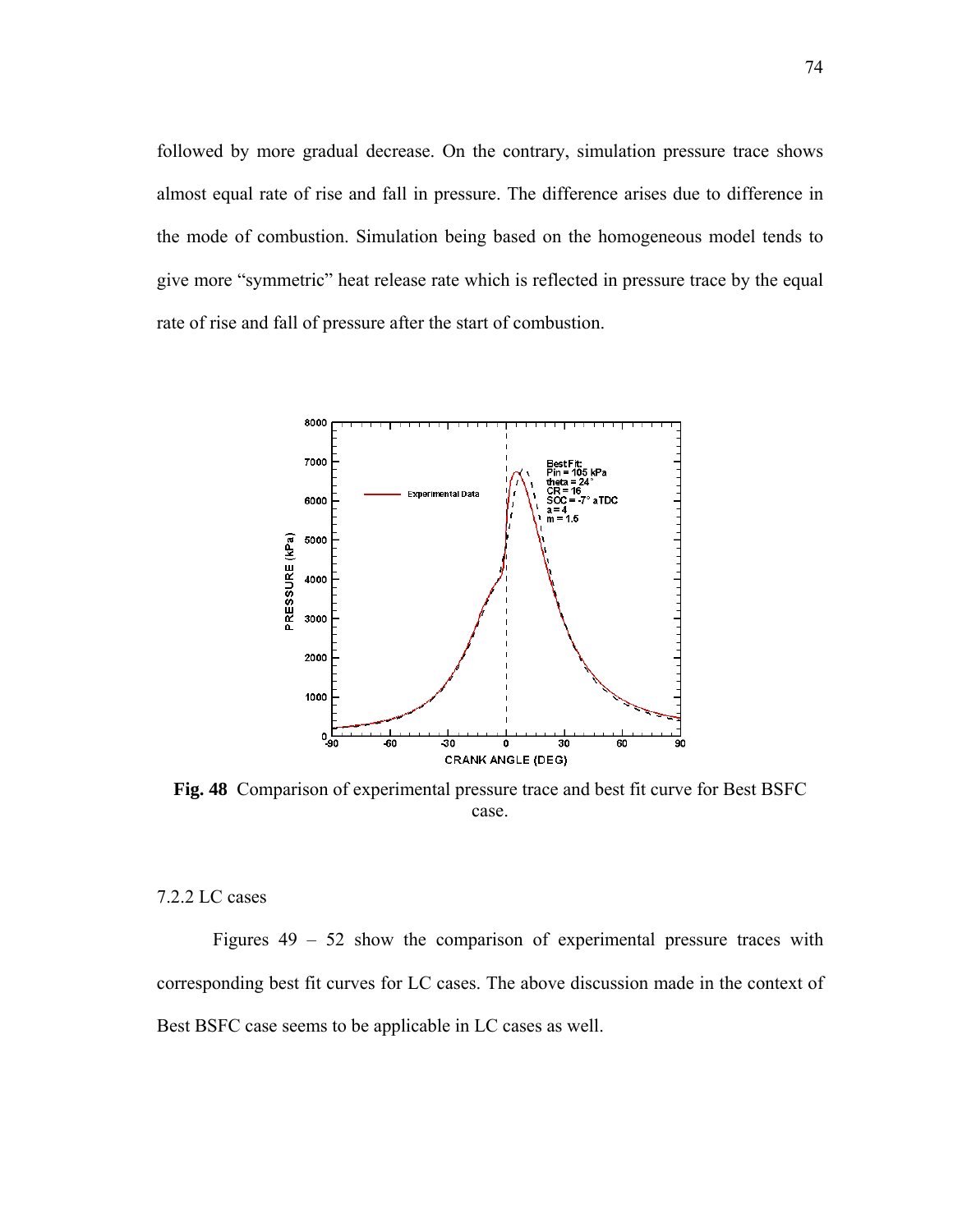

**Fig. 49** Comparison of experimental pressure trace with best fit curve for LC\_3.



**Fig. 50** Comparison of experimental pressure trace with best fit curve for LC\_5.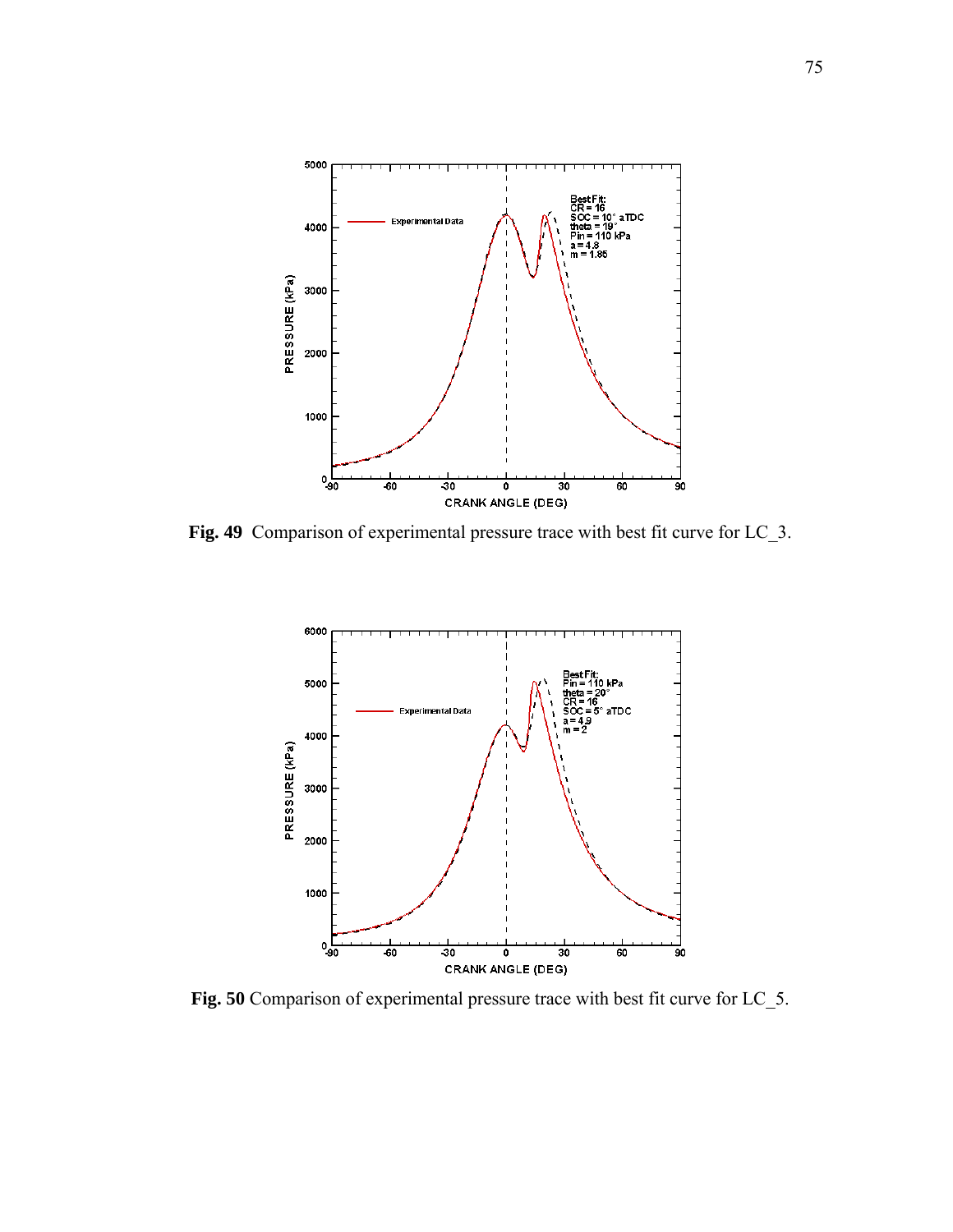

**Fig. 51** Comparison of experimental pressure trace with best fit curve for LC\_10.



**Fig. 52** Comparison of experimental pressure trace with best fit curve for LC\_15.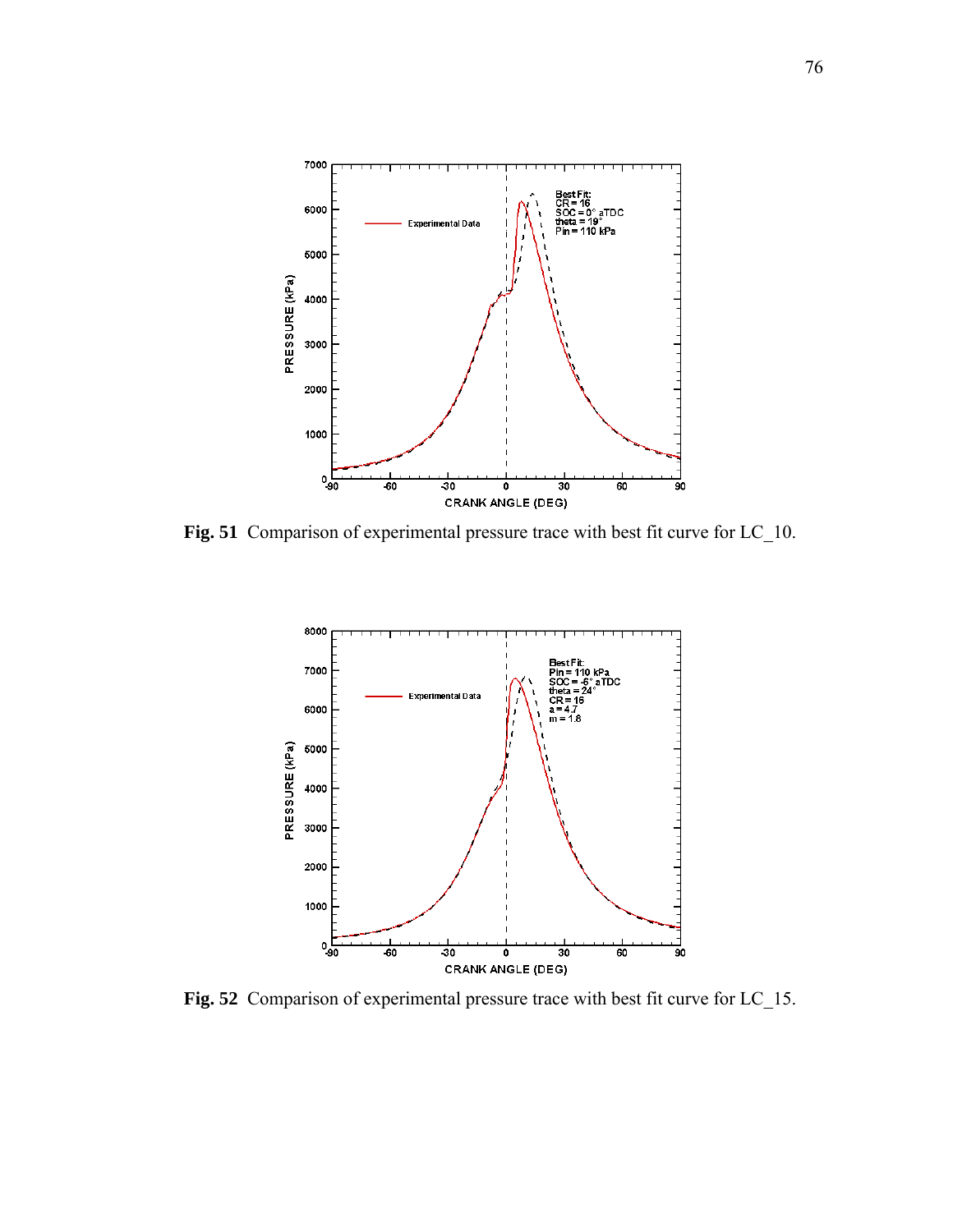#### 7.2.3 PCI cases

Figures 53 – 67 show the comparison of experimental pressure traces with the corresponding best fit curves for PCI cases. The observations made above for Best BSFC and LC cases hold true for these cases also. In addition to that, the effect of fuel vaporization is seen distinctly in the experimental pressure traces. The experimental pressure traces show a small dip followed by a small hump before combustion starts. These are related to longer ignition delays associated with PCI combustion mode. Longer ignition delays cause more fuel to be injected into the cylinder before the start of combustion. Consequently more fuel is injected at lower cylinder temperatures and pressures. The injected fuel absorbs energy required for vaporization from the surrounding mixture, lowering the temperature slightly. This explains the presence of slight dip in the pressure traces observed for this mode. The injected fuel initially burns at low temperature as a result of cool flame reactions. These cool flame reactions manifest themselves through a slight hump seen in the pressure traces. The simulation on the contrary, assumes homogeneous fuel-air mixture with fuel in vaporized state. Thus it does not account for the fuel vaporization effect (No dip can be observed in simulation pressure traces). Also simulation being based on the homogeneous combustion model does not account for the presence of cool flame reactions and thus no hump can be located in the simulation pressure traces.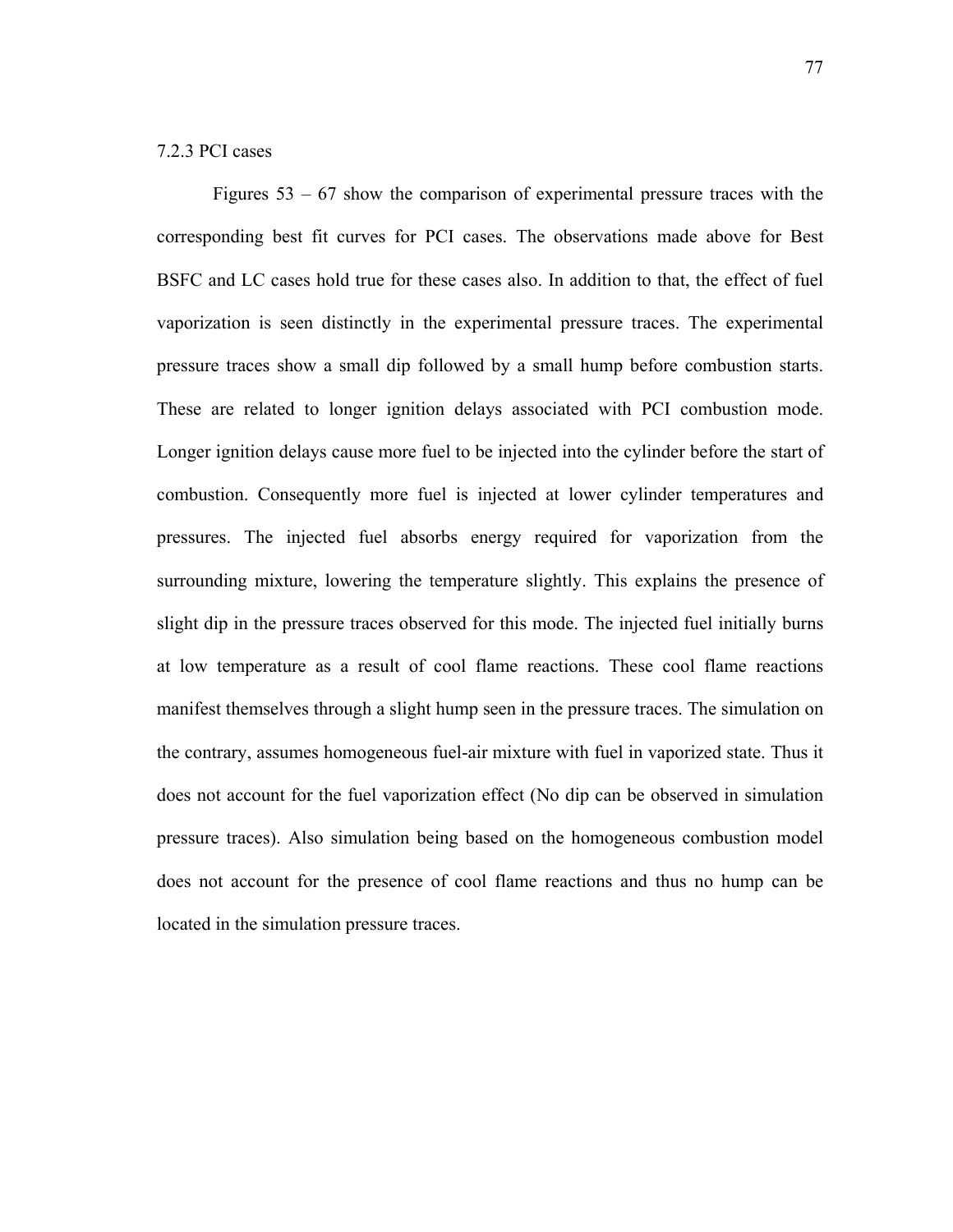

**Fig. 53** Comparison of experimental pressure trace with best fit curve for PCI\_39\_9.



**Fig. 54** Comparison of experimental pressure trace with best fit curve for PCI\_40\_9.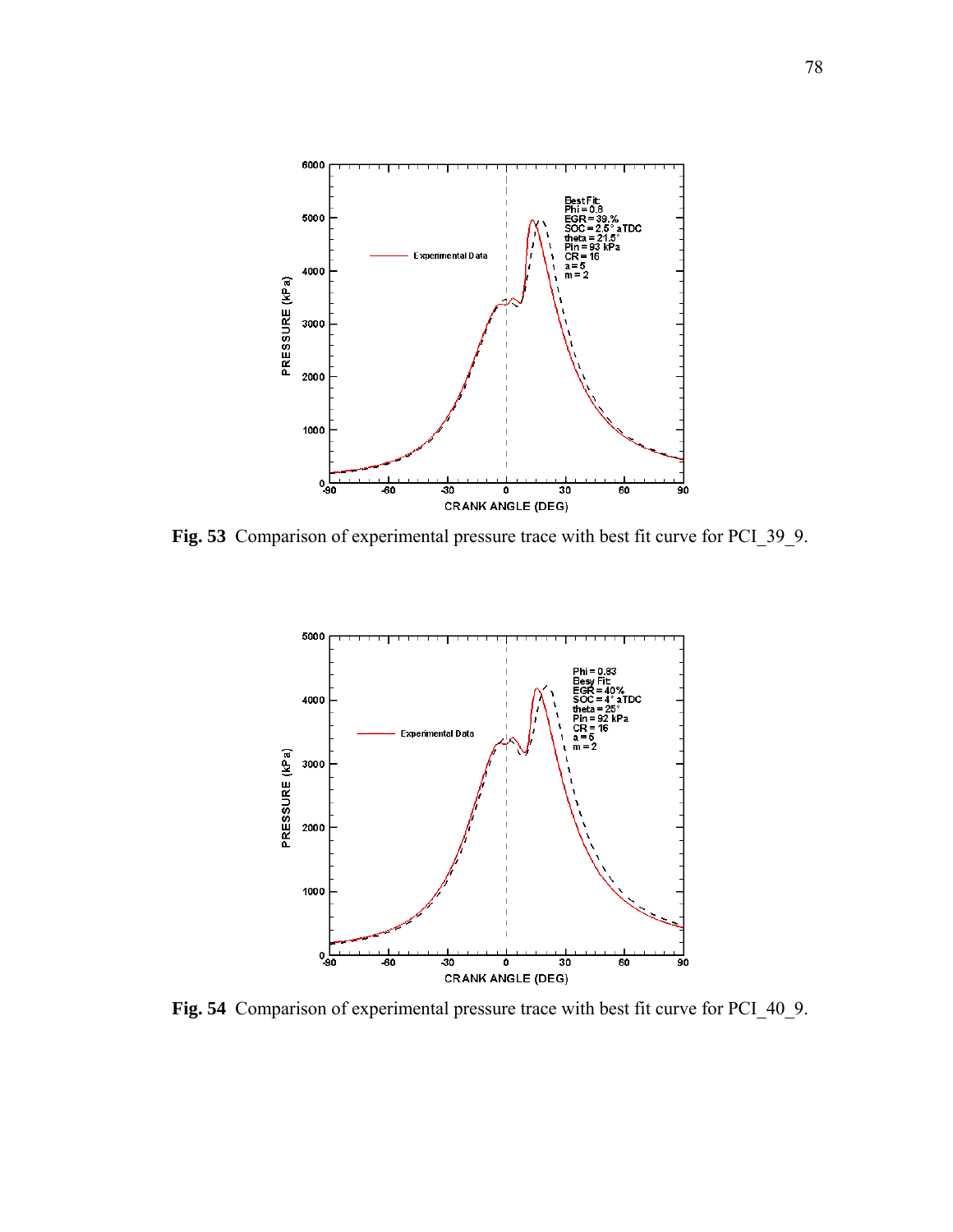

**Fig. 55** Comparison of experimental pressure trace with best fit curve for PCI\_42\_9.



**Fig. 56** Comparison of experimental pressure trace with best fit curve for PCI\_39\_12.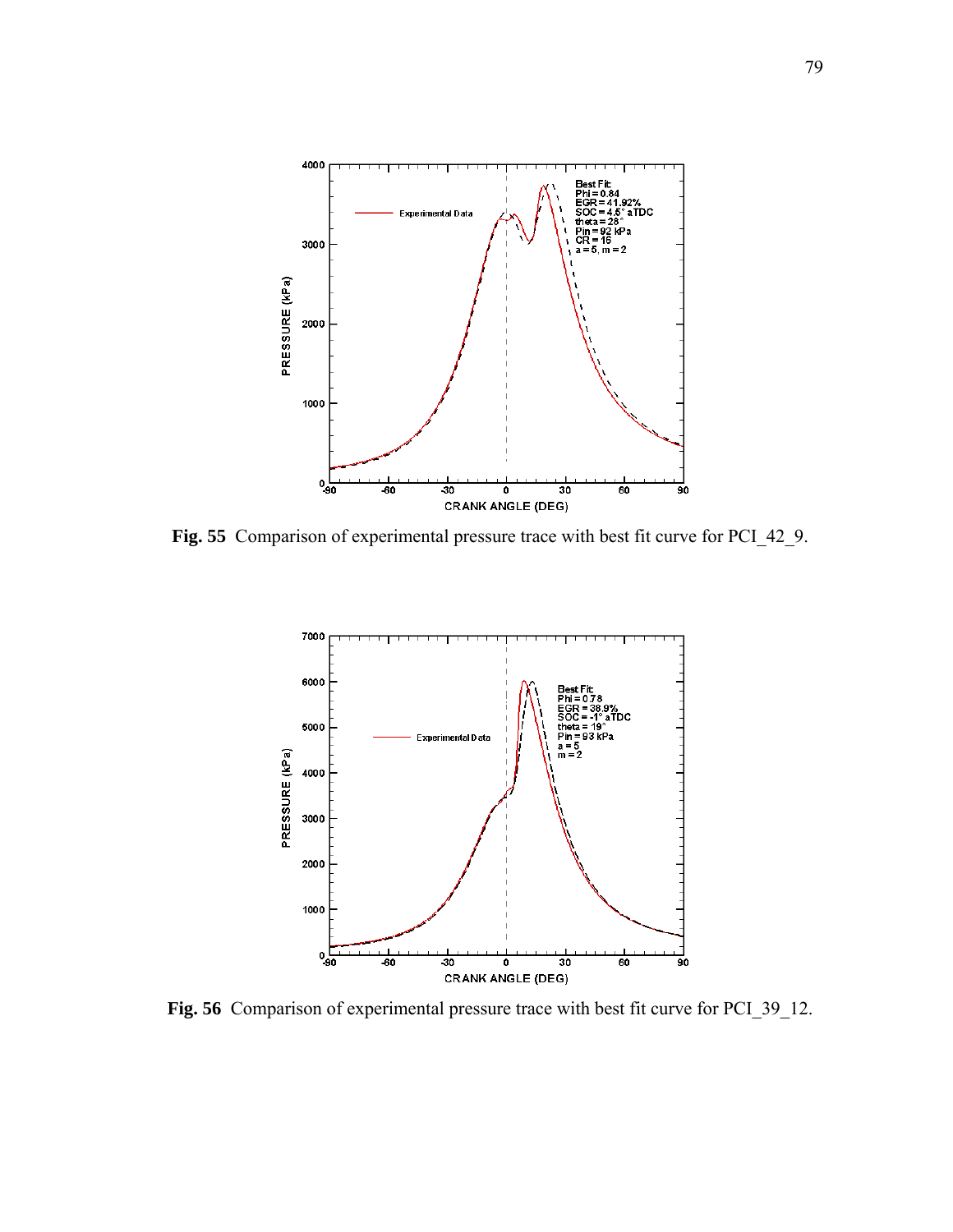

**Fig. 57** Comparison of experimental pressure trace with best fit curve for PCI\_40\_12.



**Fig. 58** Comparison of experimental pressure trace with best fit curve for PCI\_41\_12.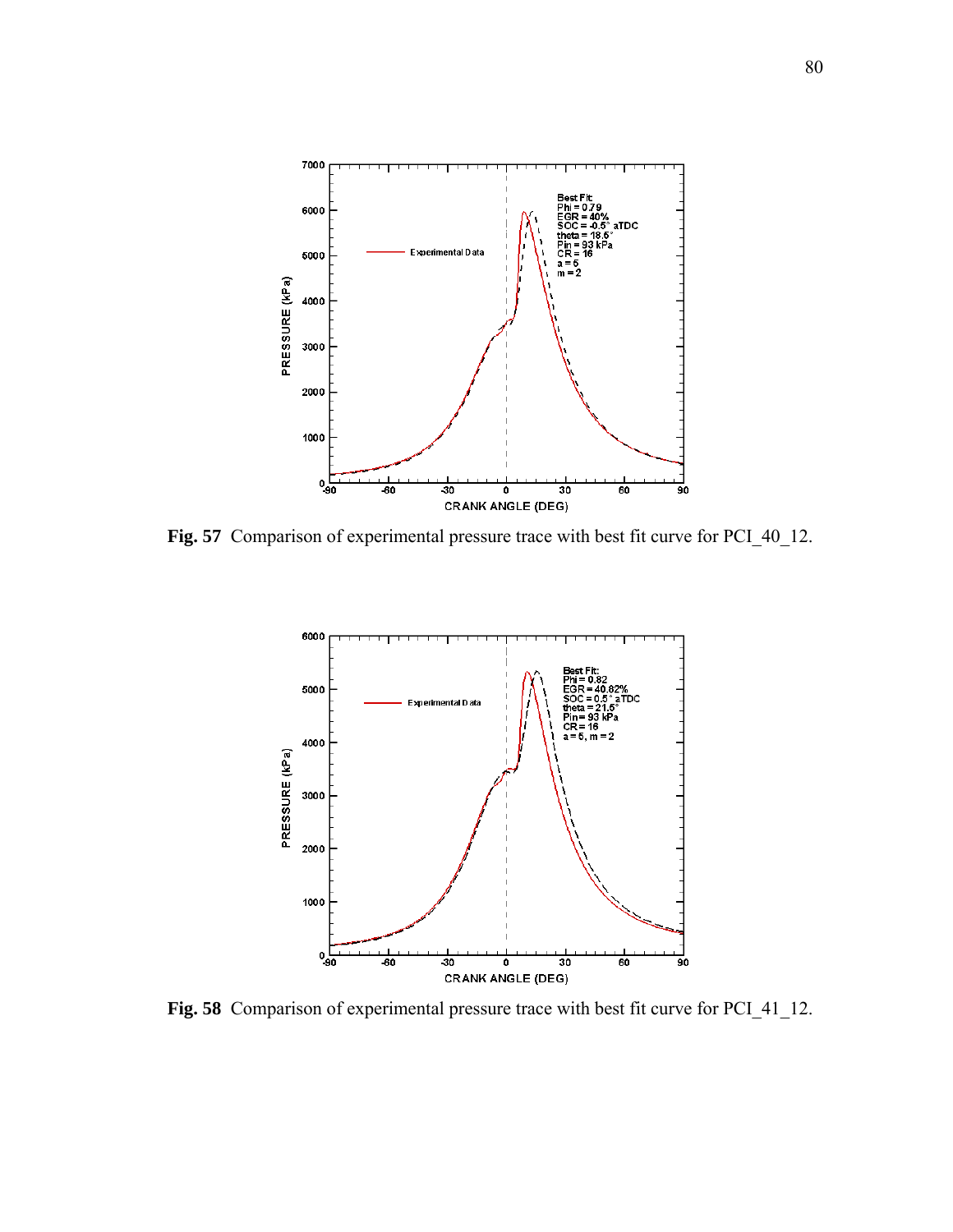

**Fig. 59** Comparison of experimental pressure trace with best fit curve for PCI\_42\_12.



**Fig. 60** Comparison of experimental pressure trace with best fit curve for PCI\_39\_15.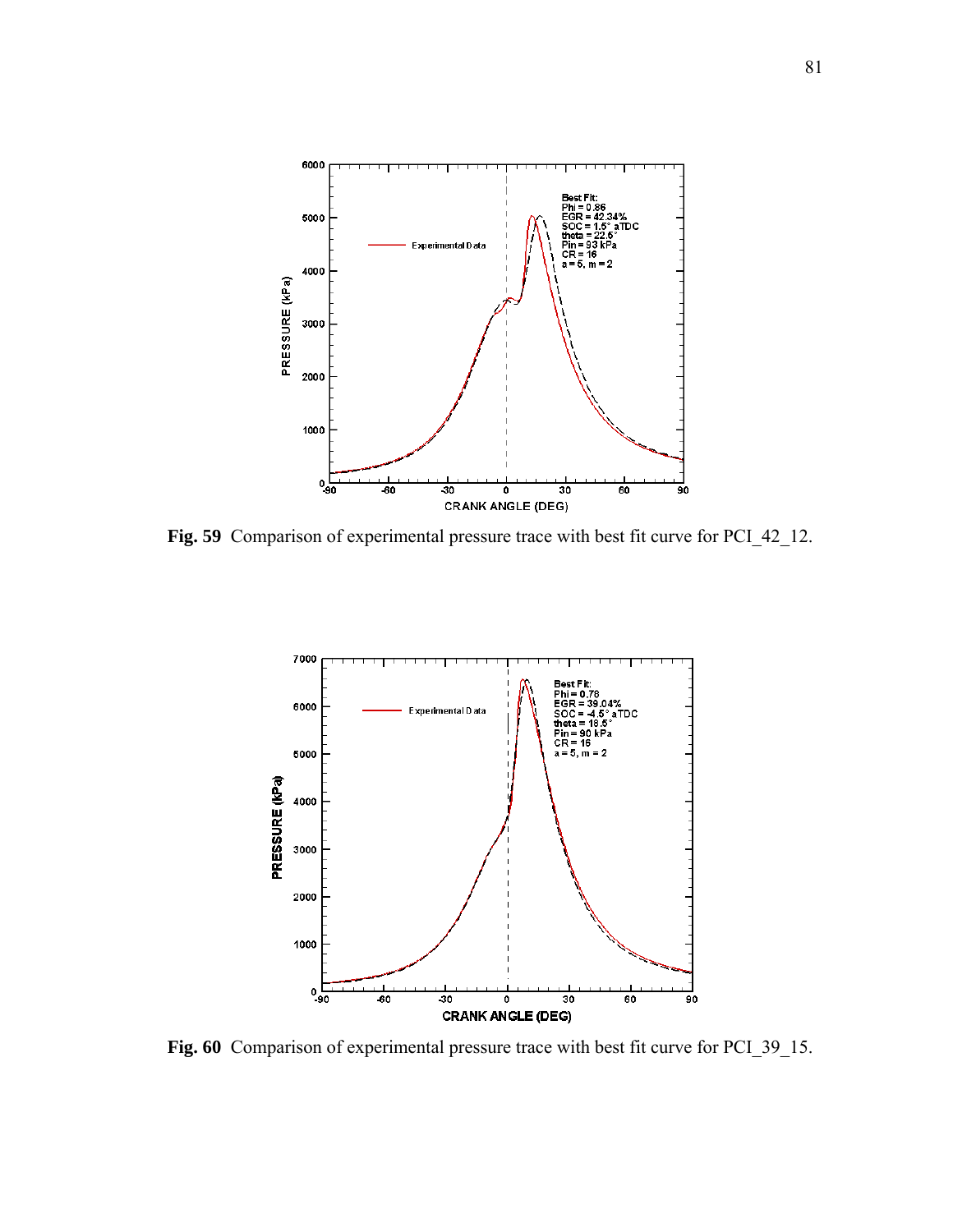

**Fig. 61** Comparison of experimental pressure trace with best fit curve for PCI\_40\_15.



**Fig. 62** Comparison of experimental pressure trace with best fit curve for PCI\_41\_15.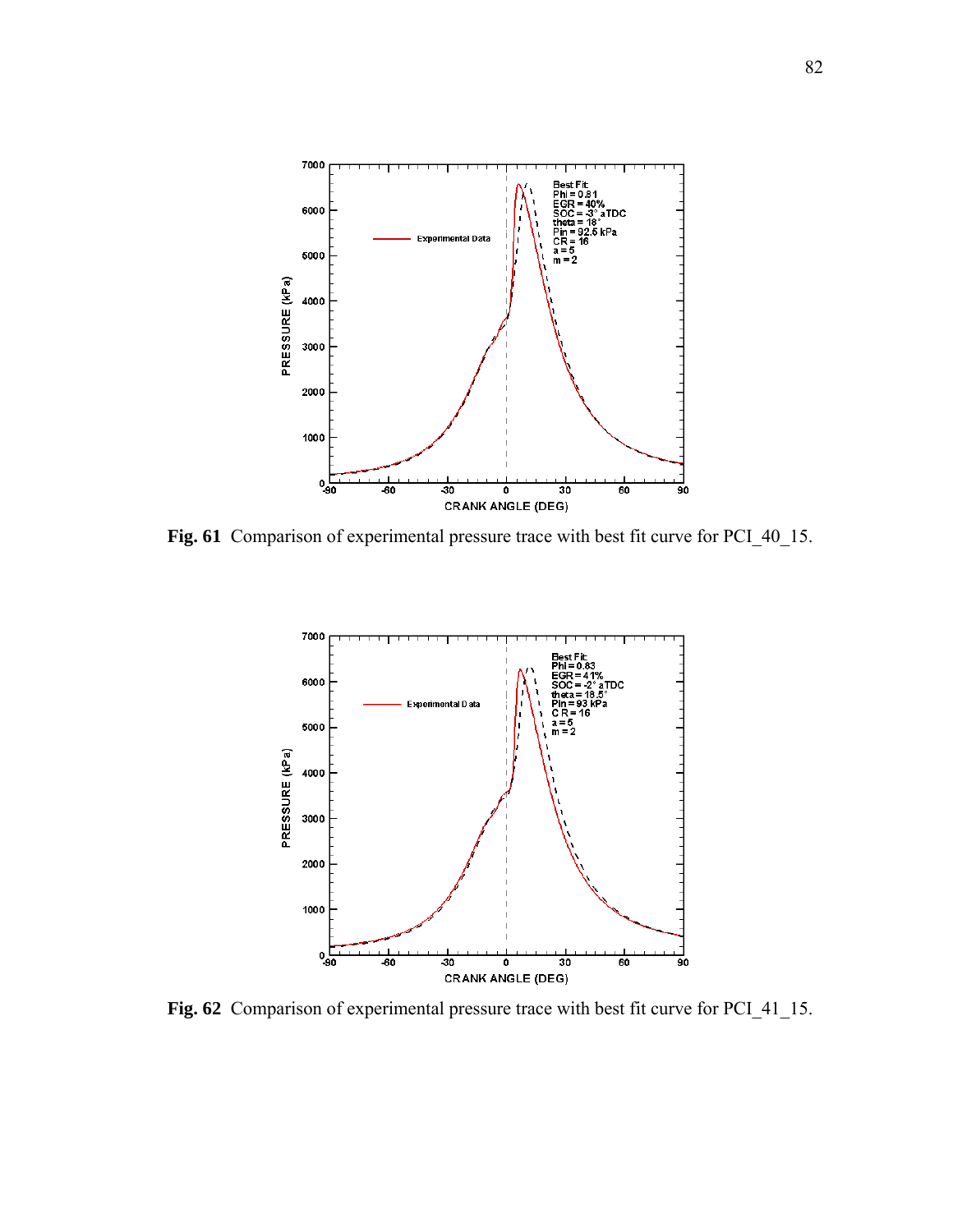

**Fig. 63** Comparison of experimental pressure trace with best fit curve for PCI\_42\_15.



**Fig. 64** Comparison of experimental pressure trace with best fit curve for PCI\_40\_18.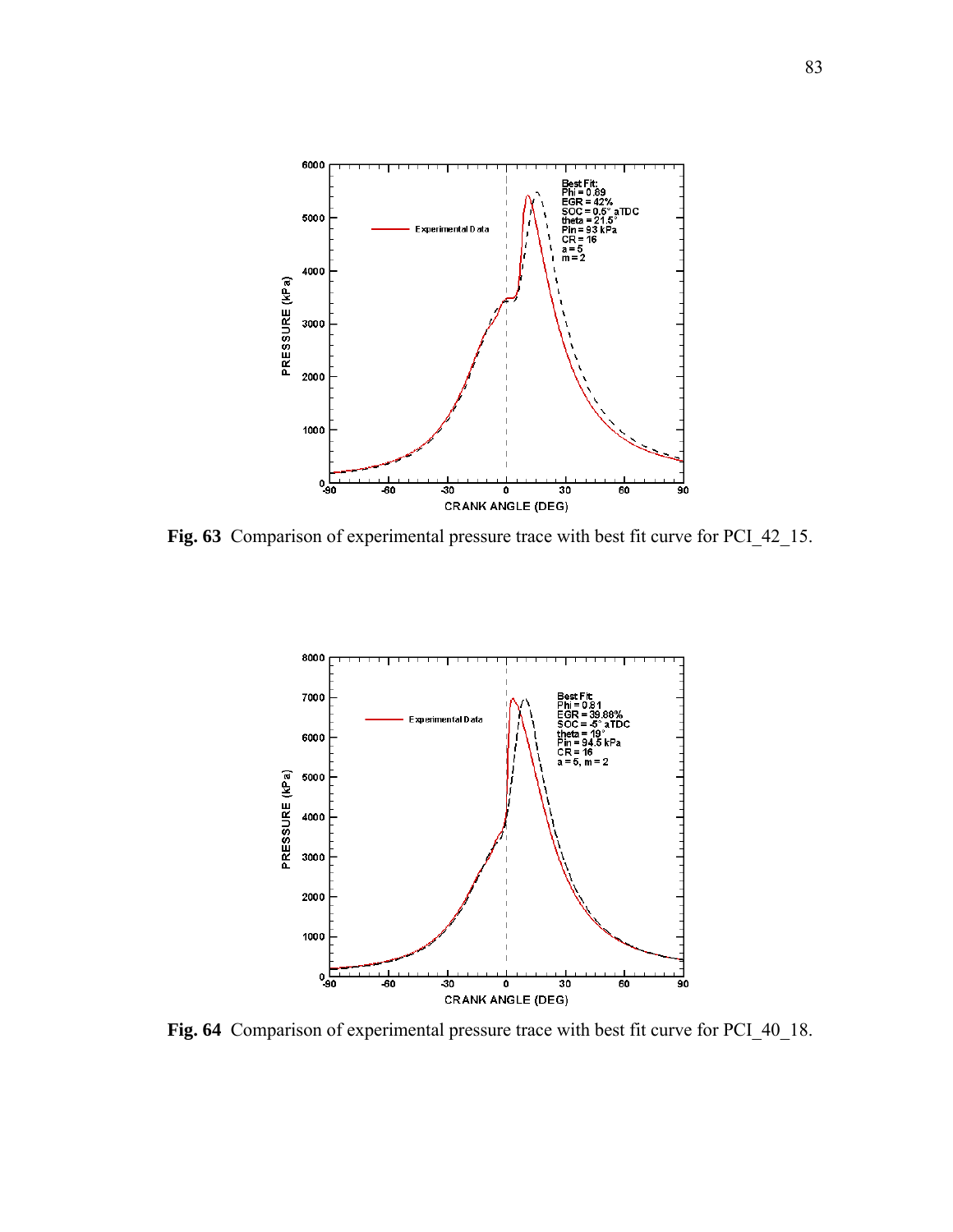

**Fig. 65** Comparison of experimental pressure trace with best fit curve for PCI\_41\_18.



**Fig. 66** Comparison of experimental pressure trace with best fit curve for PCI\_42\_18.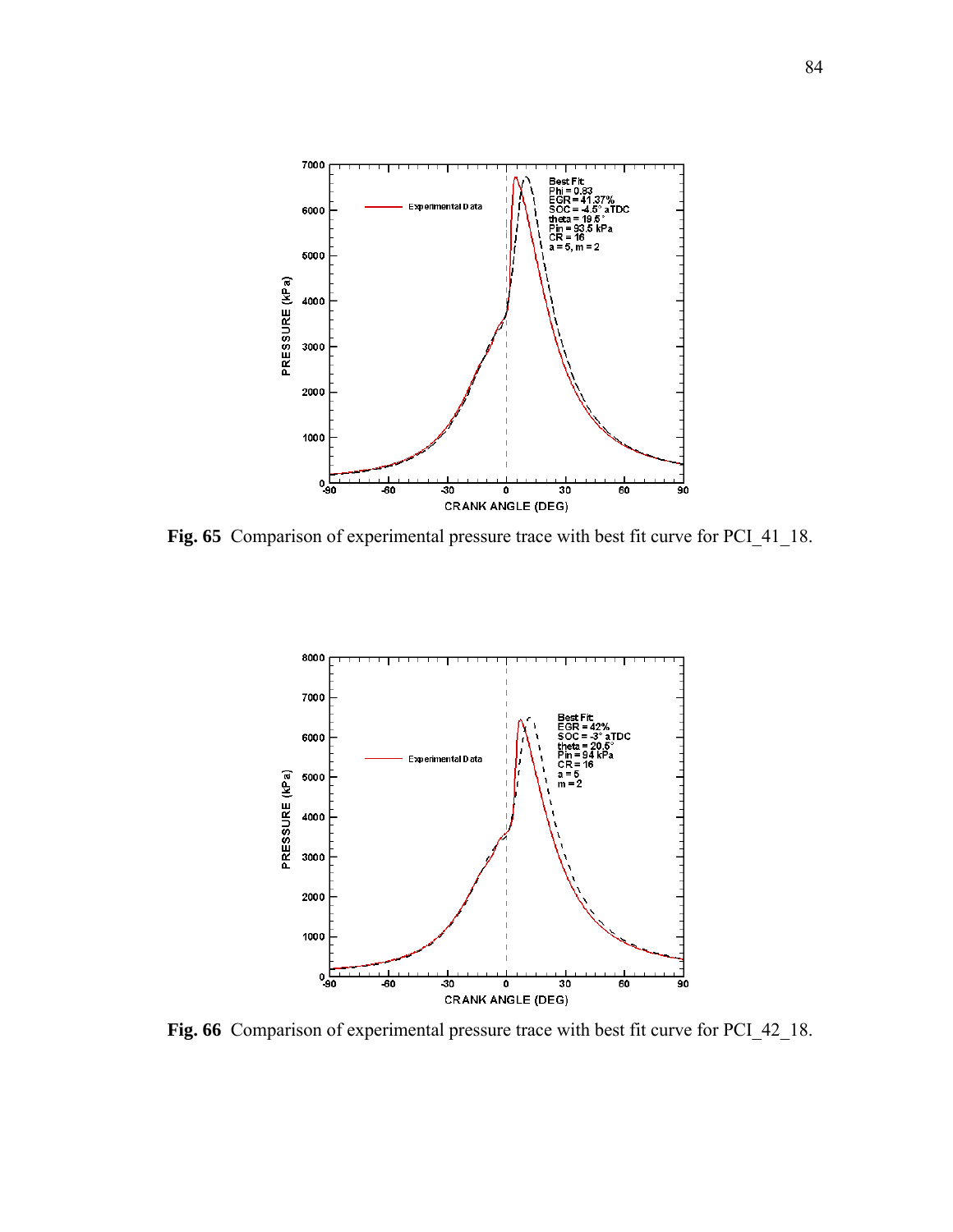

**Fig. 67** Comparison of experimental pressure trace with best fit curve for PCI\_38\_9.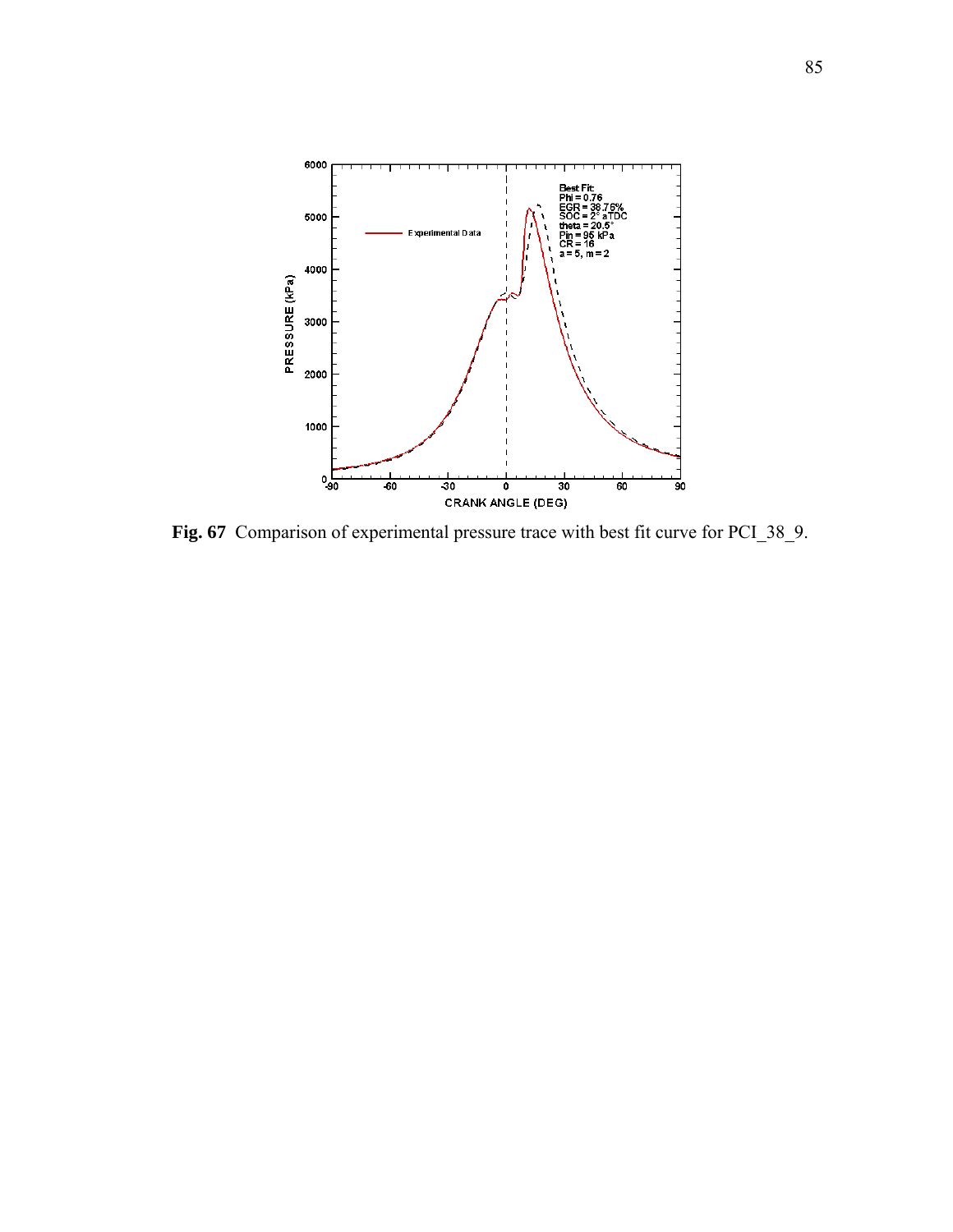#### **8. RESULTS AND DISCUSSION**

Simulation results are obtained for the influence of mode of combustion, injection timing and EGR level on availability balance. Major sources of availability transfer and destruction are identified as availability transfer through heat transfer and exhaust, availability destruction due to combustion, availability destruction through intake mixing and availability unused due to unburned fuel. The remaining availability gets converted into indicated work. For the PCI cases the analysis is carried out to isolate the effect of start of combustion and EGR level on the availability balance. For LC cases, only the effect of start of combustion is analyzed.

Analysis of the influence of injection timing and EGR level is more straightforward compared to the analysis of mode of combustion. For injection timing effects, the cases with same mode of combustion are divided in groups with the same EGR levels. For the EGR level effects, the cases with same mode of combustion are divided in groups with same injection timing.

For the effects of the mode of combustion, both EGR level and the injection timing need to be maintained constant. But EGR level is used as a principal means to switch between the modes of combustion. This dilemma is resolved as described in the following section.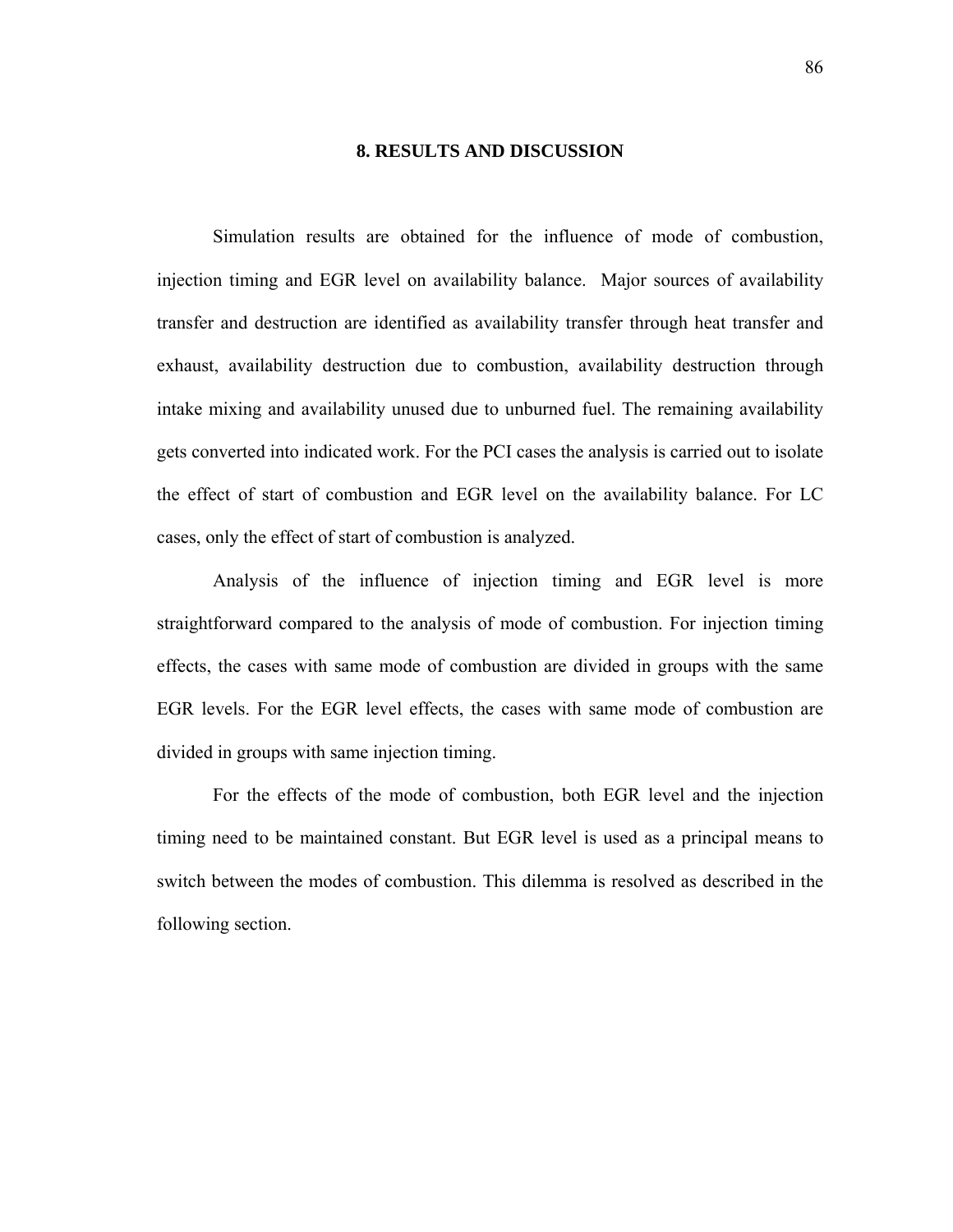#### 8.1 Influence of mode of combustion

#### 8.1.1 Strategy for mode of combustion analysis

The simulation results for EGR sweeps were shown in Section 6. It was seen that the simulation does not account for the increased ignition delay achieved by higher EGR level. On the contrary, as demonstrated in Section 6, simulation uses Wiebe parameters and combustion duration to characterize combustion process. The only effects of EGR level changes accounted for by simulation are those triggered by the change in composition of the cylinder charge, change in the equivalence ratio and change in the inlet temperature.

Hence it is possible to change the EGR level and still simulate the same mode of combustion by holding Wiebe parameters, start of combustion and combustion duration constant. Even though this approach appears to result in hypothetical operating points, the practicality of achieving such operating conditions can not be eliminated. For example, same ignition delay can be achieved with changes in EGR level in reality with appropriate changes in swirl and combustion chamber modifications. The simulation on the other hand, offers a unique way of maintaining the same mode of combustion irrespective of the changes in EGR level.

Firstly, cases having different modes of combustion but the same injection timing are selected. This eliminates the effect of injection timing. Table 7 lists these cases. It is noted that the simulation does not consider injection timing; instead start of combustion is used as an input to the simulation. Appropriate start of combustion for a given case is determined by fitting the experimental pressure data with the simulation pressure data.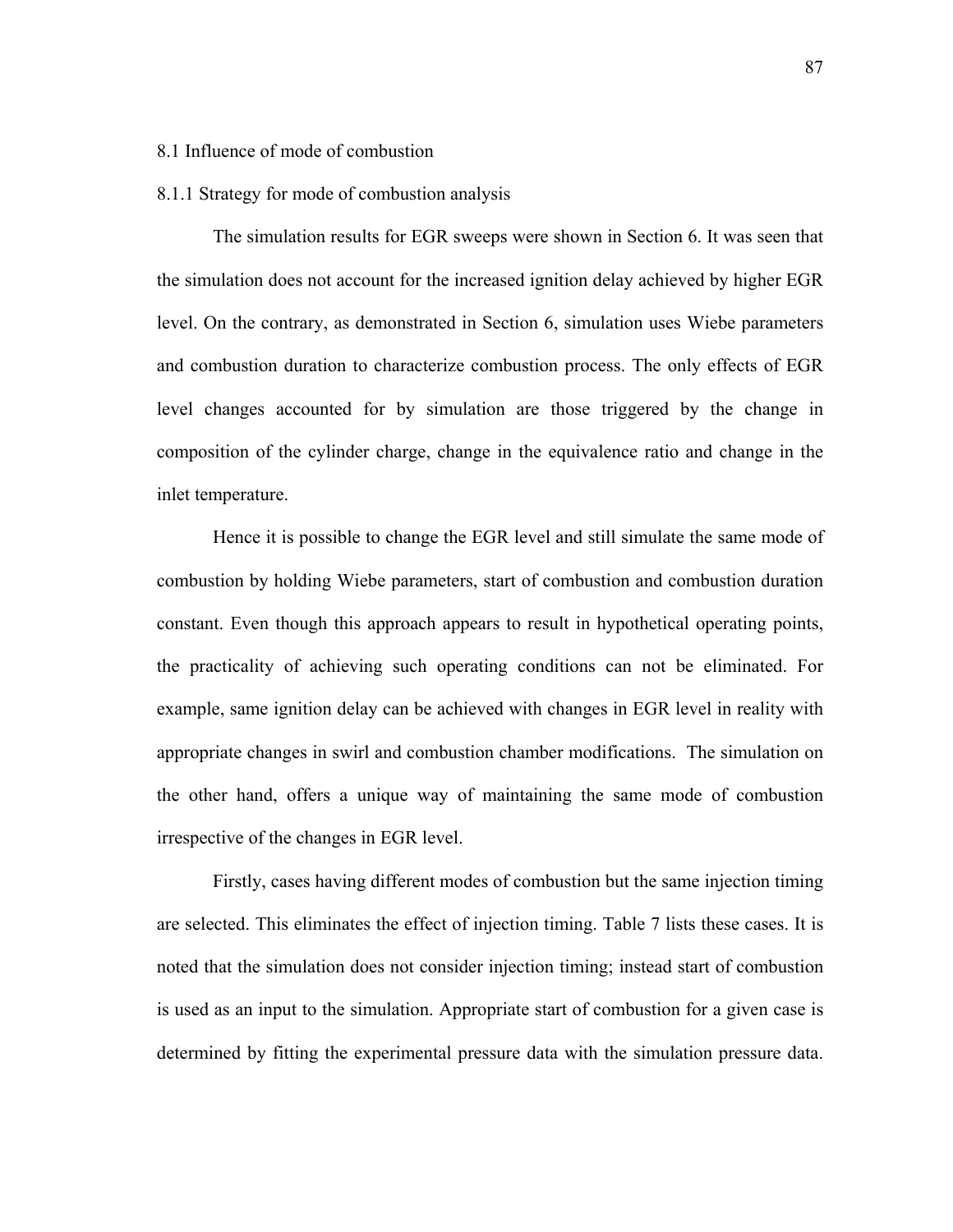Hence start of combustion location is separated from the actual start of injection location by a few crank angle degrees. The start of combustion for different cases is also listed in Table 7.

| Case             | Mode             | Injection<br>Timing<br>$(^{\circ}bTDC)$ | Start of<br>Combustion<br>$(^{\circ}bTDC)$ | <b>EGR</b> Level<br>$\frac{(0)}{0}$ |
|------------------|------------------|-----------------------------------------|--------------------------------------------|-------------------------------------|
| Best BSFC        | <b>Best BSFC</b> |                                         |                                            |                                     |
| LC <sub>10</sub> | LC               |                                         |                                            |                                     |
| LC <sub>15</sub> | LC               |                                         |                                            |                                     |
|                  | PCI              |                                         |                                            |                                     |

**Table 7** List of cases compared for the analysis of mode of combustion

It is seen that the mode comparison can be made between Best BSFC and LC\_10 if the EGR level is increased to 30% in Best BSFC case without changing the mode of combustion (i.e., all parameters except the EGR level are kept fixed). Similarly, mode comparison can be made between LC\_15 and PCI\_40\_15.

This gives rise to two new simulated cases – Best BSFC\_30 and LC\_40\_15. Best BSFC\_30 indicates that this case has same input parameters used for Best BSFC case except for 30% EGR level. Similarly LC 40–10 is the case obtained by using the same input parameters as those used in LC\_15 case except for higher EGR level.

It is essential to verify that the above strategy indeed represents three different modes of combustion. The Best BSFC\_30 is supposedly having a lower ignition delay (simulated by delayed start of combustion) than that in LC\_10. Similarly LC\_40\_15 is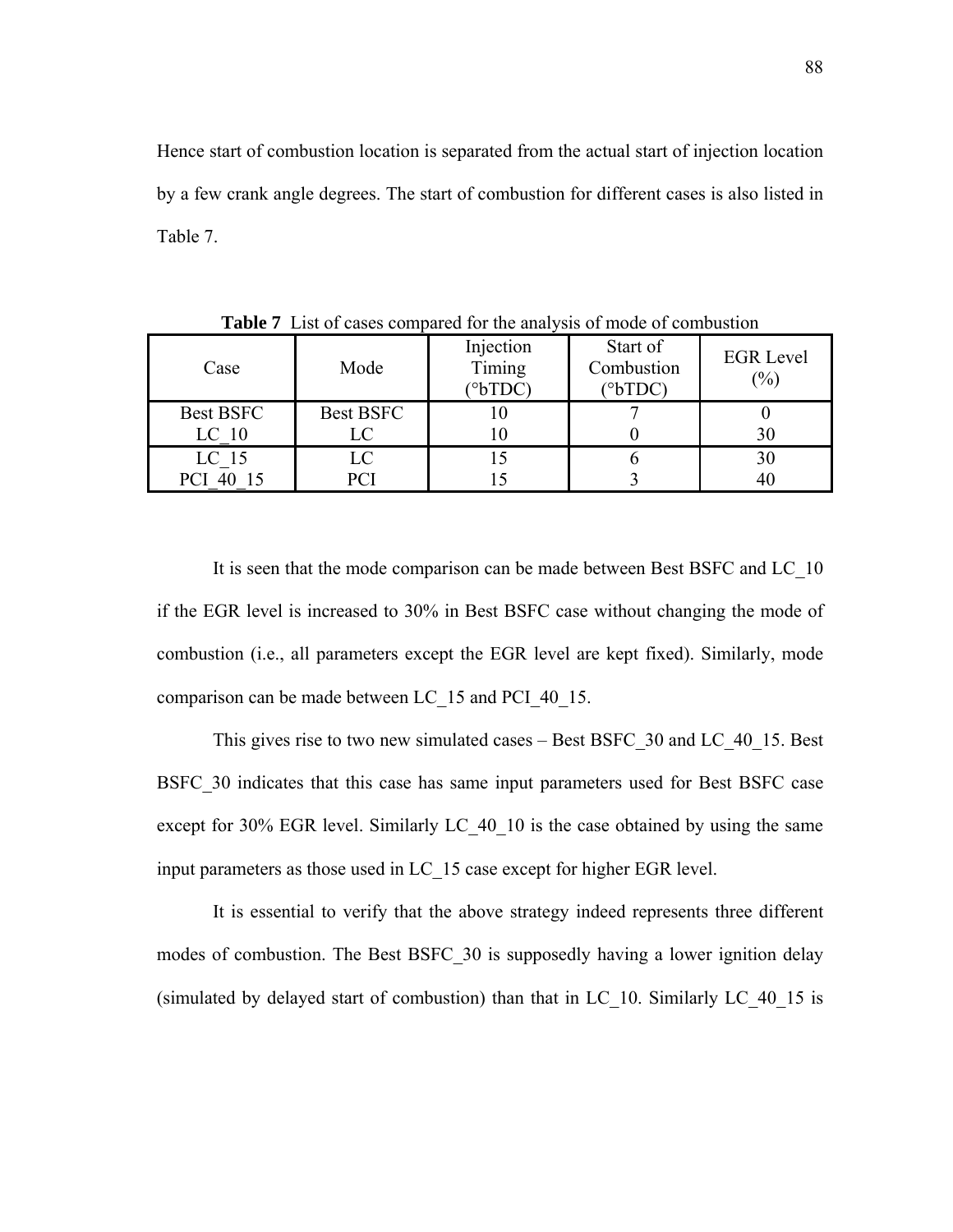expected to represent LC mode and thus anticipated to have less ignition delay (simulated by advancing the start of combustion) than PCI\_40\_15 case.

Table 8 shows the comparison of crank angles turned between injection timing and start of combustion. Even though injection timing is an experimental parameter and the start of combustion is a simulation parameter, this comparison is useful in the sense that the simulation parameters are optimized to represent actual cylinder combustion processes. And hence delayed start of combustion for the same injection timing reflects longer ignition delay in the corresponding experimental cases.

Best BSFC\_30 and LC\_10 have same injection timing, but the start of combustion has to be delayed in LC\_10 case in order to simulate the experimental conditions. This indicates that the LC\_10 has longer ignition delay than that observed in Best BSFC 30. Similarly, PCI 40 15 and LC 40 15 both have same injection timing but PCI 40 15 has more delayed start of combustion indicating the presence of longer ignition delay in PCI 40 15 as compared to LC 40 15.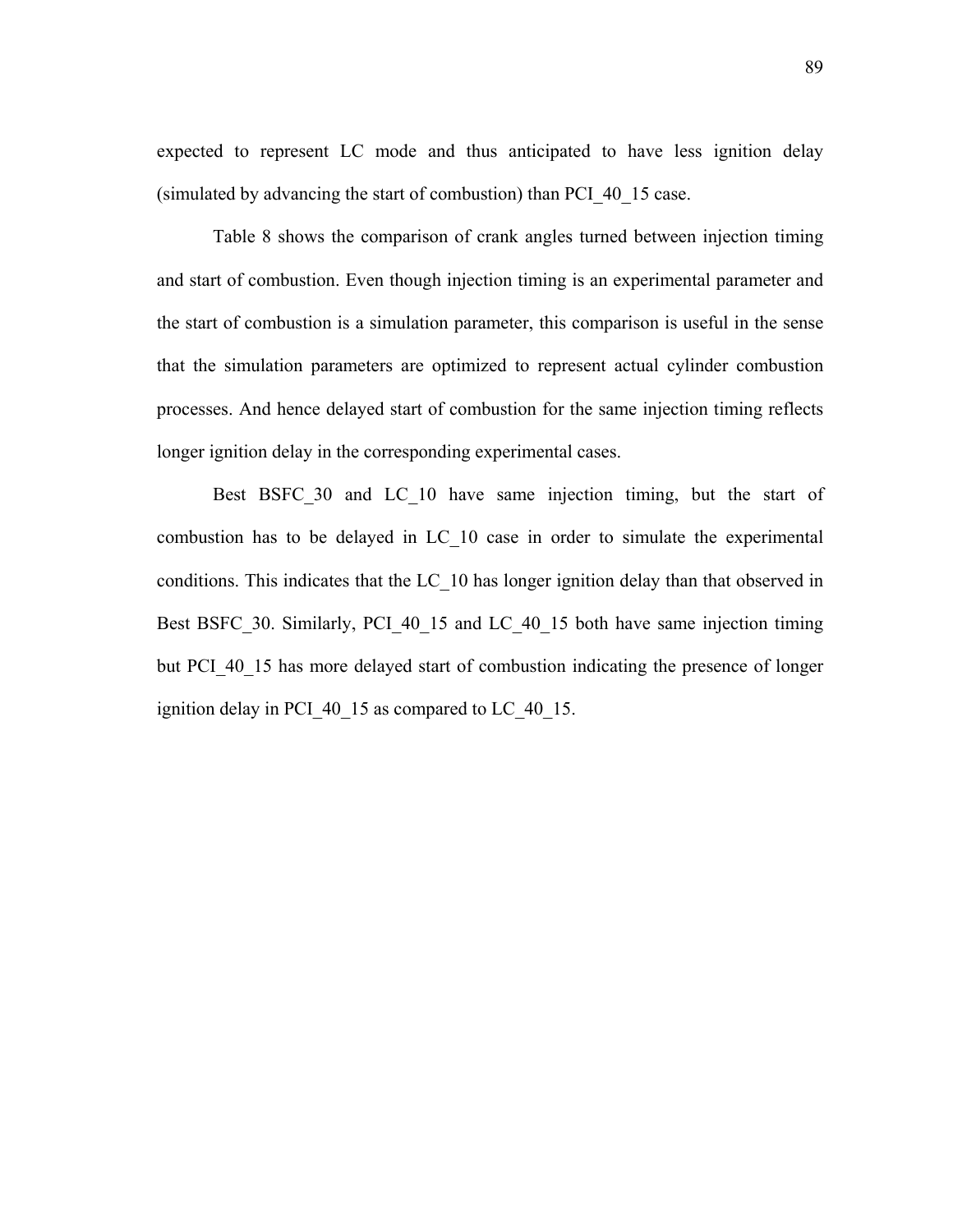| Case             | Start of<br>Combustion<br>$(^{\circ}bTDC)$ | <b>Injection Timing</b><br>$(^{\circ}bTDC)$ | Difference between<br>start of combustion<br>and injection timing |
|------------------|--------------------------------------------|---------------------------------------------|-------------------------------------------------------------------|
| Best BSFC 30     |                                            | 10                                          |                                                                   |
| LC <sub>10</sub> |                                            | 10                                          |                                                                   |
| LC 40 15         |                                            |                                             |                                                                   |
|                  |                                            |                                             |                                                                   |

**Table 8** Comparison of crank angles revolved between start of injection and start of combustion for Best BSFC\_30, LC\_10, LC\_40\_15 and PCI\_40\_15.

Another implication of the above strategy to analyze effects of mode of combustion is that only EGR level is varied to obtain new simulated cases (namely Best BSFC 30 and LC 40 15). The parameters such as inlet and exhaust port pressures, equivalence ratios are also kept constant, as used in the corresponding simulated original cases (Best BSFC and LC\_15 respectively). As a result fuel mass flow rates and air mass flow rates are different in these cases. The comparison of these parameters is shown in Table 9. It is seen that the equivalence ratio increases as the mode of combustion is shifted from Best BSFC to LC to PCI. The differences in fuel mass flow rates and air mass flow rates must be taken into account before interpreting availability results for mode of combustion analysis. This is because, differences in the fuel flow rates effectively change the total fuel availability supplied to the engine per cycle. This point will be emphasized in next section in relation to the interpretation of availability results.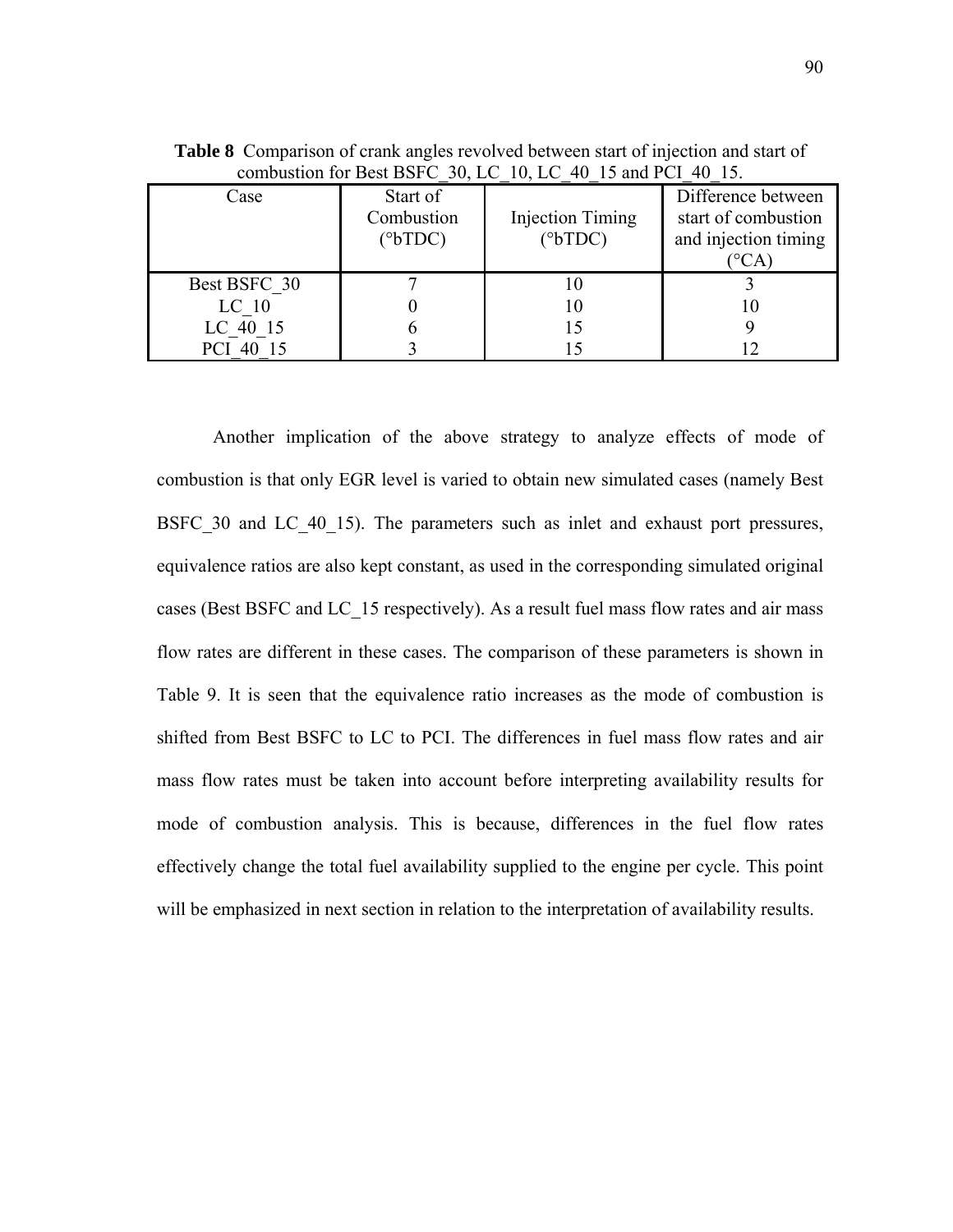| Cascs.           |             |          |           |                   |                  |           |           |
|------------------|-------------|----------|-----------|-------------------|------------------|-----------|-----------|
| Case             | Equivalence | $P_{in}$ | $P_{out}$ | $M_{\text{fuel}}$ | $M_{\text{air}}$ | $T_{exh}$ | $T_{EGR}$ |
|                  | ratio       | kPa)     | (kPa)     | (g/cycle)         | $g/cycle$ )      | $\bf(K)$  | (K)       |
| <b>Best</b>      | 0.387       | 105      | 103.34    | 0.0081            | 0.31             | 560       | 360       |
| BSFC 30          |             |          |           |                   |                  |           |           |
| LC <sub>10</sub> | 0.552       | 110      | 112.03    | 0.012             | 0.32             | 583       | 364       |
| LC 40 15         | 0.558       | 110      | 111.44    | 0.011             | 0.28             | 540       | 364       |
| <b>PCI</b><br>40 | 0.810       | 92.5     | 102.2     | 0.012             | 0.23             | 536       | 375       |

**Table 9** Comparison of simulated mass flow rates, inlet and exhaust port pressure and equivalence ratios for Best BSFC\_30, LC\_10, LC\_40\_15 and PCI\_40\_15 cases.

#### 8.1.2 Simulation results

Figure 68 shows the influence of mode of combustion on availability balance by comparing results obtained for Best BSFC\_30 and LC\_10. Figure 69 compares the results obtained for LC\_40\_15 and PCI\_40\_15.



**Fig. 68** Comparison of availability destruction and transfers during an engine cycle between Best BSFC and LC modes.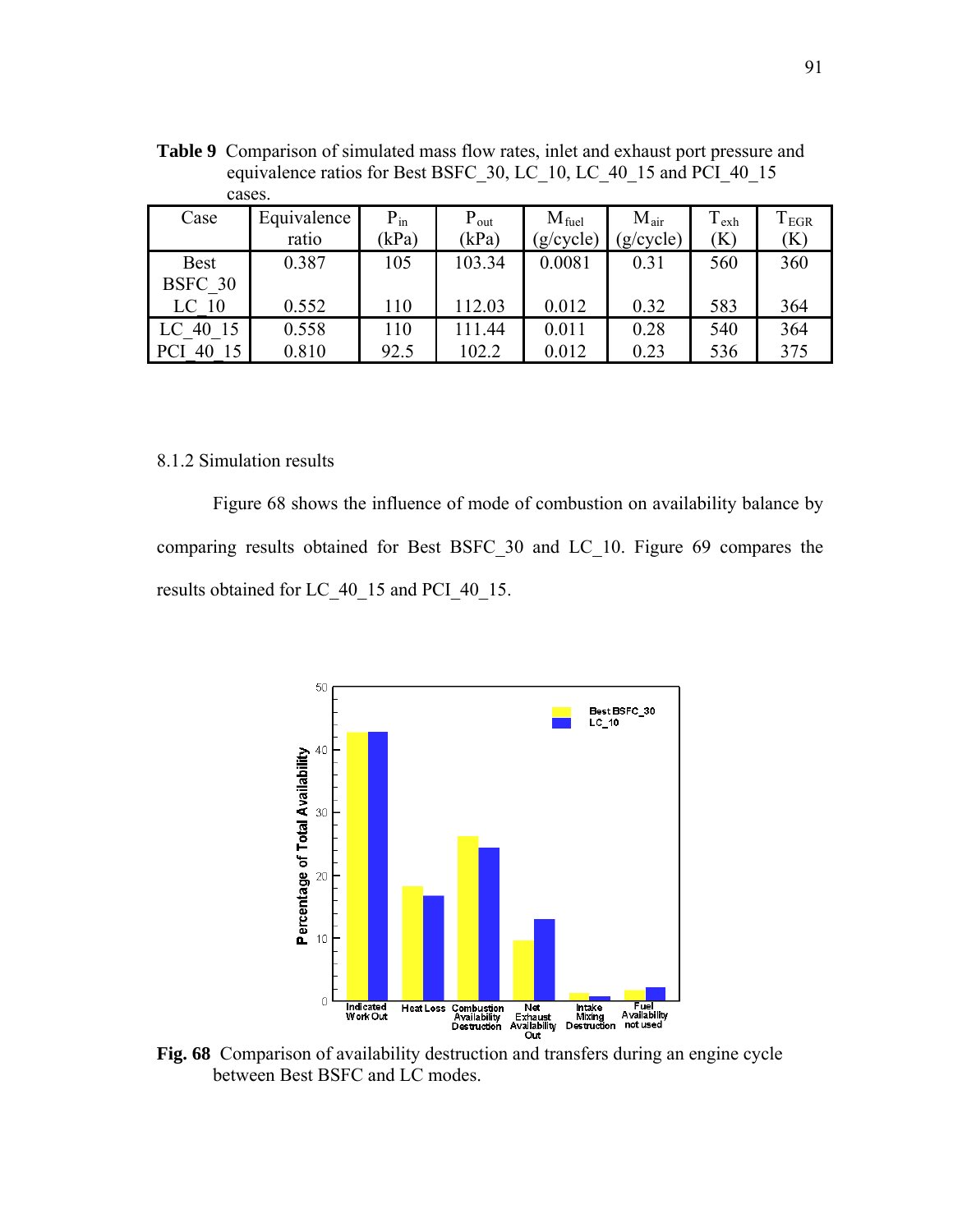

**Fig. 69** Comparison of availability destruction and transfers in an engine cycle between LC and PCI modes.

# 8.1.3 Discussion

The change in the availability balance with the change in the mode of combustion as seen in the Figure 68 and Figure 69 is described below. The discussion highlights the changes occurring in different components of availability balance.

# 8.1.3.1 Indicated work out

It is seen that the percentage of the fuel availability converted into indicated work is almost the same in Best BSFC\_30 and LC\_10 cases. But the availability converted into useful work is less in PCI\_40\_15 case than that in LC\_40\_15. Indicated work is a function of many engine parameters such as injection timing, EGR level, equivalence ratio. As all these parameters are changing with the change in mode of combustion, the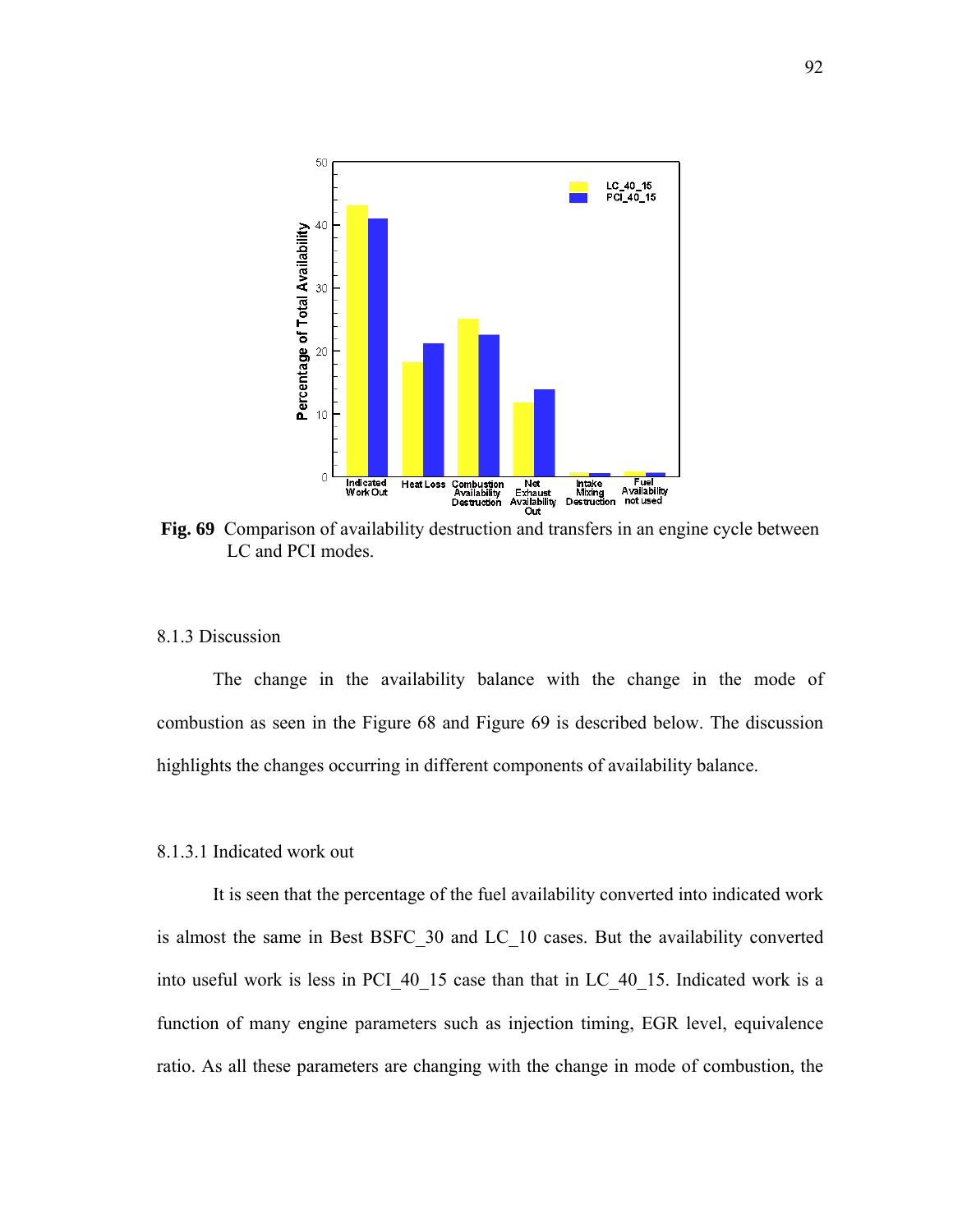individual factors responsible for above results can not be identified. But more optimized matching of these parameters could be achieved for higher percentage of availability conversion into indicated work.

## 8.1.3.2 Heat loss

It is seen from figure 68 that the availability transfer due to heat transfer decreases as the mode of combustion changes from Best BSFC\_30 to LC\_10. Figure 69 shows that the availability transfer through heat transfer is higher in PCI\_40\_15 than that in LC\_40\_15. The bulk gas temperatures are thus compared to gain more insight into the obtained results. The comparison is shown in Figure 70 and Figure 71. Figure 70 shows that the bulk gas temperatures are much higher in LC\_10 as compared to Best BSFC\_30. This contradicts with the higher percentage of availability transfer due to heat transfer observed in Best BSFC\_30. The corresponding heat transfer coefficients are thus compared to gain further insight into the heat transfer rates. Figure 72 shows this comparison. It is seen that the heat transfer coefficient is also higher in LC\_10 as compared to Best BSFC\_30. Higher heat transfer coefficient along with higher bulk gas temperature would cause the heat transfer rate to be high in LC\_10 and thus the availability transfer through heat transfer would be expected to be higher in LC\_10 instead of Best BSFC\_30. This apparent contradiction can be resolved by comparing the mass flow rates, inlet and exhaust port pressures and equivalence ratios between these cases. As seen in Table 8 the fuel flow rates and air flow rates are different in these two cases. As a result the amount of energy released (or the total fuel availability) is different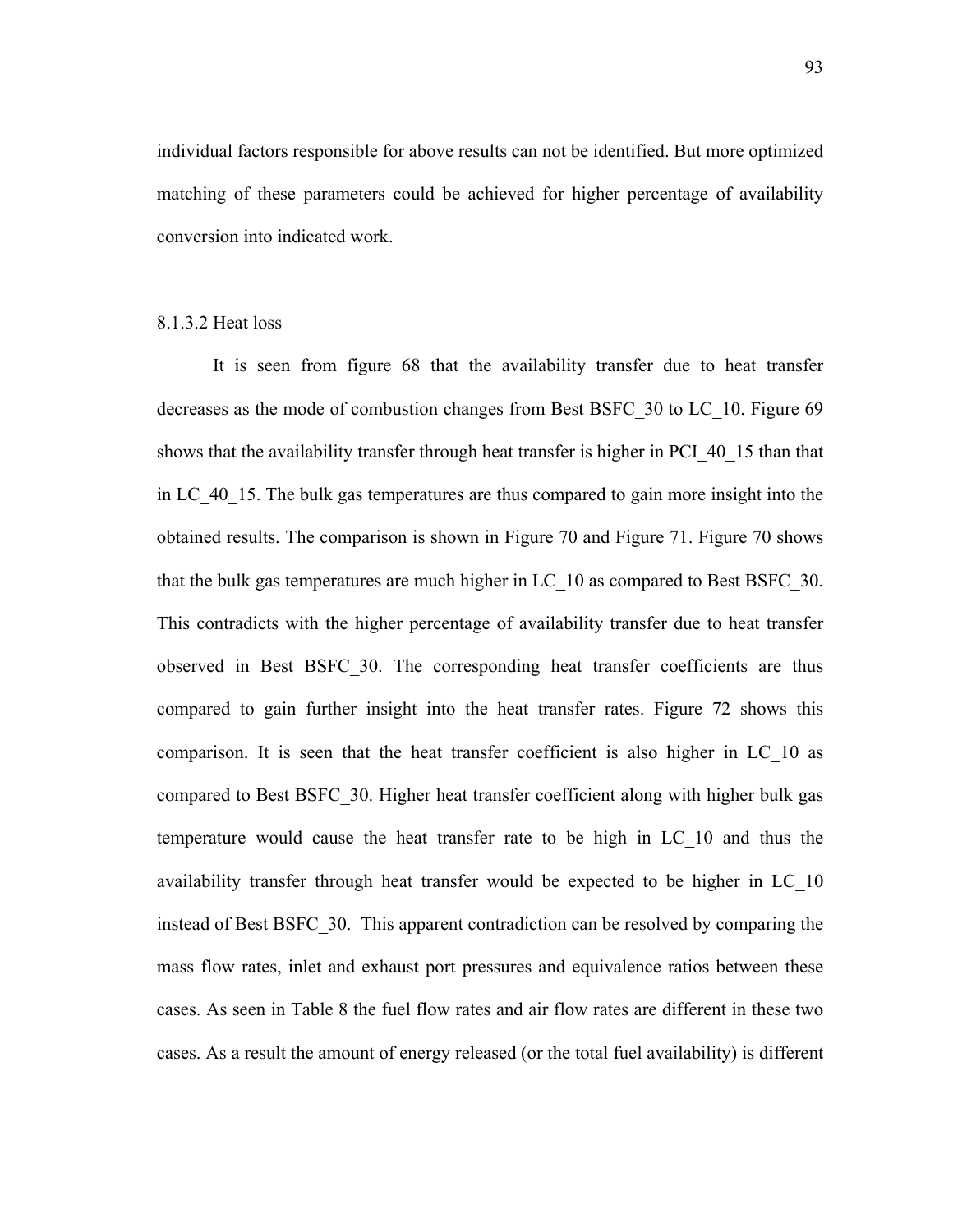in these two cases. At the same time, it is noted that the availability results represent percentage distribution of availability in various components as opposed to the absolute magnitude. Thus, there is a possibility that even though the heat transfer rates are higher in LC\_10 due to higher bulk gas temperatures, availability transferred due to heat transfer is less in terms of percentage of total fuel availability transferred due to heat transfer. This notion is in fact, found to be correct after comparing the fuel availabilities for these two cases. Best BSFC\_30 has an incoming fuel availability of 0.3521 kJ/cycle, which is smaller than 0.5263 kJ/cycle supplied in LC\_10 case. The actual heat transfer rates for these cases are compared in Figure 73.



**Fig. 70** Comparison of bulk gas temperatures between Best BSFC\_30 and LC\_10.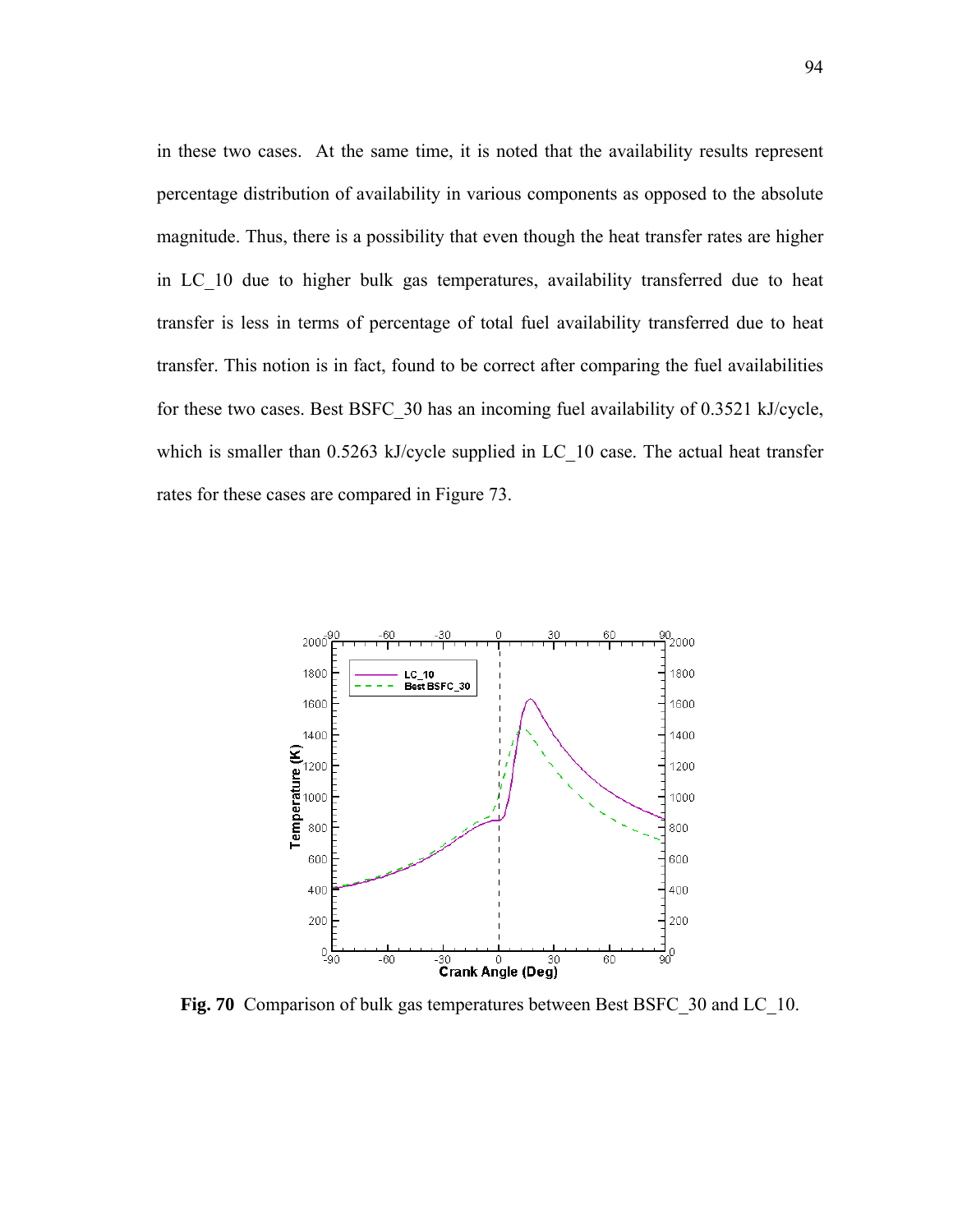

**Fig. 71** Comparison of bulk gas temperatures between LC\_40\_15 and PCI\_40\_15.



**Fig. 72** Comparison of heat transfer coefficient between LC\_10 and Best BSFC\_30.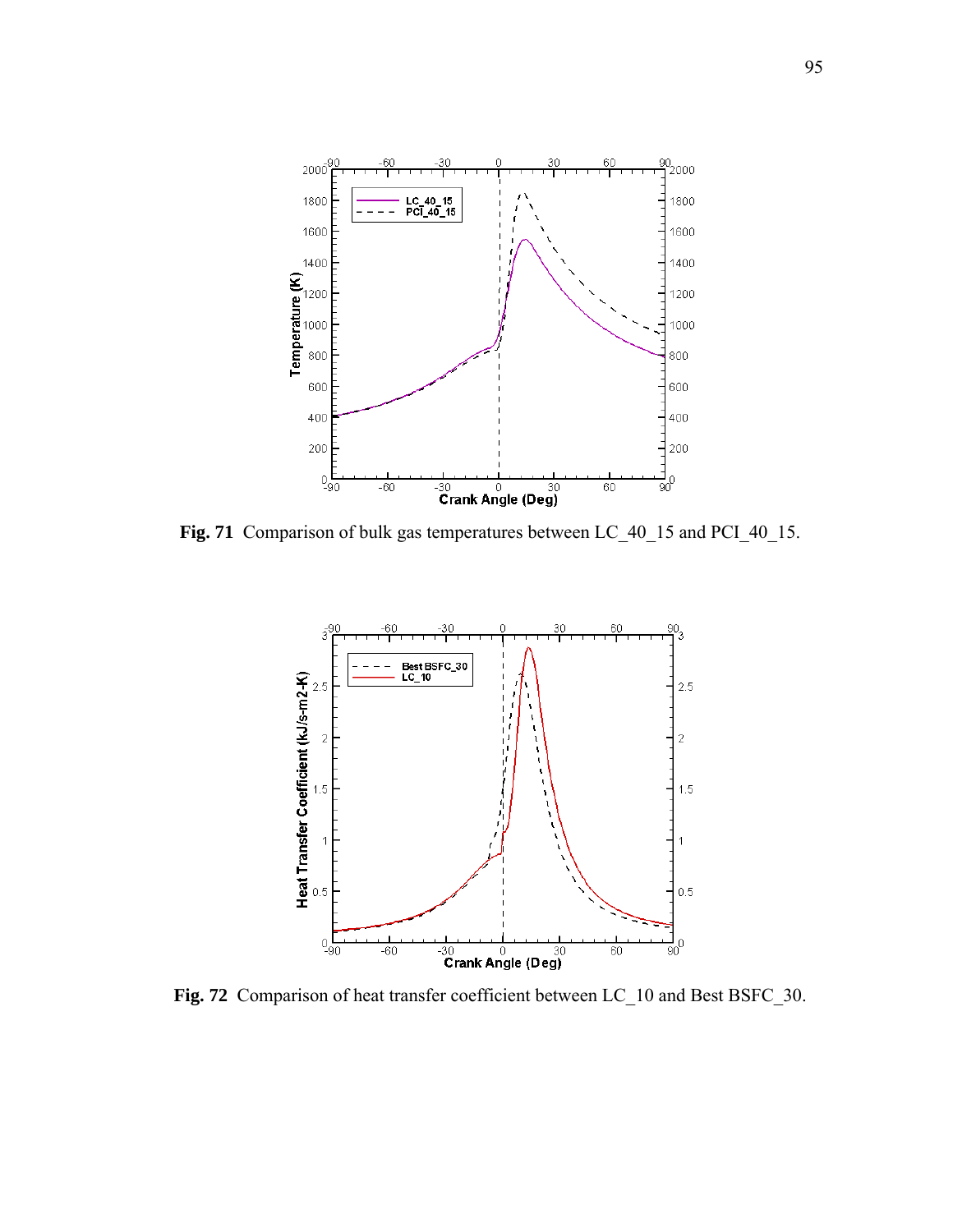

Fig. 73 Comparison of heat transfer rates between Best BSFC 30 and LC 10.

Comparison of mass flow rates between LC\_40\_15 and PCI\_40\_15 on the contrary, indicates that the fuel flow rate is almost the same in both the cases but the air flow rate is much smaller in PCI 40\_15 than that in LC\_40\_15. As a result, there would be comparatively lesser cylinder charge available to absorb the energy released by combustion. As a result higher temperatures are expected to occur resulting in higher heat transfer rates. Figure 71 shows that the bulk gas temperatures are indeed higher in PCI\_40\_15 as compared to LC\_40\_15. Comparison of heat transfer coefficient shown in Figure 74 also indicates that the heat transfer rates would be higher in PCI 40 15. Figure 75 compares the corresponding heat transfer rates.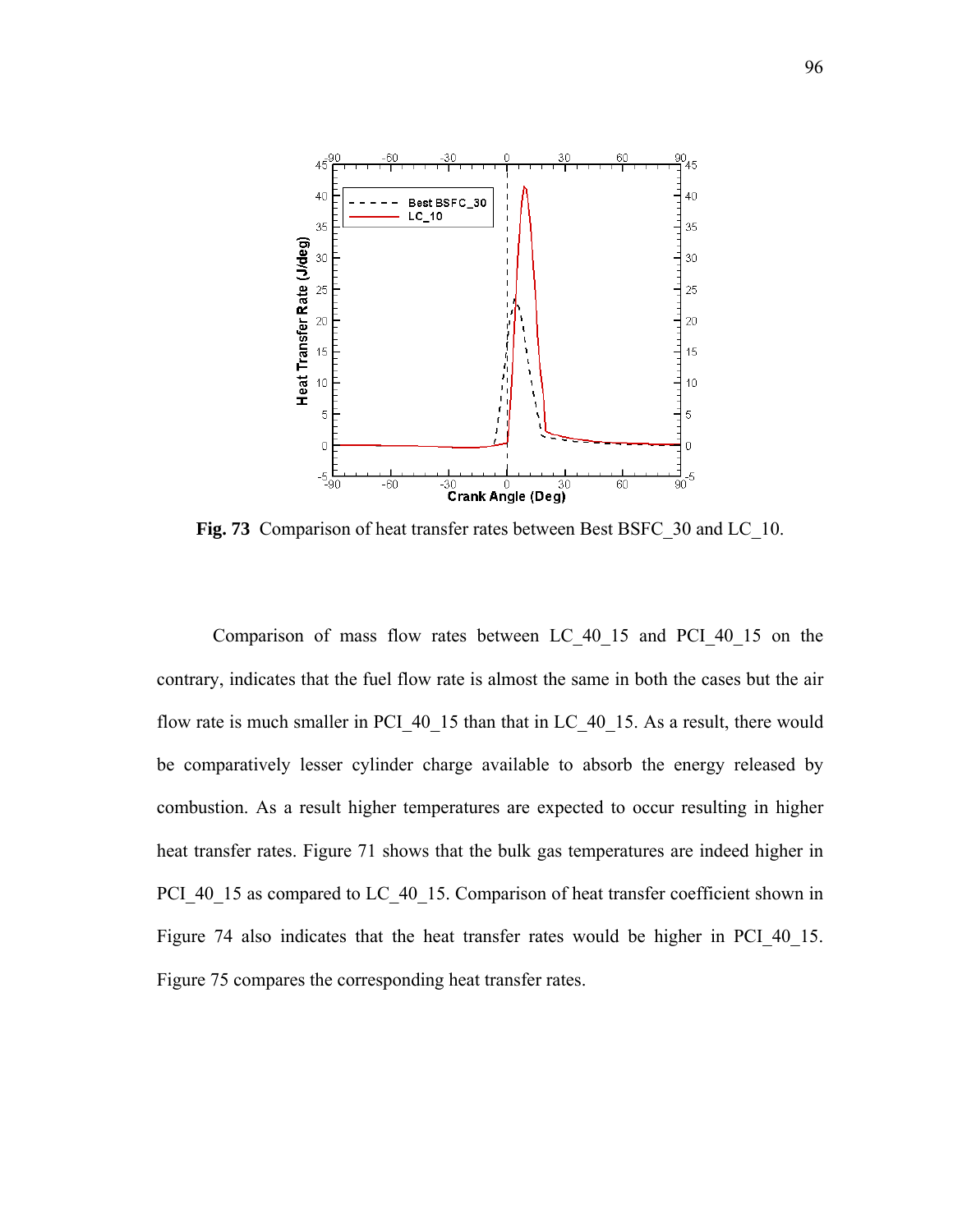

**Fig. 74** Comparison of heat transfer coefficient between PCI\_40\_15 and LC\_40\_15.



**Fig. 75** Comparison of heat transfer rates between LC\_40\_15 and PCI\_40\_15.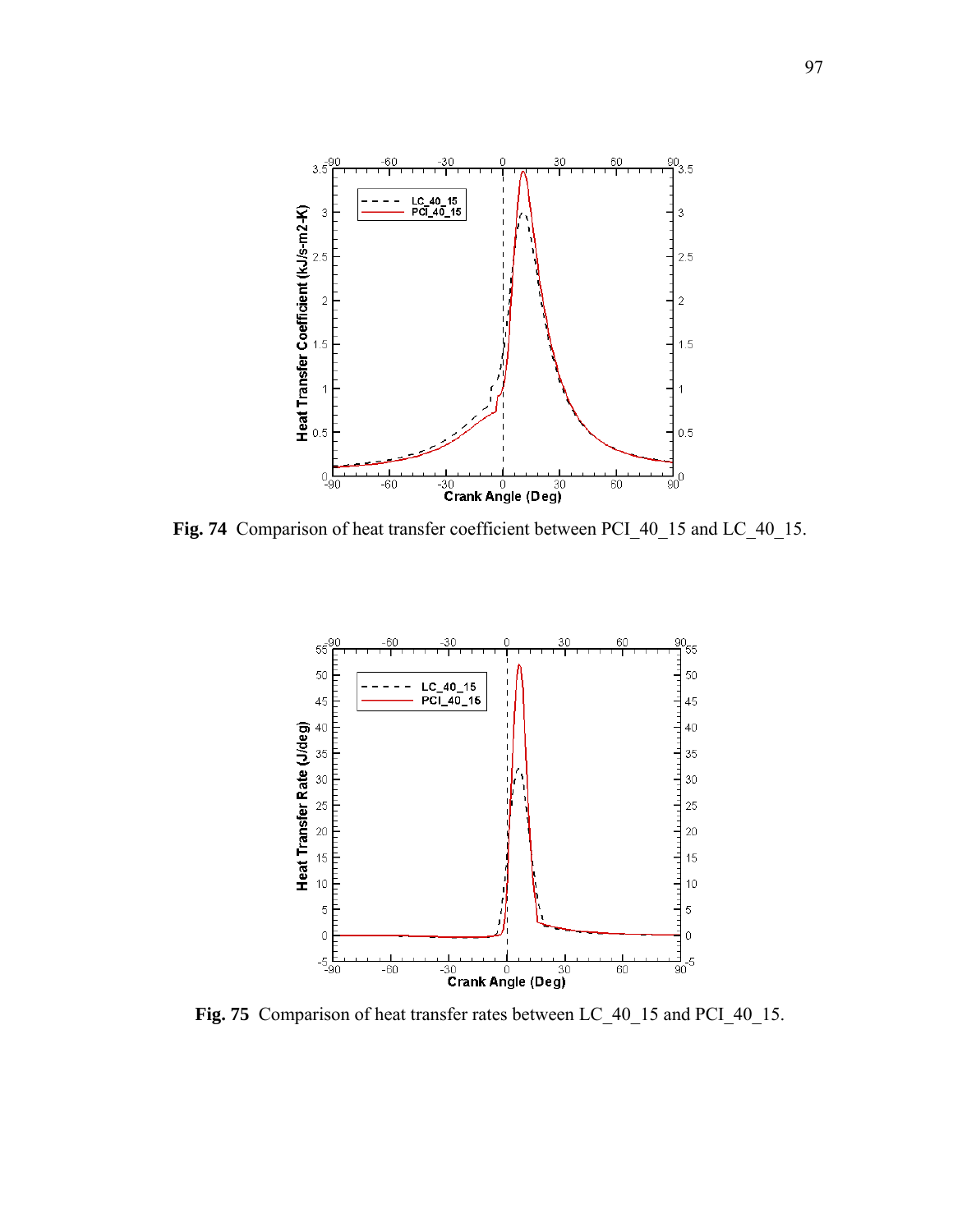8.1.3.3 Combustion availability destruction

It is seen from Figure 68 and Figure 69 that the combustion availability destruc tion decreases as the mode of combustion is shifted from Best BSFC to LC to PCI mode. It is seen earlier that the ignition delay increases as the mode of combustion changes from Best BSFC to LC to PCI. This would lead to higher degree of premixed burning in PCI cases. But the simulation being based on the homogeneous combustion model, does not consider the differences in fraction of premixed and diffusion burning in these modes of combustion. Hence combustion duration and Wiebe parameters for these cases are compared to understand the obtained trends in the combustion availability destruction. Table 10 shows this comparison.

| DOI'V JU, LV TU, LV 40 TJ and IVI 40 TJ |                         |                     |                 |  |  |
|-----------------------------------------|-------------------------|---------------------|-----------------|--|--|
| Case                                    | Combustion              | Wiebe parameter 'a' | Wiebe Parameter |  |  |
|                                         | Duration $(^{\circ}CA)$ |                     | $\mathrm{m}$    |  |  |
| Best BSFC 30                            |                         |                     |                 |  |  |
| LC <sub>10</sub>                        |                         | 3.8                 |                 |  |  |
| LC 40 15                                | 24                      | 4.7                 |                 |  |  |
|                                         |                         |                     |                 |  |  |

**Table 10** Comparison of combustion duration and Wiebe parameters between Best BSFC\_30, LC\_10, LC\_40\_15 and PCI\_40\_15

It can be seen that higher 'a' and 'm' values along with shorter combustion duratio n in PCI\_40\_15 gives the least availability destruction. LC\_40\_15 uses higher Wiebe parameters than those used in LC\_10. But the combustion duration for LC\_40\_15 is longer than that in LC\_10. These two factors have opposite effect on the combustion availability destruction. As a result, both these cases show the same percentage of availability destruction due to combustion. Best BSFC\_10 on the contrary uses lower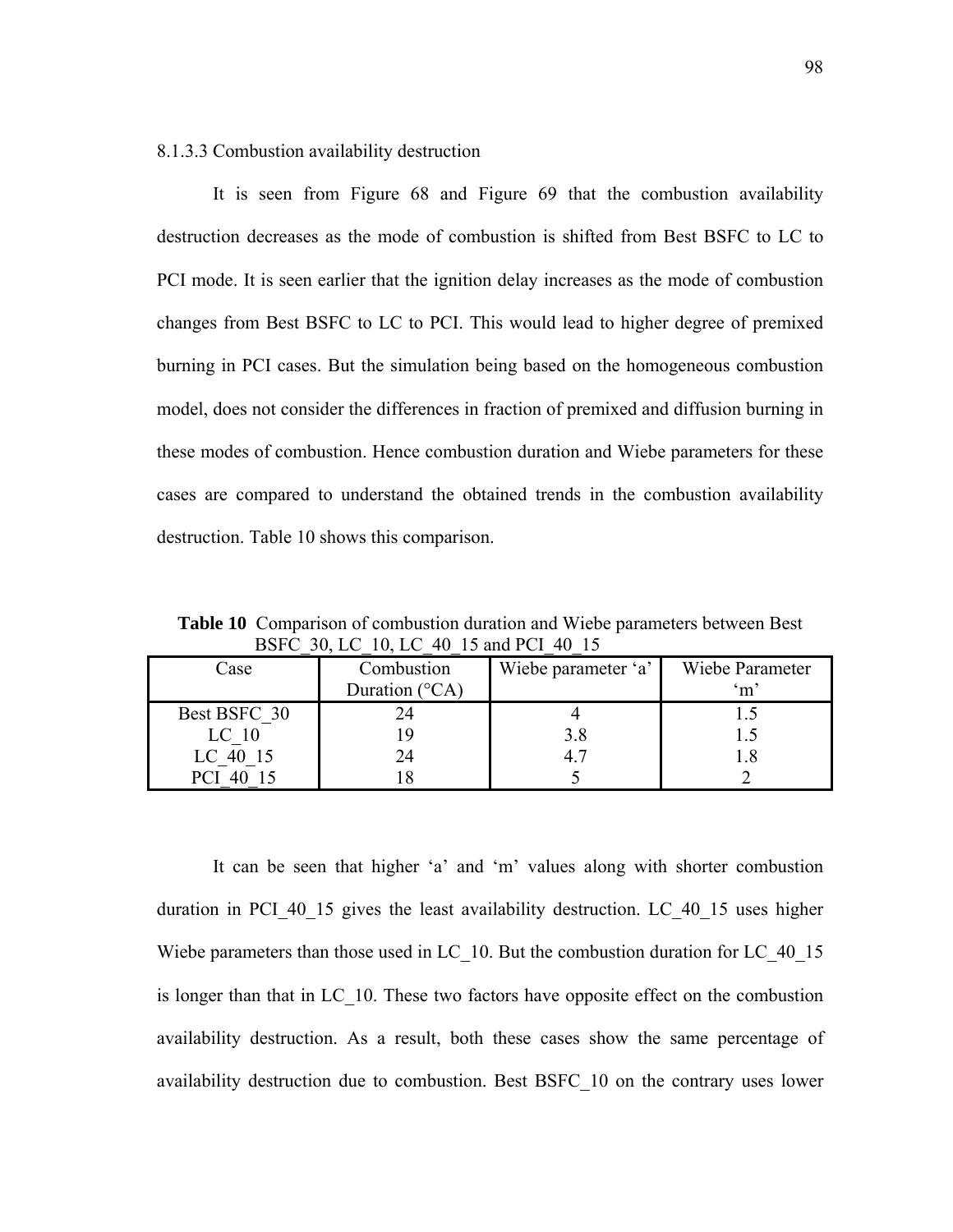values of Wiebe parameters along with longer combustion duration. Hence this case has the maximum combustion availability destruction among the four cases considered above.

The comparison of adiabatic zone temperatures also indicates the same availability balance trends observed. The adiabatic zone temperature increases as the mode of combustion is shifted from Best BSFC to LC to PCI. The comparison of adiabatic zone temperatures is shown in Figure 76 and Figure 77.



**Fig. 76** Comparison of adiabatic core temperatures between LC\_10 and Best BSFC\_30.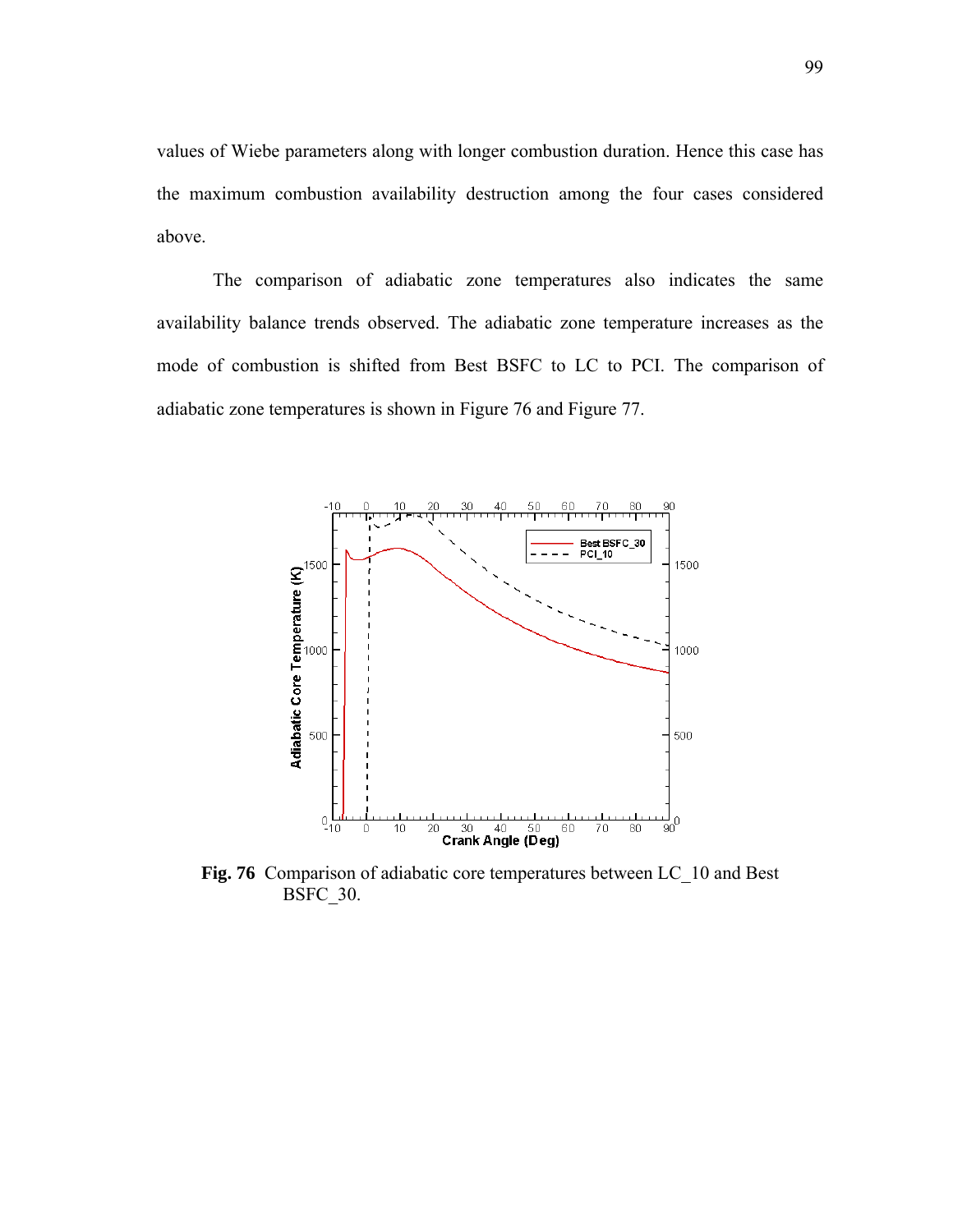

Fig. 77 Comparison of adiabatic core temperatures between LC 40<sup>15</sup> and PCI\_40\_15.

### .1.3.4 Net exhaust availability out 8

As expected, the availability transfer through the exhaust increases as the mode of com bustion shifts from Best BSFC to LC to PCI mode (See Figure 68 and Figure 69). This could be attributed to the delayed start of combustion with shifting of mode of combustion from Best BSFC to PCI. More retarded start of combustion implies that the combustion continues late in the expansion stroke increasing the exhaust gas temperature. A delayed start of combustion also implies less thermodynamic expansion which further increases the exhaust availability transfer with change in mode of combustion from Best BSFC to PCI. Table 9 shows the comparison of exhaust gas temperatures between these cases. The increasing exhaust gas temperatures as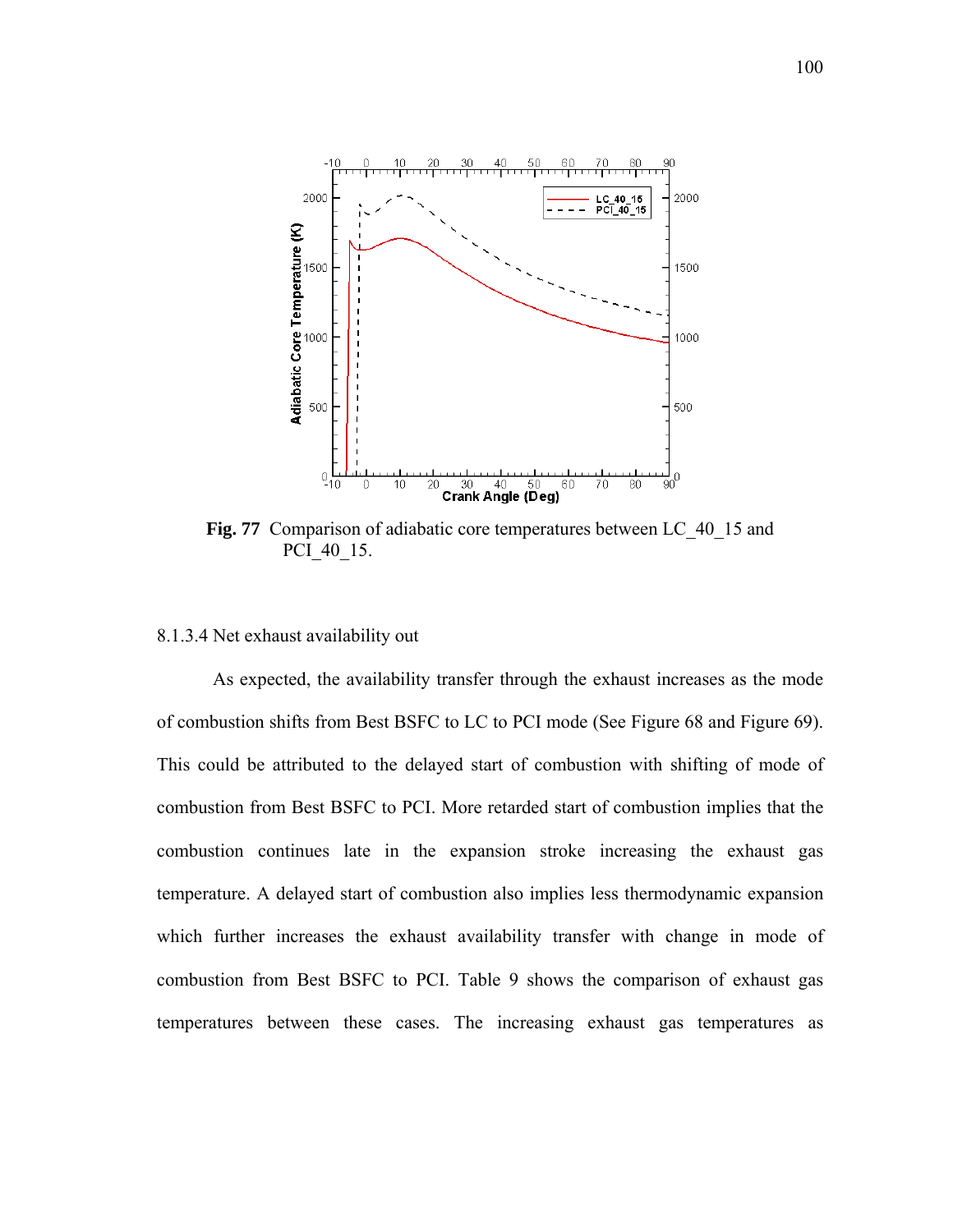combustion mode shifts from Best BSFC to PCI further suggests the occurrence of delayed combustion.

#### 8.1.3.5 Intake mixing destruction

Both Best BSFC\_30 and LC\_10 use 30% EGR. Hence the composition of the intake charge and the residual gases are expected to be approximately equal in both cases. Small difference exists between the inlet EGR temperatures as shown in Table 9. Similar EGR inlet temperature difference can be seen between LC\_40\_15 and PCI 40 15 cases. This explains the slight differences in the intake mixing destruction observed in Figure 68 and Figure 69.

## 8.1.3.6 Fuel availability not used

This component of availability balanced is exclusively influenced by the Wiebe parameters. Higher 'a' values result in more complete combustion while parameter 'm' does not affect the percentage of unburned fuel at the end of combustion. This follows from the Wiebe function (Equation 7):

In this equation, y is the extent of reaction. Hence at the end of combustion duration  $y = 1$ . Hence,

$$
x_b = 1 - \exp(-a) \tag{12}
$$

Hence as 'a' increases,  $x_b$  decreases. Or in other words, higher values of 'a' leave smaller fraction of fuel unburned at the end of the combustion process.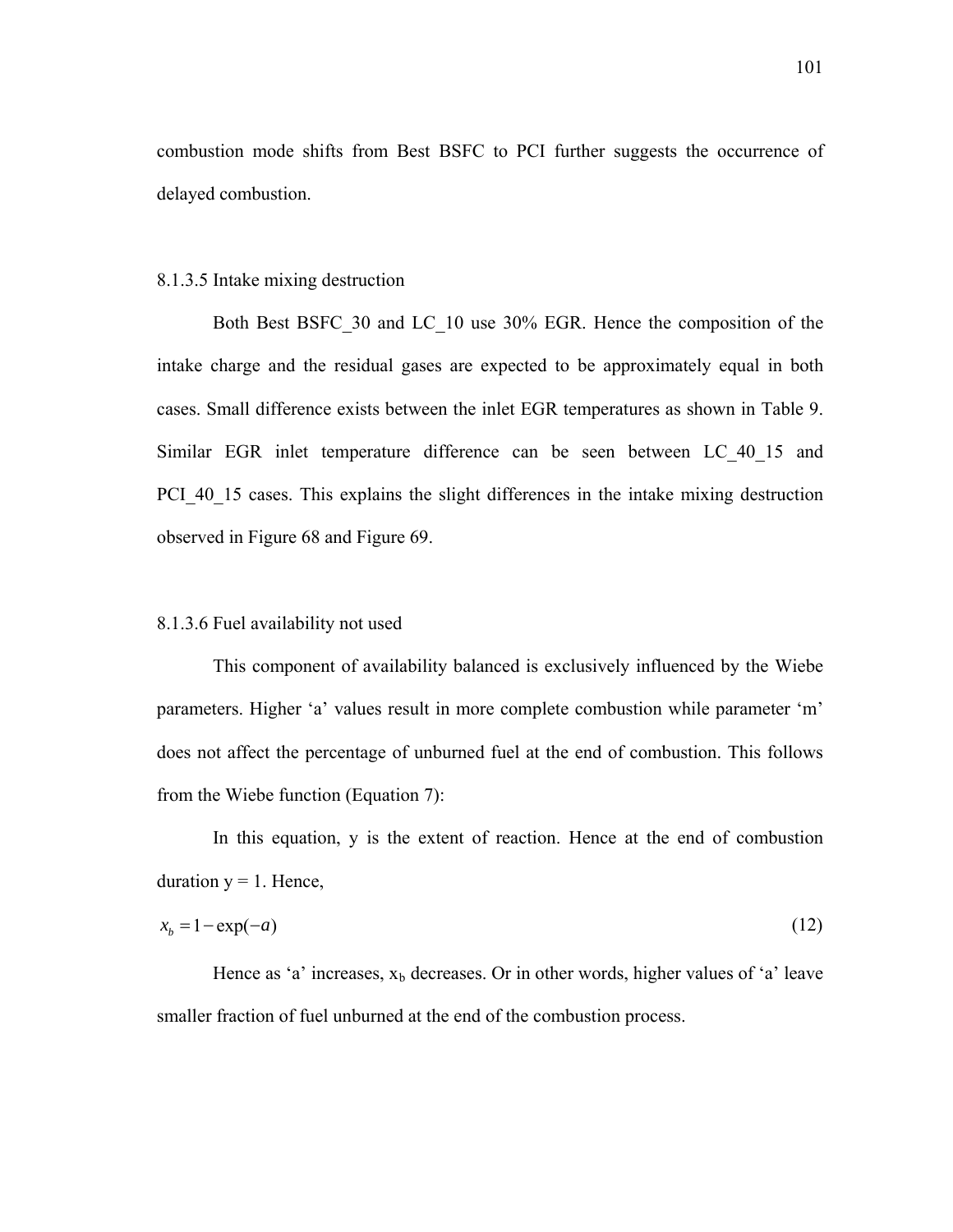Wiebe parameters used for above four cases are summarized in Table 11. Hence the trends observed from Figure 68 and Figure 69 are congruent with the corresponding Wiebe parameters used.

| Table 11 Summary of Wiebe parameters used for Best BSFC_30, LC_10, LC_40_15 |
|-----------------------------------------------------------------------------|
| and PCI 40 15.                                                              |

| Case             | Wiebe parameter 'a' | Wiebe Parameter 'm' |
|------------------|---------------------|---------------------|
| Best BSFC 30     |                     |                     |
| LC <sub>10</sub> |                     |                     |
| $LC$ 40 15       |                     |                     |
| D()              |                     |                     |

8.2 Influence of EGR

Fifteen PCI cases are analyzed for the influence of change in EGR level. The cases are grouped together as per the injection timing to eliminate the effect of injection timing. Figures 78 – 81 show the simulation results.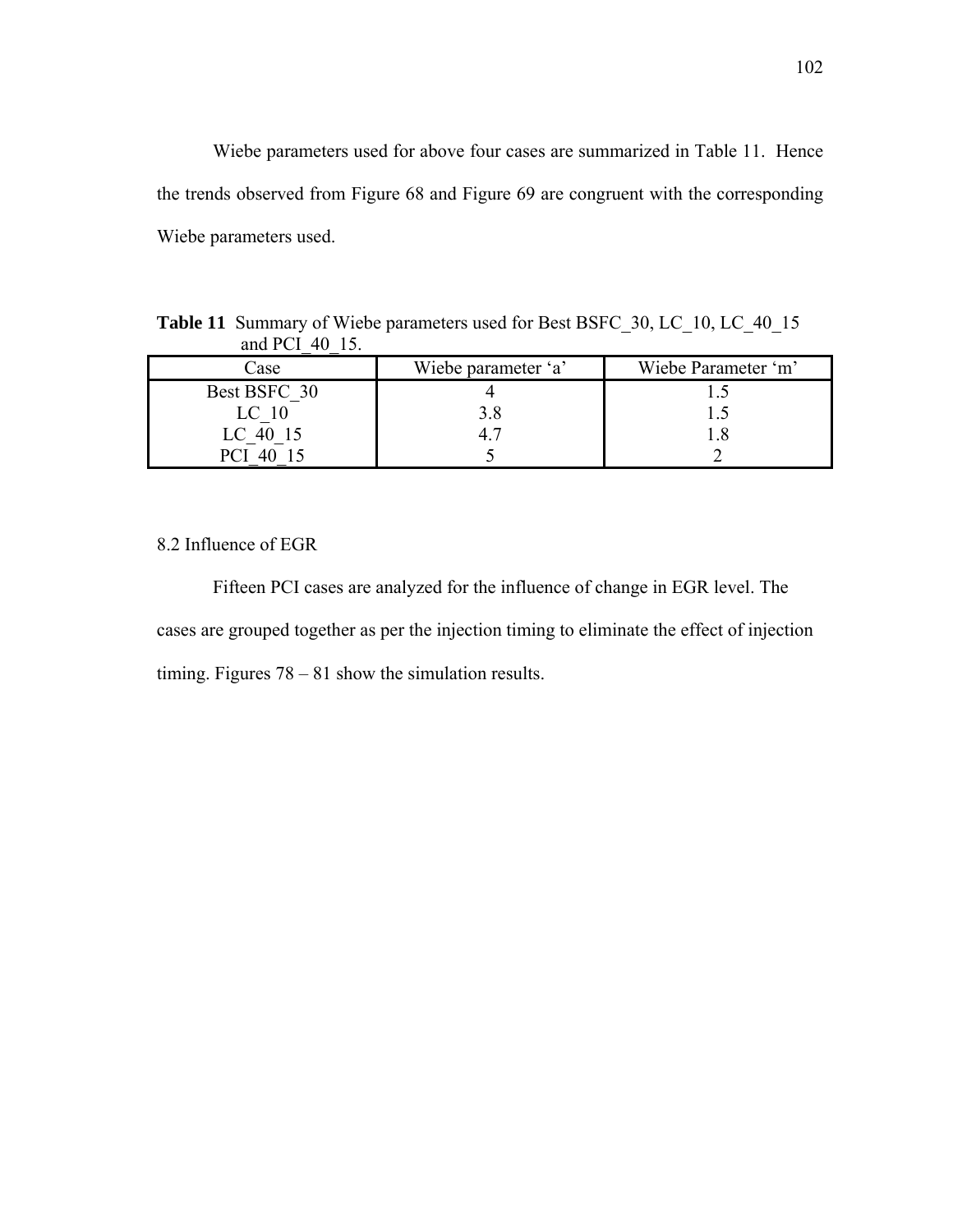

**Fig. 78** Availability destruction and transfers during an engine cycle for PCI cases with injection timing 9° bTDC.



**Fig. 79** Availability destruction and transfers during an engine cycle for PCI cases with injection timing 12° bTDC.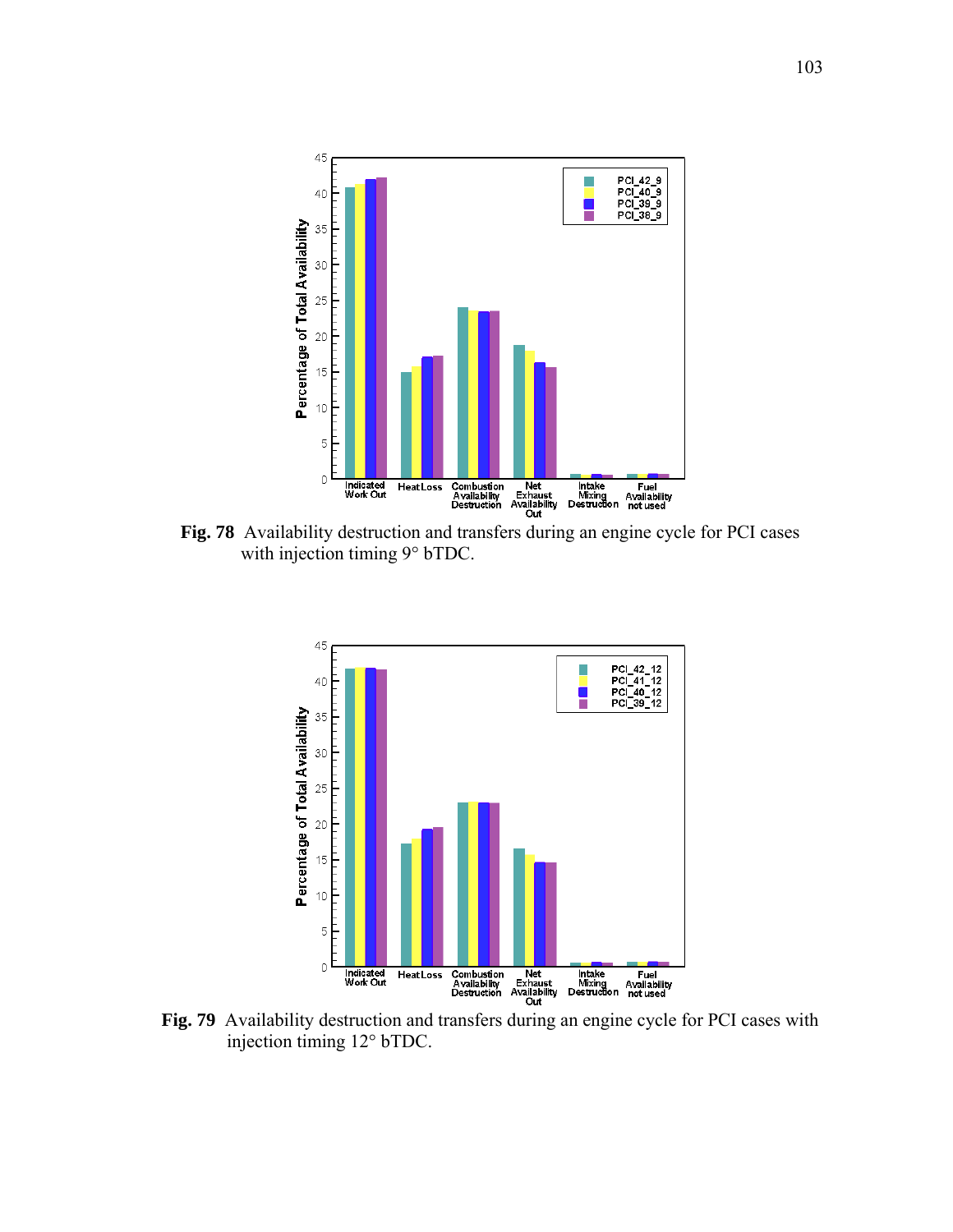

**Fig. 80** Availability destruction and transfers during an engine cycle for PCI cases with injection timing 15° bTDC.



**Fig. 81** Availability destruction and transfers during an engine cycle for PCI cases with injection timing 18° bTDC.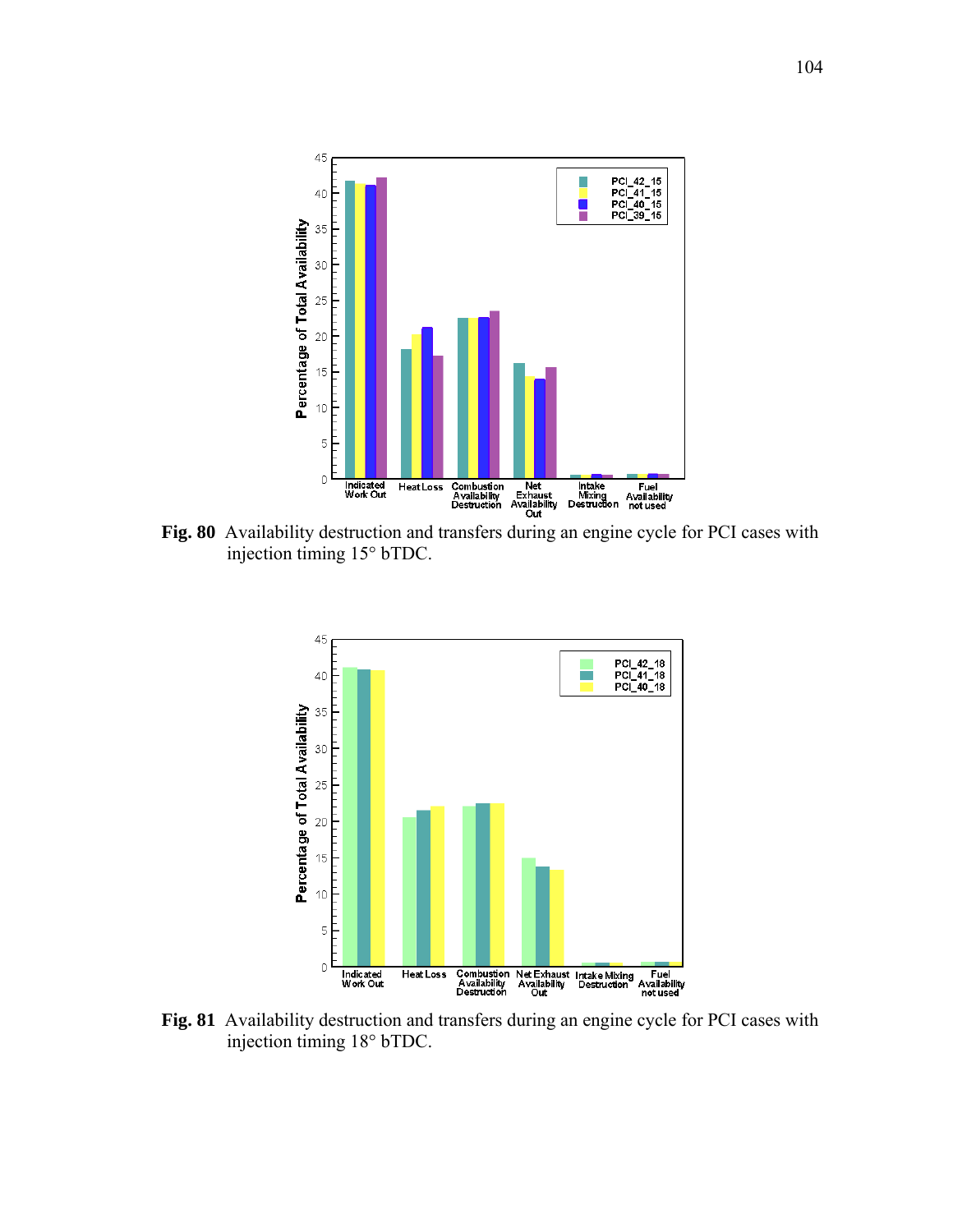#### 8.2.1 Indicated work out

There is no particular trend with changing EGR level observed in percentage of availability converted into work. This percentage is more or less the same for all the cases with change in EGR level.

#### 8.2.2 Heat loss

Except for the injection timing of 15° bTDC (Figure 74), all other figures show a gradual decrease in the percentage of availability transferred through heat loss as the EGR level increases. This trend is expected as the EGR helps in reducing the combustion temperature, even though it increases the initial charge temperature. Thus, the heat transfer during and after the combustion event plays more dominant role in the total heat transferred in an entire engine cycle. A look at the bulk gas temperatures for these cases further supports this explanation. Figures  $82 - 85$  show that the bulk gas temperature indeed reduces as the EGR level increases. In case of PCI cases with 15° bTDC injection timing, there is no significant difference in bulk gas temperature with EGR and that is reflected in the availability balance of these cases. The trends in the heat transfer coefficient are also compared as shown in Figures  $86 - 89$ , which indicate that the heat transfer coefficient decreases as the EGR level increases. This further reduces heat transfer with increasing EGR levels.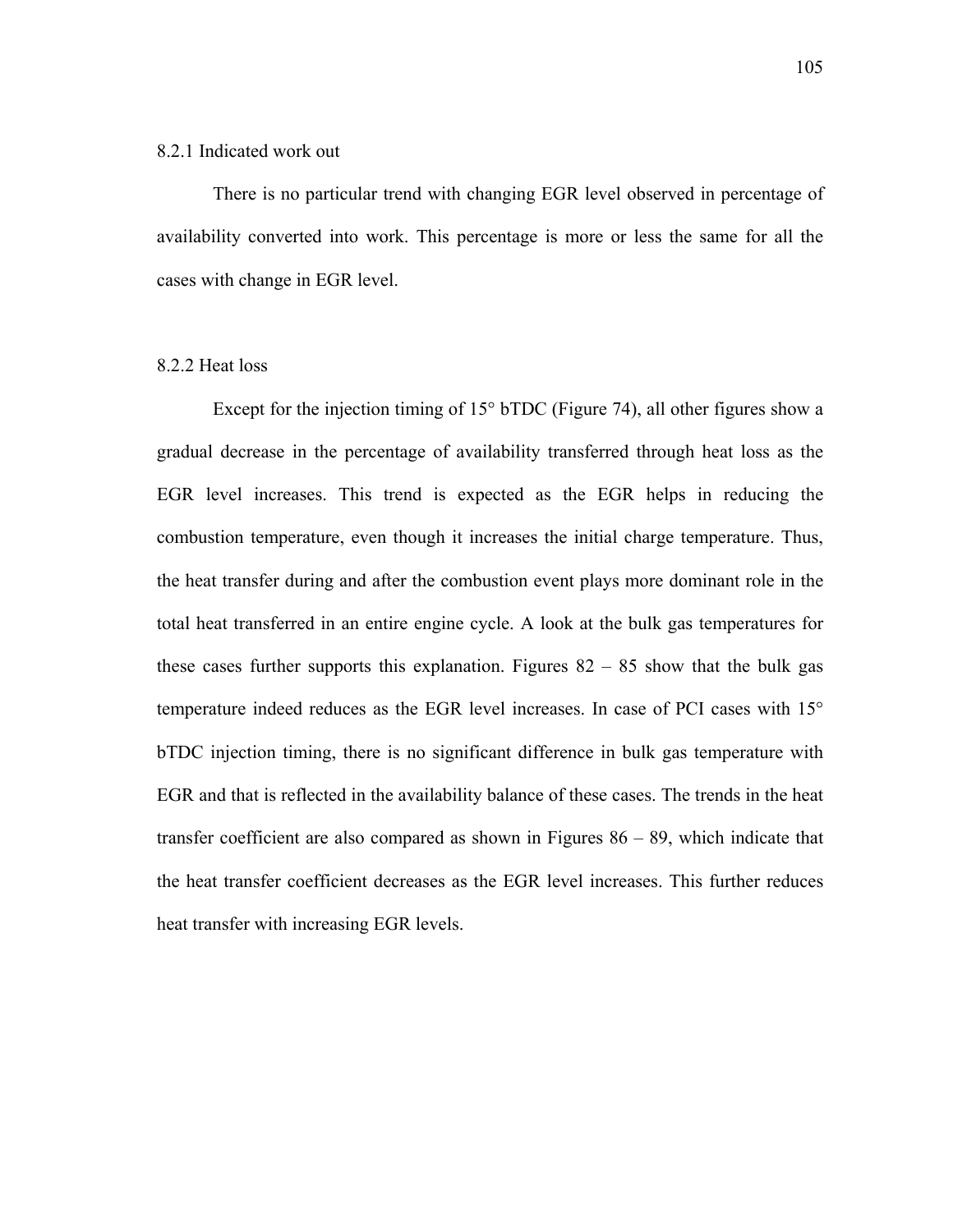

**Fig. 82** Bulk gas temperature versus crank angle for PCI cases with injection timing 9° bTDC.



**Fig. 83** Bulk gas temperature versus crank angle for PCI cases with injection timing 12° bTDC.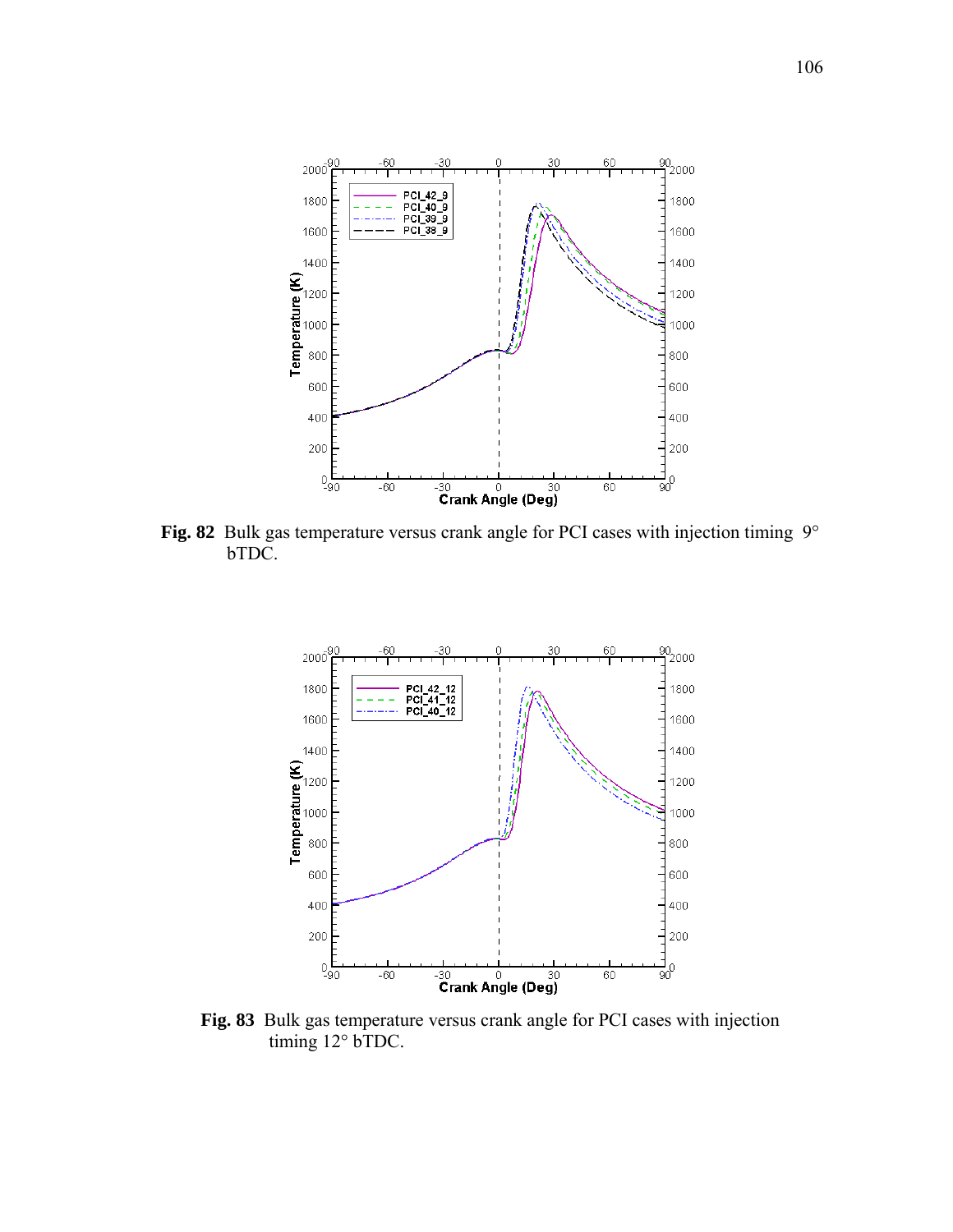

**Fig. 84** Bulk gas temperature versus crank angle for PCI cases with injection timing 15° bTDC.



**Fig. 85** Bulk gas temperature versus crank angle for PCI cases with injection timing 18° bTDC.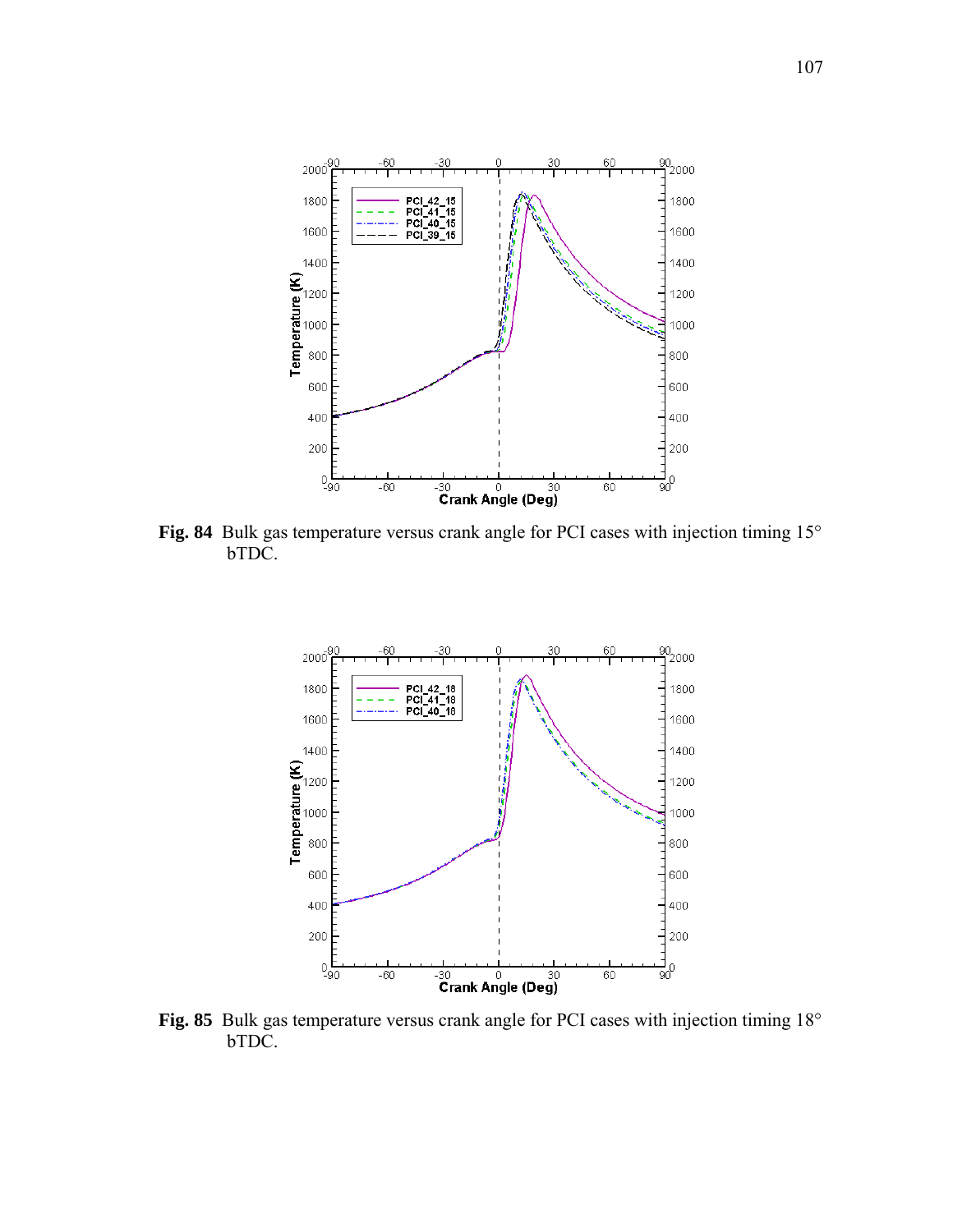

**Fig. 86** Heat transfer coefficient versus crank angle for PCI cases with injection timing 9° bTDC.



**Fig. 87** Heat transfer coefficient versus crank angle for PCI cases with injection timing 12° bTDC.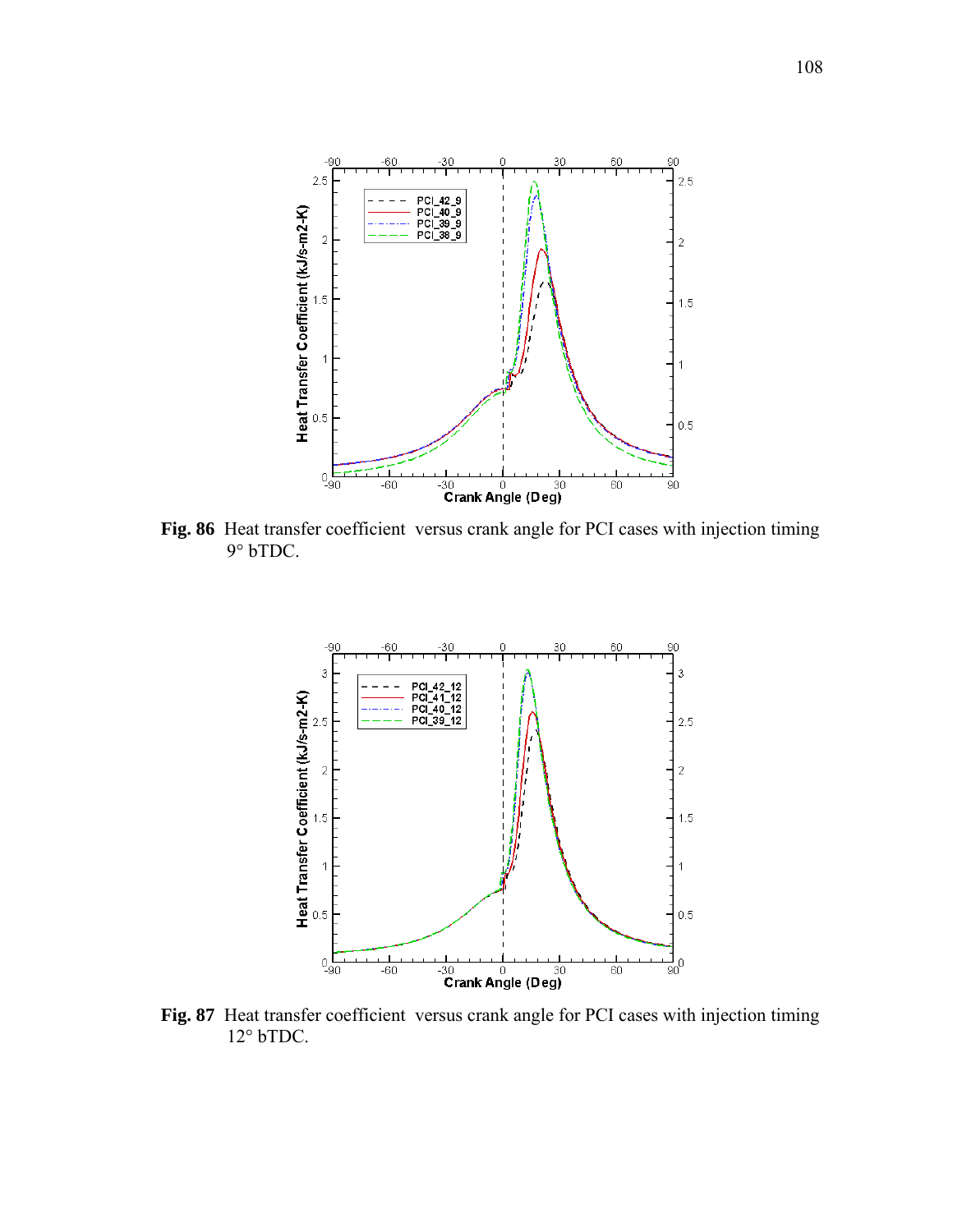

**Fig. 88** Heat transfer coefficient versus crank angle for PCI cases with injection timing 15° bTDC.



**Fig. 89** Heat transfer coefficient versus crank angle for PCI cases with injection timing 18° bTDC.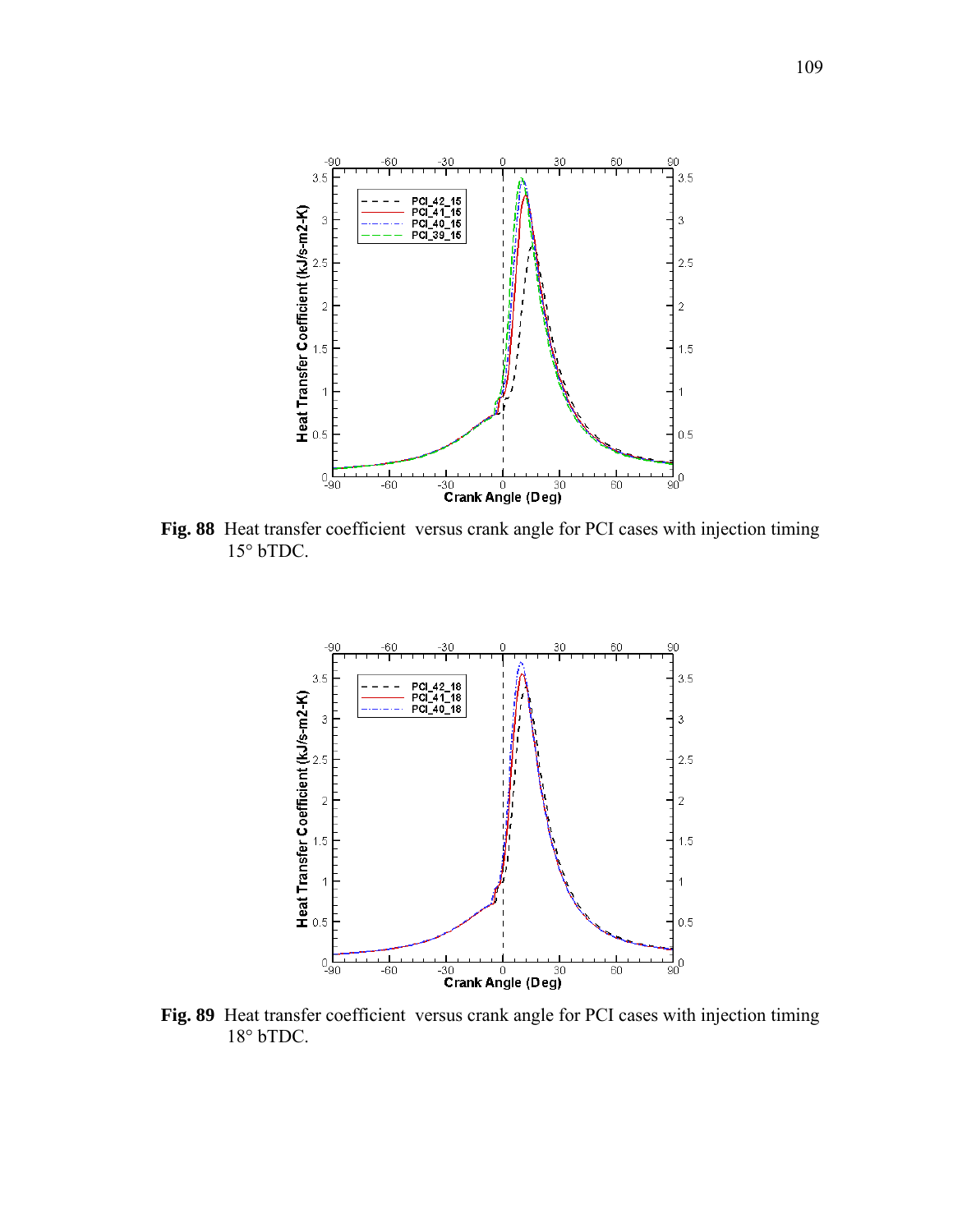#### 8.2.3 Combustion availability destruction

It is observed that the percentage of availability destroyed in a combustion process is almost equal for different EGR levels. It was demonstrated earlier that the mode of combustion has a significant influence on the availability destroyed in a combustion process. Combustion temperature also affects this balance. But in all of the above cases, the EGR varies very slightly. The mode of combustion is essentially the same in all of the cases. Hence the components that are responsible for combustion availability destruction, namely, internal energy transfer, mixing and irreversible chemical reactions are equally influencing the availability balance in these cases.

## 8.2.4 Net exhaust availability out

The percentage of total availability transferred through the exhaust decreases with the decrease in the EGR level (except for the PCI cases with injection timing of 15° bTDC (Figure 80)). The increasing EGR level increases the ignition delay. This effect is incorporated in the simulation by delayed start of combustion. The delayed combustion in turn increases the exhaust gas temperature as combustion continues into the expansion stroke and there is less time for the heat transfer (this has been confirmed through the trend observed in availability destruction via heat loss). Less thermodynamic expansion of the cylinder charge associated with delayed combustion further augments the exhaust availability transfer with increasing EGR levels. The exhaust gas temperatures listed in Table 12 for these cases are in accord with the observed trends of the availability balance.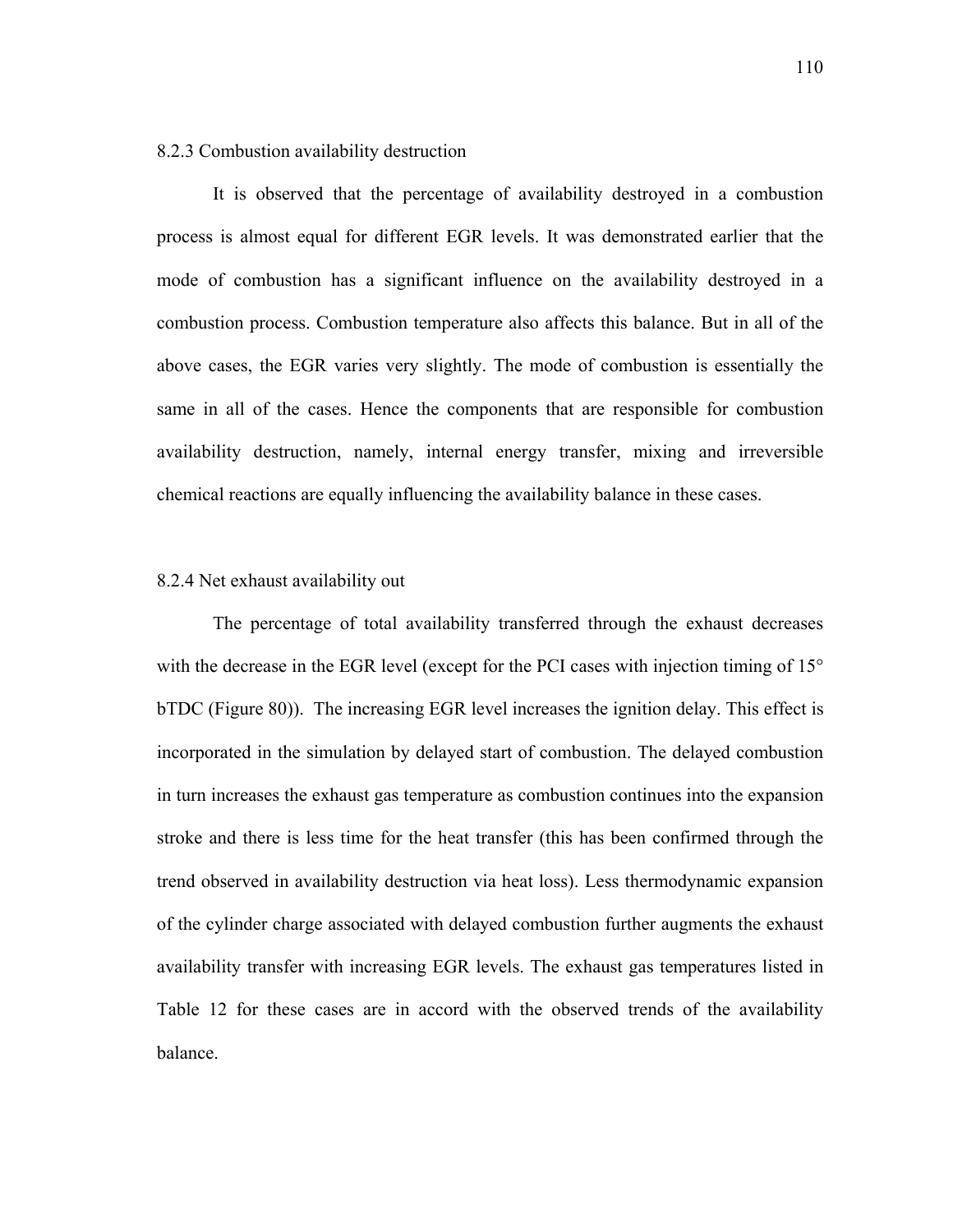| <b>Injection Timing</b><br>degree bTDC | Case nomenclature | <b>Exhaust Gas Temperature</b><br>(K) |
|----------------------------------------|-------------------|---------------------------------------|
| 9                                      | PCI 42 9          | 619                                   |
| 9                                      | PCI 40 9          | 614                                   |
| 9                                      | PCI 39 9          | 591                                   |
| 12                                     | PCI 42 12         | 573                                   |
| 12                                     | PCI 41 12         | 540                                   |
| 12                                     | PCI 40 12         | 554                                   |
| 12                                     | PCI 39 12         | 558                                   |
| 15                                     | PCI 42 15         | 564                                   |
| 15                                     | PCI 41 15         | 540                                   |
| 15                                     | PCI 40 15         | 536                                   |
| 15                                     | PCI 39 15         | 536                                   |
| 18                                     | PCI 42 18         | 534                                   |
| 18                                     | PCI 41 18         | 527                                   |
| 18                                     | PCI 40 18         | 528                                   |

**Table 12** Comparison of simulated mass averaged exhaust gas temperature for PCI cases.

## 8.2.5 Intake mixing destruction

Intake mixing destruction largely depends on the temperature and compositional difference between the intake charge and the residual fraction. All the cases grouped as per the same injection timing use very similar EGR levels. This results in almost equal percentage availability destruction via intake mixing.

## 8.2.6 Fuel availability not used

This value is based on the Wiebe parameter 'a'. As the same Wiebe parameters are used for the curve fitting of the PCI cases, the percentage of fuel availability not used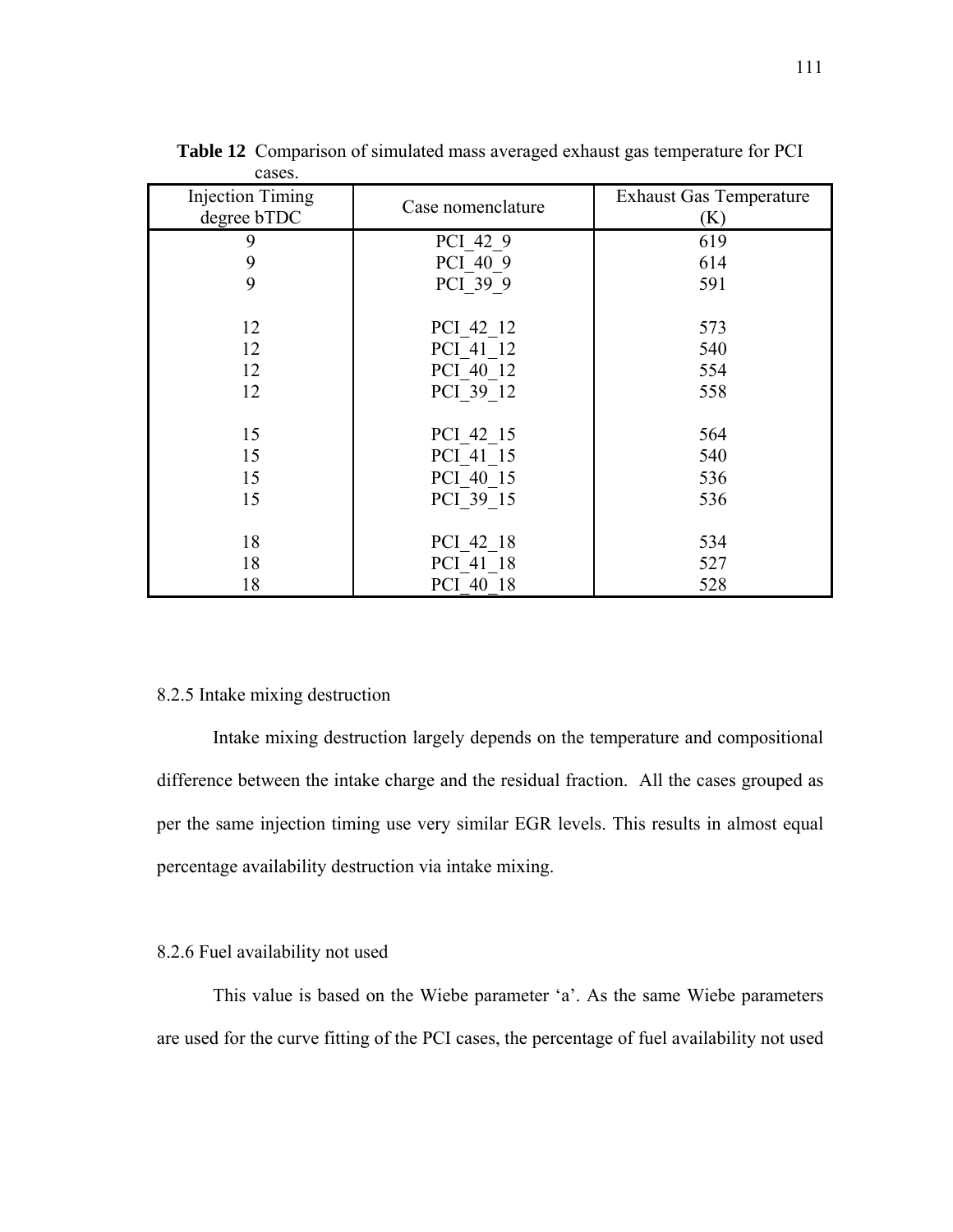for all the PCI cases is around 0.66% irrespective of the EGR level and injection timing used.

## 8.3 Influence of injection timing

Fifteen PCI cases and five LC cases are analyzed for the effect of injection timing on availability balance. The cases using equal EGR levels are grouped together to eliminate the effect of EGR. Figures 90 – 94 show the simulation results.



**Fig. 90** Availability destruction and transfers in an engine cycle for PCI cases using 42% EGR.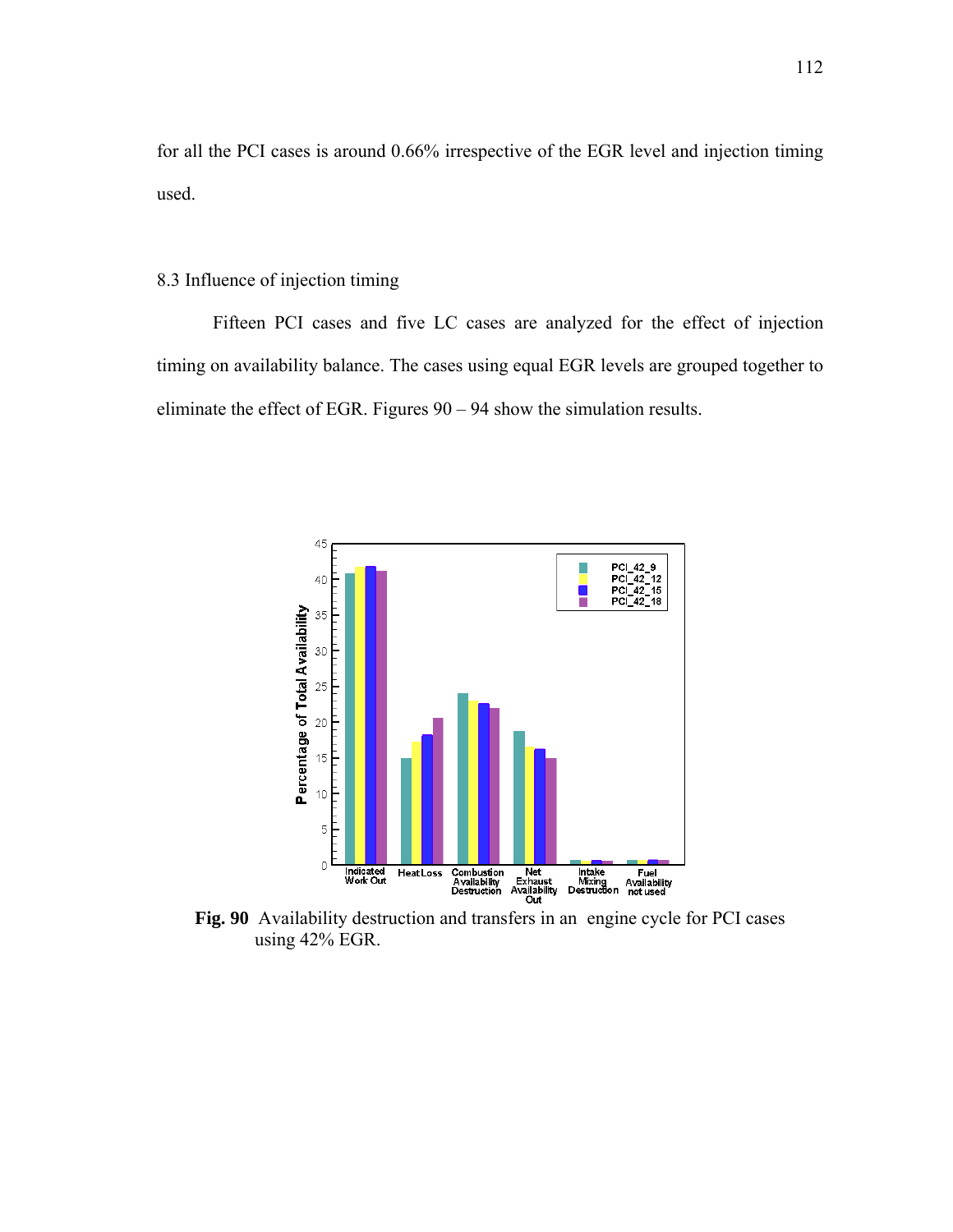

**Fig. 91** Availability destruction and transfers in an engine cycle for PCI cases using 41% EGR.



**Fig. 92** Availability destruction and transfers in an engine cycle for PCI cases using 40% EGR.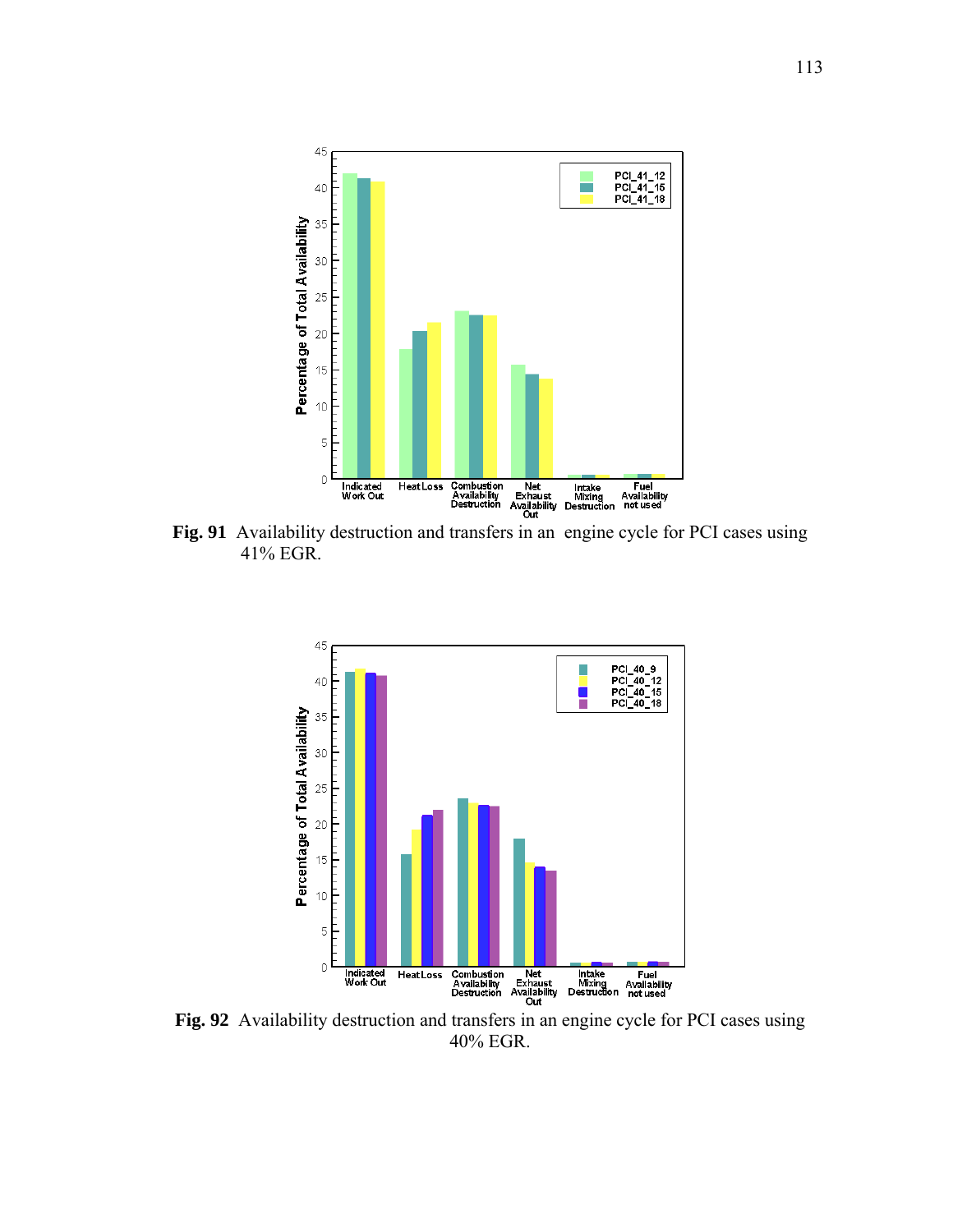

**Fig. 93** Availability destruction and transfers in an engine cycle for PCI cases using 39% EGR.



**Fig. 94** Availability destruction and transfers in an engine cycle for LC cases.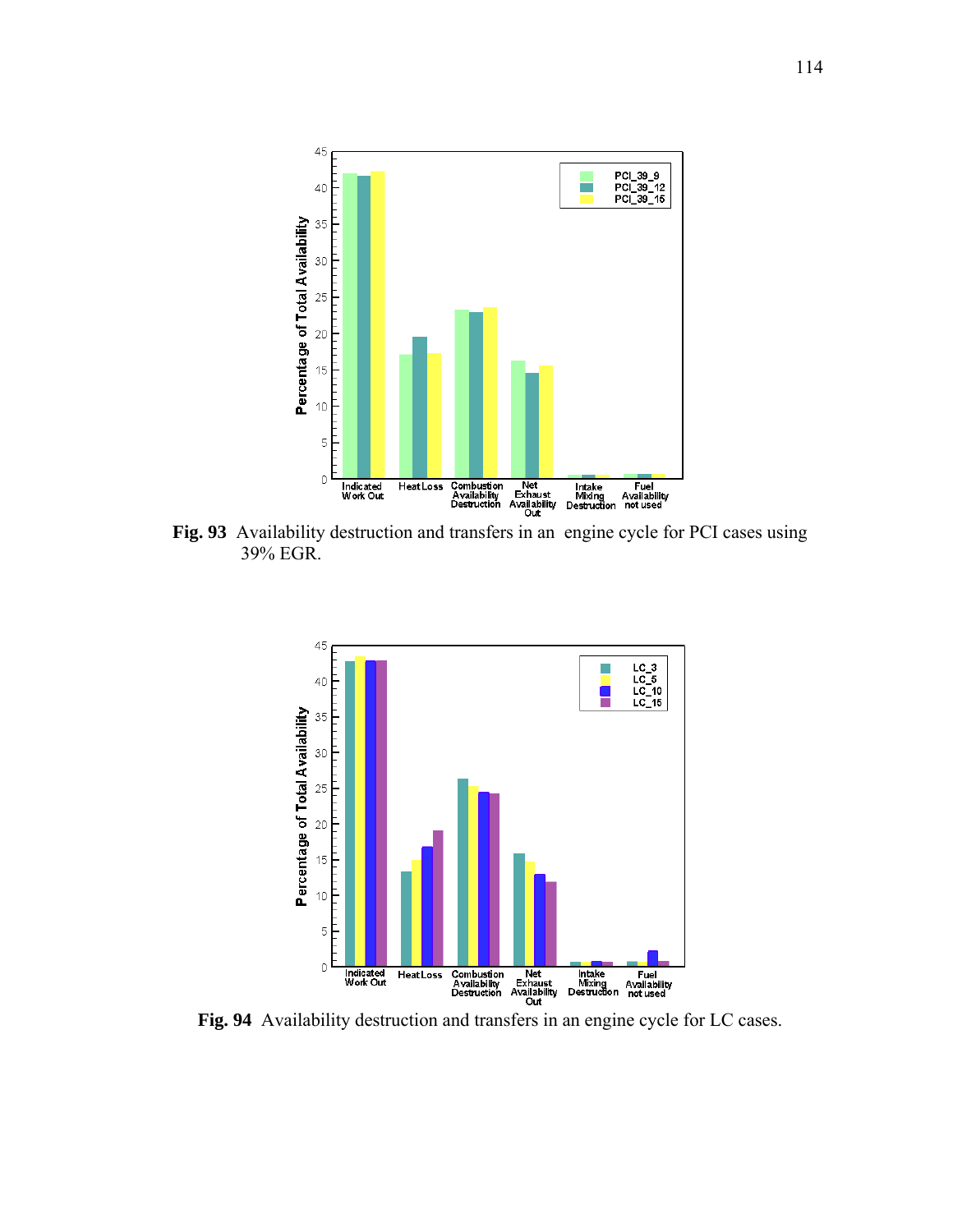#### 8.3.1 Indicated work out

There is no particular trend with changing injection timing observed in percentage of availability converted into work. But from the figures  $90 - 94$ , it is seen that this percentage is around the same irrespective of the injection timing used.

## 8.3.2 Heat loss

It is seen that the percentage of availability transferred through heat loss increases as the injection timing is advanced (except for the PCI cases using 39% EGR (Figure 93)). This might be due to two reasons: the advanced injection timing causes combustion to take place early. As the combustion occurs before or near top dead center, the combustion temperatures attained are higher than those attained with more retarded injection timing. This augments heat transfer. The second reason is that, as the combustion starts early in the cycle, there is more time available for heat transfer to take place. The bulk gas temperatures for these cases are compared to verify the rationale behind the observed trends. Figures 95 – 99 show the trend in bulk gas temperatures for these cases as the injection timing is gradually advanced. Figures 100 – 104 show the comparison of heat transfer rate. As expected, heat transfer rates increase as the injection timing is advanced.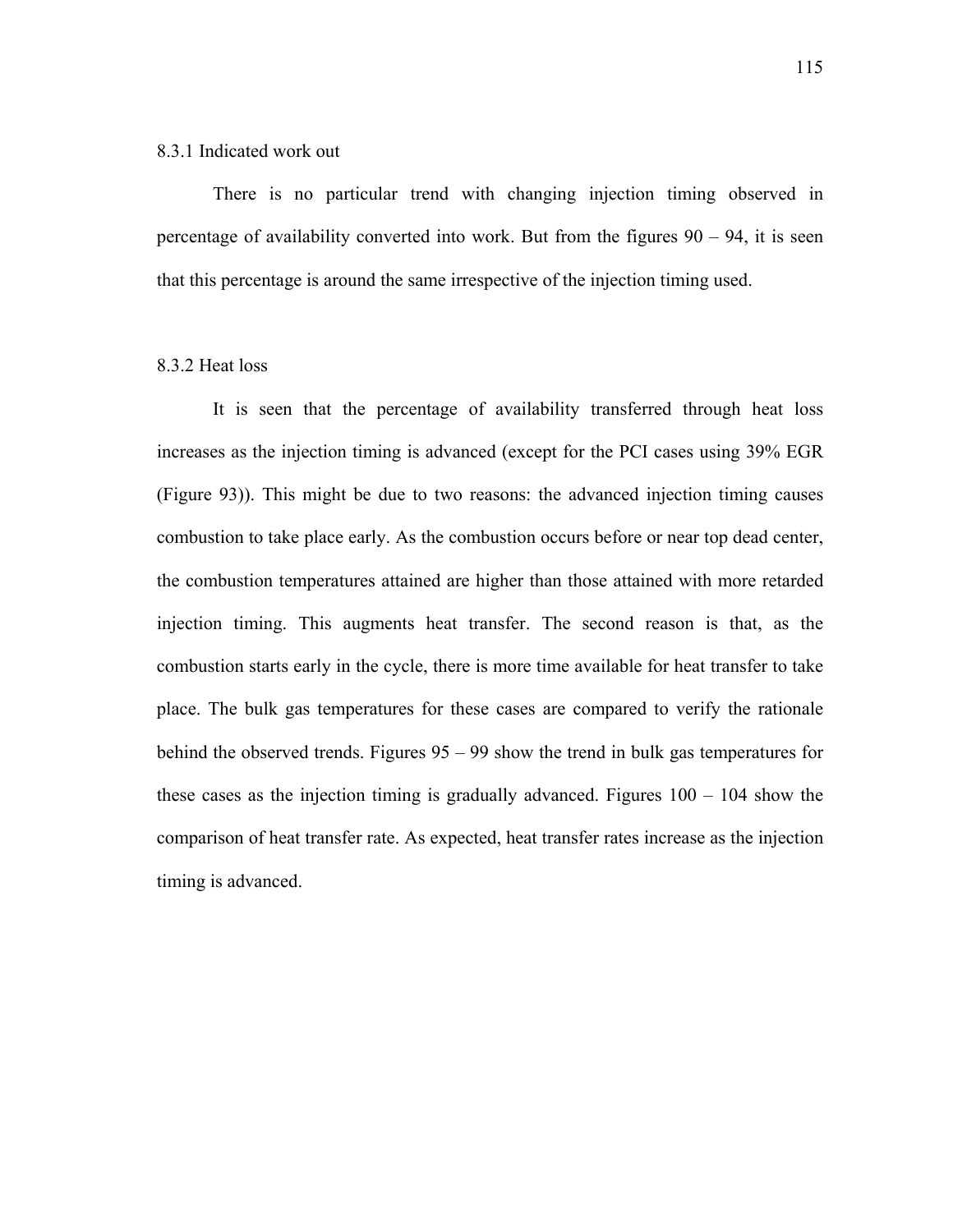

**Fig. 95** Bulk gas temperatures versus crank angle for PCI cases with 42% EGR level.



**Fig. 96** Bulk gas temperatures versus crank angle for PCI cases with 41% EGR level.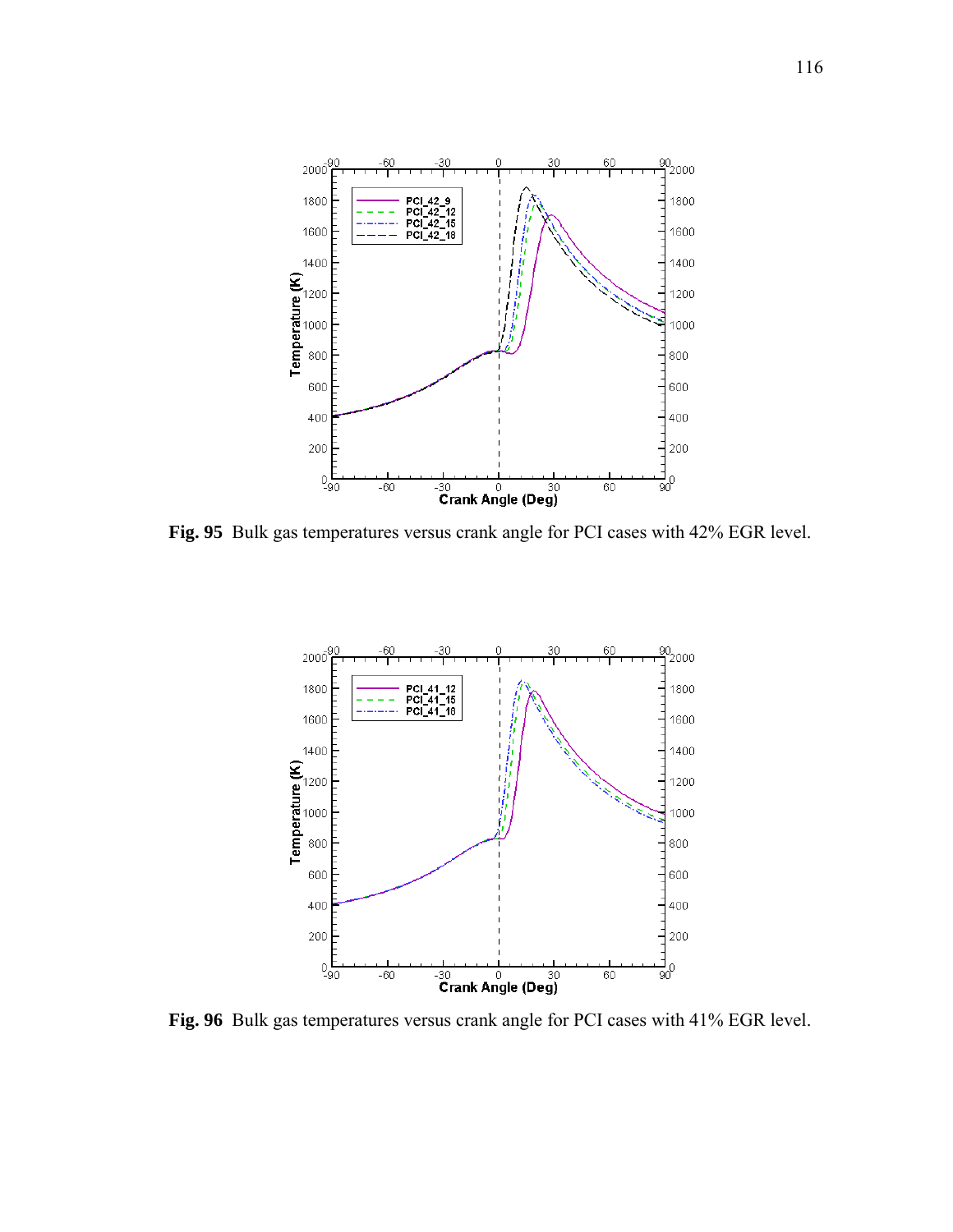

**Fig. 97** Bulk gas temperatures versus crank angle for PCI cases with 40% EGR level.



**Fig. 98** Bulk gas temperature versus angle for PCI cases with 39% EGR level.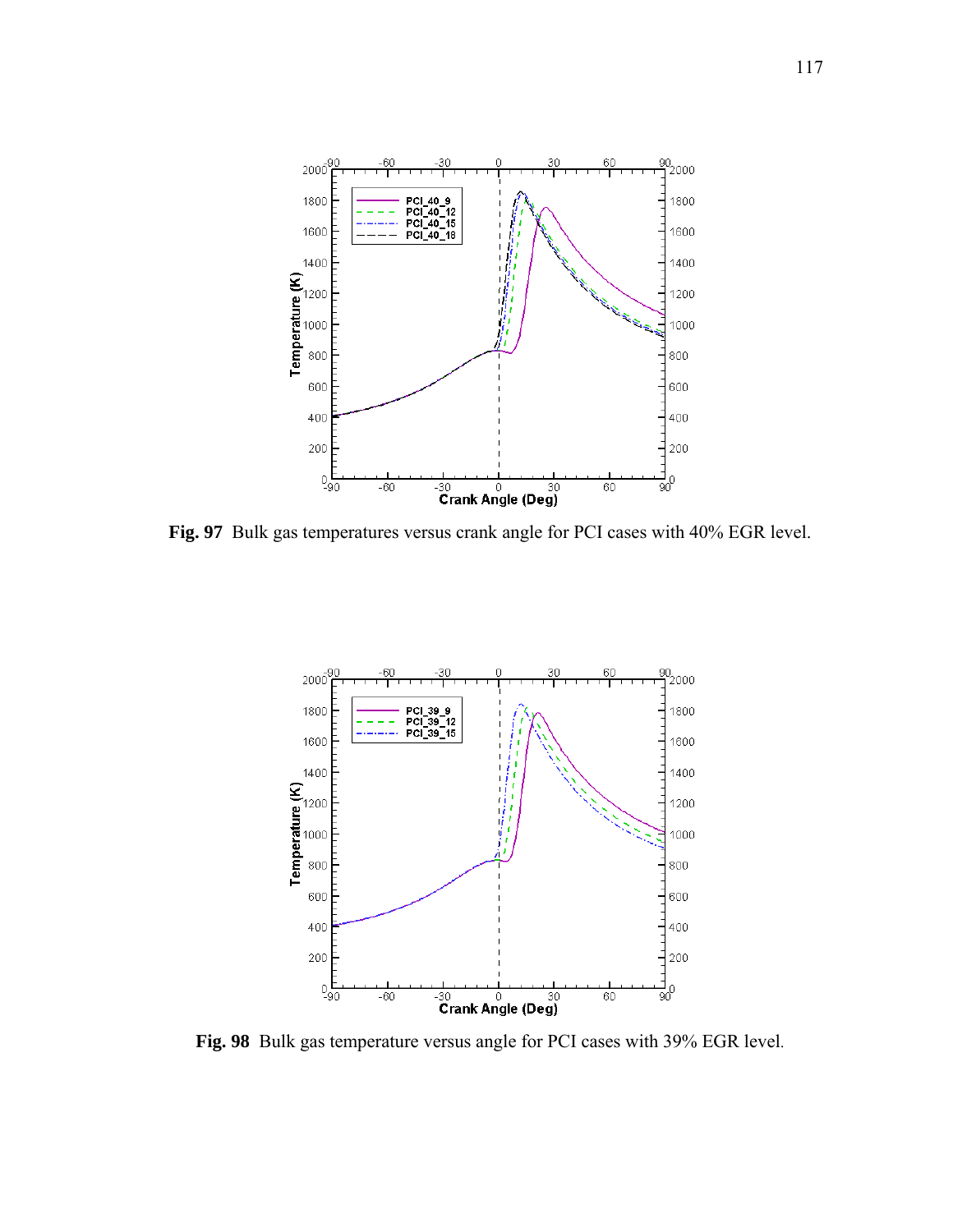

**Fig. 99** Bulk gas temperatures versus crank angle for LC cases.



**Fig. 100** Heat transfer rate versus crank angle for PCI cases with 42% EGR level.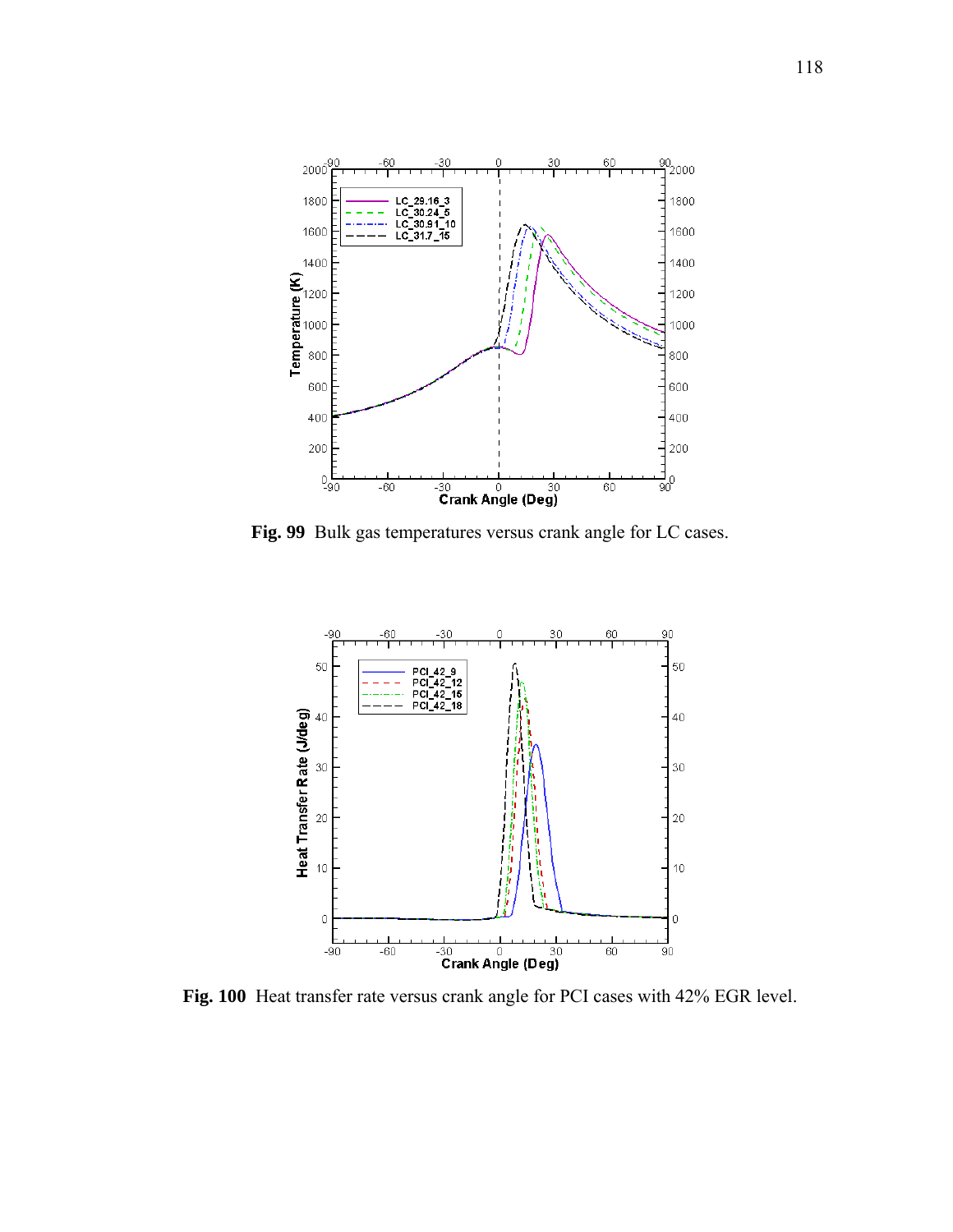

**Fig. 101** Heat transfer rate versus crank angle for PCI cases with 41% EGR level.



**Fig. 102** Heat transfer rate versus crank angle for PCI cases with 40% EGR level.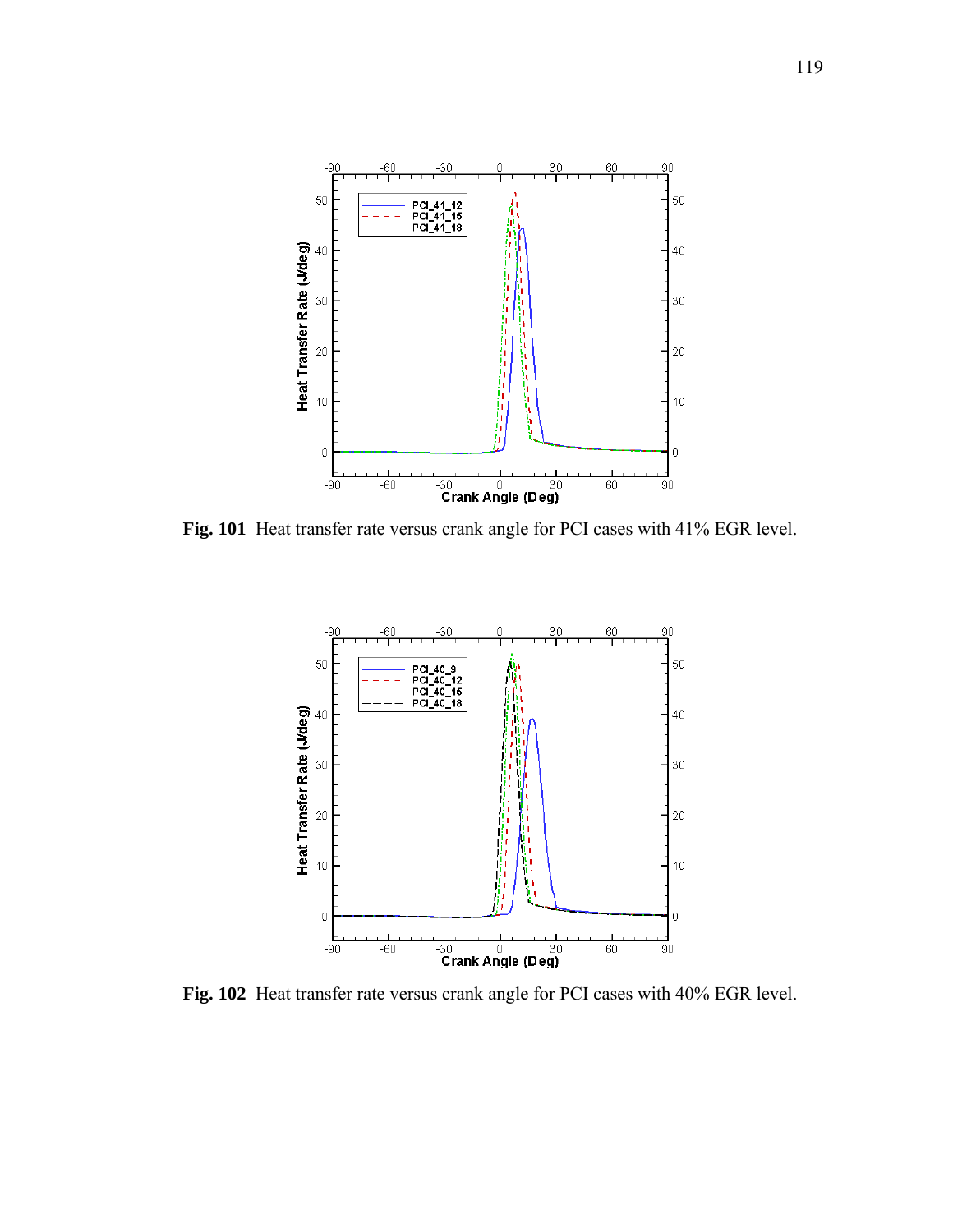

**Fig. 103** Heat transfer rate versus crank angle for PCI cases with 39% EGR level.



**Fig. 104** Heat transfer rate versus crank angle for LC cases.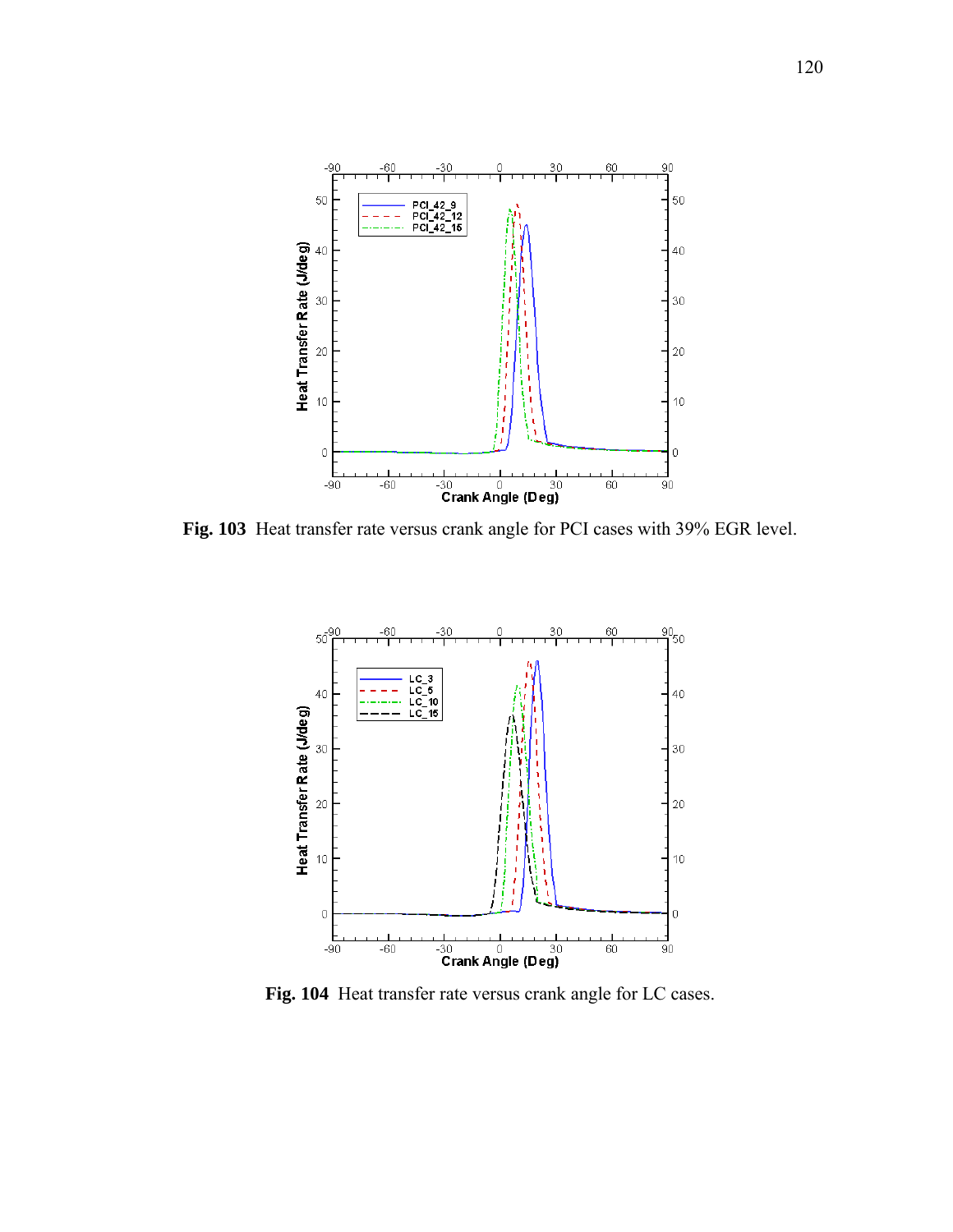## 8.3.3 Combustion availability destruction

The percentage of availability destroyed in a combustion process decreases as the injection timing is advanced (except for the PCI cases using 39% EGR). This is unlike the trend observed for changing EGR levels. Combustion availability destruction was seen to be unchanging irrespective of the EGR level.

Even though the mode of combustion is same in all of the cases grouped together, the combustion temperature is significantly different because of the different injection timings used. Figures 105 – 109 show the comparison between the temperatures of the adiabatic zone for different injection timings. Higher temperatures are attained during advanced injection timing which cause reduced availability destruction via internal energy transfer. Higher temperatures are also maintained for a longer duration with the advanced injection timings. This further reduces combustion availability destruction.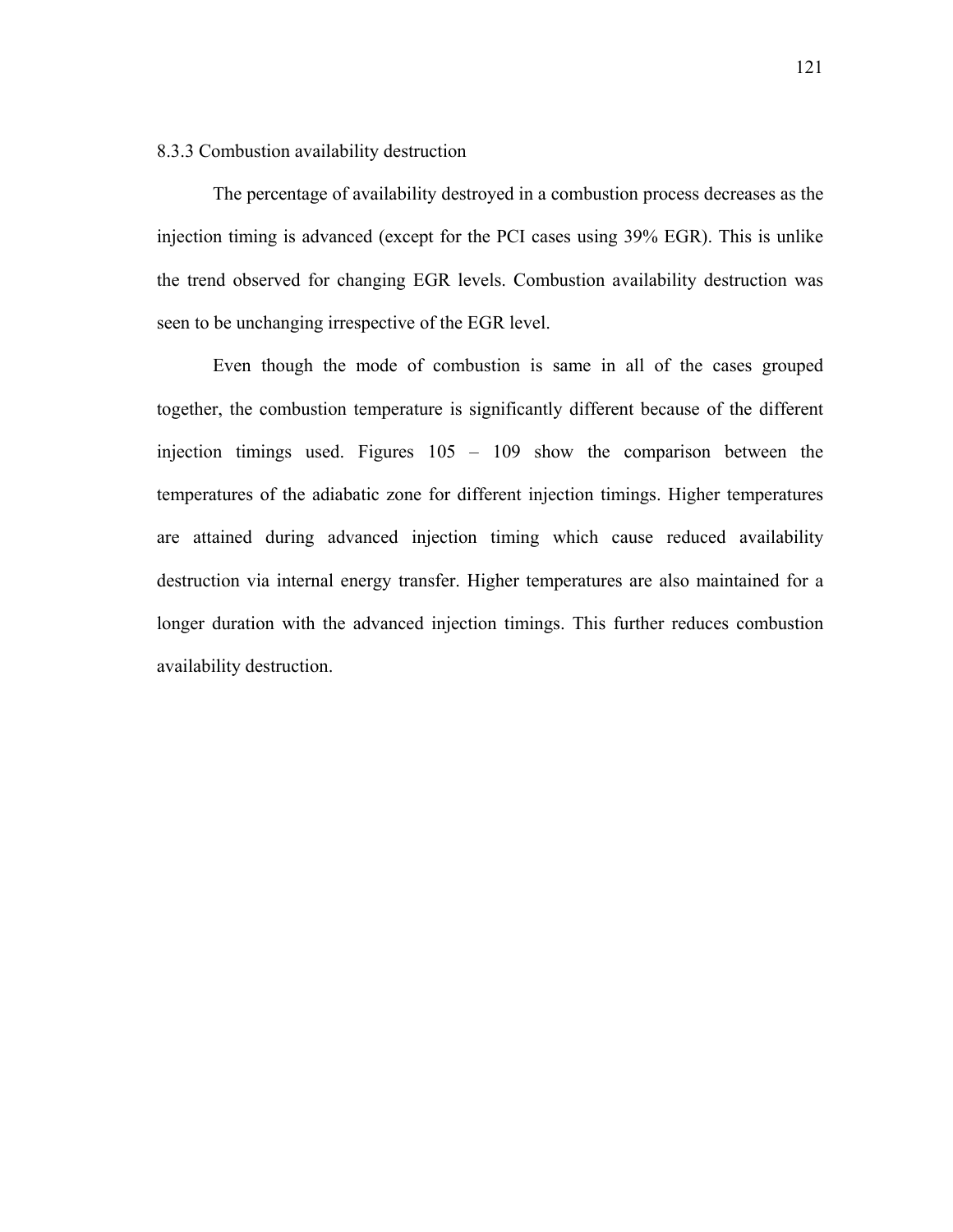

**Fig. 105** Adiabatic core temperature versus crank angle for PCI cases with 42% EGR level.



**Fig. 106** Adiabatic core temperature versus crank angle for PCI cases with 41% EGR level.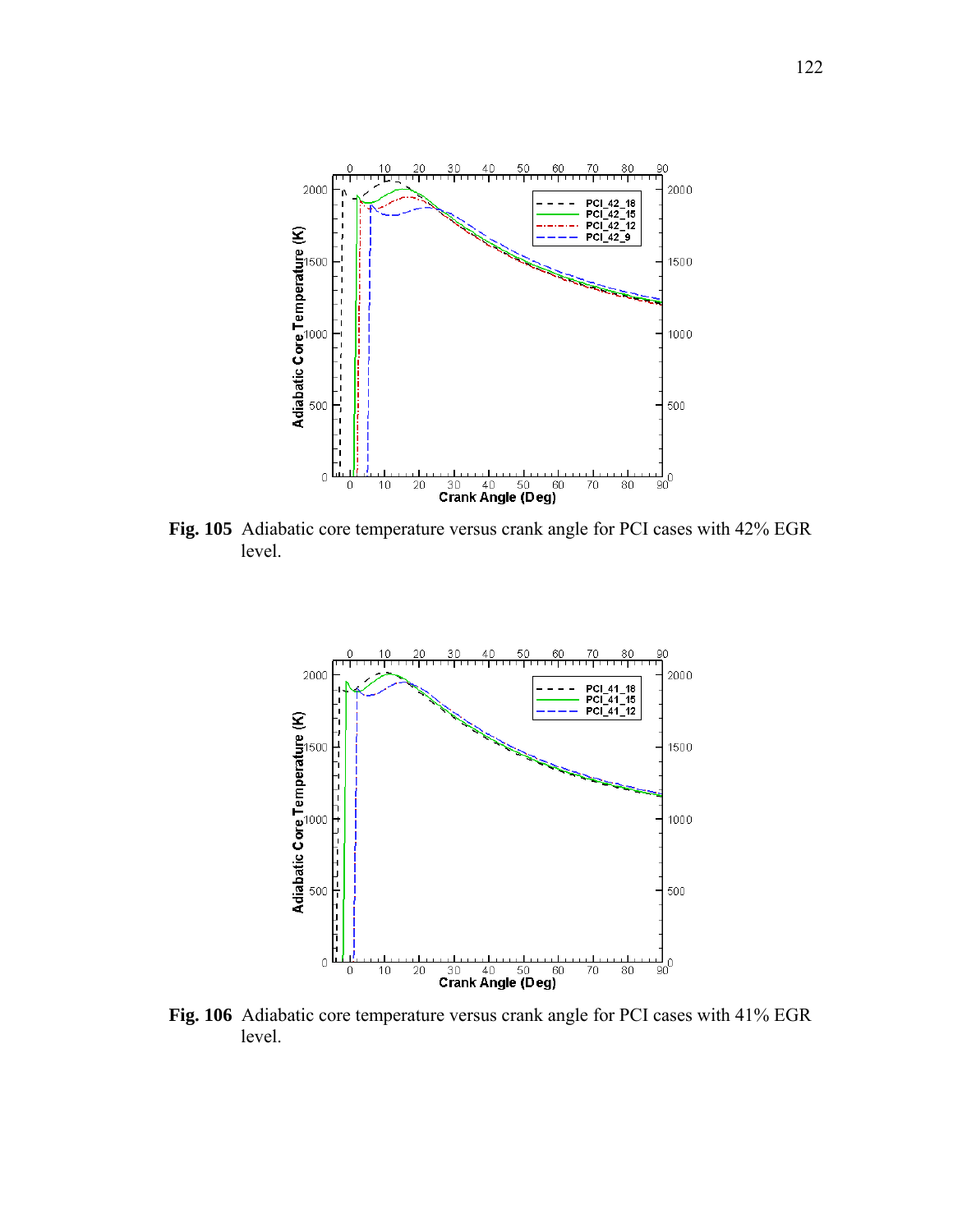

**Fig. 107** Adiabatic core temperature versus crank angle for PCI cases with 40% EGR level.



**Fig. 108** Adiabatic core temperature versus crank angle for PCI cases with 39% EGR level.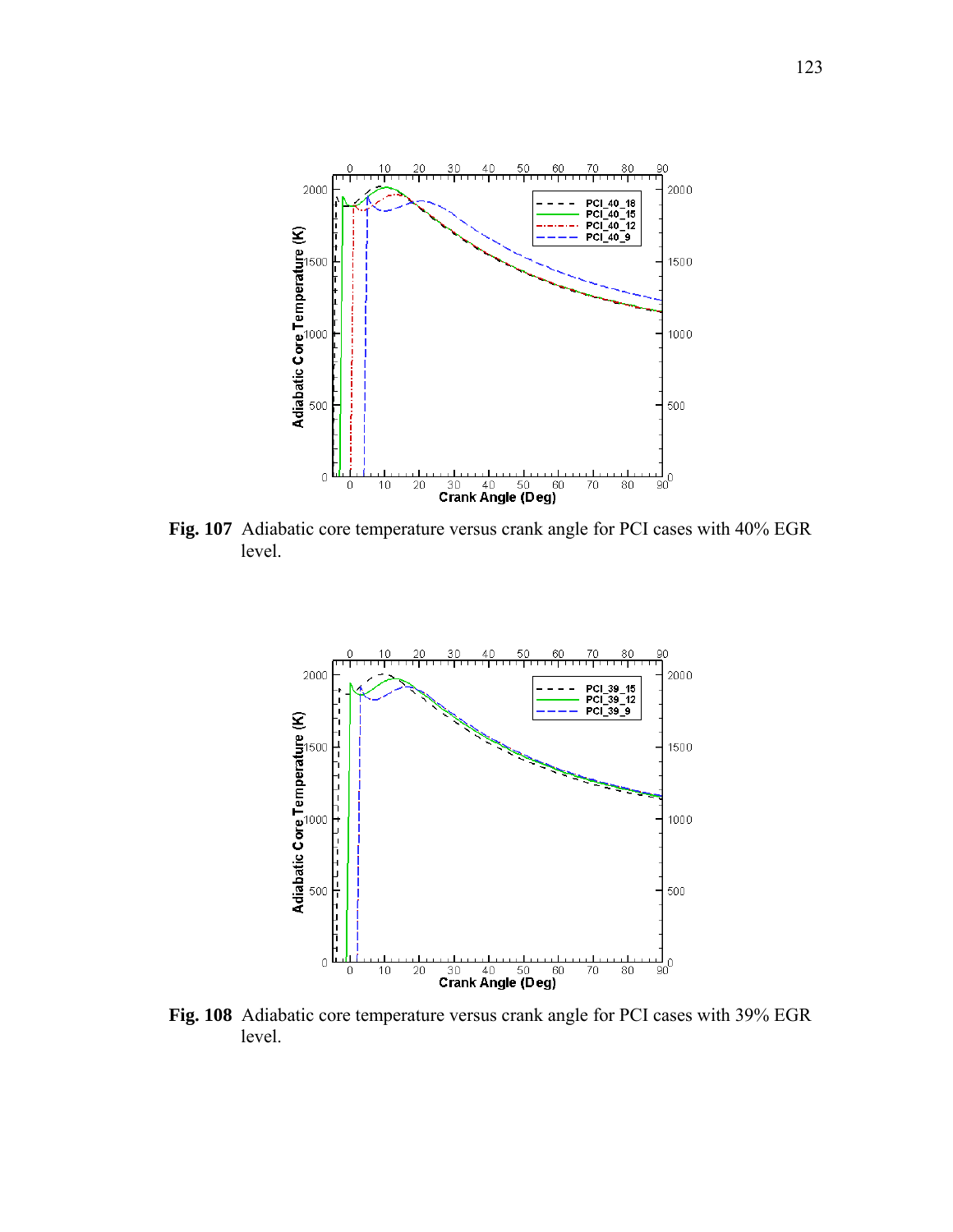

**Fig. 109** Adiabatic core temperature versus crank angle for LC cases.

## 8.3.4 Net exhaust availability out

Percentage of net availability out decreases as the injection timing is advanced (except for the PCI cases using 39% EGR). With the retarded injection timing, and corresponding delayed start of combustion, the combustion takes place latter in expansion process. This may lead to less available time for heat transfer. There is also a less thermodynamic expansion with the delayed start of combustion. As a result, the temperature of the exhaust gas is expected to be higher for the delayed injection timing. The data gathered from the simulation runs, shown in Table 13, highlights this fact.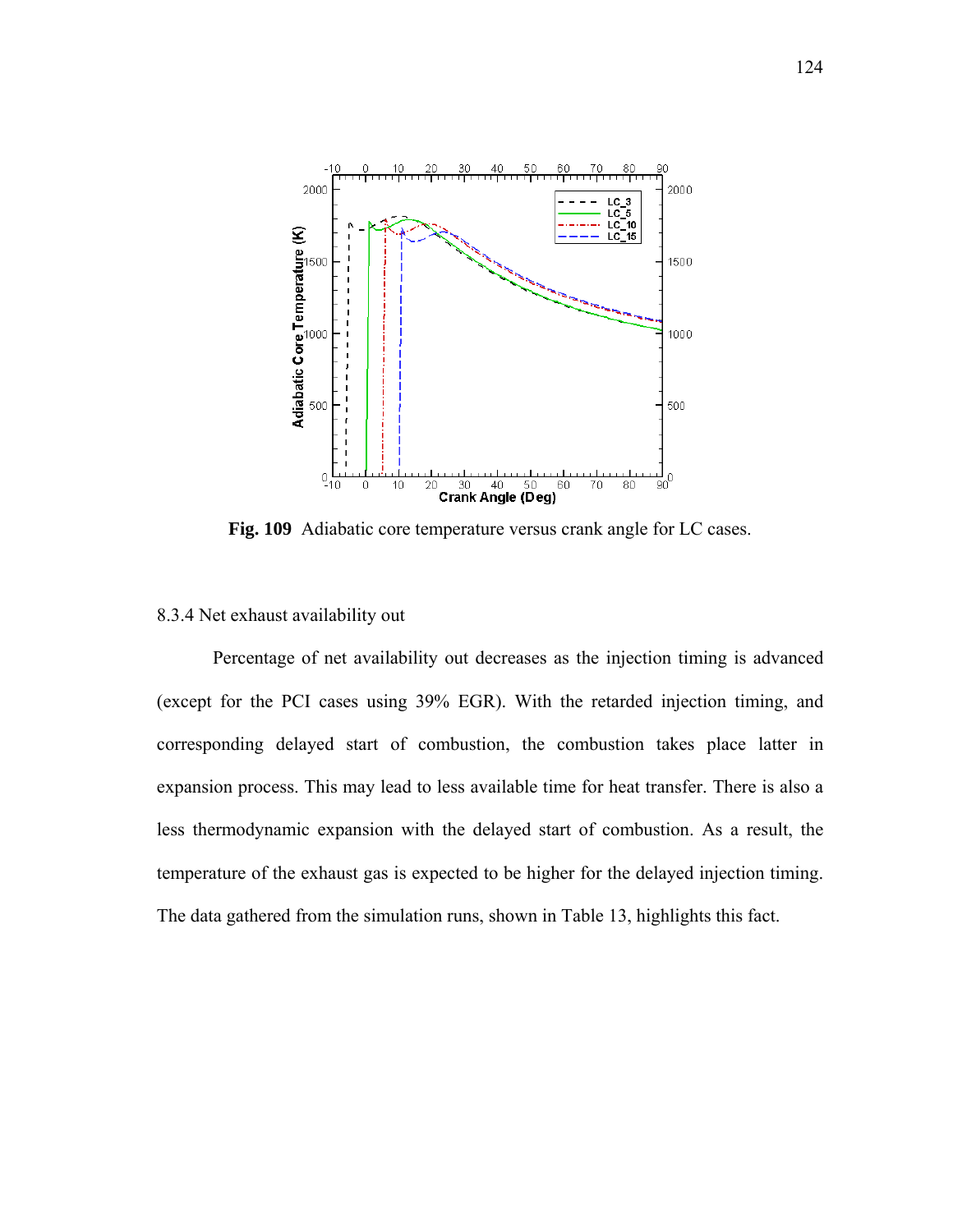| <b>Injection Timing</b><br>degree bTDC | Case nomenclature | <b>Exhaust Gas Temperature</b><br>(K) |
|----------------------------------------|-------------------|---------------------------------------|
| 9                                      | PCI 42 9          | 619                                   |
| 12                                     | PCI 42 12         | 573                                   |
| 15                                     | PCI 42 15         | 564                                   |
| 18                                     | PCI 42 18         | 534                                   |
| 12                                     | PCI 41 12         | 567                                   |
| 15                                     | PCI 41 12         | 540                                   |
| 18                                     | PCI 41 18         | 527                                   |
|                                        |                   |                                       |
| 9                                      | PCI 40 9          | 614                                   |
| 12                                     | PCI 40 12         | 554                                   |
| 15                                     | PCI 40 15         | 536                                   |
| 18                                     | PCI 40 18         | 528                                   |
| 9                                      | PCI 39 9          | 591                                   |
| 12                                     | PCI 39 12         | 558                                   |
| 15                                     | PCI 39 15         | 536                                   |
| 3                                      | LC <sub>3</sub>   | 639                                   |
| 5                                      | LC <sub>5</sub>   | 618                                   |
| 10                                     | LC <sub>10</sub>  | 583                                   |
| 15                                     | LC <sub>15</sub>  | 567                                   |

**Table 13** Comparison of mass averaged exhaust gas temperature for PCI and LC cases

# 8.3.5 Intake mixing destruction

As discussed earlier, this portion of the availability destruction depends primarily on the temperature and compositional changes between intake charge and residuals. The temperature difference is expected to be higher for the cases with delayed injection timing. But the same EGR levels used in these cases seems to have mitigated the differences. As a result, the percentage intake mixing destruction is almost equal in all the cases.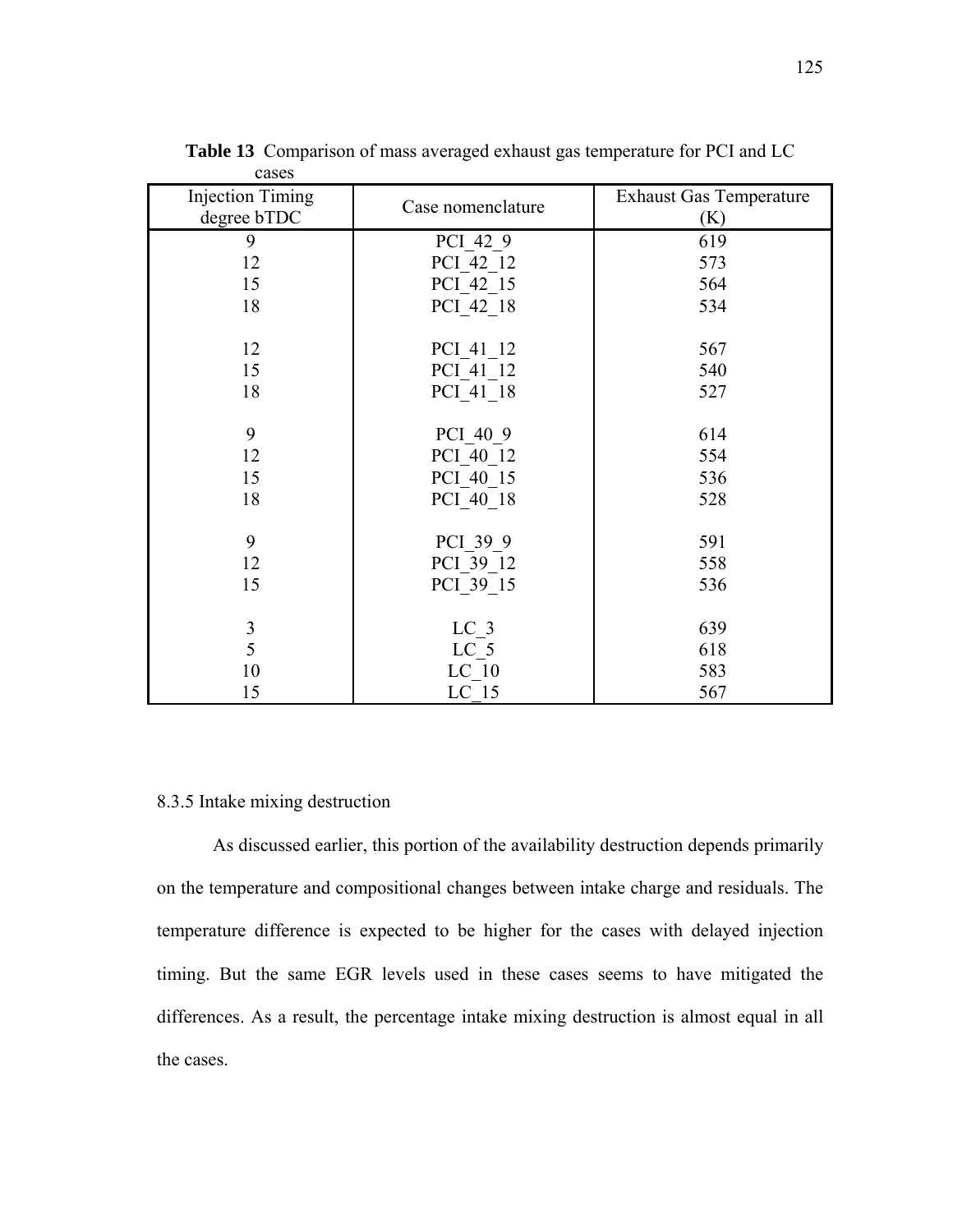8.3.6 Fuel availability not used

As explained earlier, the percentage fuel availability not used is same for all PCI cases owing to the same Wiebe parameters used to simulate these cases. But different Wiebe parameters used in LC cases leads to variation in percentage fuel availability not used.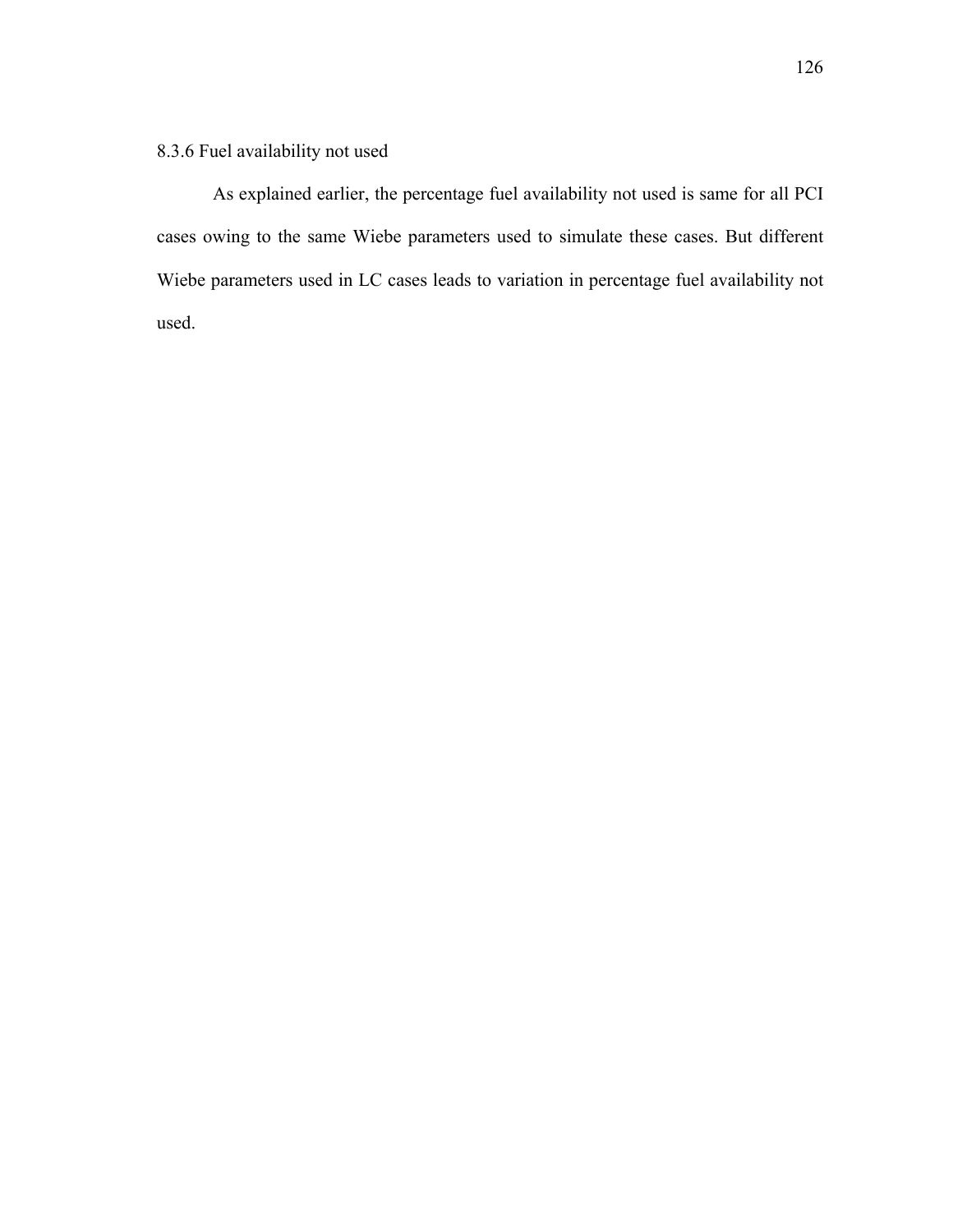#### **9. SUMMARY, CONCLUSIONS AND FUTURE SCOPE**

A thermodynamic engine cycle simulation was used for the second law analysis of engine combustion processes. Simulation parameters were optimized to represent actual engine conditions as closely as possible. The influence of mode of combustion, injection timing and EGR level on the availability balance was examined. Even though the major components of availability balance were identified to be availability converted into indicated work, availability transfer through heat transfer, combustion availability destruction, availability transfer through exhaust, mixing availability destruction and fuel availability not used; only the first four components were seen to be more dominant and changes in those four components were more discernible with the parametric studies. The simulation results obtained are summarized below:

1. The percentage of availability converted into indicated work is nearly unchanged with changes in injection timing and EGR level. Even though the percentage of availability converted into indicated work was observed to be about equal for Best BSFC and LC mode of combustion, a significant drop in this percentage was observed in PCI mode as compared to LC mode.

2. Availability transferred through heat transfer decreased with increasing EGR levels and retarded injection timings. No trends could be identified for the mode of combustion; primarily because of the different fuel and air mass flow rates employed in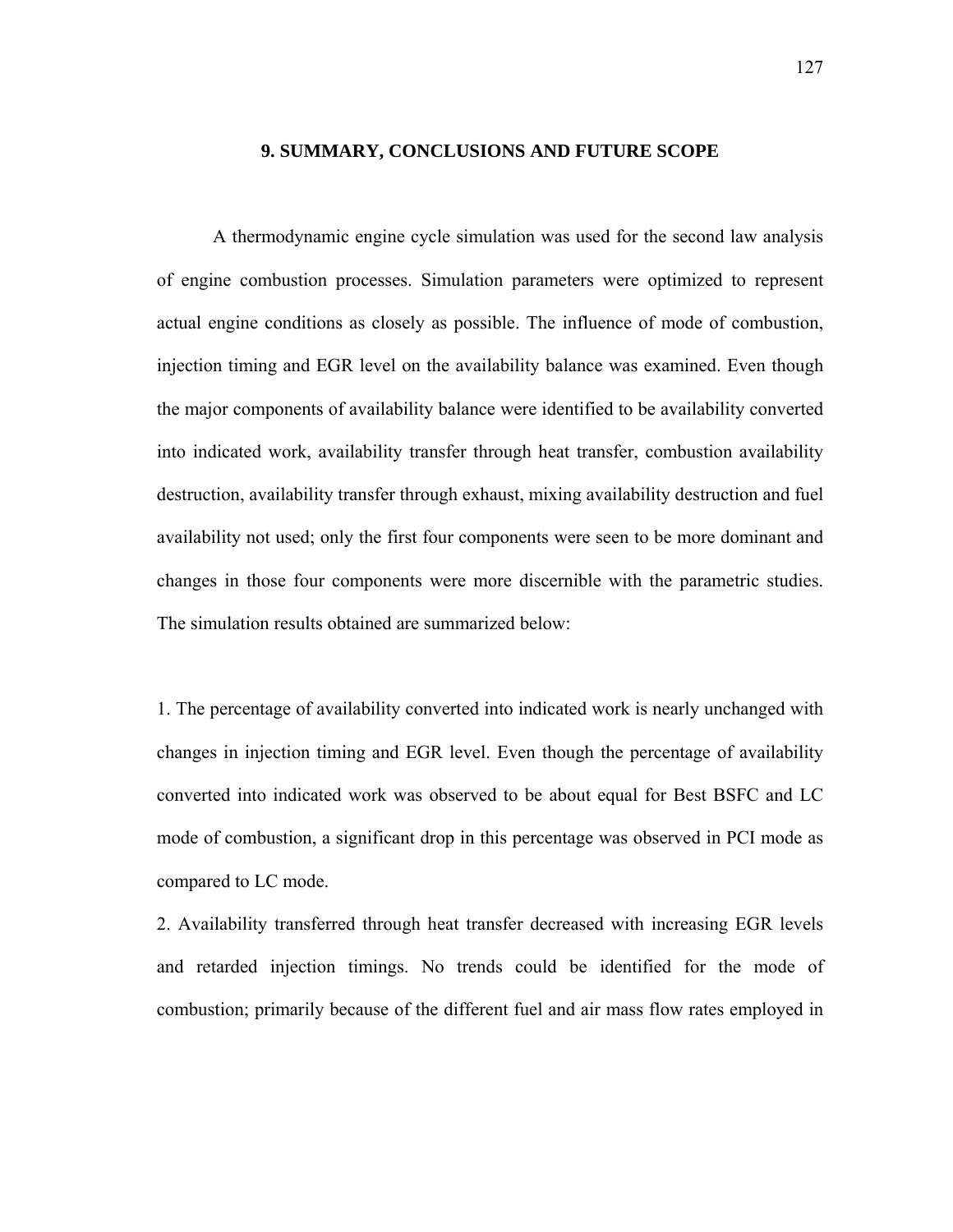the cases studied for the mode of combustion analysis. The trends may be found out if these absolute values are matched while evaluating different modes of combustion.

3. Combustion availability destruction decreased with advanced injection timings. But it was unaffected by the changes in the EGR level. The mode of combustion was also seen to affect the combustion availability destruction. PCI mode showed the least while Best BSFC node showed the most combustion availability destruction suggesting that the PCI mode is more favorable for improving combustion efficiency.

4. Availability transferred through exhaust decreased with decreasing EGR levels and more retarded injection timings. Availability transfer through exhaust also decreased as the mode of combustion was changed from PCI to LC to Best BSFC.

An attempt is made to suggest an optimum strategy for efficient engine operations based on the above observations. These conclusions are summarized below:

1. Even though the availability converted into indicated work is unchanged by the changes in the EGR level, higher EGR levels are recommended. This is because of the fact that the availability transfer through heat transfer decreases while availability transfer through exhaust increases with increasing EGR levels. Higher EGR levels increase the exhaust gas temperatures. Higher exhaust gas temperatures are suitable for advanced aftertreatment devices. Higher EGR levels also tend to make combustion more premixed and thus would help in curbing the emissions formation.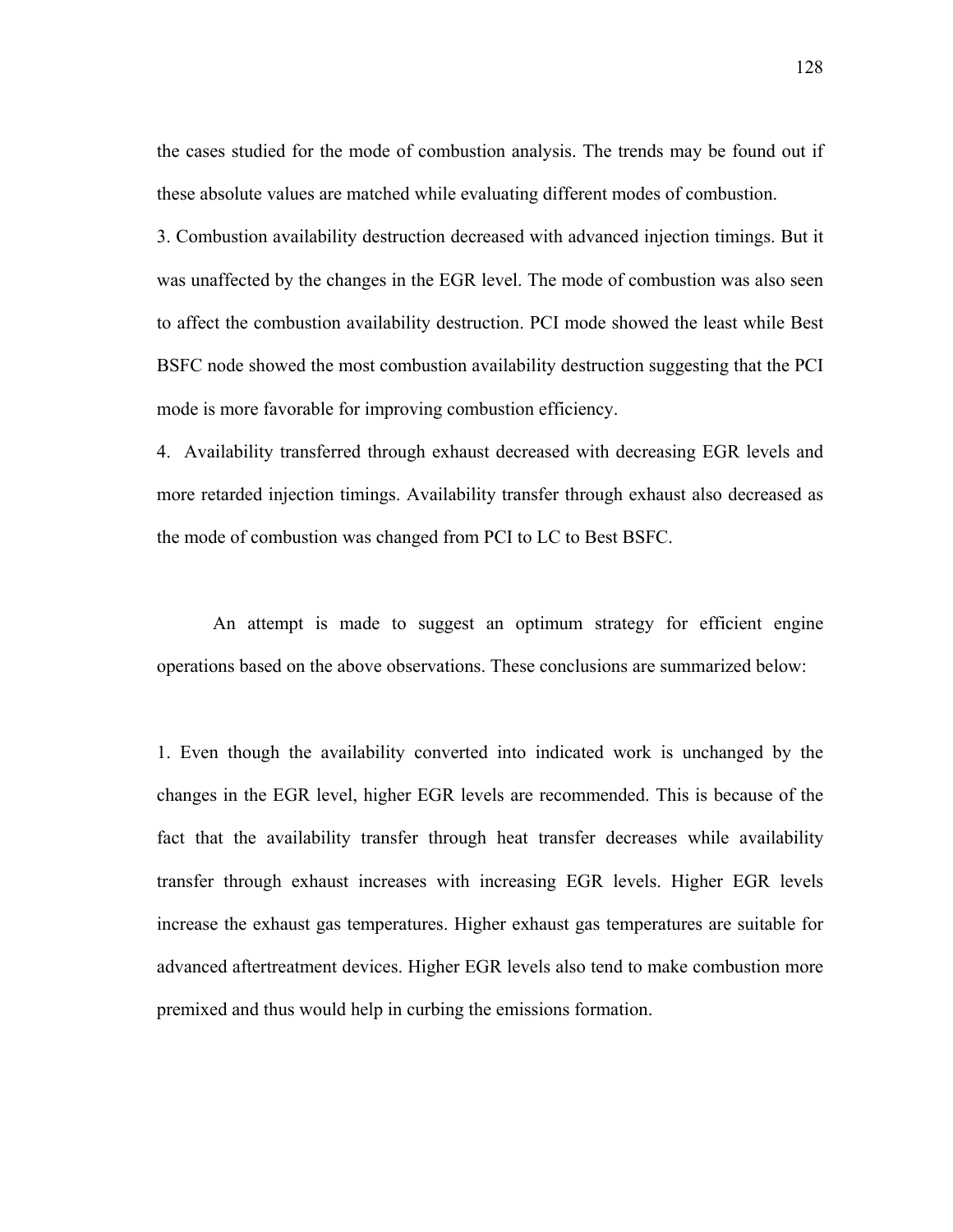2. Advanced injection timings (15° to 18° bTDC) are recommended as these are found to improve combustion efficiency.

3. PCI mode of combustion is recommended for better combustion efficiency. PCI mode also tends to make combustion more premixed and hence would aid in reducing emissions. There is a little penalty in switching the mode of combustion from Best BSFC to PCI in terms of reduction in percentage of availability converted into indicated work. But better matching of other operating variables such as injection timing, equivalence ratio can be sought to improve work output.

The activities recommended for future work are as follows:

1. As the simulation heat release model is fundamentally different from the actual modes of combustion, it is recommended to compare the results obtained for the second law parameters with standard tools intended for diesel engine combustion process.

2. Suggested strategy for optimum combustion processes can be verified and optimized through experiments. The suggested strategy does not take into consideration the implications on emissions formation. Hence the practicality of the suggested strategy can be evaluated based on emissions performance.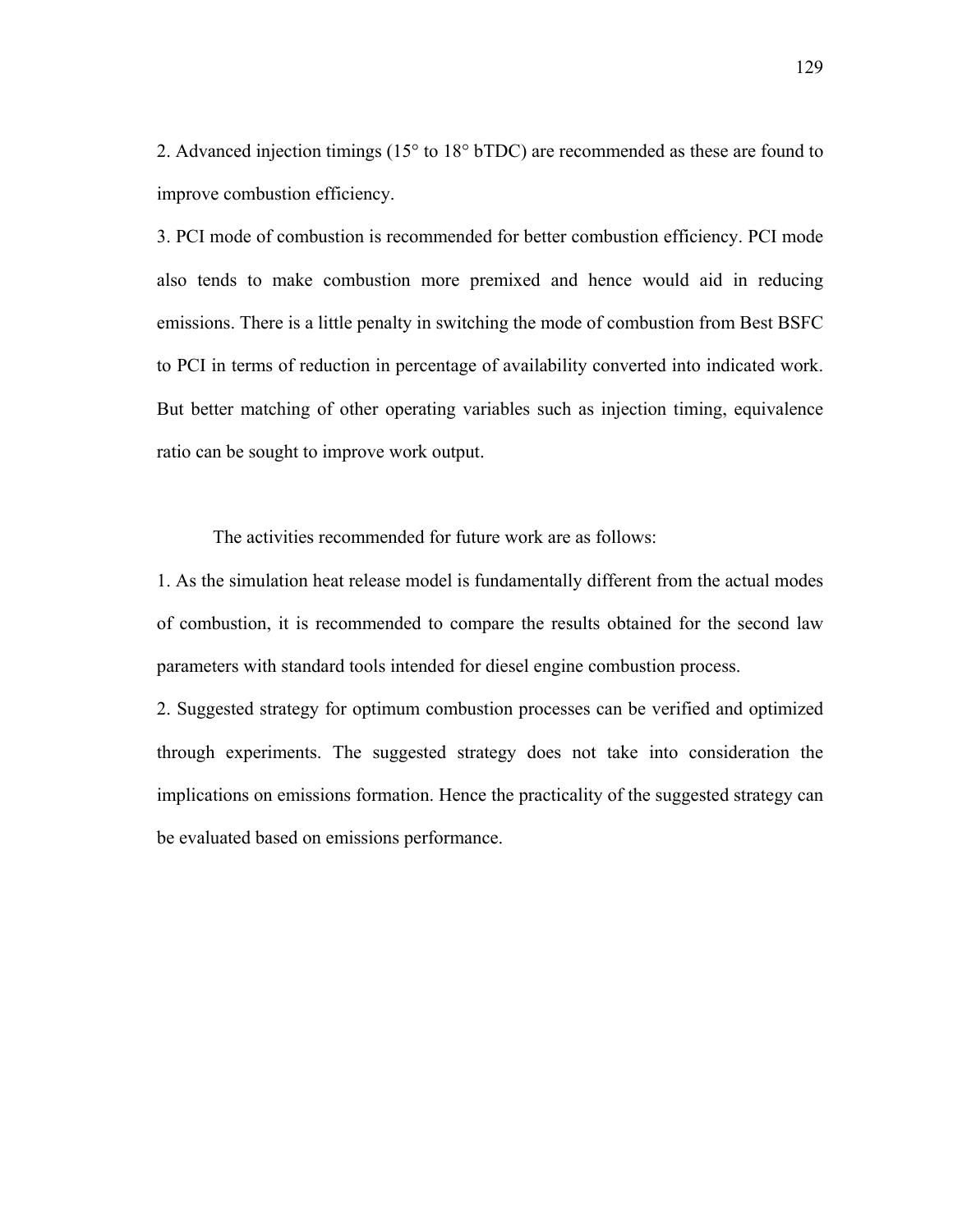## **REFERENCES**

- **1. Jacobs, T.** Simultaneous Reduction of Nitric Oxide and Particulate Matter Emissions from a Light-Duty Diesel Engine Using Combustion Development and Diesel Oxidation Catalyst. PhD Dissertation, University of Michigan, Ann Arbor, 2005.
- **2. Zhong L., Henein N.,** and **Bryzik W.** A New Predictive Model for Advanced High Speed Direct Injection Diesel Engines. Paper Presented at ASME Internal Combustion Engine Division 2004 Fall Technical Conference, Long Beach, California. ICEF2004-892.
- **3. Desantes J., Arregle J.,** and **Molina S.** Influence of the EGR Rate, Oxygen Concentration and Equivalence Fuel/Air Ratio on the Combustion Behavior and Pollutant Emissions of a Heavy-Duty Diesel Engine. Paper Presented at SAE (2000) International Spring Fuels and Lubricants Meeting and Exposition, Warrendale, Pennsylvania. 2000-01-1813.
- **4. Jacobs T., Assanis D.,** and **Filipi Z.** The impact of Exhaust Gas Recirculation on Performance and Emissions of a Heavy-Duty Diesel Engine. Paper presented at SAE (2003) World Congress, Detroit, Michigan. 2003-01-1068.
- **5. Nitu, B., Singh I., Zhong L., Badreshany K., Henein N.,** and **Bryzik W.** Effect of EGR on Autoignition, Combustion, Regulated Emissions and Aldehydes in DI Diesel Engines. Paper presented at SAE International Congress and Exposition, Detroit, Michigan. 2002-01-1153.
- **6. McTaggart-Cowan G., Rogak S., Hill P.,** and **Bushe W.** Effects of operating condition on particulate matter and nitrogen oxides emissions from a heavy-duty direct injection natural gas engine using cooled exhaust gas recirculation. *International Journal of Engine Research*, 2004, **5**, 499-511.
- **7. Rakopoulos, C.D. and Giakoumis**, E.G. Second-law analyses applied to internal combustion engines operation*. Progress in Energy and Combustion Science*, 2006, **32** (1), 2-47.
- **8. Flynn P. M., Hoag, K.L., Kamel, M. M.,** and **Primus, R. J.** A New Perspective on Diesel Engine Evaluation Based on Second Law Analysis. Society of Automotive Engineers, SAE Paper 840032, 1985.
- **9. Primus, R. J.,** and **Flynn, P. F.** Diagnosing the Real Performance Impact of Diesel Engine Design Parameter Variation (A Primer in the Use of Second Law Analysis) International Symposium on Diagnostics and Modeling of Combustion in Reciprocating Engines, Tokyo, Japan. pp. 529-538, 1985.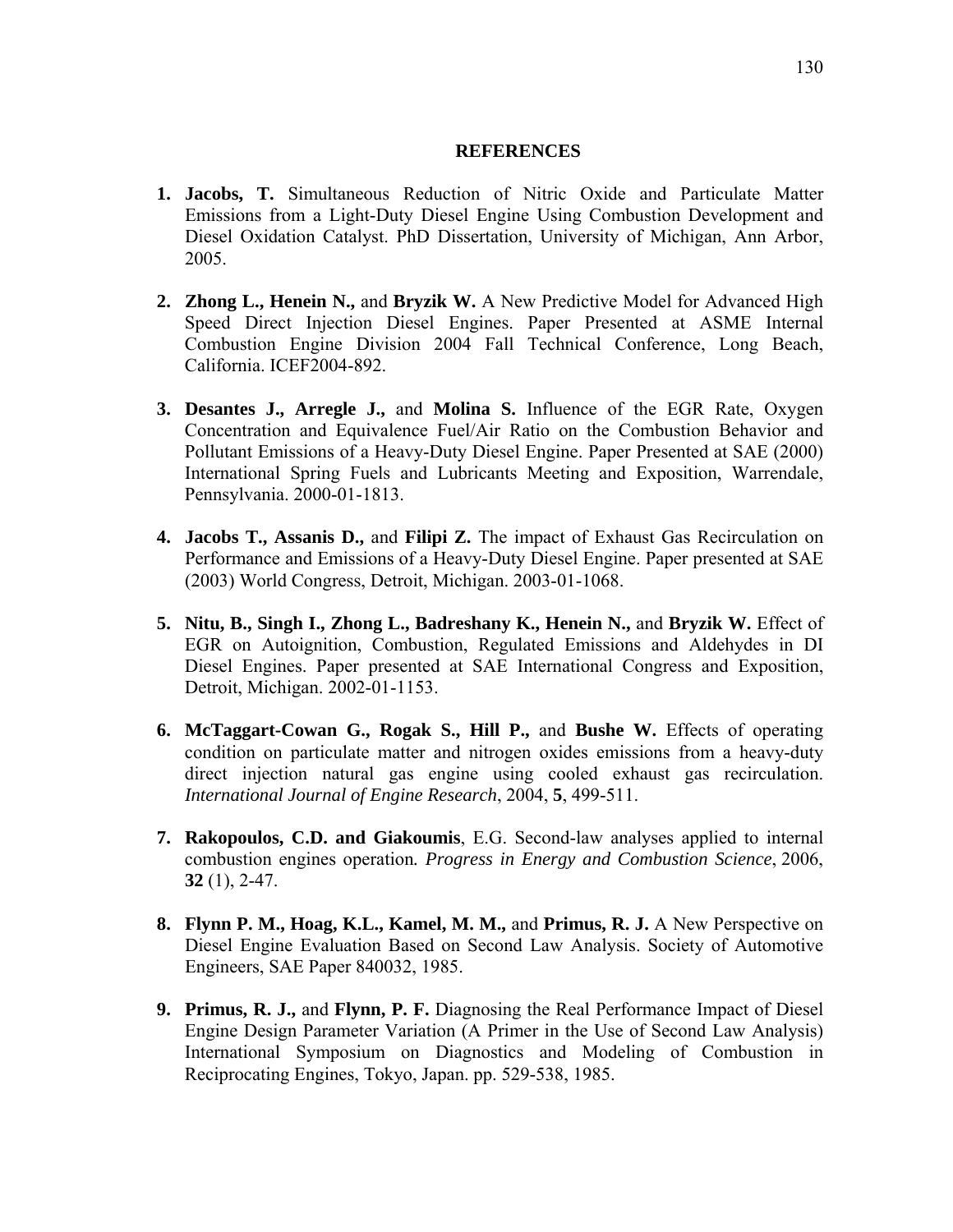- **10. Van Gerpen, J.H. and Shripo, H. N.** Second law analysis of diesel engine combustion. *Trans ASME J Eng Gas Turbines Power*, 1990, **112**, 129-137.
- **11. Gallo, W. L. R.,** and **Milanez, L. F.** Exergetic Analysis of Ethanol and Gasoline Fueled Engines. Society of Automotive Engineers, SAE paper 920809, 1992.
- **12. Kyritis, D. C. and Rakopoulos, C. D.** Parametric Study of the Availability Balance in an Internal Combustion Engine Cylinder. SAE paper 2001-01-1263, 2001.
- **13. Caton, J.** A Multiple-zone Cycle Simulation for Spark-Ignition Engines: Thermodynamic Details. Paper presented at 2001 Fall Technical Conference of the ASME-ICED, Argonne, IL.
- **14. Waschni, G.** A Universally Applicable Equation for the Instantaneous Heat Transfer Coefficient in the Internal Combustion Engine. Society of Automotive Engineers, Transactions, SAE Paper 670931, vol. 76, pp. 3065-3083, 1967.
- **15. Heywood, J.** *Internal Combustion Engine Fundamentals*, 1988, McGraw-Hill Inc., Singapore.